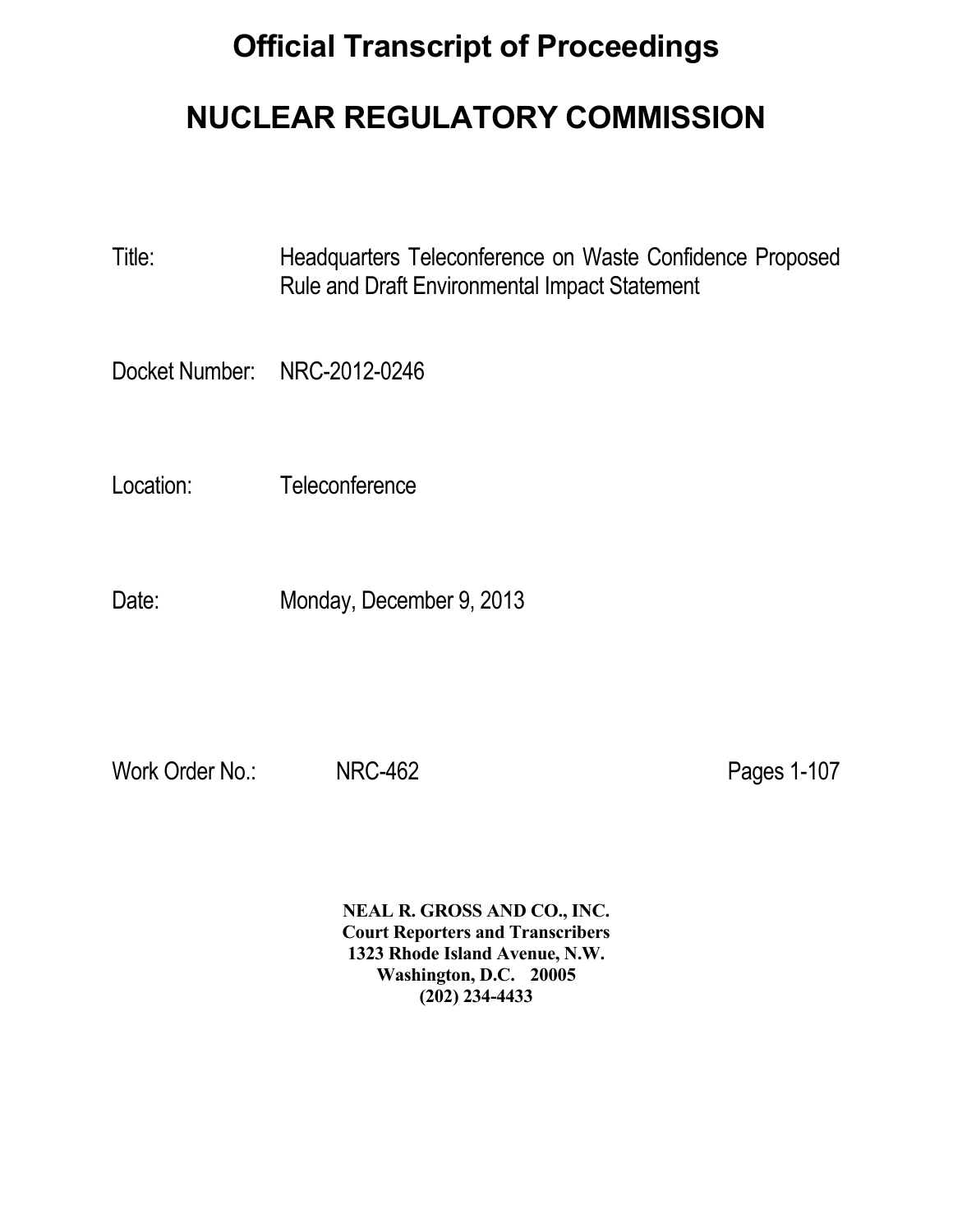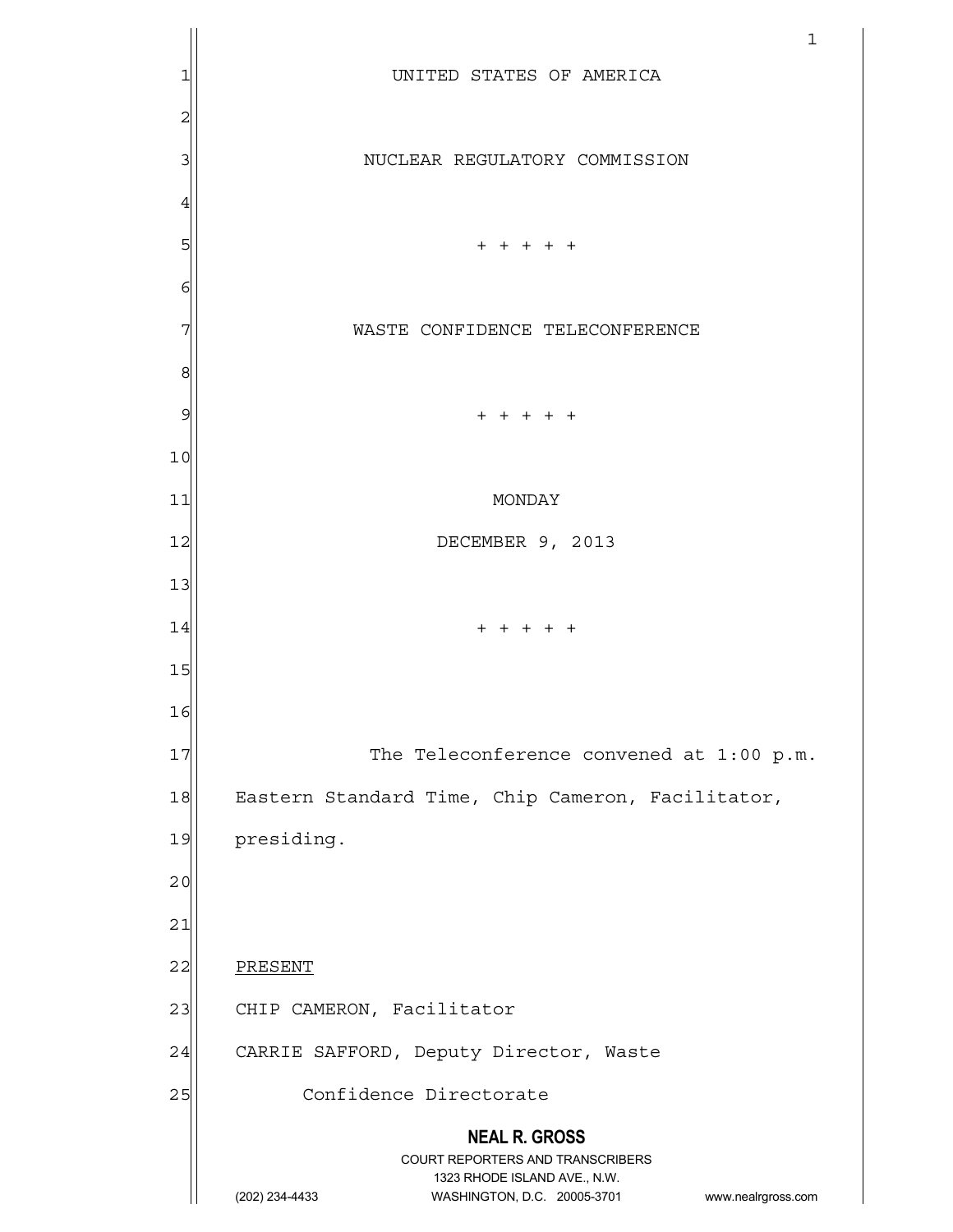|                | $\overline{a}$                                           |
|----------------|----------------------------------------------------------|
| 1              | $P-R-O-C-E-E-D-I-N-G-S$                                  |
| $\overline{c}$ | $1:03$ p.m.                                              |
| 3              | FACILITATOR CAMERON: Thank you, Jose.                    |
| 4              | Good day, everybody. This is Chip Cameron, and I'm       |
| 5              | speaking to you from NRC Headquarters in Rockville,      |
| 6              | Maryland. I wanted to welcome you to the final           |
| 7              | opportunity to present oral comments to the NRC staff on |
| 8              | the Draft EIS and Proposed Rule on Waste Confidence.     |
| 9              | Today's meeting, as you will, is a                       |
| $\overline{O}$ | call-in-only event. We have no people here with us in    |

10 call-in-only event. We have no people here with us in 11 Rockville, no public commenters in person. And as Jose 12 will tell you, or already did tell you, if you want to 13 speak today you press star one, and then you will be put 14 in the queue of speakers, and you can do that now so that 15 we know who is going to be on the line.

16 We've heard from many of you in the regional 17 meetings that we've held around the country and the 18 meetings here in Rockville, and we would just thank you 19 once again for attending those meetings and giving us 20 your comments. We're going to give preference to those 21 people that we haven't heard from at all, and that just  $22$  means we're going to go to them first, as much as 23 practicable, but we will get to all of you today before  $24$  we adjourn at 4 p.m. eastern.

25 I would just ask you to be concise in your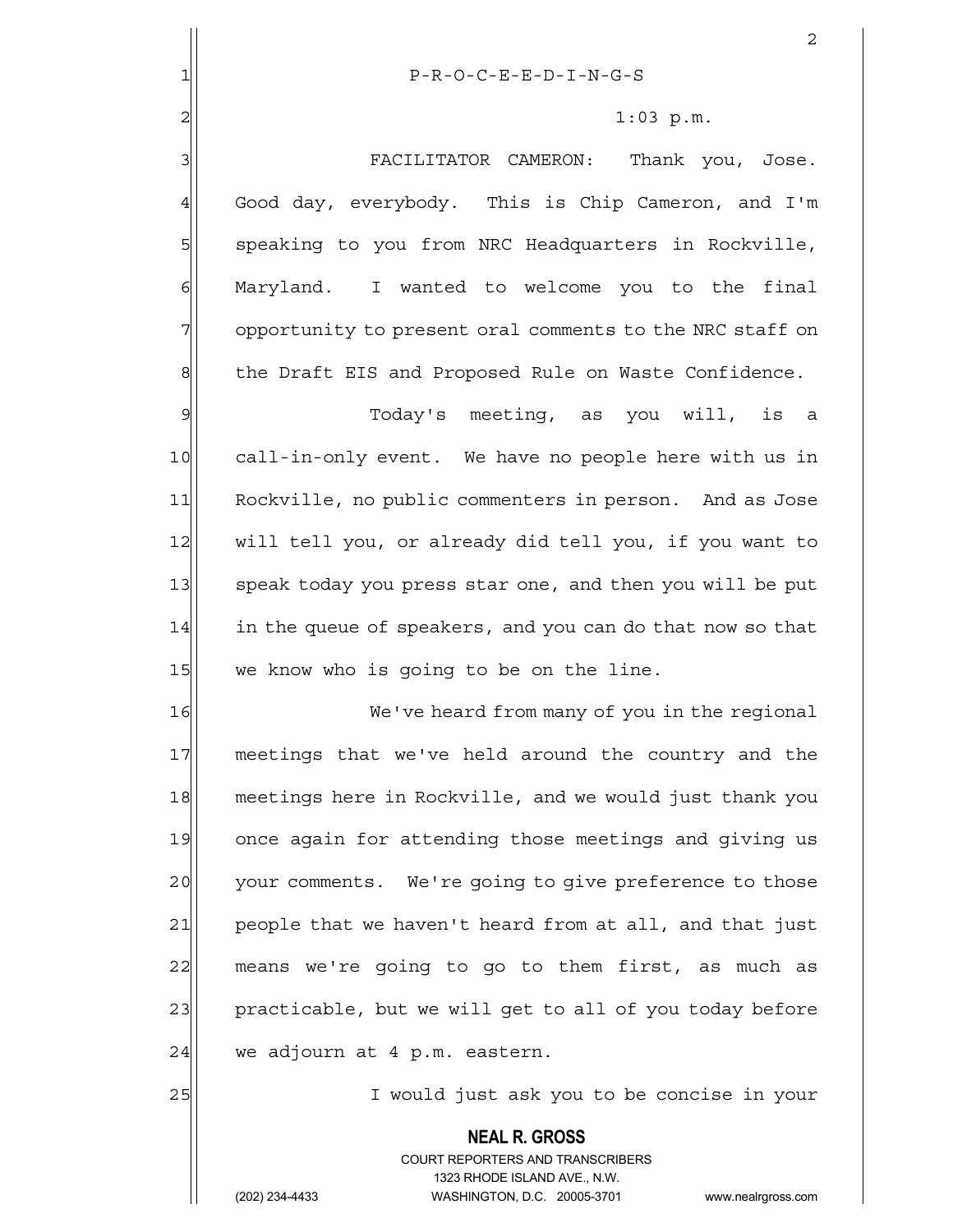1 comments. And rather than setting a specific time limit 2 | now, I would only say that we'll give you a reasonable  $3$  opportunity to talk to us today. But if we do get a lot  $4$  of people who want to comment, then we might have to set 5 some three- to five-minute time limits. But for right  $6$  now, we'll just go ahead with the reasonable perspective 7 on this.

8 8 Refers There is a transcript being taken. This is  $9$  not the audio recording that Jose referred to. This is 10 a transcript that will be available to you as a record 11 of this call and also to the NRC staff.

12 We have a short statement by Carrie Safford, 13 who is the Deputy Director of the Waste Confidence 14 Directorate. And then we're going to go right to 15 comment. So Carrie?

16 MS. SAFFORD: Thanks, Chip. Good 17 afternoon, everyone. As Chip mentioned, my name is 18 Carrie Safford, and I'm the Deputy Director of the Waste 19 Confidence Directorate. Before we get started, I want 20 to thank you all for participating today and for showing 21 an interest in the Agency's activities regarding waste 22 confidence. We appreciate your participation and your 23 input.

24  $\vert$  The purpose of today's call is to obtain 25 comments from the public on the staff's Draft Generic

> COURT REPORTERS AND TRANSCRIBERS 1323 RHODE ISLAND AVE., N.W. (202) 234-4433 WASHINGTON, D.C. 20005-3701 www.nealrgross.com

 **NEAL R. GROSS**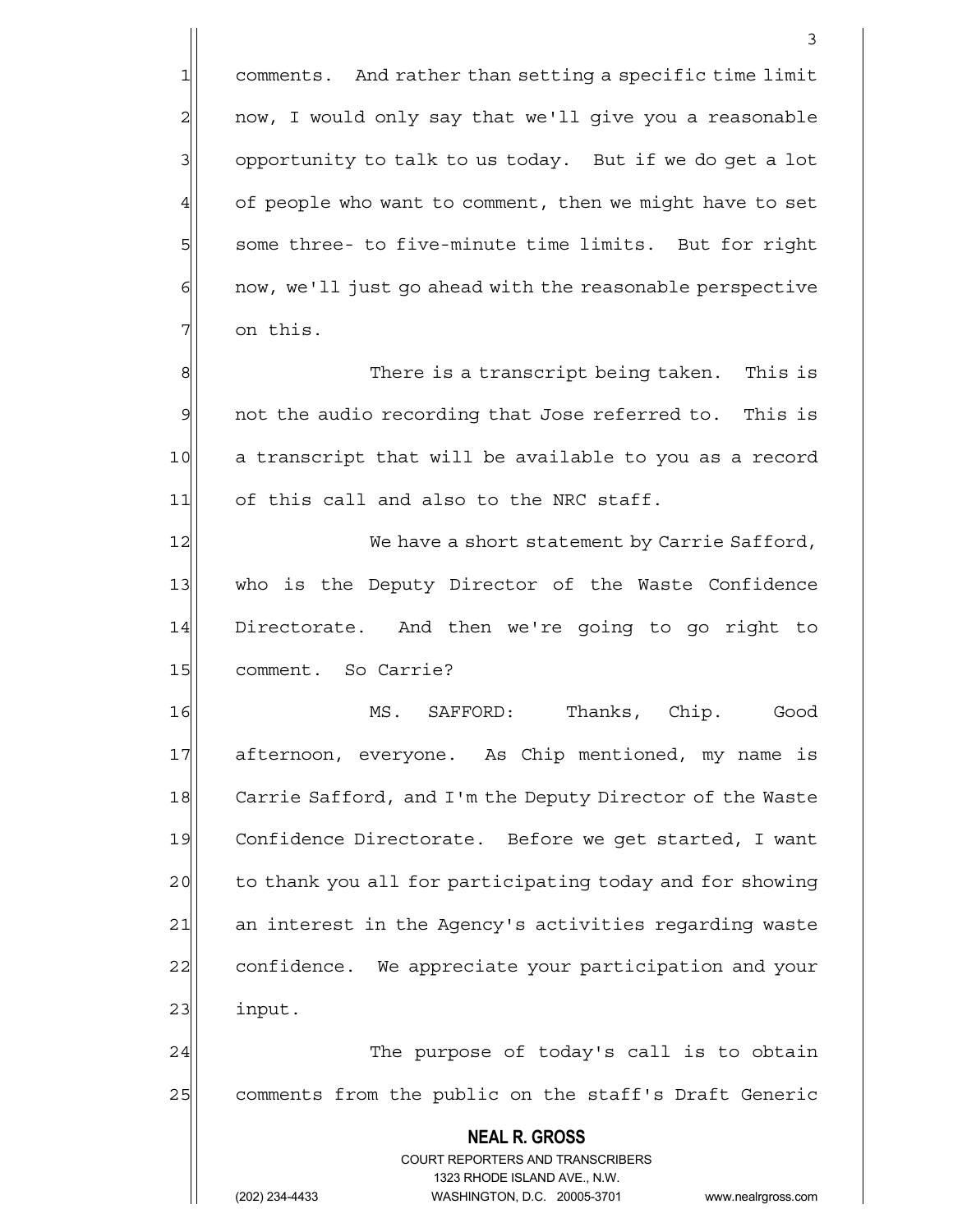1 Environmental Impact Statement and Proposed Rule. 2 Today's teleconference is the final public meeting.

3 We look forward to receiving your input on 4 the Draft Generic Environmental Impact Statement and 5 **Proposed Rule today.** The comments and information that 6 6 you provide to us during the comment period will assist 7 7 us in the preparation of the final document. And as a 8 8 reminder, the comment period concludes on Friday, 9 December 20th.

#### 10 Chip?

11 FACILITATOR CAMERON: I'm sorry. I'm 12 | going to call three people now, Chris Dorsey, Steven 13 Mirsky, and Lewis Cuthbert. And, Jose, we're going to 14 | qo to Chris Dorsey first, and then we'll go to Steven 15 Mirsky, and then we'll go to Lewis Cuthbert.

16 OPERATOR: Wonderful. Chris' line is 17 open.

18 MR. DORSEY: Thank you very much, sir. 19 Yes, my name is Chris Dorsey. I have been watching, and 20 watching with dismay, the actions of the Nuclear 21 Regulatory Commission for a number of years, and I'm just 22 going to keep it, keep it very simple. This is about 23 confidence, and I have no confidence in the Nuclear 24 Regulatory Commission, especially when it comes to 25 Simple facts, simple facts such as, you know, this

 **NEAL R. GROSS**

 COURT REPORTERS AND TRANSCRIBERS 1323 RHODE ISLAND AVE., N.W.

(202) 234-4433 WASHINGTON, D.C. 20005-3701 www.nealrgross.com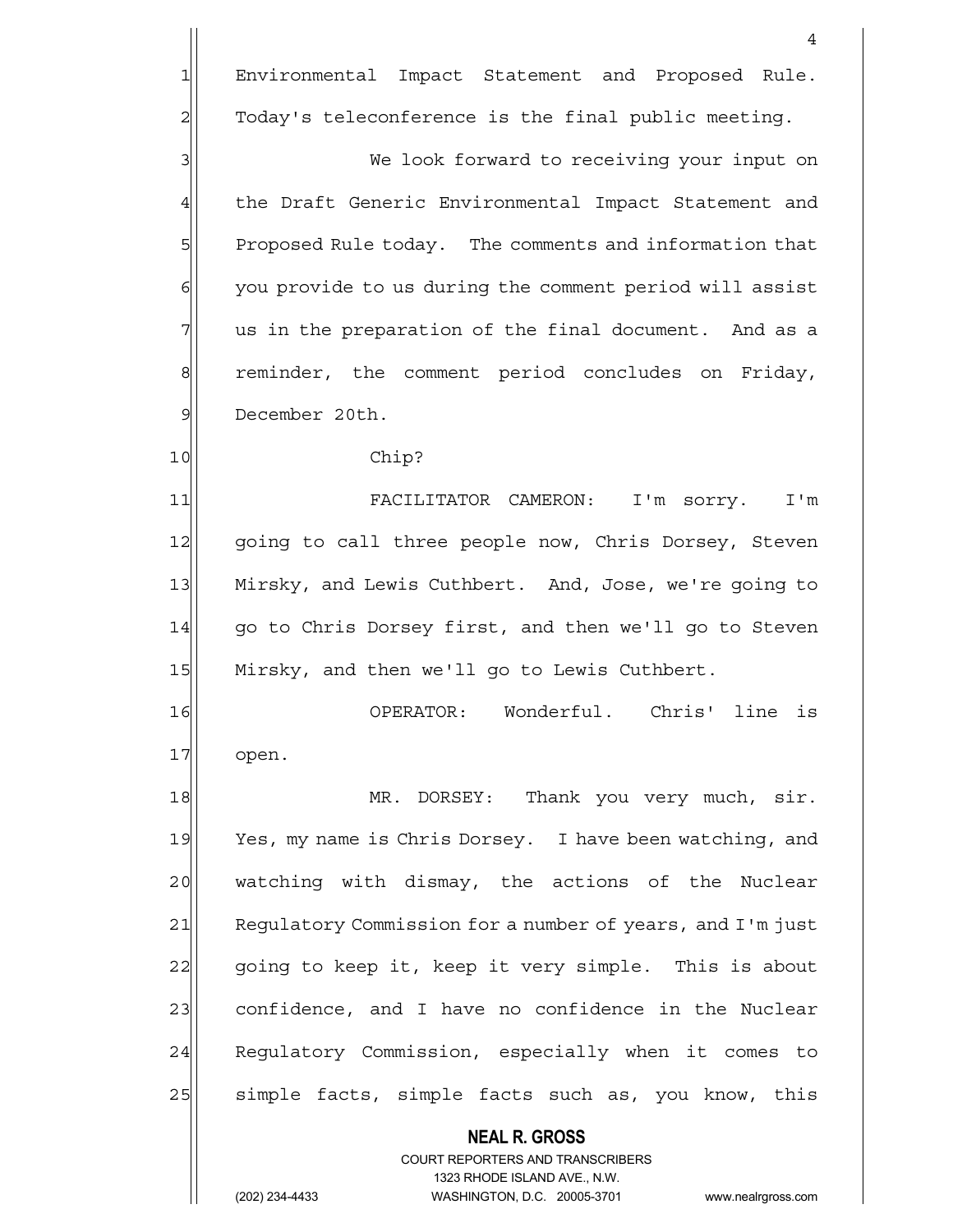1 radioactive and dangerous material is seeping into our  $2\vert$  water supply. That's a fact. That's a fact that's 3 proven by the tritium leak at the North Anna Nuclear Power  $4$  Plant that hasn't really been addressed by the NRC, who 5 | seems to be covering this up.

6 6 Another thing I would like to say is that  $7$  we are creating this waste or, actually, the NRC, and the  $8$  NRC, in my mind, is nothing but a PR arm for the 9 | corporations that run the nuclear energy industry, and 10 we don't have proper storage for what has already been 11 created, which will not be resolved in any of our 12 lifetimes, and we're continually, you are continually or 13 the corporations, the energy corporations are 14 continually creating more waste. We don't even have any 15 proper way to store the waste that has already been 16 created, and we're creating more.

17 Now, I always ask why is this continual 18 reckless endangerment of the entire population of the 19 United States continuing when it's very clear that this 20 is a danger to all of humanity. I would love to hear 21 Somebody disagree and explain how this is not reckless 22 endangerment and this is not a high crime against the 23 American people.

24 | I oppose everything you do. I oppose every 25 aspect of nuclear energy. I think it's too dangerous to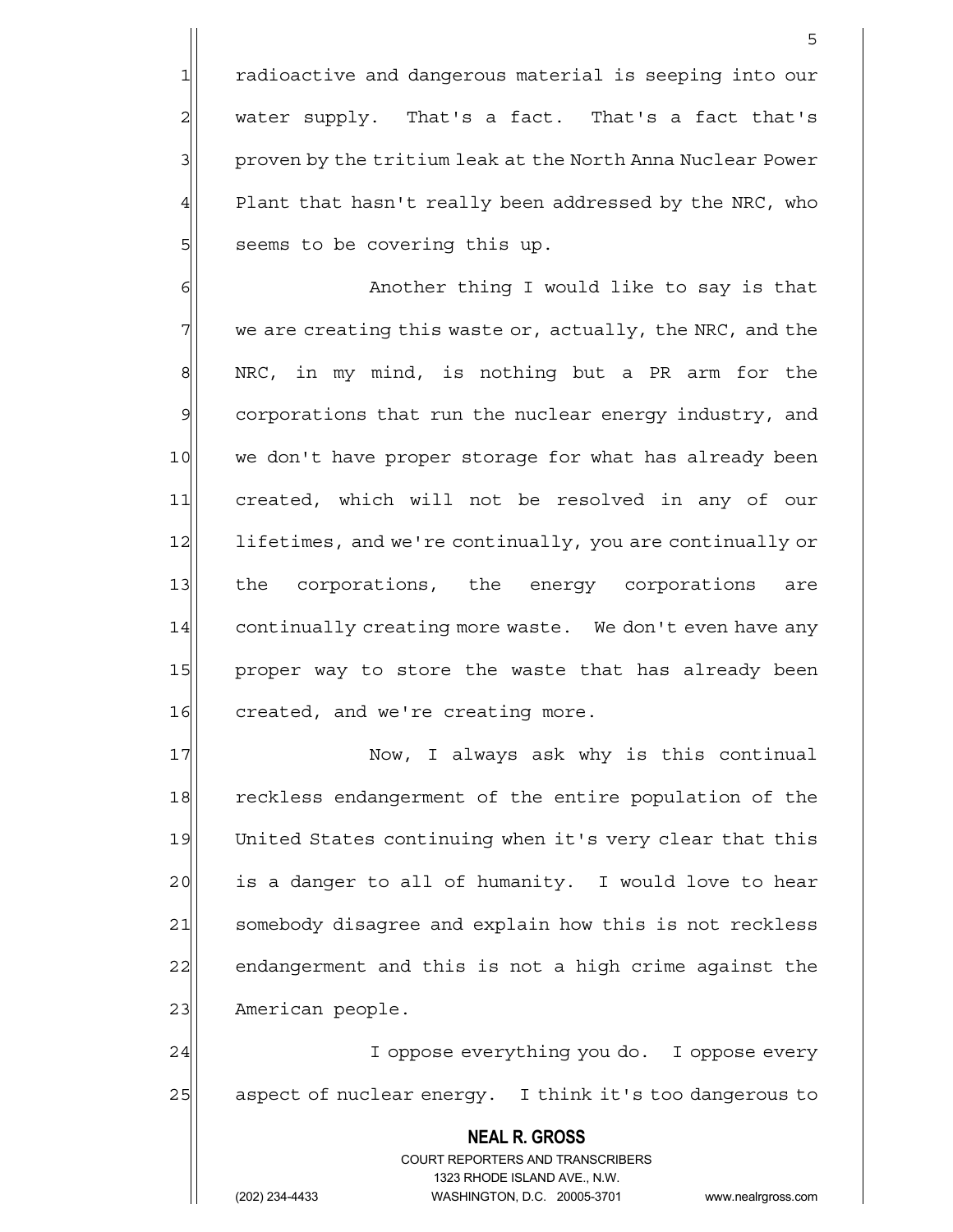1 exist, and I have never heard anyone tell me how it's not 2 too dangerous to exist. I would love to hear you tell 3 me how this is not reckless endangerment and how nuclear 4 energy is not too dangerous to exist. Thank you very 5 much for your time.

6 | FACILITATOR CAMERON: Thank you very much, 7 Chris. And we're going to go to Steven Mirsky. Steven? 8 MR. MIRSKY: Thank you. Unlike the 9 previous caller, I've actually worked in the nuclear 10 industry for 40 years. And my comment is that I am in 11 complete support of what the NRC has promulgated in its 12 Waste Confidence Draft Rule. I hear from the previous 13 commenter, basically, a lot of lack of knowledge and 14 unappreciation of where we would be in this world today 15 if we did not have nuclear energy.

16 So I would actually ask people like him to 17 try to find the actual facts and not read conjecture, 18 which is widely available on the internet to anyone who 19 wants to. I have worked at nuclear power plants. I've 20 worked with nuclear material, and the nuclear industry 21 is much safer than many other activities that we have in 22 our daily life. The risk that the previous caller 23 accepts by getting in his car, flying in an airplane, 24 taking medications, climbing a ladder, and doing many 25 other activities are much worse. I also believe that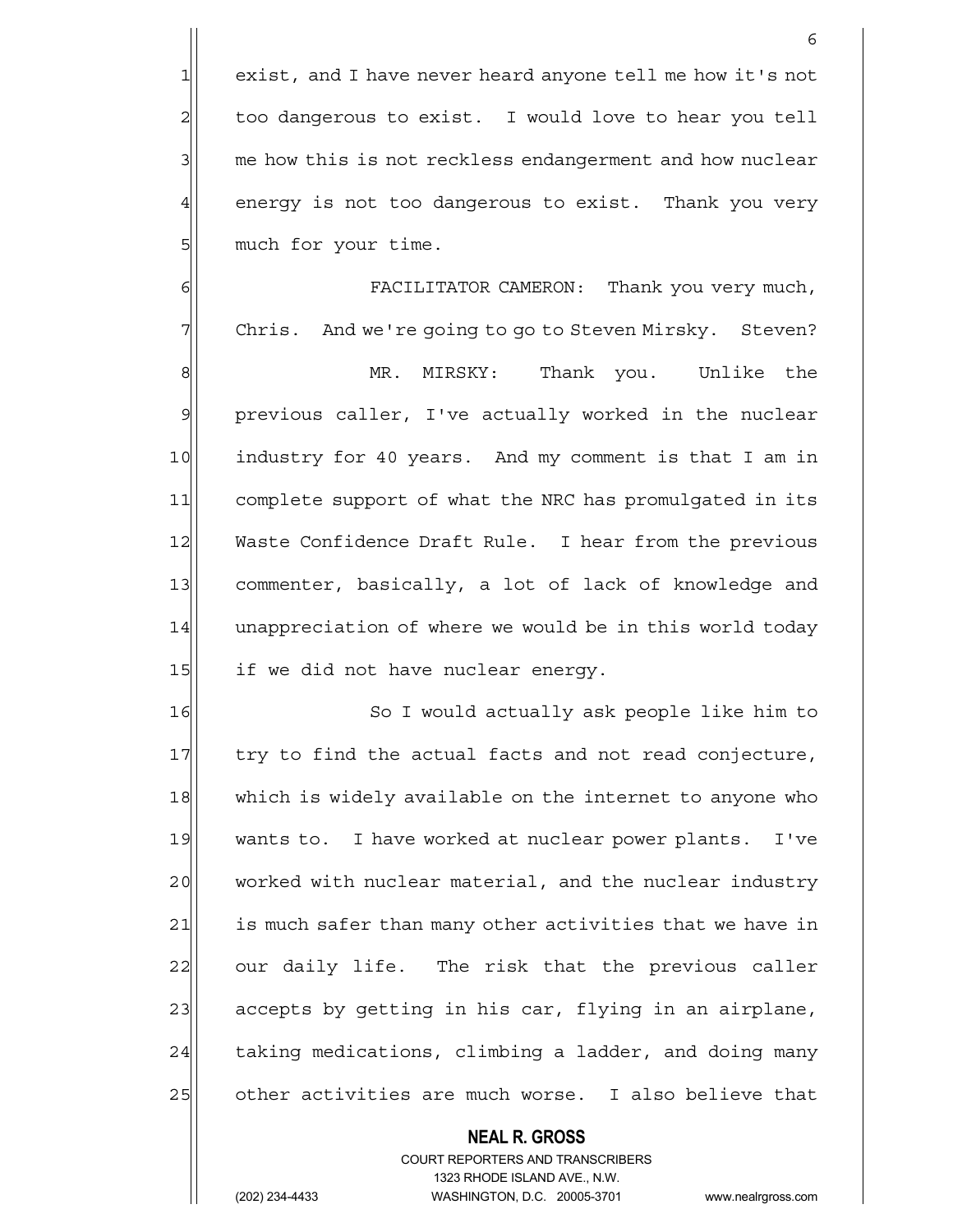1 people do accept risks of radiation everyday by living, 2 by subjecting themselves to radiation on flying, and by 3| medical procedures.

4 So I applaud the NRC for proceeding forward 5 5 5 on this, and I believe that, with sane, logical voices  $6$  and people that understand the entire area of nuclear  $7$  energy, that this is a positive step and an important 8 asset in our energy mix that will improve our standard  $\mathfrak{g}$  of living and the future of the world. Thank you.

10 FACILITATOR CAMERON: Thank you, Steven. 11 Next, we're going to go to Lewis Cuthbert. And I'm 12 sorry. Just let me ask this. Just let me remind 13 everybody if you could just give us your affiliation, if  $14$  appropriate, when you talk, that would be helpful to us, 15 too. And this is Lewis, Lewis Cuthbert. Lewis?

16 DR. CUTHBERT: Good afternoon. Dr. Lewis 17 Cuthbert. I'm president of the Alliance for a Clean 18 Environment based in Pottstown, Pennsylvania.

19 **For more than a decade now, the Alliance for** 20 a Clean Environment has been researching and 21 investigating Limerick Nuclear Plant's high-level 22 radioactive waste fuel pools, storage casks, and risks 23 associated with transportation of high-level 24 radioactive waste. A body of compelling evidence is now 25 posted on the ACE website, which is at www.acereport.org.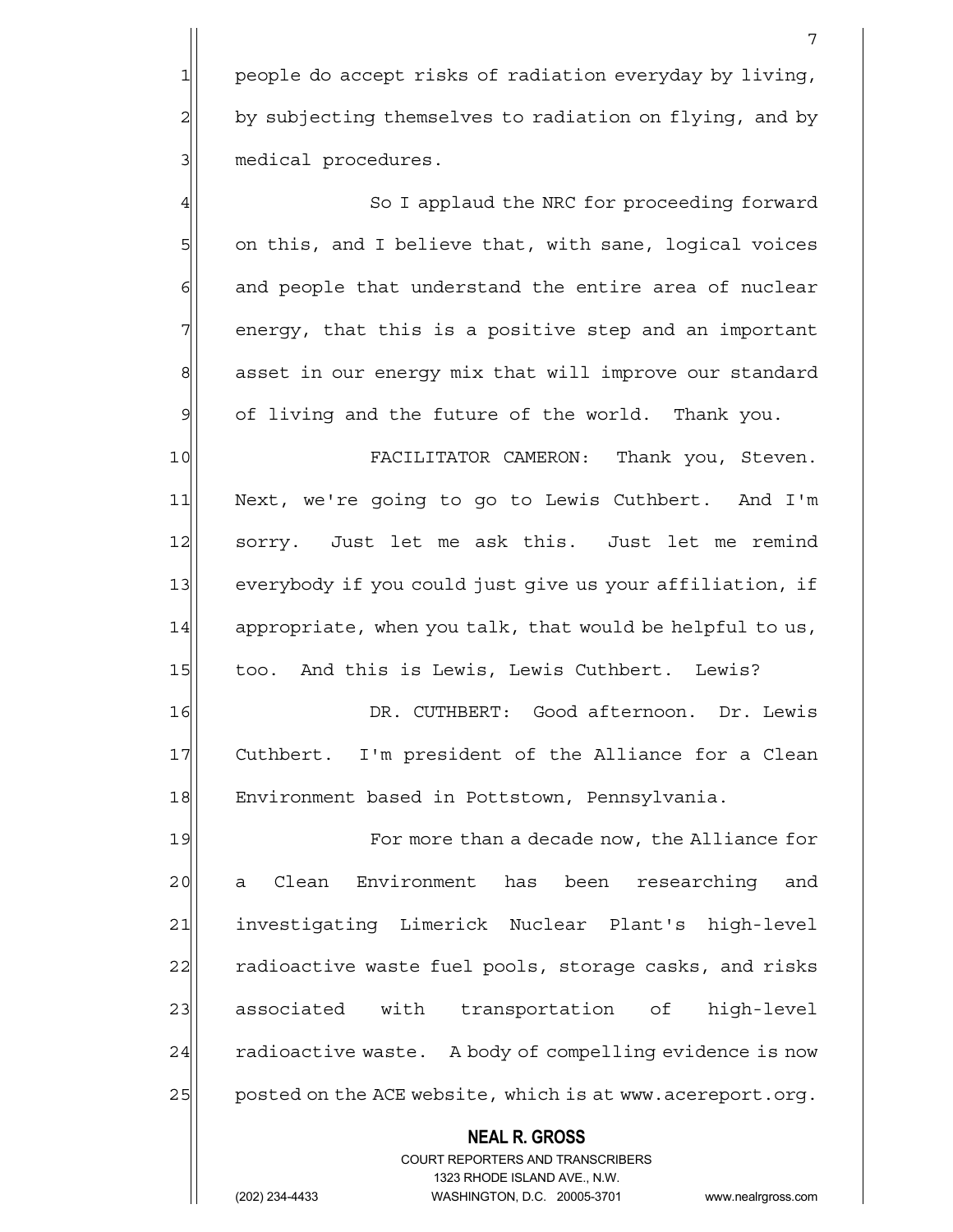1 And section number nine specifically addresses 2 high-level radioactive waste is a ticking time bomb.

3 3 For purposes of this study, ACE is going to 4 be submitting a 25-page summary that combines previous 5 5 5 5 and current findings. And based on the evidence that 6 we've compiled, we are requesting that the NRC conduct 7 a site-specific nuclear waste study at Limerick Nuclear 8 Plant prior to completing the court-ordered nuclear 9 waste study nationally.

10 Our analysis is that this is about the 11 public's long-term health and financial risks in terms 12 of what needs to be considered. We would suggest that 13 it would be safer to stop producing waste for which there 14 is no current safe solution and for which financial 15 responsibility has been passed off largely to the public, 16 to taxpayers and ratepayers.

17 We're suggesting also that the NRC should 18 require nuclear waste to be stored safer on sites where 19 they are produced and to stop the plan for dangerous 20 | nuclear waste transport and interim storage when they 21 reach their final conclusions. We've identified a 22 number of transport and interim storage plan problems. 23 Risks are not eliminated from current sites where waste 24 would still be stored, and risks are, in fact, increased 25 | with waste spread to more locations throughout the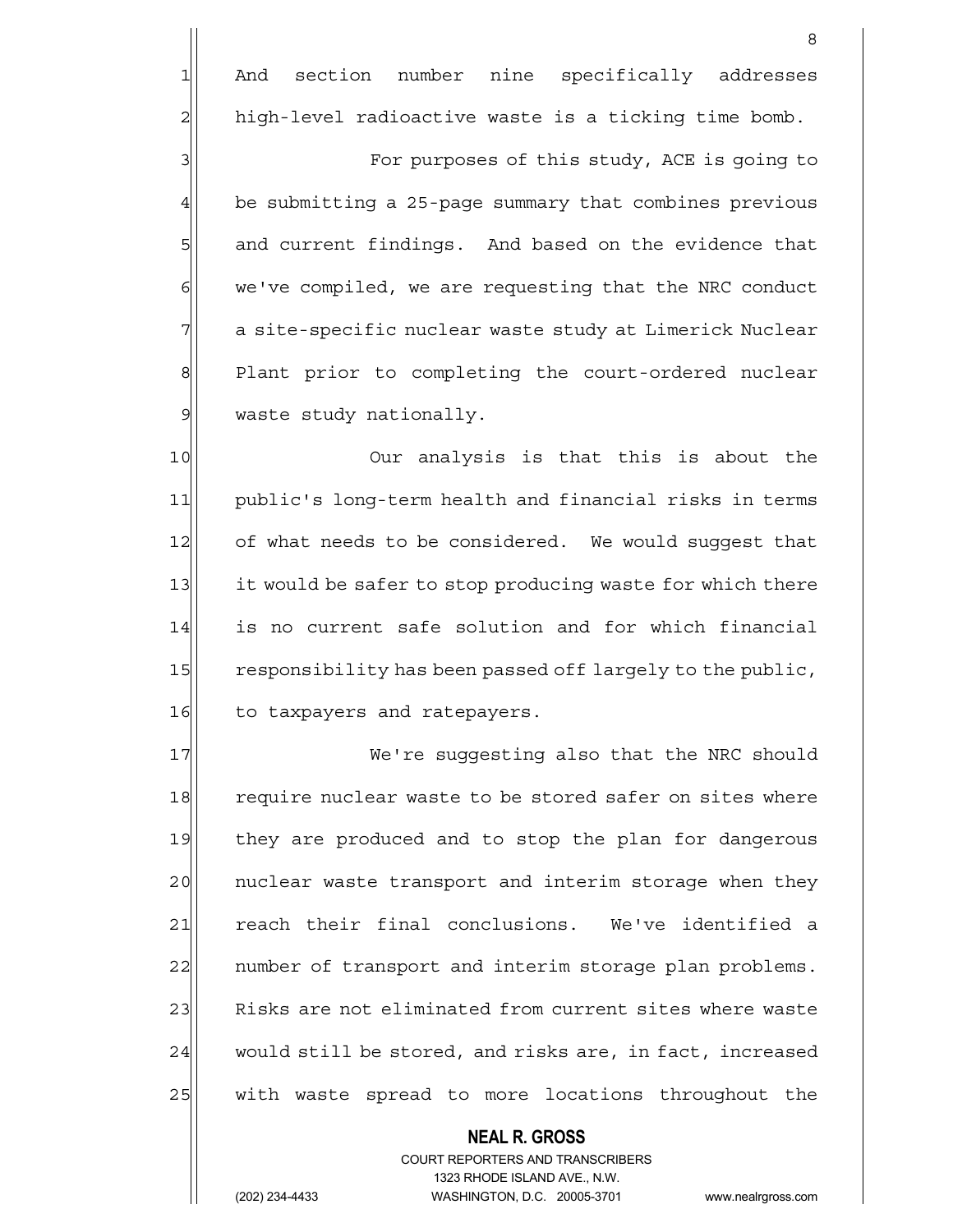1 nation, resulting in more targets for potential problems 2 from either natural disasters or terrorist activities.

3 3 A couple of other thoughts. Simply stated, 4 transport is too dangerous to become a viable solution 5 in our analysis. On a personal note, we are continuously 6 6 6 6 uncomfortable living very close to Limerick Nuclear 7 Plant's nuclear waste, and evidence suggests that  $8$  attempting to transport it would even be worse.

9 9 It's pretty clear that the NRC nor anyone 10 else can guarantee safe transport of nuclear waste, and, 11 based on the inability to provide that kind of surety, 12 we suggest that it makes much better sense not to 13 transport high-level radioactive waste on our nation's 14 highways and railroads. The history of nuclear waste 15 transport incidents and accidents would tend to refute 16 both NRC and nuclear industry claims that transport is 17 safe. There have been numerous incidents and accidents 18 since the 1950s through literally last week where there 19 have been problems. One of them occurred in 20 Pennsylvania in 1981.

21 and a number of things in the state of 22 Pennsylvania would suggest this is a very bad idea. We 23 have a severely deteriorating infrastructure problem in 24 Pennsylvania that would mitigate against attempting to 25 | transport these wastes. Pennsylvania's current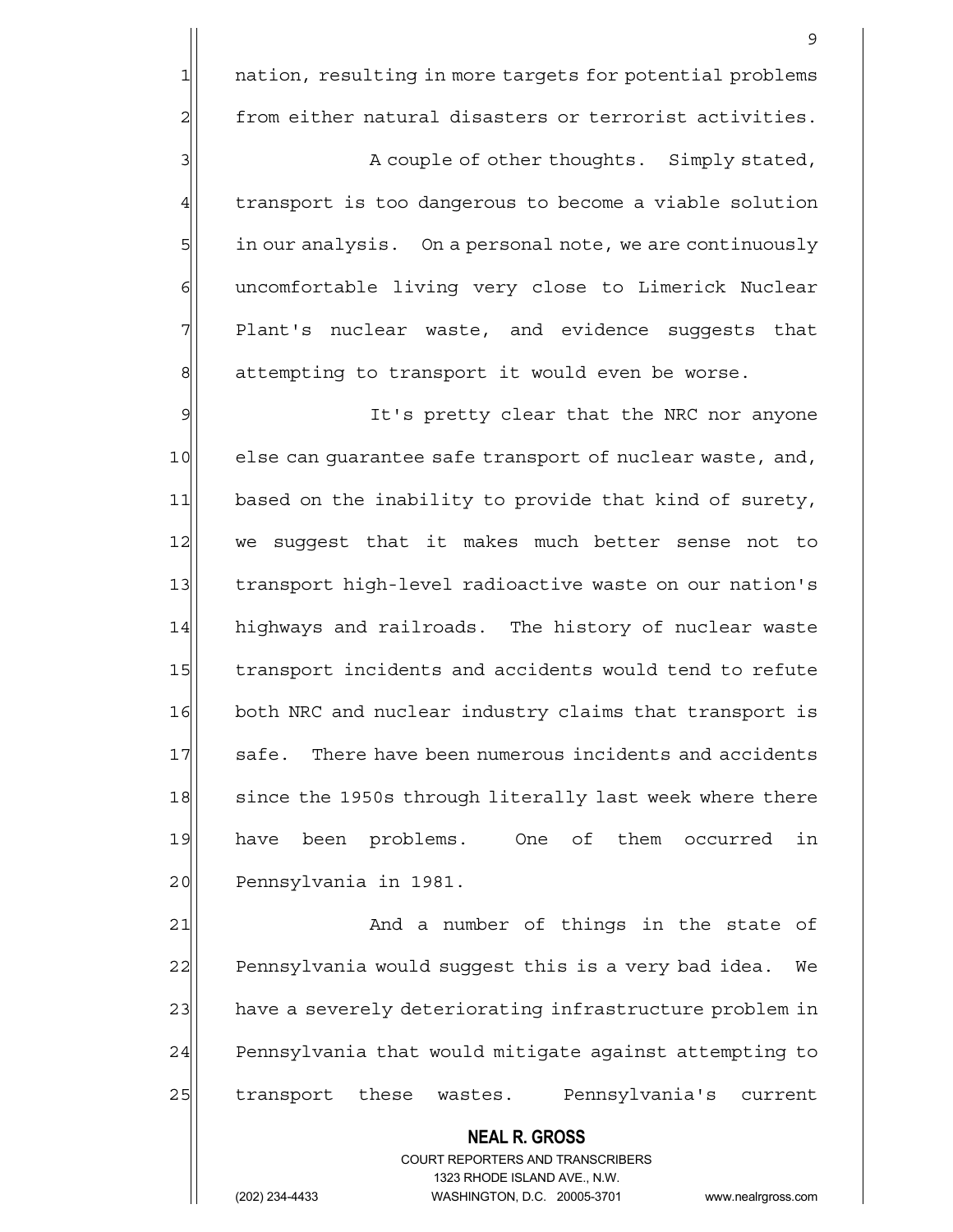1 governor, Tom Corbett, is on record saying that the roads  $2$  and bridges in Pennsylvania are crumbling, and it's also 3 been reported that two of every five Pennsylvania bridges 4 are structurally deficient or functionally obsolete. 5 So the safety of transport is a very large hurdle to try 6 bolear.

7 The Summan and an additional factor to consider for the NRC 8 would be increasing extreme weather conditions and  $9$  patterns and what the impact would be on transport plans. 10 Pennsylvania, in 2011, broke all existing records for 11 snow, ice, heat, and rain problems in terms of weather 12 conditions.

13 Final thought in terms of a separate topic 14 is financial injustice. Our analysis suggests and our 15 research would show and support the fact that a number 16 of potentially negative financial impacts would occur 17 | from transportation of high-level radioactive waste. 18 Property values have been documented to decline along 19 nuclear waste transportation routes in several states 20 already.

21 Insurance does not cover radiological 22 incidents or accidents in virtually every case, and 23 there's a very large open question in terms of who would  $24$  reimburse victims of a nuclear waste transport accident. 25 | That is not clear. And there's been an attempt in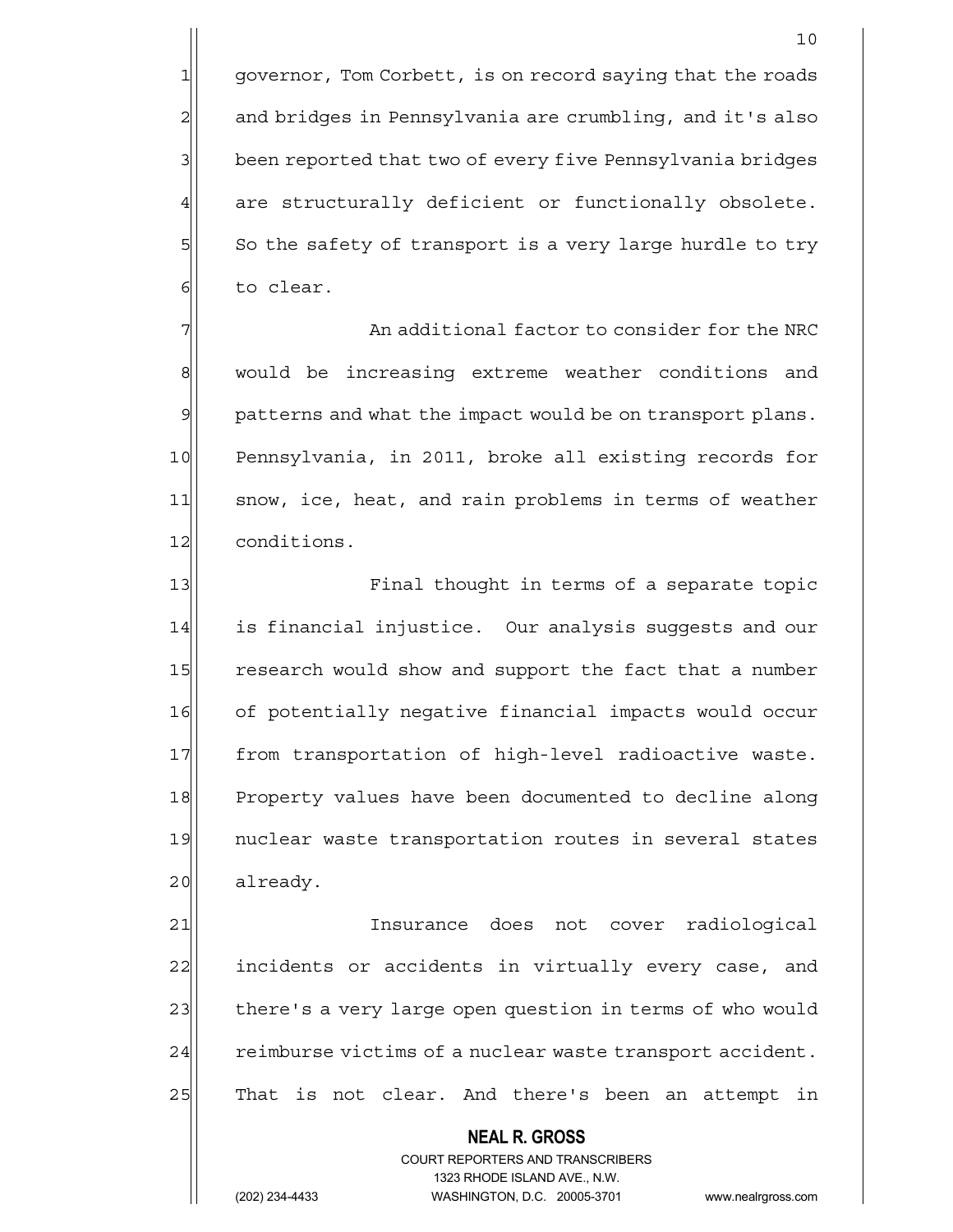1 Pennsylvania and I'm going to presume in other states as  $2$  well that local rights are under attack in terms of the 3 3 ability to oppose nuclear waste transport through 4 communities.

5 | So in conclusion I would respectfully  $6$  suggest to the NRC that it is extremely important that 7 you not exclude Limerick Nuclear Plant from the outcome 8 of the nuclear waste study and new rules, as I believe 9 is currently planned. And based on our investigation of 10 Limerick's deteriorating and structurally deficient 11 fuel pools and questionable casks with numerous design 12 flaws and unanswered viability questions, it's 13 imperative that you take a site-specific look and address 14 a lot of the questions that we've previously put on the 15 record and will continue to place on record. There is 16 no safe solution to the problem of high-level radioactive 17 waste, and we need to have a site-specific nuclear waste 18 Study done on Limerick before any decision is made.

19 So that would conclude my comments for 20 today, and we will be following up with a written 21 Submission. And I thank you for the opportunity.

22 FACILITATOR CAMERON: Okay. Thank you, 23 Dr. Cuthbert. Let's go to Diane Messer.

24 MS. MESSER: Yes, do I need to press a 25 button? Hello?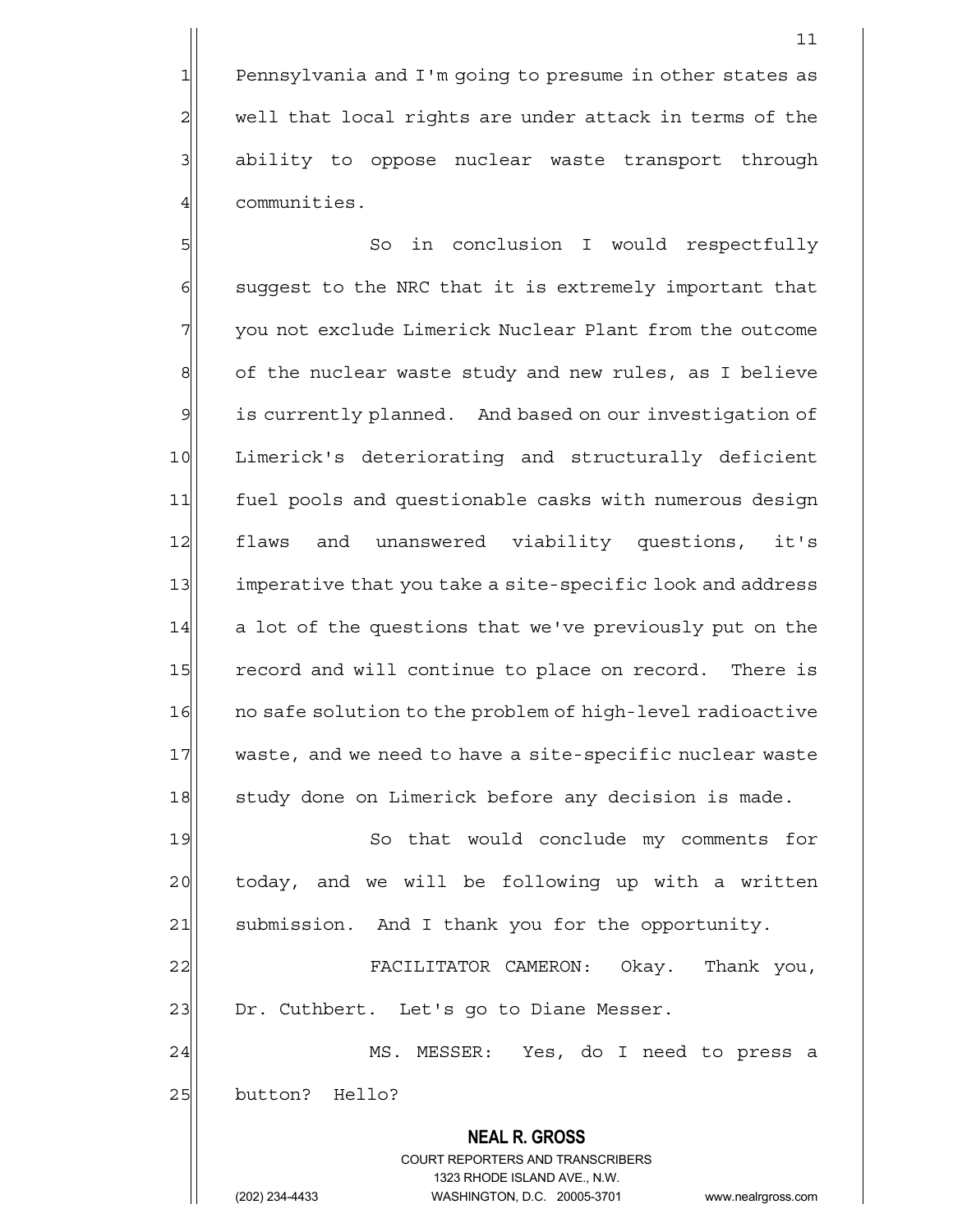|                | 12                                                                  |
|----------------|---------------------------------------------------------------------|
| 1              | FACILITATOR CAMERON:<br>$\mathbf{I}$<br>think you've                |
| $\overline{c}$ | already done that because we hear you.                              |
| 3              | MS. MESSER: Oh, I'm so sorry.<br>I                                  |
| 4              | apologize. I'm not familiar with the method.                        |
| 5              | FACILITATOR CAMERON: Don't worry.                                   |
| 6              | MS. MESSER: My name is Diane Messer. I                              |
| 7              | reside in Maine. I'm speaking as a private citizen and              |
| 8              | also as a supporter of the organization Coalition Against           |
| $\mathcal{Q}$  | Nukes.                                                              |
| 10             | We have been very fortunate in Maine to have                        |
| 11             | shut down Maine Yankee. Back in 2005, the government                |
| 12             | committed to an agreement to remove the nuclear waste.              |
| 13             | None of it has been removed, no attempt has been made,              |
| 14             | no efforts.                                                         |
| 15             | I would like to rely a lot on the fine                              |
| 16             | testimony of the scientist that spoke just before me, Dr.           |
| 17             | Cuthbert. I'm not a scientist. I'm not going to try and             |
| 18             | speak technically. I see the dangers. I've studied in               |
| 19             | an academic way. I've become familiar with projects,                |
| 20             | the failed project of Yucca Mountain. Nobody wants it.              |
| 21             | It's dangerous. There is no safe method to contain the              |
| 22             | waste, and we have created a monster for ourselves.                 |
| 23             | We had the dream in the late 50s into the                           |
| 24             | 60s of building this very inexpensive infrastructure,               |
| 25             | nuclear power, the choice of the future. But it has cost            |
|                | <b>NEAL R. GROSS</b>                                                |
|                | COURT REPORTERS AND TRANSCRIBERS<br>1323 RHODE ISLAND AVE., N.W.    |
|                | (202) 234-4433<br>WASHINGTON, D.C. 20005-3701<br>www.nealrgross.com |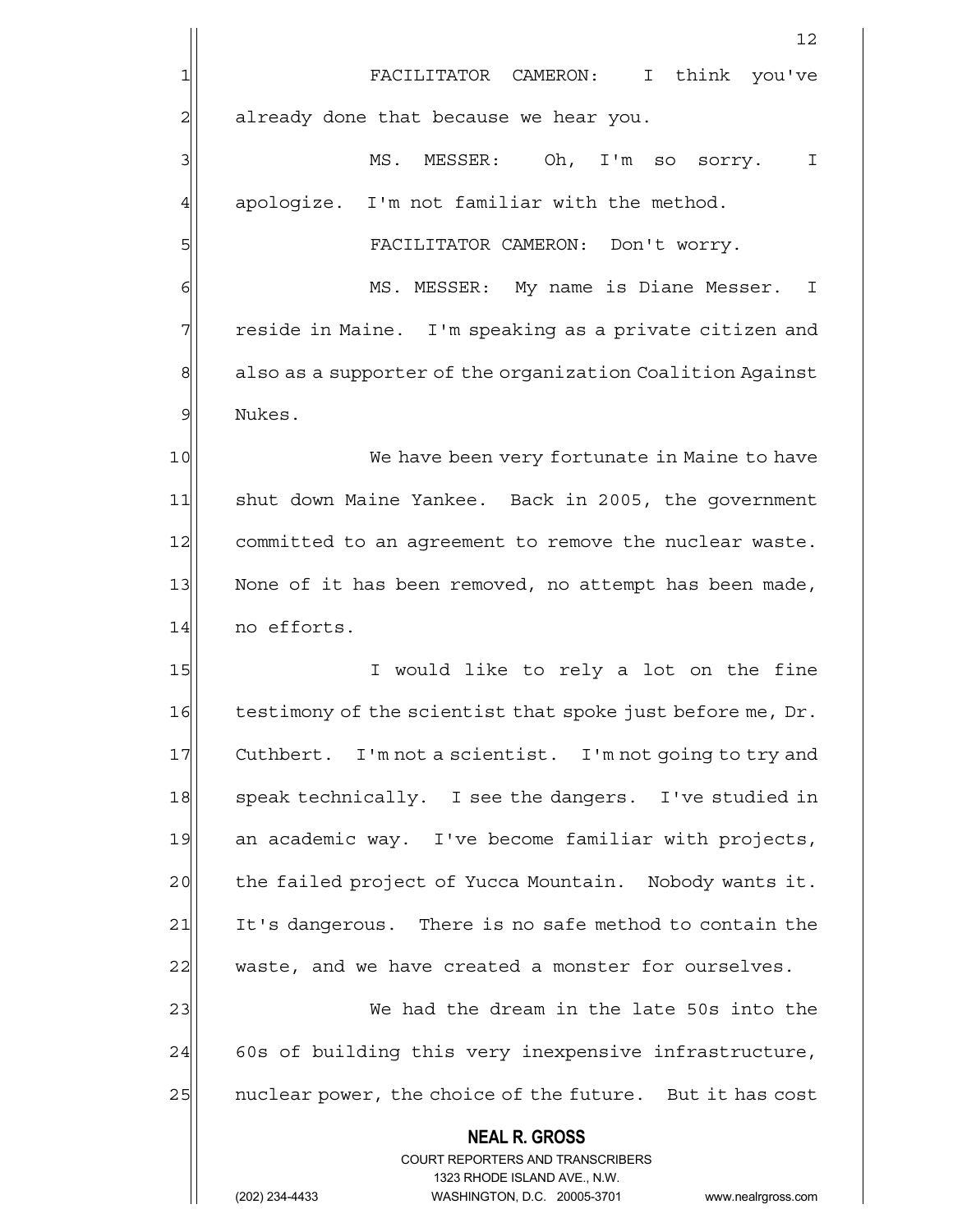$1$  us a tremendous amount both in money and lives and safety 2 and security, and I am very much against going further 3 with any nuclear plants that are either planned or on the 4 drawing board and in the beginning of construction now. 5|| Sand also we have to put all of our time and

13

 $6$  energy and greatest minds to dealing with the waste that  $7$  we have now because we have no adequate safe method to 8 deal with it. Thank you very much for your time.

9 FACILITATOR CAMERON: Thank you. Thank 10 you, Diane. And let's go to, Jose, we're going to go to 11 Sara Barczak next and Nikohl Vandel and David 12 Schonberger. So could we have Sara Barczak on the line, 13 please?

14 MS. BARCZAK: Okay. Thank you. Good 15 afternoon and thank you for holding today's 16 teleconference. Thank you to Chip Cameron, too, for 17 facilitating.

18 My name is Sara Barczak, and I am the 19 High-Risk Energy Choices Program Director with the 20 Southern Alliance for Clean Energy, also known as SACE. 21 We are a regional non-profit organization with members 22 across the southeastern U.S. and are concerned about the 23 impacts energy choices have on our health, economy, and 24 environment. I participated previously and provided 25 brief comments at the October 1st, 2013 webcast and

> COURT REPORTERS AND TRANSCRIBERS 1323 RHODE ISLAND AVE., N.W. (202) 234-4433 WASHINGTON, D.C. 20005-3701 www.nealrgross.com

 **NEAL R. GROSS**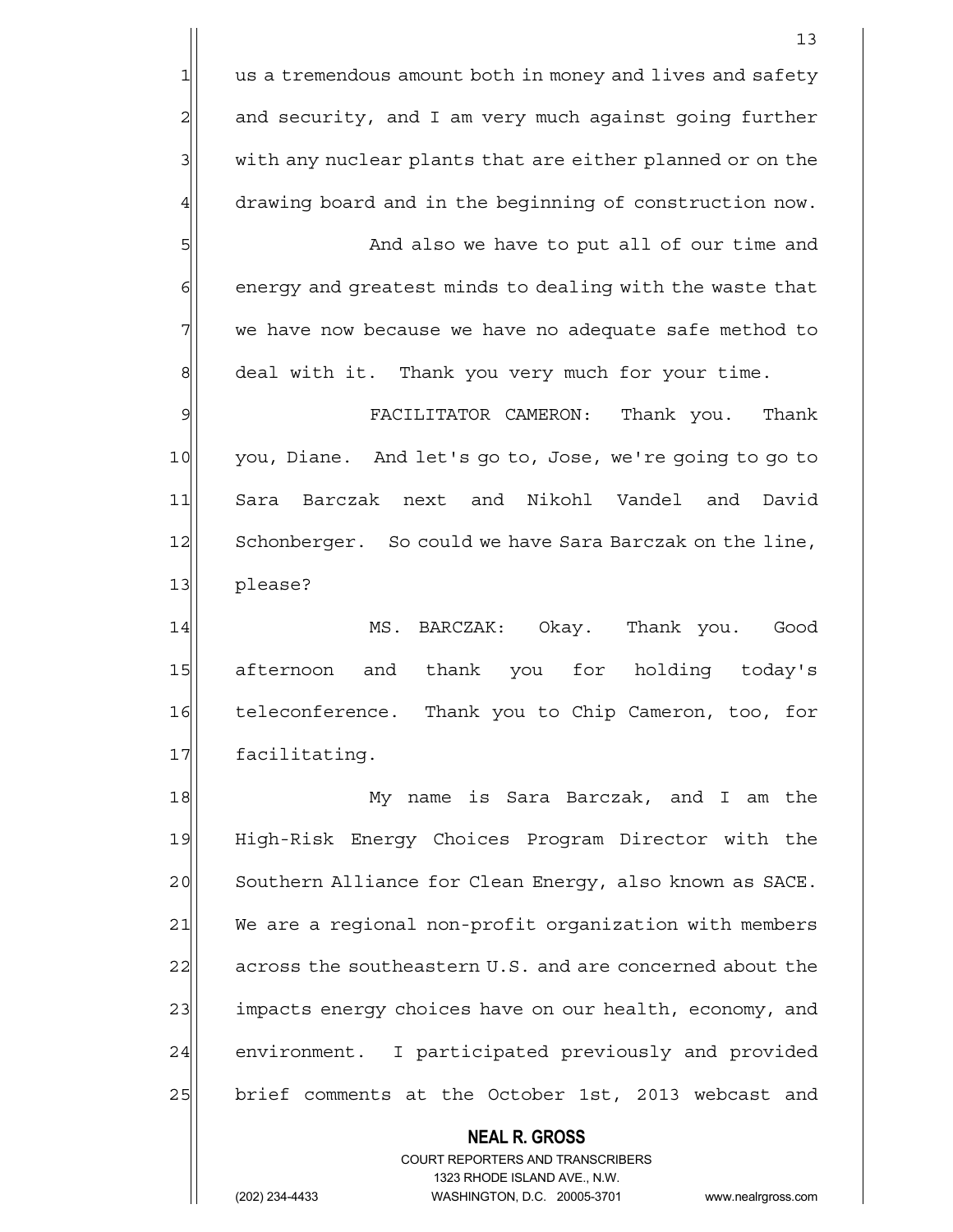1 teleconference, and then my SACE colleague, Mandy 2 | Hancock, participated in the public meeting in Orlando, 3 | Florida on November 6th.

4 I would like to reiterate our 5 | disappointment that a public meeting was not held in 6 Atlanta, Georgia. A meeting in Atlanta was requested by 7 U.S. Representative Hank Johnson and was supported by 8 several organizations, including SACE. Despite Atlanta 9 having 11 nuclear reactors within 170 miles, compared to 10 the five reactors within 250 miles of Orlando, the NRC 11 denied the request, citing, in part, a lack of resources. 12 Yet, Atlanta is NRC's Region II Headquarters.

13 | Atlanta is also a major metro area and 14 serves as a hub for airline and bus transportation for 15 multiple surrounding states, which would have made it far 16 more accessible and affordable than Orlando to 17 organizations and residents from many reactor 18 communities. People in Atlanta were forced to travel 19 nearly 6 hours to attend the Charlotte, North Carolina 20 hearing.

21 and for NRC staff that attending the Orlando 22 meeting, you are well aware that the participation was 23 very low in Orlando in comparison to the other public 24 meeting locations. Just a couple dozen of people 25 attended.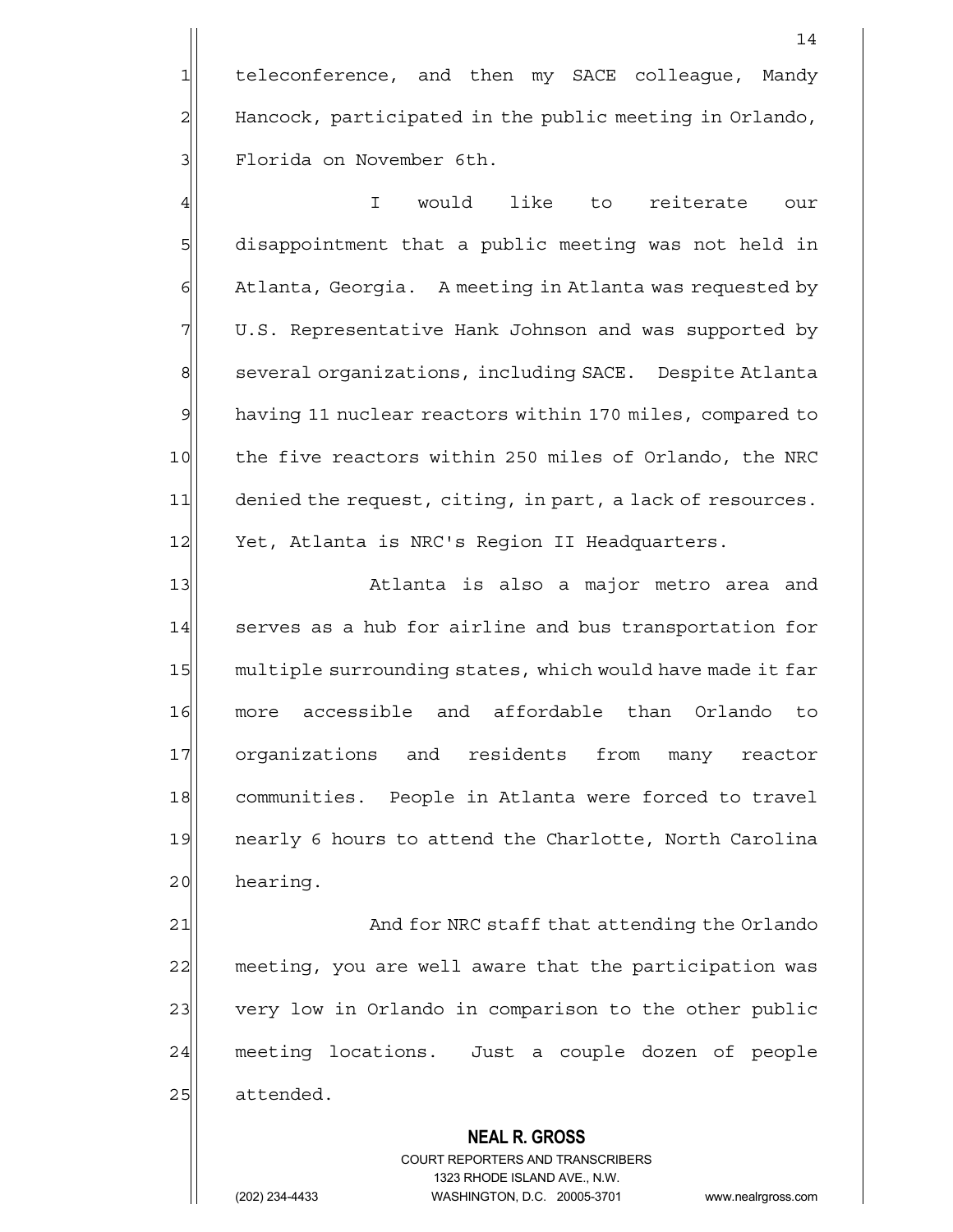1 1 Members of the public living in the TVA 2 region, among other utility service territories, were 3 3 offered, essentially, no reasonable opportunity to  $4$  attend an in-person meeting. The NRC should have held 5 more meetings in more locations across the country.

15

6 6 In addition to the comments we provided the 7 NRC previously, we have serious concerns about the impact 8 8 climate change may have on the long-term storage and 9 management of spent nuclear fuel. The effects of 10 climate change and subsequent expected increases in 11 storm surges and catastrophic weather events puts 12 reactors that are along the country's coastline and even 13 low-lying inland locations at great risk.

14 For instance, given Florida Power and 15 Light's Turkey Point location near Miami next to the 16 Everglades and Biscayne Bay, storm surges are real 17 threats that must be considered. We do not believe that 18 the NRC and its licensees can ensure that spent nuclear 19 fuel can safely sit at Turkey Point for even 100 years, 20 let alone indefinitely. This is true of other reactor  $21$  locations across the country, as well.

22 The NRC must reevaluate the impact of 23 climate change, as Section 4.18, Environmental Impact of 24 Postulated Accidents, appears to be woefully inadequate. 25 We do not agree with the NRC's conclusions made regarding

#### **NEAL R. GROSS** COURT REPORTERS AND TRANSCRIBERS 1323 RHODE ISLAND AVE., N.W.

(202) 234-4433 WASHINGTON, D.C. 20005-3701 www.nealrgross.com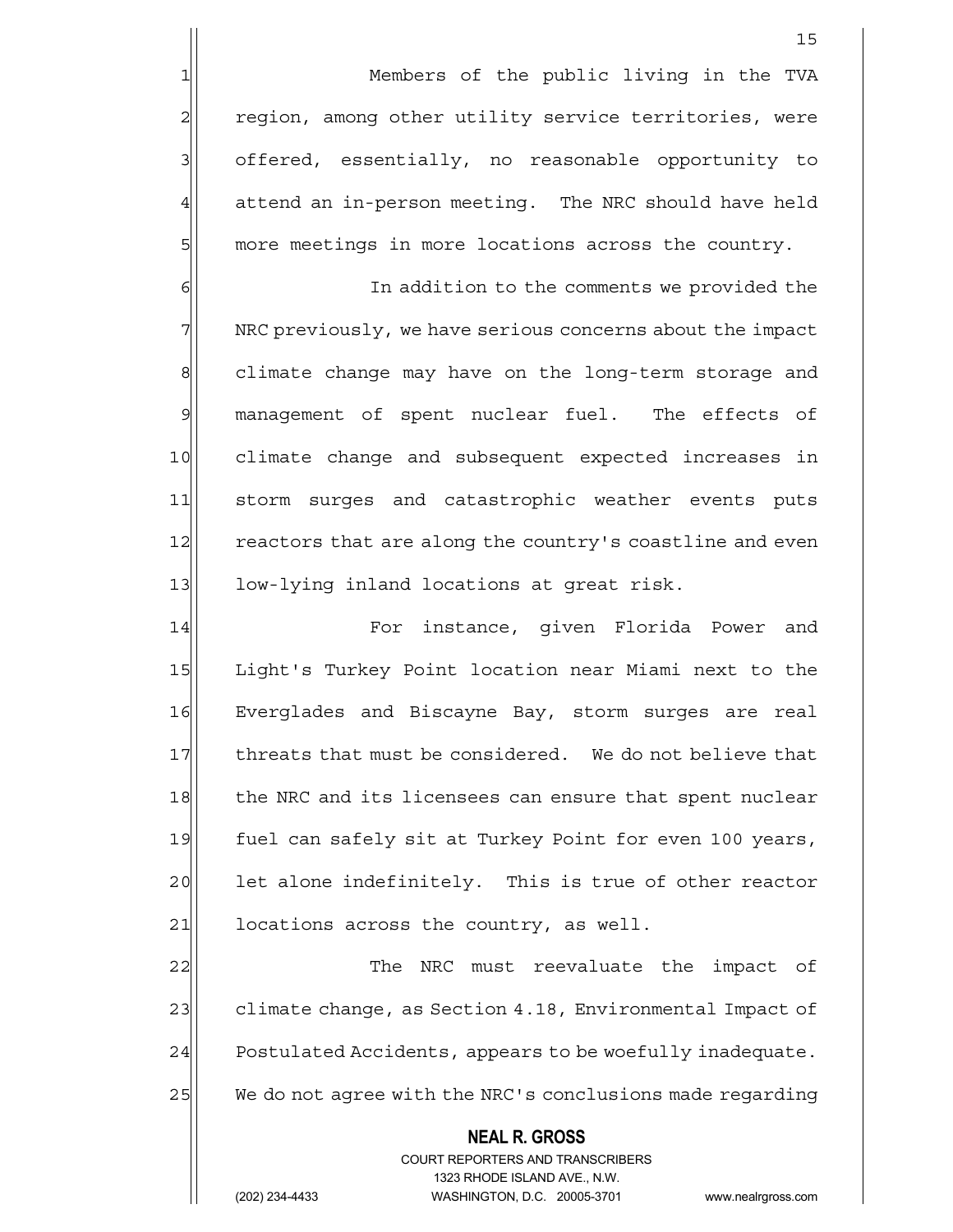1 climate change, specifically for design basis events and 2 spent fuel pools on page 4-75 and dry casks on page 4-78 3 and severe accidents in spent fuel pools on page 4-81 and 4 severe accidents with dry cask systems on page 4-83 and 5 believes this analysis needs to be more robustly 6 6 6 conducted.

 $7$  We would like to make the NRC aware that, 8 since the comment period began, a new sophisticated tool 9 has been released, Surging Seas, a sea level rise 10 analysis by Climate Central which can be found at 11 sealevel.climatecentral.org. From that page, you'll 12 start from sea level rise and storm surge to the more than 13 3,000 coastal towns, cities, counties, and states in the 14 lower 48. Three states in particular, New Jersey, New 15 York, and Florida now have expanded next generation maps 16 and analysis available in the Surging Seas risk finder 17 with more states to follow.

18 Thank you for the opportunity to comment. 19 FACILITATOR CAMERON: Okay, thank you. 20 Thank you, Sara. Nikohl Vandel?

21 MS. VANDEL: All right. Can you hear me? 22 | FACILITATOR CAMERON: Yes.

23 MS. VANDEL: Right on. Nikki. I'm from 24 the Palm Springs area right now in Yucca Valley. And I 25 want to thank the doctor. He really brought in one side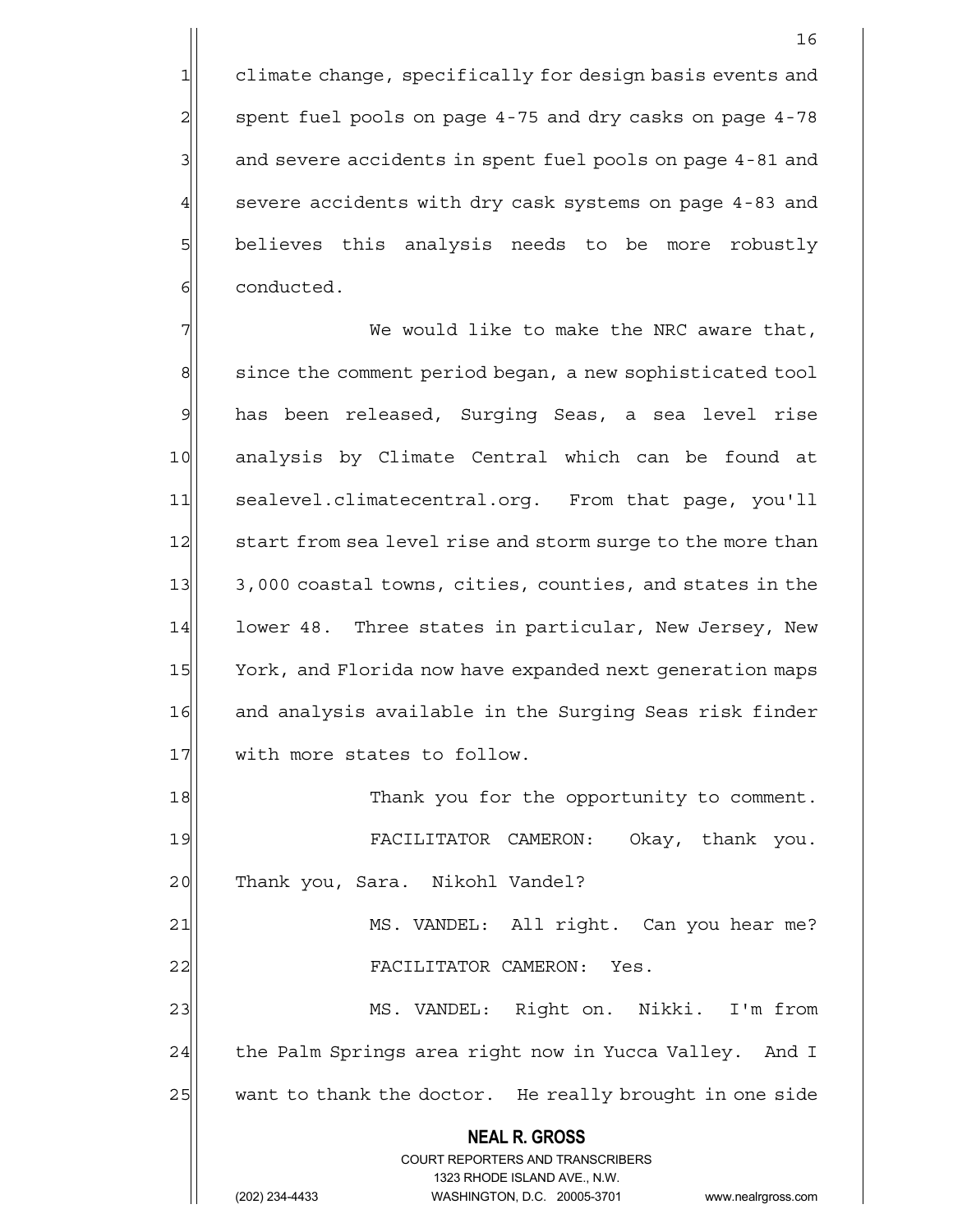1 of the argument quite well. And I guess I completely --2 two things. The transport thing, completely agree with 3 | that. Do not transport nuclear waste until we have a  $4$  team that can provide immediate response. What I don't 5 5 5 bnderstand in this whole Fukushima lessons learned thing  $6$  is why we don't have a global emergency response team. 7 Why has Fukushima gotten this far? What's going to 8 happen when those nuclearized waters meet the 9 | nuclearized waters of the North Sea and what is that 10 chemical reaction going to be are questions that come to 11 my mind.

12 On issue number three that we're working on 13 in this particular focus, according to the documents 14 anyway, related to the streamlining, I think footnotes 15 with links so that both are connected in truth. Yes, I 16 do believe that we need to make this dialoque very 17 understandable to a first grader because waste 18 confidence, and this gets to issue four, should not be 19 the title because, as we all know, all we have right now 20 is shoulds, coulds. We don't have confidence. And if  $21$  we go forward with this rule, with this illusion, lie, 22 deviance from our reality, one, our NRC is going to look 23 like a joke in the history book. And we don't need that.  $24$  We don't want that. We want to be smart, and we want to  $25$  look smart, so let's be smart.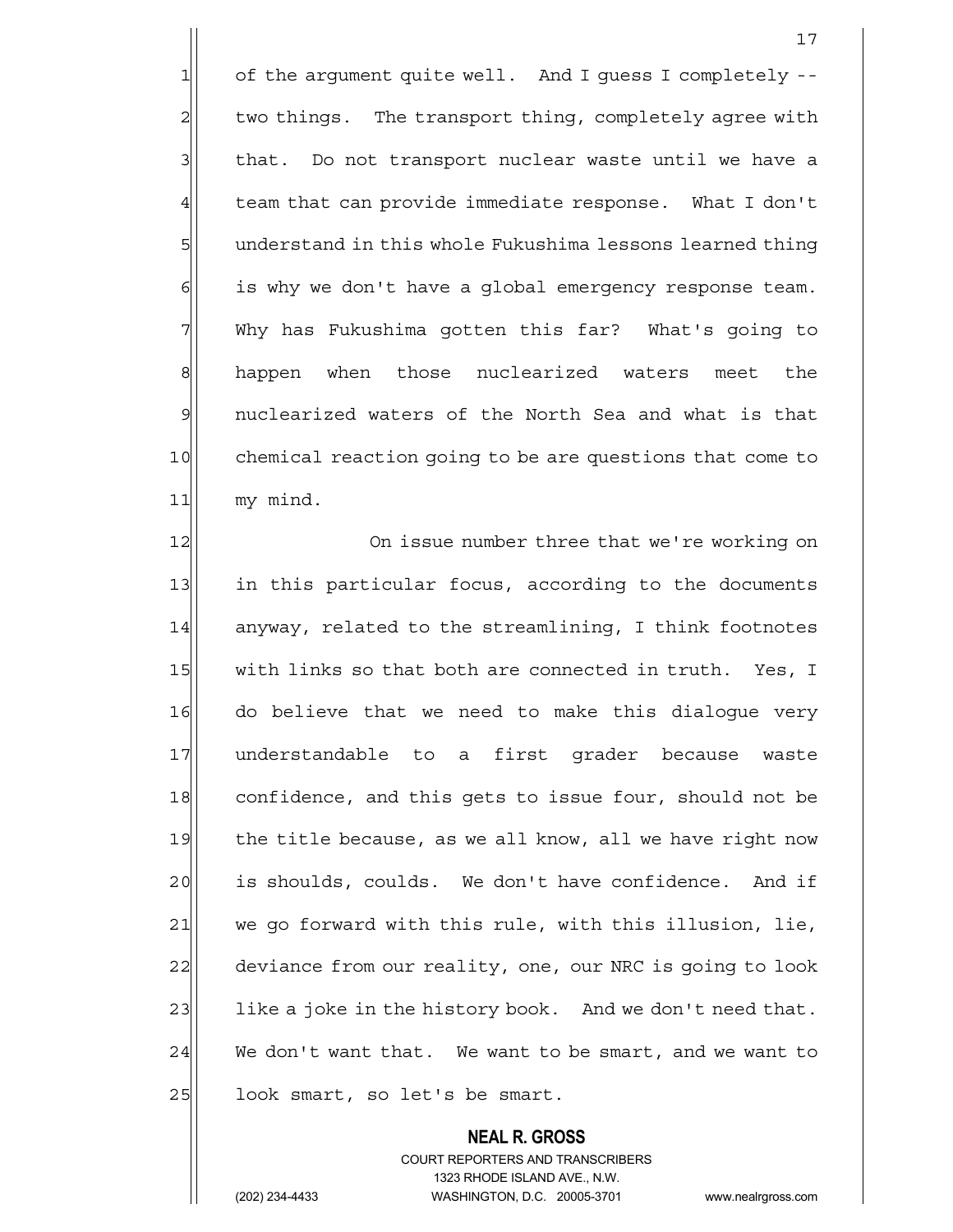1 And PG&E, at the San Luis Obispo hearing, 2 who couldn't get excited when she was talking about the 3 recycling of our nuclear waste. As powerful as it is,  $4$  of course it's going to create more energy in a different 5 form. Let's get on it. We can't transport it. Let's  $6$  do it where it is, but we've got to do it right. We have  $7$  to have citizen oversight for the area. We have to have 8 8 the original people involved. They're the only ones 9 | that understand Mother Earth at the innate level, and 10 that's how we need to be listening to. We can't mine 11 anymore.

 **NEAL R. GROSS** COURT REPORTERS AND TRANSCRIBERS 12 I'll tweet the rest of my comments. I might 13 put them on paper, but I am going to give you written 14 comments on issues one and two, maybe some more thoughts 15 on three and four. But you guys are doing a great job. 16 Do I have confidence in the NRC? Yes, I do if you guys 17 make some serious hardcore decisions, put into place 18 something that we can be confident in, that we've got a 19 team that can go in in the situation like Fukushima and  $20$  they're just handling it. We don't have that, not in the 21 industry, which I don't understand just on that level. 22 | Xanyway, thank you. 23 FACILITATOR CAMERON: Thanks, Nikki. 24 David Schonberger? 25 MR. SCHONBERGER: Yes, thank you. Am I on?

> 1323 RHODE ISLAND AVE., N.W. (202) 234-4433 WASHINGTON, D.C. 20005-3701 www.nealrgross.com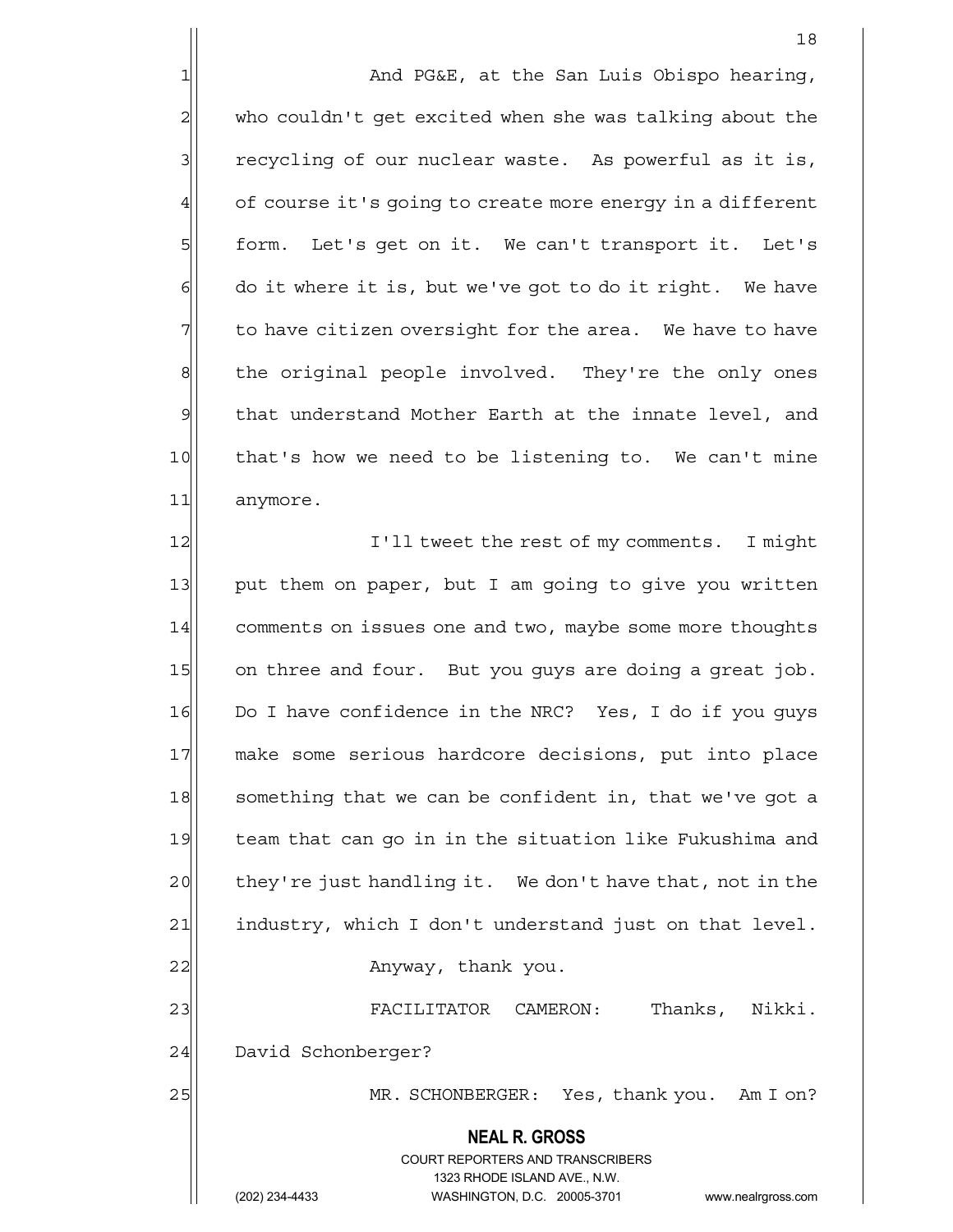1 FACILITATOR CAMERON: Yes.

2 MR. SCHONBERGER: Thank you. Hello,  $3$  everyone. My name is David Schonberger, D-A-V-I-D, 4 S-C-H-O-N-B-E-R-G-E-R. And I am a resident of Ann 5 Arbor, Michigan, home of the University of Michigan 6 Department of Nuclear Energy, which desperately needs a 7 Fundamental shift in consciousness and an existential 8 redefinition of purpose and mission, as does the NRC.

9 Thank you for this brief opportunity to 10 speak on the record today. I intend to submit detailed, 11 extensive written comments to the NRC prior to the 12 December 20th deadline, and I sincerely hope that the NRC 13 Staff will thoughtfully consider my perspective. The 14 oral comments which I am providing during today's public 15 forum are a quick summary curtailed by the time 16 constraints of this forum. These comments are a 17 Supplement to those which I submitted orally in person 18 on December 2nd, 2013 at the NRC public meeting in 19 Perrysburg, Ohio.

20 all of my comments are my own and not 21 endorsed by any other individual or organization. I am 22 representing myself and my own point of view as a 23 concerned individual citizen and am not representing any 24 particular group or organization with which I may be 25 affiliated. My comments during this NRC telephone

 **NEAL R. GROSS**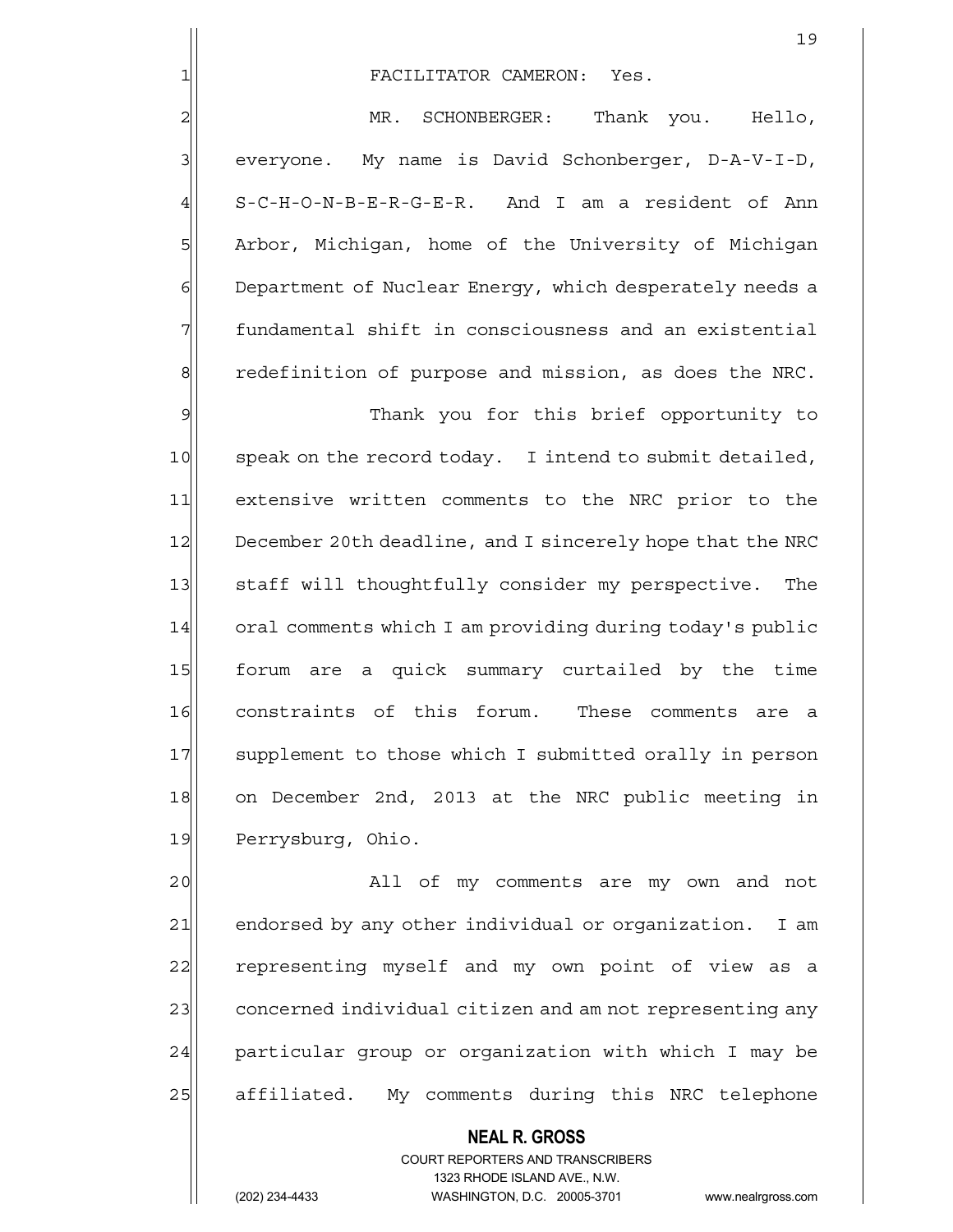1 conference call, December 9th, 2013, pertain 2| specifically to the U.S. NRC Waste Confidence DGEIS and 3 Proposed Waste Confidence Rule 10 CFR 51.23.

4 First of all, I do not support the Proposed 5 NRC Rule that is the subject of this teleconference, and 6 I emphatically dispute both the premises and the 7 | conclusions of the Waste Confidence DGEIS, which are 8 codified in the Rule and form the regulatory basis for 9 promulgating it. I also have serious doubts and 10 concerns about the integrity and independence of the 11 NRC's administrative rulemaking process.

12 Perhaps the most insidious and alarming 13 aspect of the Proposed Rule is its generic structure. If 14 Michigan is any indication of emerging trends, citizens 15 should be forewarned to expect generic rules and criteria 16 coming to a state near you.

17 One unequivocal conclusion from my review 18 of the NRC's analysis is that the financial cost of 19 indefinite continued storage of spent nuclear fuel is 20 | unpredictable and unknowable and potentially 21 astronomical. That is a category of confidence that is 22 even worse than uncertain and open-ended, thus making the 23 | long-term business model of the nuclear industry  $24$  unsustainable and absurd.

25 | Therefore, I personally give the NRC a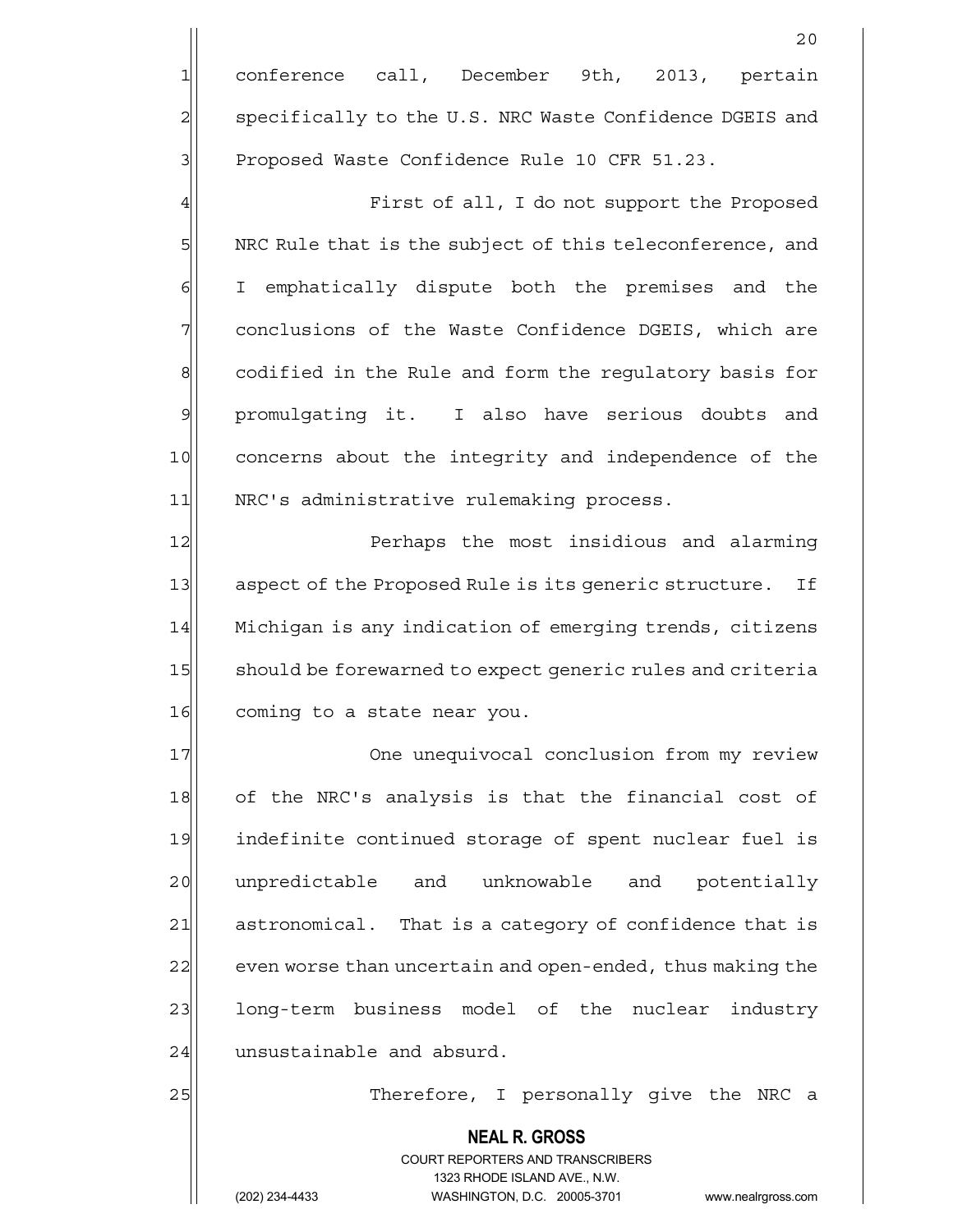1 1 no-confidence vote, and I propose instead, in order to 2 avoid further costly legal action in Federal court, the 3 | NRC should make the current licensing moratorium 4 permanent or at least indefinitely extended until such 5 time as a mined geologic repository becomes available.  $6$  Anything less would be appallingly irresponsible.

7 Thank you for your attention today.

8 | Sepang Tamber of Tangler RACILITATOR CAMERON: Thank you very much, 9 David. And we're going to go to Greg Wilson and then 10 David Martin and Rod McCullum next. And Greq?

11 MR. WILSON: Good afternoon. My name is 12 Greg Wilson, G-R-E-G, W-I-L-S-O-N. And I live in 13 Dunedin, Florida in the Tampa Bay area. I would like to 14 address the situation that's going on here with the 15 | nuclear power plants and the stored spent fuel rods.

16 The trouble with the east coast of Florida 17 is there is an island in the Canary Islands that has a 18 volcano on it called Cumbre Vieja, I believe is how it's 19 spelled in the Isle of La Palma that has, the western side 20 of the island is starting to slide off, a ten-mile long 21 piece of land of volcanic rock. And I was watching a 22 science show talking about the Hawaiian islands and why 23 some are round and some are elongated. Apparently, as  $24$  the magma comes up, it has iron in it which rusts out, 25 which allows the island to basically rust out and fall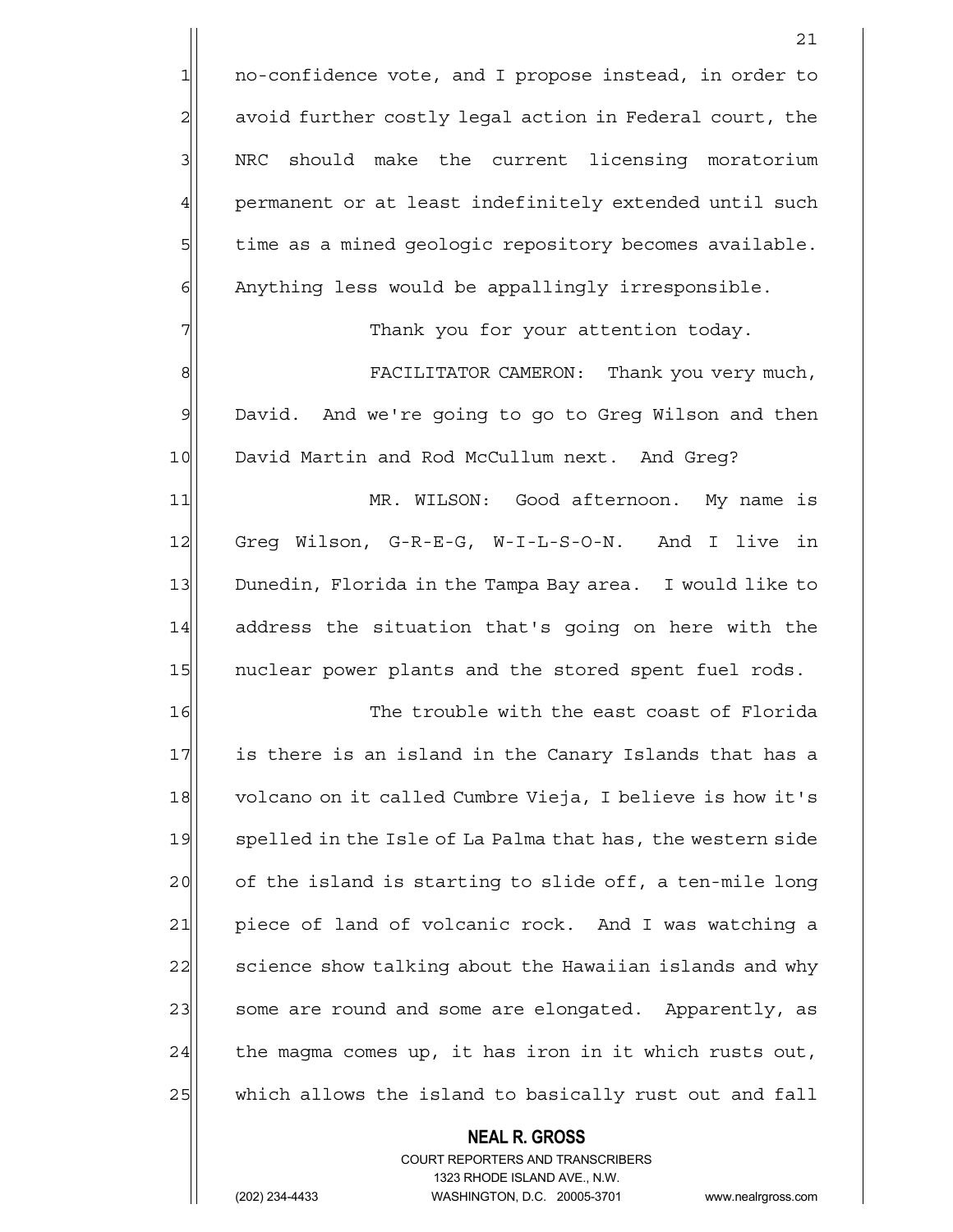1 apart, like an onion being peeled apart.

2 and the Isle of La Palma could have that 3 | ten-mile long piece of island fall off and create a  $4$  tsunami, which they claim that will be about a thousand 5 feet tall moving at a thousand miles an hour. This will  $6$  affect the entire Atlantic Basin, so everything from the  $7$  bottom part of the western side of Africa to all the way 8 up to England and including South America and North 9 America will be hit by a monster tsunami.

10 As it relates to the U.S. East Coast, we 11 would be hit in about 5 hours by a tsunami about 600 feet 12 tall moving at about 600 miles an hour. In Florida, 13 there is no place to bury the nuclear waste or even secure 14 it that it would withstand the force of that magnitude 15 by a monster wave.

16 and, therefore, the spent fuel at Turkey 17 Point and at St. Lucie needs to be moved to high grounds 18 either in Florida or somewhere in southern Georgia, some 19 place that's above and out of the reach of this tsunami. 20 It would probably be around Wildwood to Ocala or 21 Gainesville area, which is at the top of the Florida 22 Turnpike, which is a fairly safe road. It should be 23 shipped on the toll road because if you ship it on I-95 24 there's a chance, greater chances of accidents or wrecks 25 or whatever. I used to drive semis, and the last company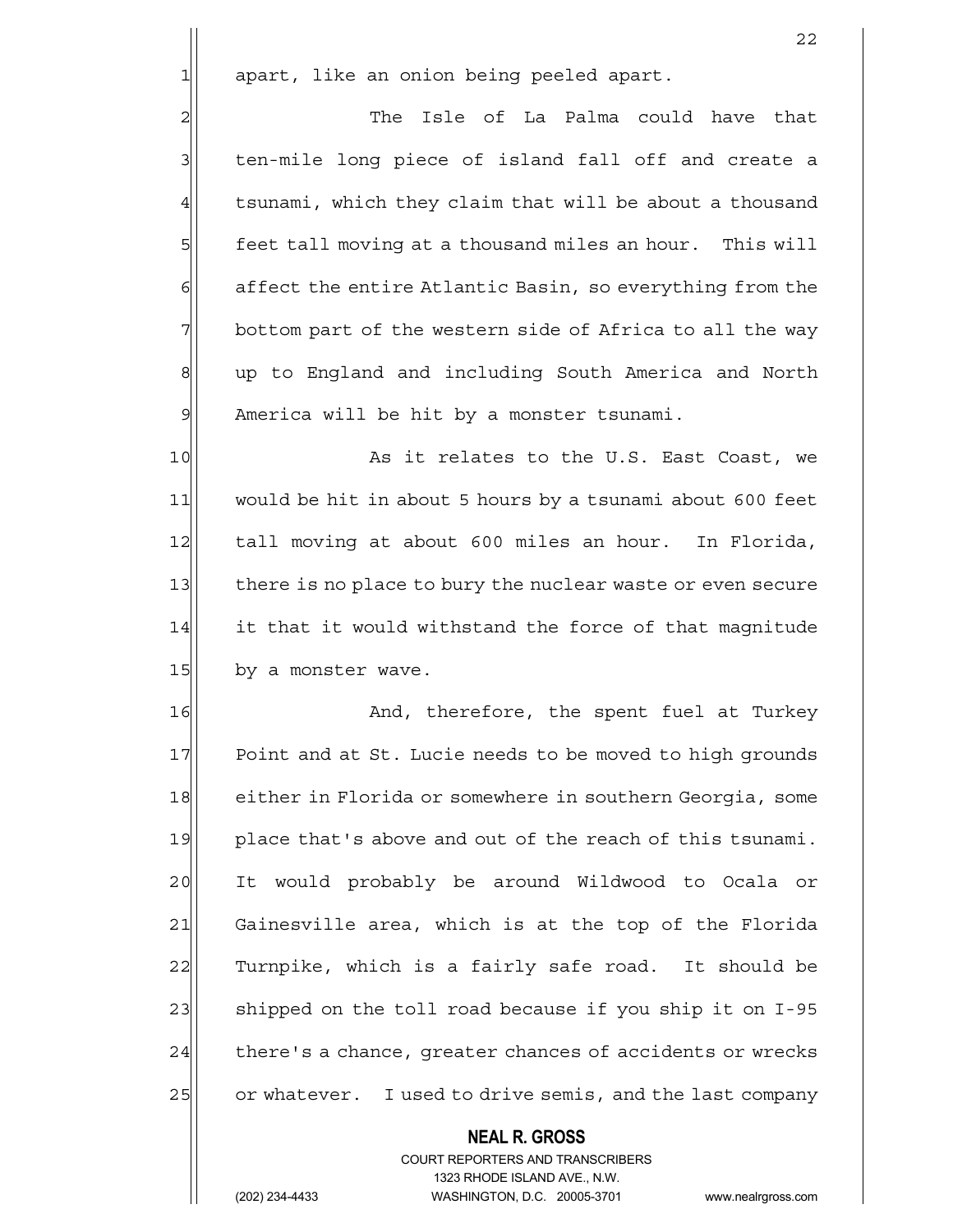$1$  I worked for, they said to take all toll roads as often  $2$  as possible because they do have fewer wrecks on them. 3 But to leave the spent fuel rods down in South Florida  $4$  would be insane because, if it does ever get hit by a 5 tsunami from La Palma or even an asteroid strike out in 6 6 6 the Atlantic Ocean and the fuel rods get basically shot  $7$  out across the Everglades, there is no way to go pick them 8 up. Nobody has any type of equipment that could actually 9 reclaim those fuel rods, and you'd have a massive 10 environmental disaster on your hands.

11 as far as Crystal River goes, that's on the 12 Gulf side and who knows what's going to go on out there, 13 especially with every drilling company in the world 14 wanting to drill in the Gulf of Mexico. When the Deep 15 Horizon sank during the BP Oil spill, it caused 16 earthquakes as far away as in the New Madrid fault line 17 zone up around Memphis, Tennessee. So we cannot predict 18 what's going to happen in the Gulf Coast either, and to 19 leave any waste close to the coastline, basically any 20 coastline in the country, is not doable. Short-term to 21| long-term storage units should be set up to where all the 22 waste is moved away from the coastline to the closest safe 23 | location, such as on the West Coast where the San Onofre  $24$  and the El Diablo sites, nuclear power plants, they 25 Should be moved up away from the San Andreas fault line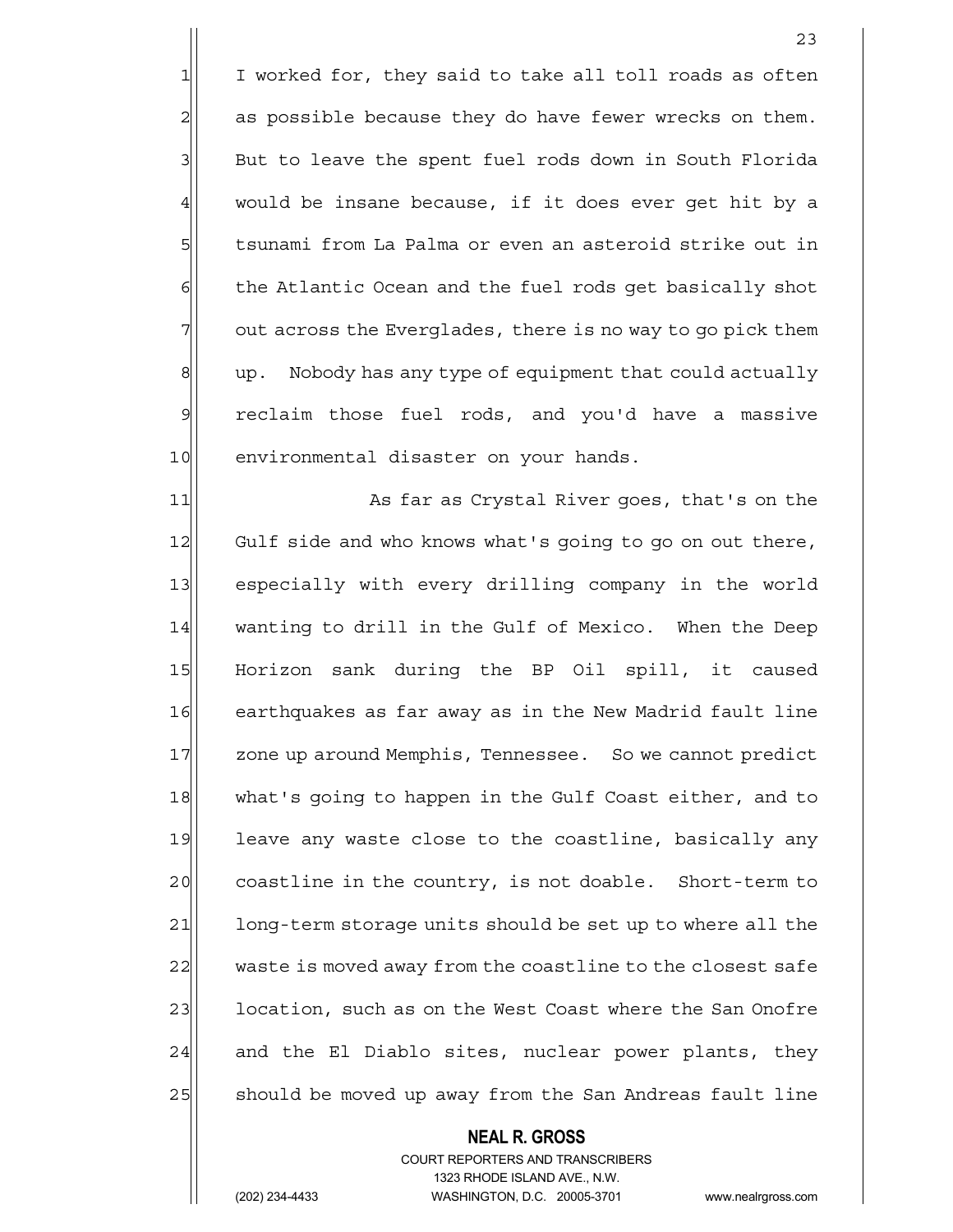$1$  and into elevated hills or mountains in the area, which 2 would probably be over a thousand feet in elevation from 3 | the Pacific Ocean.

4 and the tsunamis that are kicked up by the 5 | Hawaiian earthquakes or tsunamis where the islands are 6 6 falling apart as seen from space. One of them actually  $7$  did flood the LA Basin, and I haven't seen any further  $8$  studies on that so I don't know how bad it flooded it,  $9$  but it was a pretty big tsunami that hit.

10 So that being said, even though 11 transportation is very dangerous, to leave the spent fuel 12 in areas where it could be basically destroyed or, you 13 know, scattered about by things that we really don't know 14 that much about at this time.

15 There was an air blast asteroid that 16 exploded over Russia that was caught on dashboard cams, 17 and they say that one was about the size of two school 18 buses or so. It wasn't very big, but it blew out every 19 window in the entire city and there was over a thousand 20 people injured from flying grass. If you ever seen it 21 on the dashboard cam videos from that explosion, it was 22 quite amazing to see the amount of damage that happened,  $23$  and that was a small one.

24 24 In the early 1900s, there was the Tunguska 25 event that it took them about 30 years to figure out that

> **NEAL R. GROSS** COURT REPORTERS AND TRANSCRIBERS

 1323 RHODE ISLAND AVE., N.W. (202) 234-4433 WASHINGTON, D.C. 20005-3701 www.nealrgross.com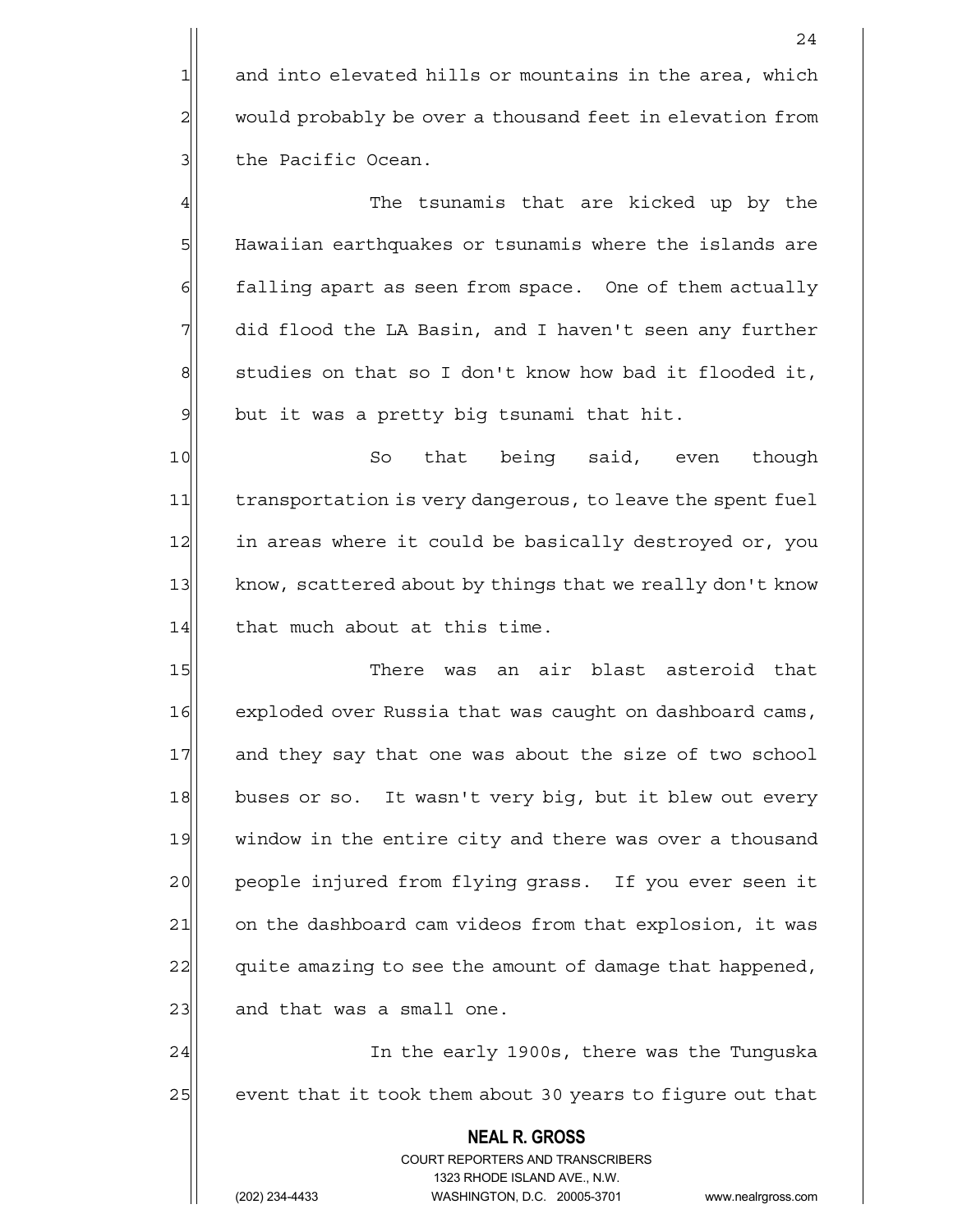1 something had happened up there. And it was in Siberia, 2| and it knocked down almost 900 miles, square miles of  $3$  trees. So it was a major event, larger than the 4 Hiroshima blast from World War II.

5 5 5 5 And we should really take a look at what  $6$  we're doing with the spent fuel as to what could actually 7 happen. It should be moved away from earthquake and 8 | fault line zones. And we also have the super volcano in 9 Yellowstone Park, which, from what I've seen on the 10 science movies, would basically cover the Yucca Mountain 11 repository with volcanic ash and rock probably around 12 2,000 degrees. So that storage place would not be 13 suitable if Yellowstone was to blow up, and that's 60,000 14 years past due from blowing up. I just wanted to put that 15 in there.

16 FACILITATOR CAMERON: Okay. Greg, thank 17 you for all that information.

 **NEAL R. GROSS** COURT REPORTERS AND TRANSCRIBERS 18 MR. WILSON: Okay. I just hope it helps. 19 I'm not for nuclear energy. I hope that they all get shut 20 down until we figure out what to do with them. There are 21 hopes of being able to reprocess that fuel at some point. 22 FACILITATOR CAMERON: Okay. 23 MR. WILSON: And it should be stored where  $24$  it could be opened up and reprocessed at some point. 25 | FACILITATOR CAMERON: Okay.

1323 RHODE ISLAND AVE., N.W.

(202) 234-4433 WASHINGTON, D.C. 20005-3701 www.nealrgross.com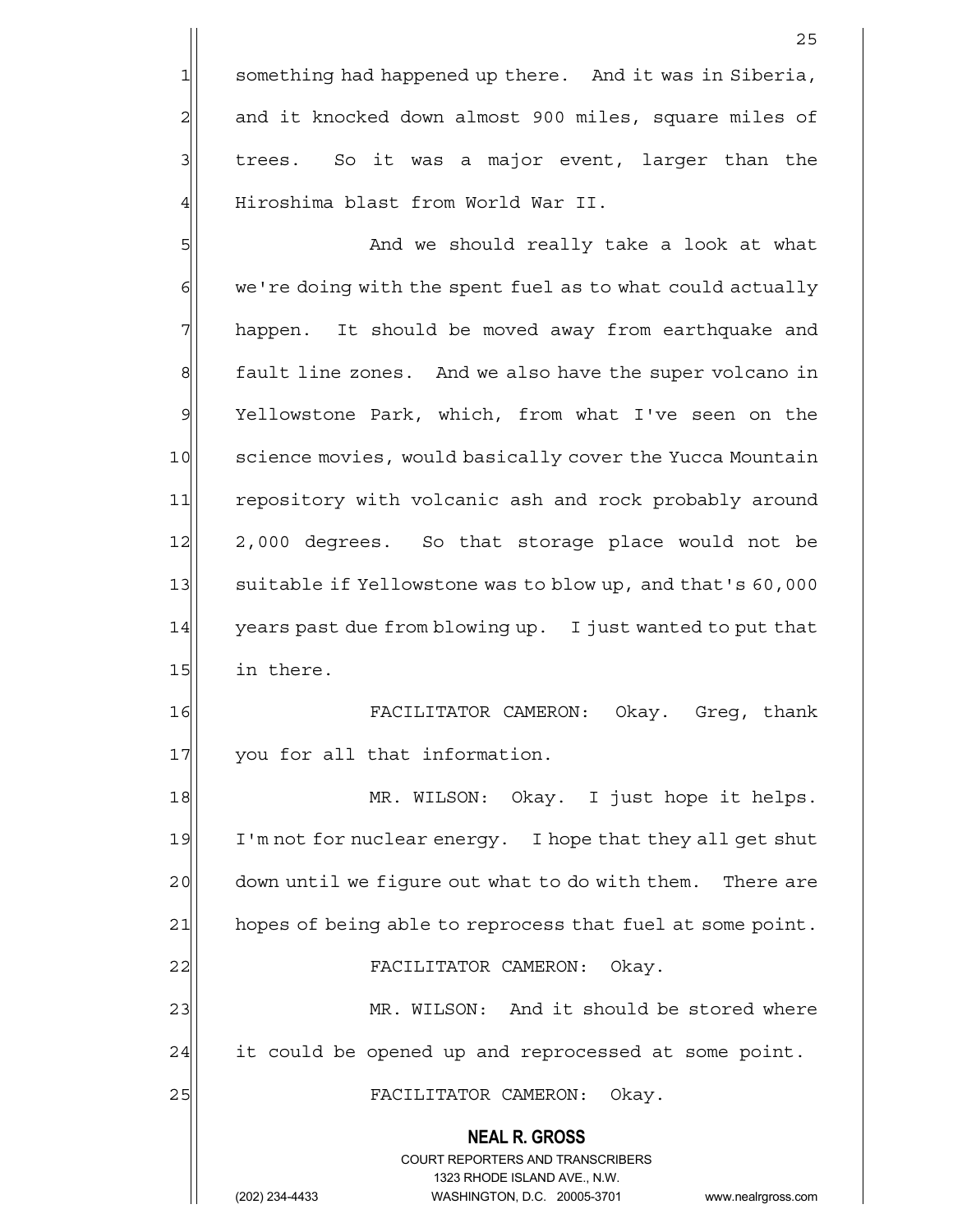|    | 26                                                                      |
|----|-------------------------------------------------------------------------|
| 1  | MR. WILSON: Okay. Thank you very much.                                  |
| 2  | FACILITATOR CAMERON: You're welcome.                                    |
| 3  | David Martin?                                                           |
| 4  | MR. MARTIN: Hello. This is David Martin.                                |
| 5  | FACILITATOR CAMERON: We hear you.                                       |
| 6  | MR. MARTIN: Okay. I'm David S. Martin of                                |
| 7  | Martin Industries. I've been covering the conference,                   |
| 8  | the October 5th first and November 14th in Rockville.                   |
| 9  | Listening to the comments of people, I've not heard of                  |
| 10 | any studies of making the waste inert, or making it inert.              |
| 11 | That should be looked into.                                             |
| 12 | I have little to no confidence in the NRC                               |
| 13 | in long-term storage. It's not really been looked into                  |
| 14 | good. And that's the end of my comment.                                 |
| 15 | FACILITATOR CAMERON:<br>Thanks,<br>Okay.                                |
| 16 | We're going to go to Rod McCullum.<br>David.                            |
| 17 | MR. MCCULLUM: Hello, Chip. Can you hear                                 |
| 18 | me?                                                                     |
| 19 | FACILITATOR CAMERON: Yes, Rod, we can hear                              |
| 20 | you.                                                                    |
| 21 | MCCULLUM: Okay. Thank you.<br>MR.<br>It's                               |
| 22 | magic how you don't have to push a button. I want to                    |
| 23 | thank the NRC for having provided these forums, the 13                  |
| 24 | public meetings and this call. NEI has had the honor to                 |
| 25 | be able to speak at many of these, and we certainly will                |
|    | <b>NEAL R. GROSS</b>                                                    |
|    | <b>COURT REPORTERS AND TRANSCRIBERS</b><br>1323 RHODE ISLAND AVE., N.W. |
|    | (202) 234-4433<br>WASHINGTON, D.C. 20005-3701<br>www.nealrgross.com     |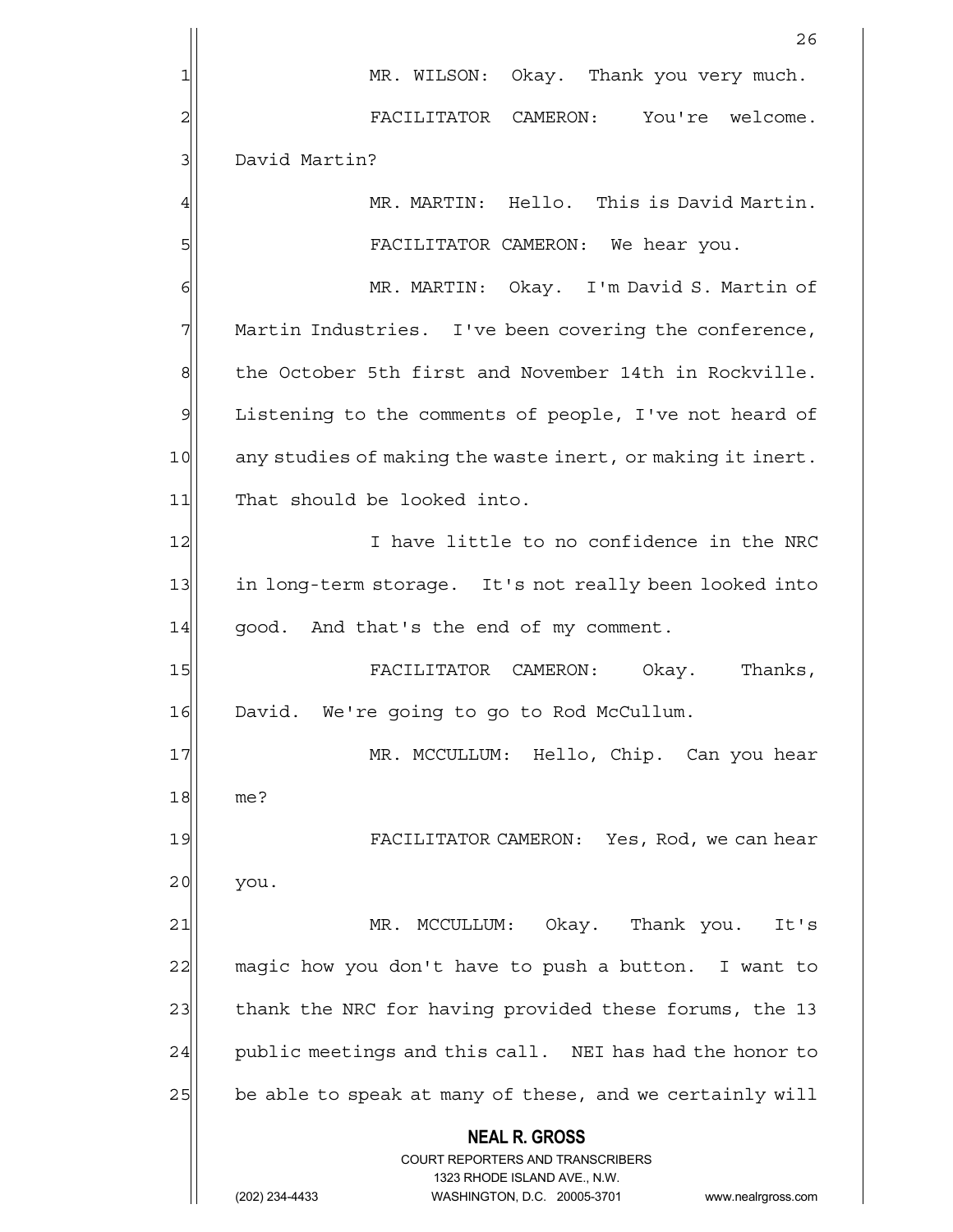1 be filing a comprehensive formal comment on or about the 2 deadline of December 20th.

3 | What I want to do today is specifically 4| address one thing that was said in the November 19th 5 meeting in Rockville. In that meeting, I was quoted by  $6$  a Mr. Mark Lacy, and I wanted to address the issue he  $7$  raised. First of all, I want to thank him for being 8 factual and accurate to a point. He accurately quoted 9 me, and he did cite two documents, and those documents 10 were ML021230367 and ML132568086. What he quoted me 11 saying, which is true, is that I or, in my case, when I 12 was saying this in a previous public meeting that 13 preceded the waste confidence meeting in September, we 14 understand in the industry that we can no longer rely on 15 boraflex. This is absolutely a true statement. I said 16 that in the context of explaining what industry was doing 17 to replace boraflex, which is a neutron absorber, with 18 more reliable neutron absorbers that will have more 19 longer-term utility.

20 Mr. Lacy then went on to say that there was 21 a documented history of degradation of boraflex at the 22 Indian Point reactor. That's where he cited the two 23 documents. And he then raised that documented history  $24$  of boraflex degradation as a concern for the safety of  $25$  that pool. And that's where I do disagree with Mr. Lacy.

> COURT REPORTERS AND TRANSCRIBERS 1323 RHODE ISLAND AVE., N.W.

 **NEAL R. GROSS**

(202) 234-4433 WASHINGTON, D.C. 20005-3701 www.nealrgross.com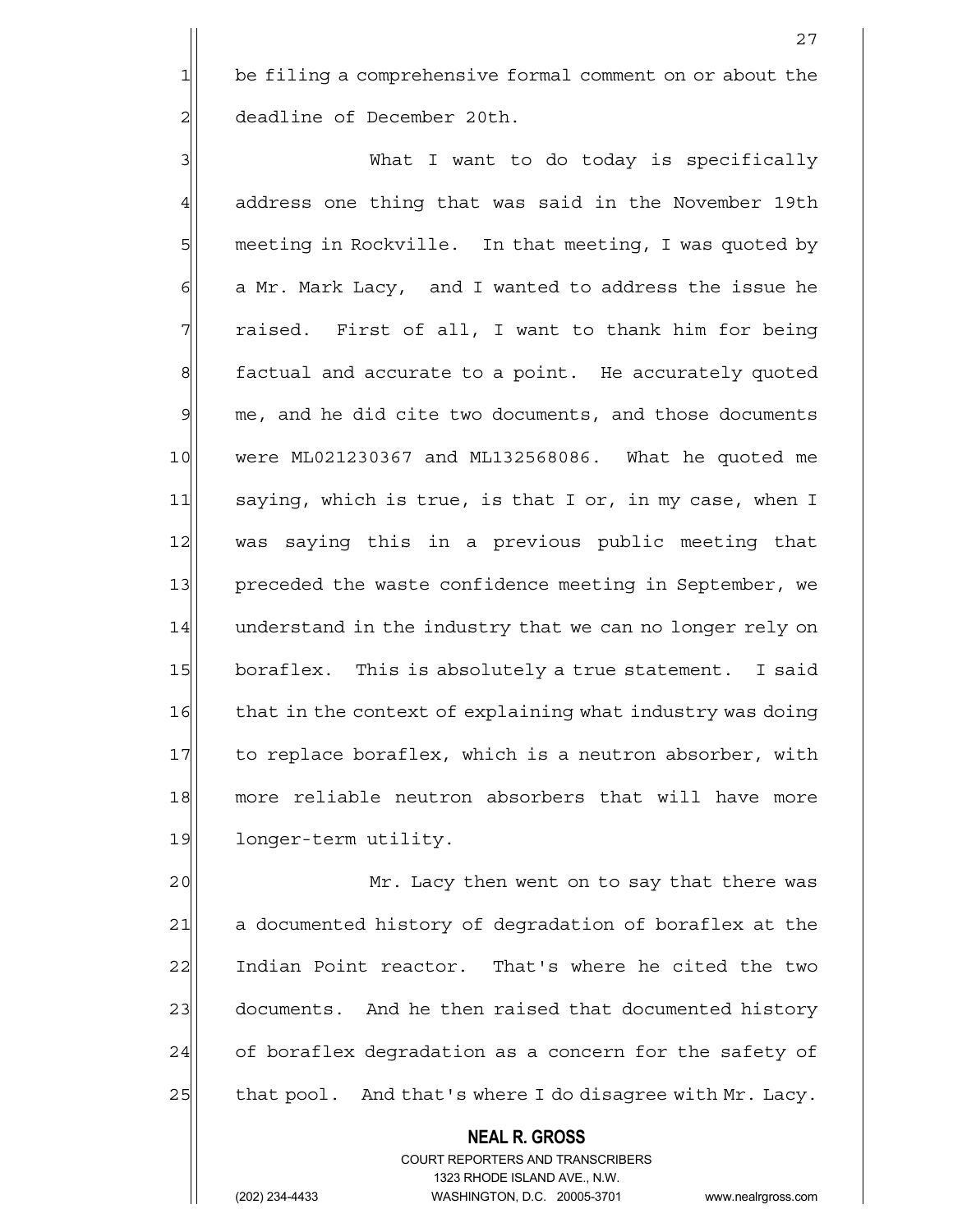1| The two documents he cited are, to me, in  $2$  fact, evidence of quite the contrary point. If there was 3 3 1 all not a documented history of boraflex degradation in that  $4$  pool, then the situation would be that boraflex was 5 6 5 beding and we were either not doing anything about it 6 6 or not aware of it.

 $7$  The two documents he cites, one a 2001 or 8 2002 license application, license amendment application 9 which basically removes a lot of credit for the boraflex 10 and puts in place some compensatory measures, and then 11 a 2013 meeting submittal where Indian Point proactively 12 came to NRC and said, okay, here's what we're doing, we're 13 further tracking the boraflex degradation, and here's 14 our plan to replace it with new neutron absorbers.

15 In all cases, the licensee, Indian Point, 16 was within the parameters of their safety analysis. The 17 plant is safe, and a criticality has been and will be 18 prevented.

19 The NRC, a couple of times in the Draft 20 Environmental Impact Statement or Generic Environmental 21 Impact Statement has cited examples of how issues are 22 dealt with as being reasons we can have confidence in the 23 regulatory process working, being high burn-up fuel and 24 chloride-induced stress corrosion cracking. Since Mr. 25 Lacy raised it, I'd want to suggest this should be another

# **NEAL R. GROSS**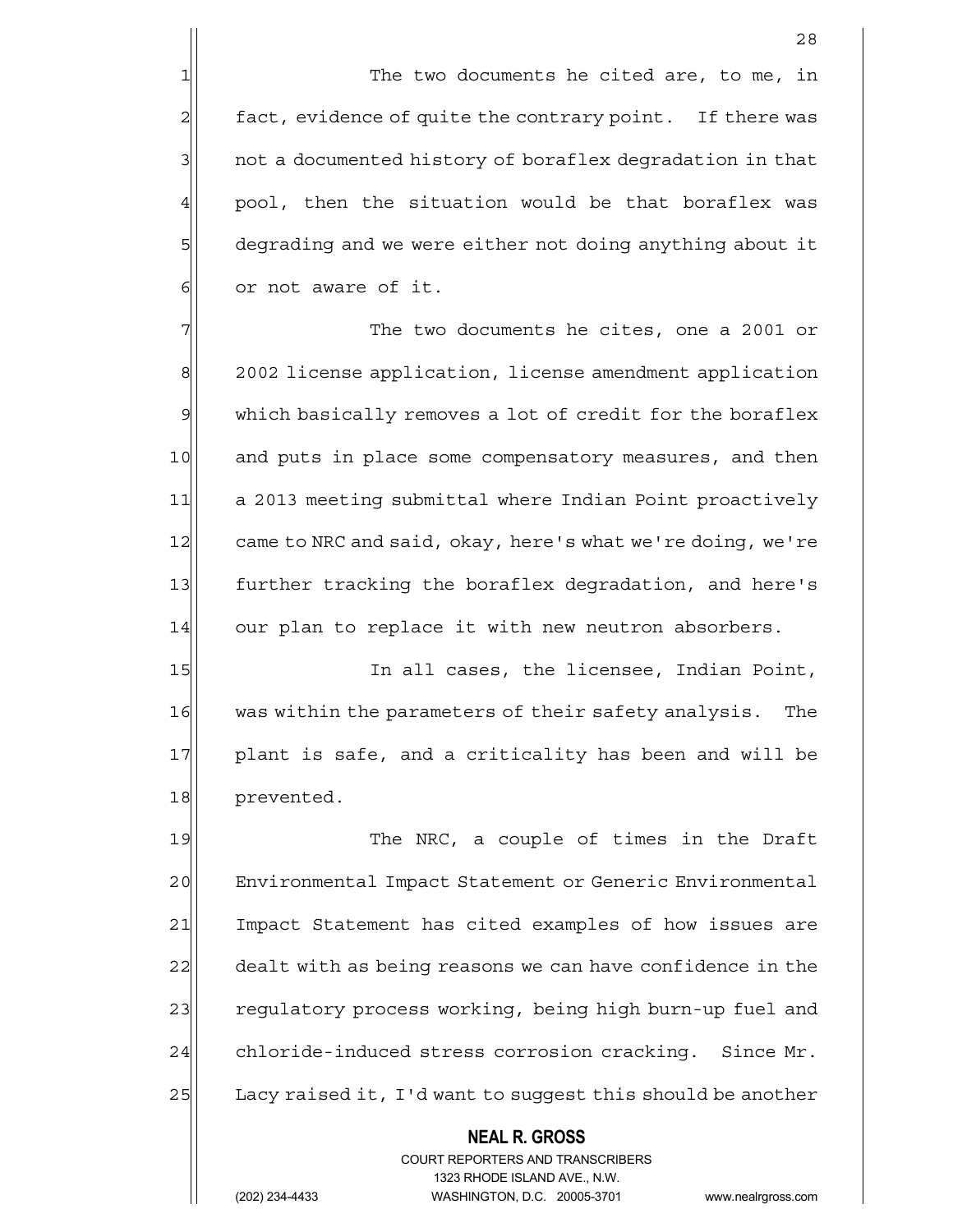1 example. Indeed, we did discover over our experience  $2$  with boraflex that it degrades, and that has driven the 3 market to develop better neutron absorbers. Those are 4 being deployed throughout industry. And the documented 5 history that Mr. Lacy cites at Indian Point is but one 6 6 6 example of how we're doing that and how we're assuring  $7$  safety while we're doing that.

8 8 8 In other words, it is another example of how 9 the regulatory process assures safety as we go forward 10 into longer periods of time. And I believe it should be 11 cited as such. I think nobody is contending here that 12 whatever pools or casks we design will last forever, we 13 do think that the assumption that casks need to be 14 repackaged every hundred years is conservative.

15 But whatever we do, whether it's 16 repackaging or repairing or replacing materials, as long 17 as these things are under NRC license, as long as these 18 things are managed by responsible companies that are held 19 accountable to their shareholders and the citizens 20 around them, as well as the regulators, examples of how  $21$  we will take the steps to do the things we need to do to 22 manage the inevitable time-dependent degradation 23 mechanisms, and boraflex is probably one of the most 24 extreme examples, those things will continue.

25 | So I guess what I've learned from having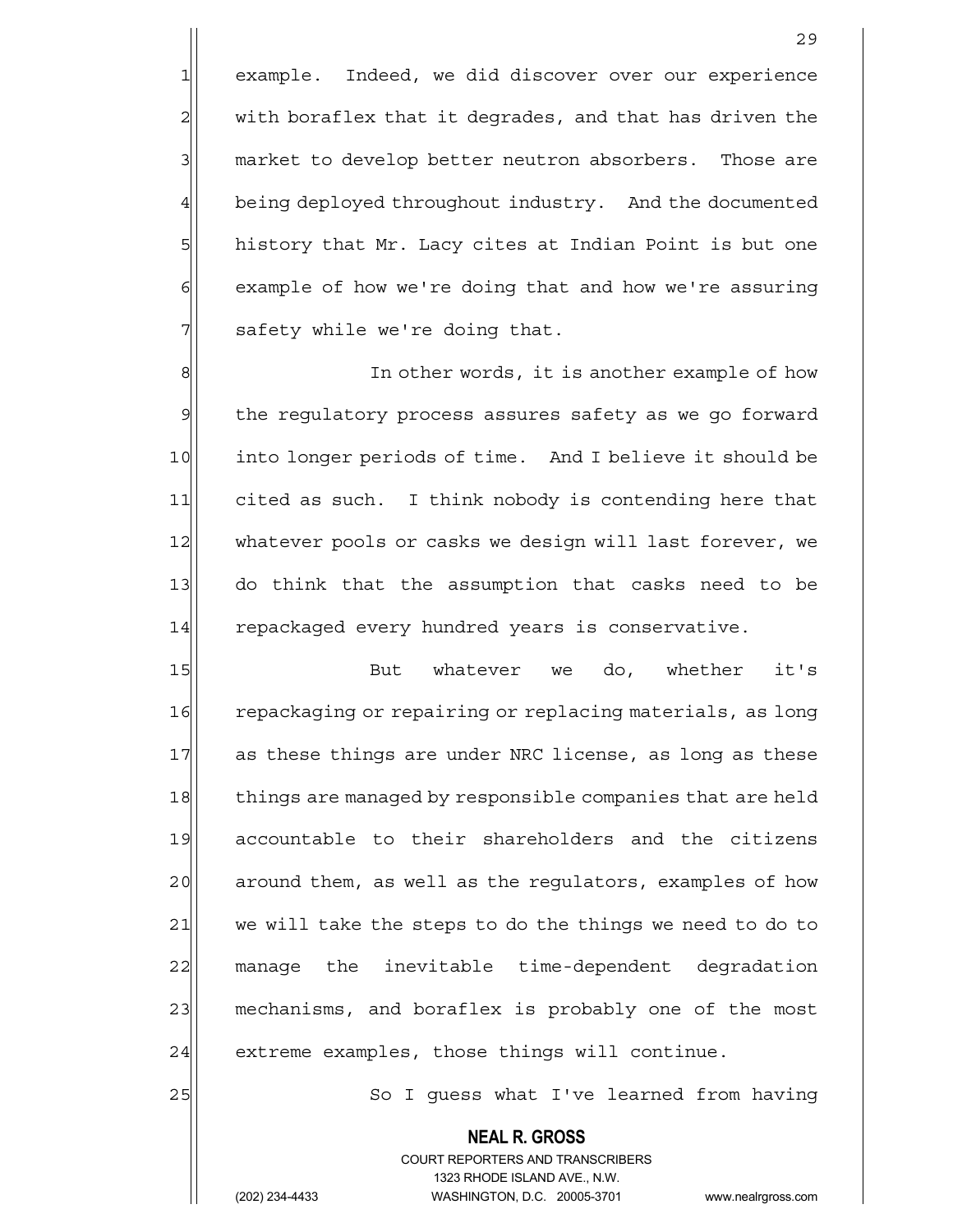$1$  listened to Mr. Lacy's comment, and I thank him for taking  $2$  the trouble to listen to what I said earlier, is that, 3 indeed, this is something that should be more strongly 4 emphasized in the Generic Environmental Impact 5 Statement, the extent to which the processes that we have  $6$  in place can address the effects of time.

 $7$  So for now, that's all I have to say. And,  $8$  aqain, I thank the NRC for providing these opportunities. 9 FACILITATOR CAMERON: Thanks, Rod. And I 10 would just remind everybody who wants to speak to hit star 11 one if they want to get in the queue to comment. And this 12 is a little curious from our information that we have 13 here. It looks like we have someone named Kevin Champs, 14 and we know Kevin Kamps from Beyond Nuclear very well. 15 And I don't know whether we just have a mistake here and 16 it's Kevin Kamps on the phone or whether we do actually 17| have someone named Kevin Champs. So whoever that is, 18 could you please join us? 19 MR. KAMPS: Sure. Can you hear me?

20 | FACILITATOR CAMERON: Yes.

21 MR. KAMPS: Yes, this is Kevin Kamps, 22 | K-A-M-P-S, with Beyond Nuclear.

23 FACILITATOR CAMERON: Okay. Hi, Kevin. 24 MR. KAMPS: Thank you. Hi, Chip. Well,  $25$  since I've spoken at several of these before, I'll try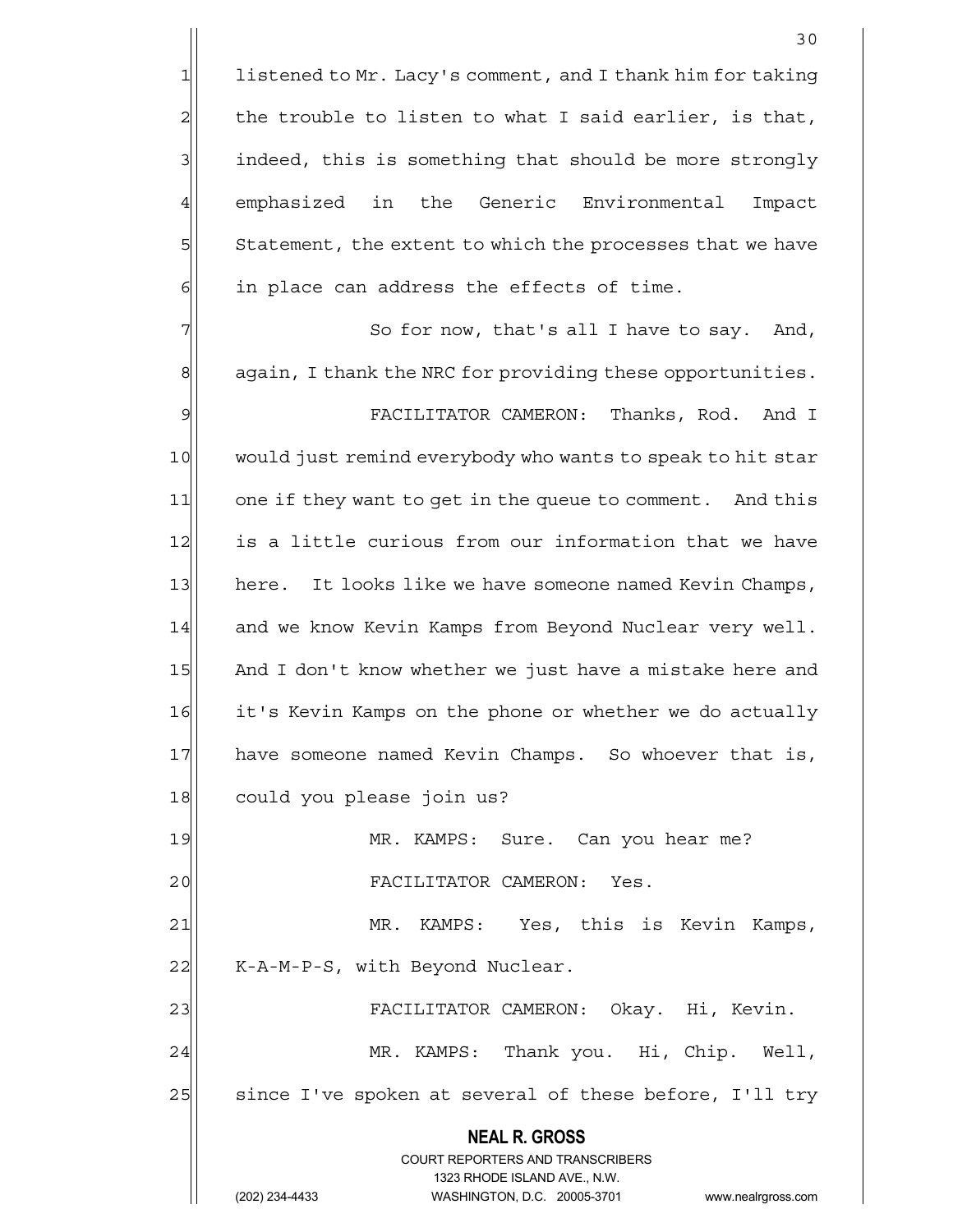1 to keep it brief to give others time. But one area I did 2 want to focus on today, and it kind of picks up right where 3 | Rod McCullum from NEI just left off, was this notion of 4 contents, I quess. Rod spoke about replacing the dry 5 s cask storage infrastructure once every hundred years,  $6$  and he called that a conservative thing to do because I 7 guess he thinks that the dry casks and supporting 8 infrastructure are going to last longer than that in most 9 likelihood.

10 But I'd have to challenge that at its face. 11 I mean, there have been problems with the dry cask storage 12 at Surry, for example. There have been leaks of the 13 inert gas through seals. Supposedly, it has not 14 completely leaked out, which would introduce air and 15 oxygen into the dry casks and, combined with the heat, 16 could corrode the dry casks prematurely.

17 So I think something that a commenter or a 18 concerned citizen in Chicago at the Oak Park, Illinois 19 hearing said was right on, which is a false confidence 20 when it comes to technology is a technological arrogance. 21 And I think assuming that our societal institutions will 22 be intact and able to replace these dry casks once per 23 century, even if it's less often than that, it's a huge 24 assumption and I think it borders on the absurd to assume 25 that even our current culture and society will be able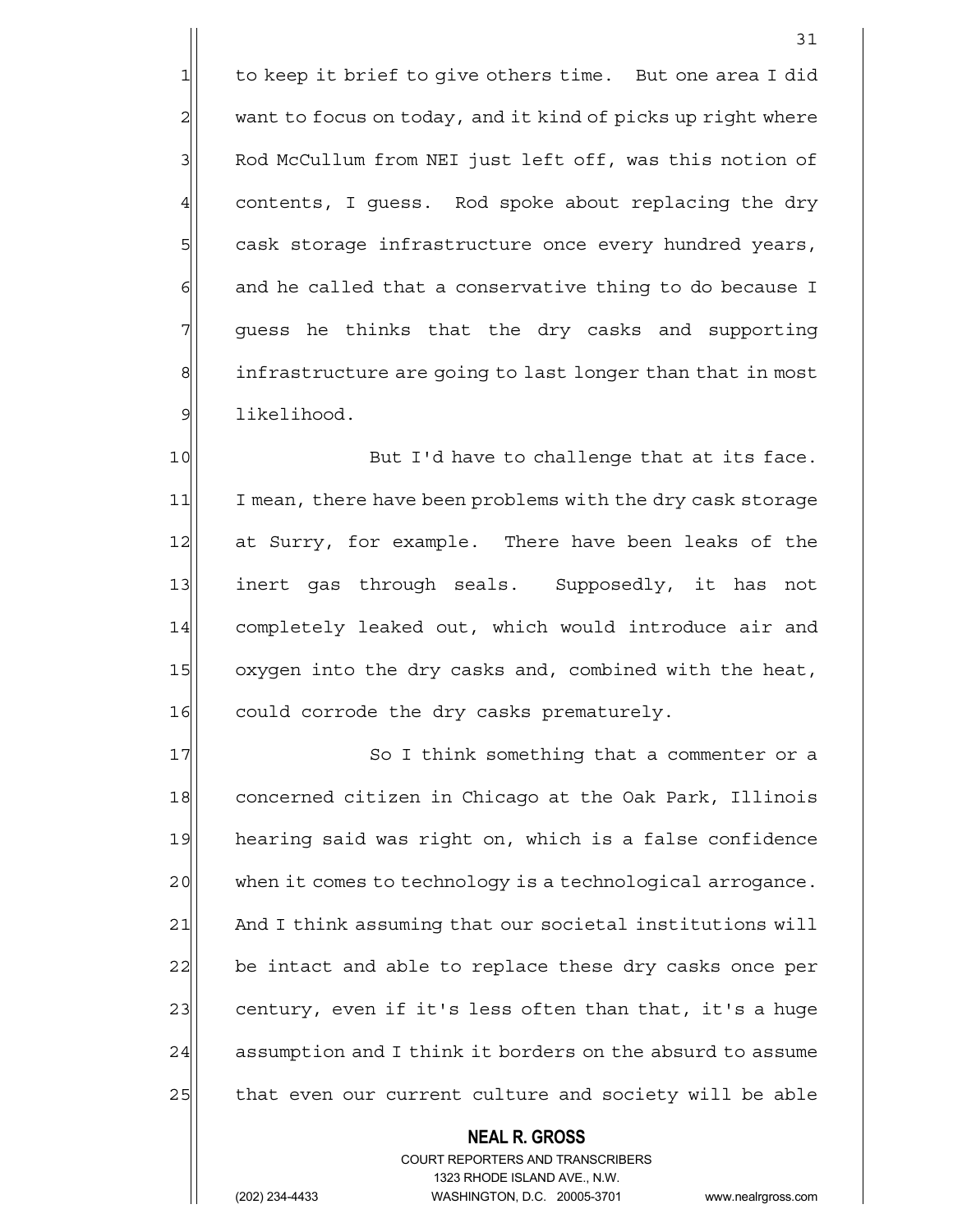$1$  to do this indefinitely into the future when, in fact, 2 Keith McConnell, the director of the Nuclear Waste 3 | Confidence Directorate, did confirm several weeks ago  $4$  that there is no cutoff point on this confidence and this 5 assumption that the dry cask storage infrastructure will  $6$  be replaced once per century forever, literally forever.

8 8 And just to conclude this, I want to point  $9$  out that some of the oldest known human institutions, 10 things like the Catholic Church, about 2,000 years old, 11 Buddhism perhaps 2,500 years old, perhaps some 12 indigenous people or cultures could be looked to that 13 extend even further back in time. But any of those 14 examples are small by way of comparison with the 15 radiological toxicity of the material this industry 16 generates in order to make its profits.

 $7$  So that right away is absurd. That cannot be assumed.

17| So I think that those assumptions have to 18 be corrected in the final Generic Environmental Impact 19 Statement. A strong dose of reality needs to be 20 | introduced. And the courts did order the Nuclear 21 Regulatory Commission to look at the list of storage, 22 well, certainly onsite in dry casks and pools, but also 23 NRC has a whole chapter of away-from-reactor storage, and 24 so there, too. The risks of these containers failing or 25 lack of institutional control, abandonment of these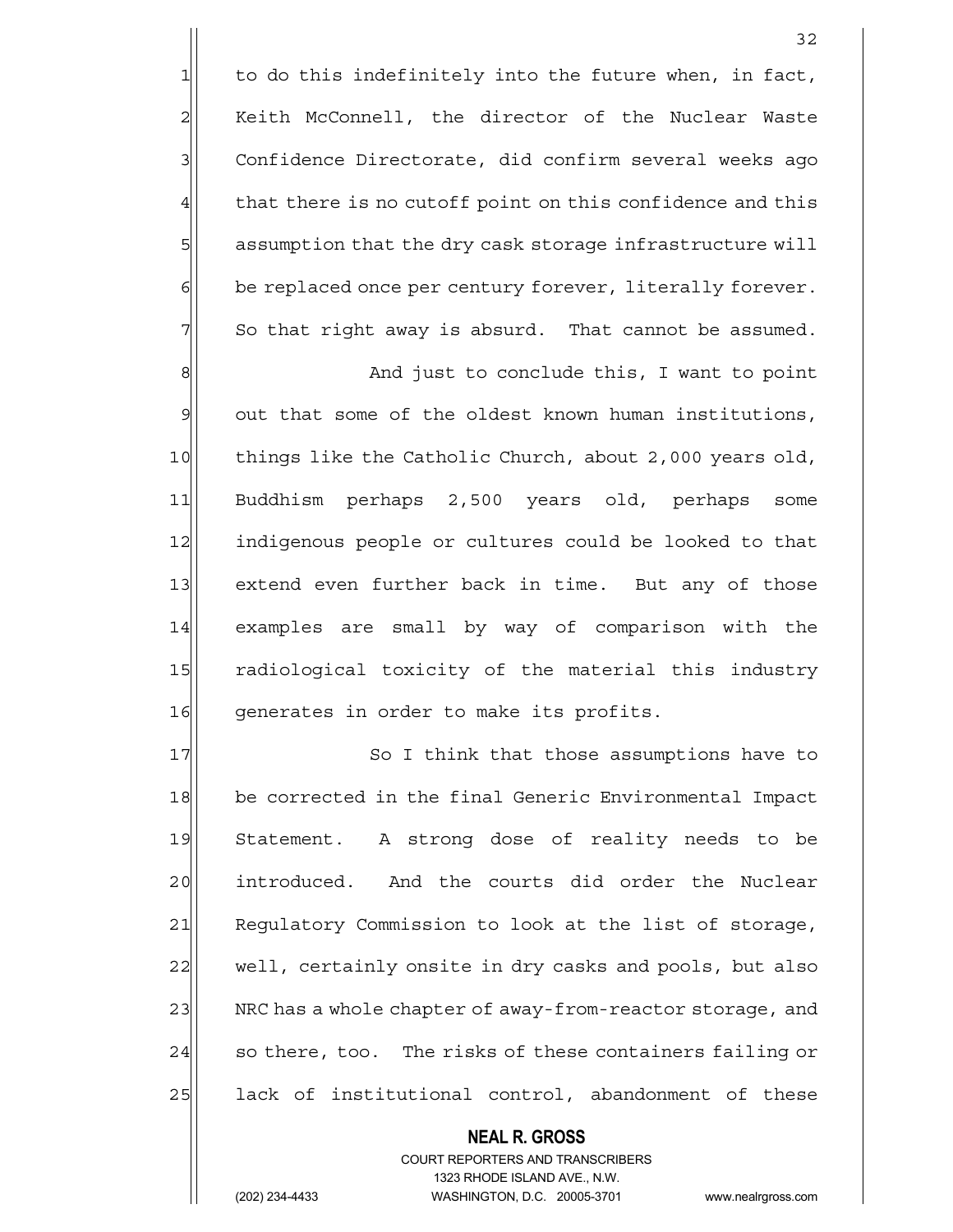1 facilities and their eventual simple corrosion and 2 erosion with the elements and releasing their contents  $3$  into the living environment, that is the risk that we  $4$  face. The NRC has not analyzed it in any meaningful way 5 | in this document and needs to do so.

6 6 And two quick thoughts that I want to bring 7 | up, too. A couple of concerned citizens on this call 8 have spoken about reprocessing as a possible  $9$  alternative. I think one of them called it recycling. 10 And I would urge them and every one on this call to look 11 more deeply into this issue. Reprocessing is probably 12 the worst single thing you can do with high-level 13 radioactive waste that already exists. It's a nuclear 14 weapons proliferation risk. It's astronomically 15 expensive. It causes an environmental disaster 16 wherever it's carried out. La Hague in France is one 17 example.

18 and the final thought I'd like to share has 19 to do with hardened onsite storage, which is an 20 environmental coalition consensus opinion, 21 environmental groups numbering in the hundreds 22 representing every single state in the U.S. has called 23 for hardened onsite storage for over a decade. This  $24$  would be a good step in the right direction in terms of 25 keeping high-level radioactive waste out of the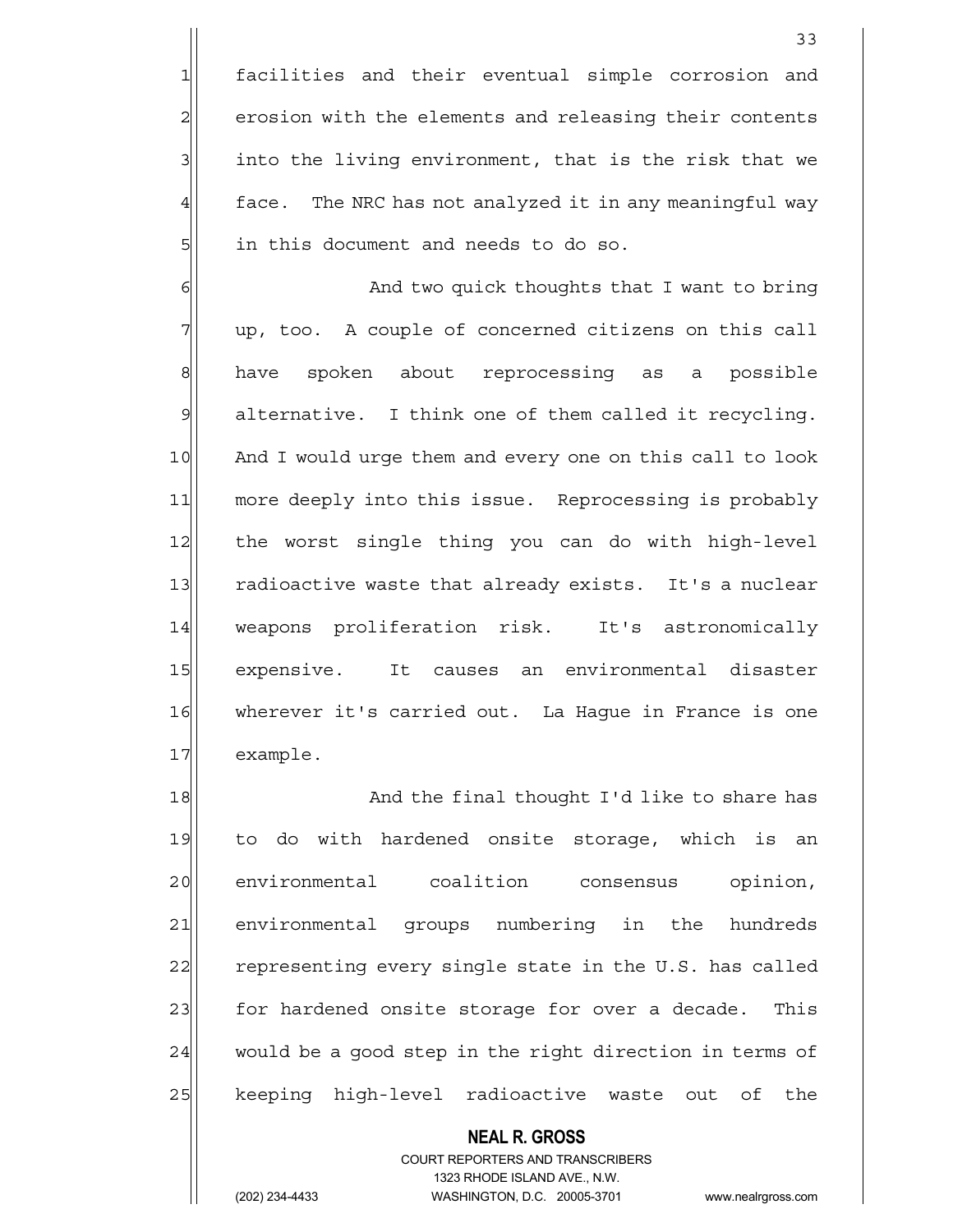1 environment and getting it out of the vulnerable pools 2 and putting it into a dry cask storage system that will  $3$  last not decades but centuries into the future and itself  $4$  will need to be replaced.

5  $\vert$  5 And to follow on another earlier commenter, 6 | I think he was right in saying that these vulnerable  $7$  storage facilities along the coastline, for example,  $8$  need to be moved to higher ground, to more stable geology. 9 And, in fact, that's been part and parcel of hardened 10 onsite storage from the very start, a recognition that 11 some of these nuclear power plant sites are entirely 12 inappropriate and unsuitable for long-term storage. 13 Prairie Island, Minnesota is another key example of that, 14 a flood plain in the Mississippi River immediately 15 adjacent to a Native American reservation. The reactors 16 never should have been built there in the first place 17 against the will and consent of the Tribe. And, of 18 course, the storage for high-level waste should not be 19 there either.

#### 20 | Thank you very much.

21 FACILITATOR CAMERON: Okay. Thank you 22 once again, Kevin, for your comments. We're going to go 23 to Brian Paddock and then Gretel Johnston. Brian? 24 MR. PADDOCK: This is Brian Paddock. 25 Sorry. I had to find my own mute button. I'm from

> COURT REPORTERS AND TRANSCRIBERS 1323 RHODE ISLAND AVE., N.W.

 **NEAL R. GROSS**

(202) 234-4433 WASHINGTON, D.C. 20005-3701 www.nealrgross.com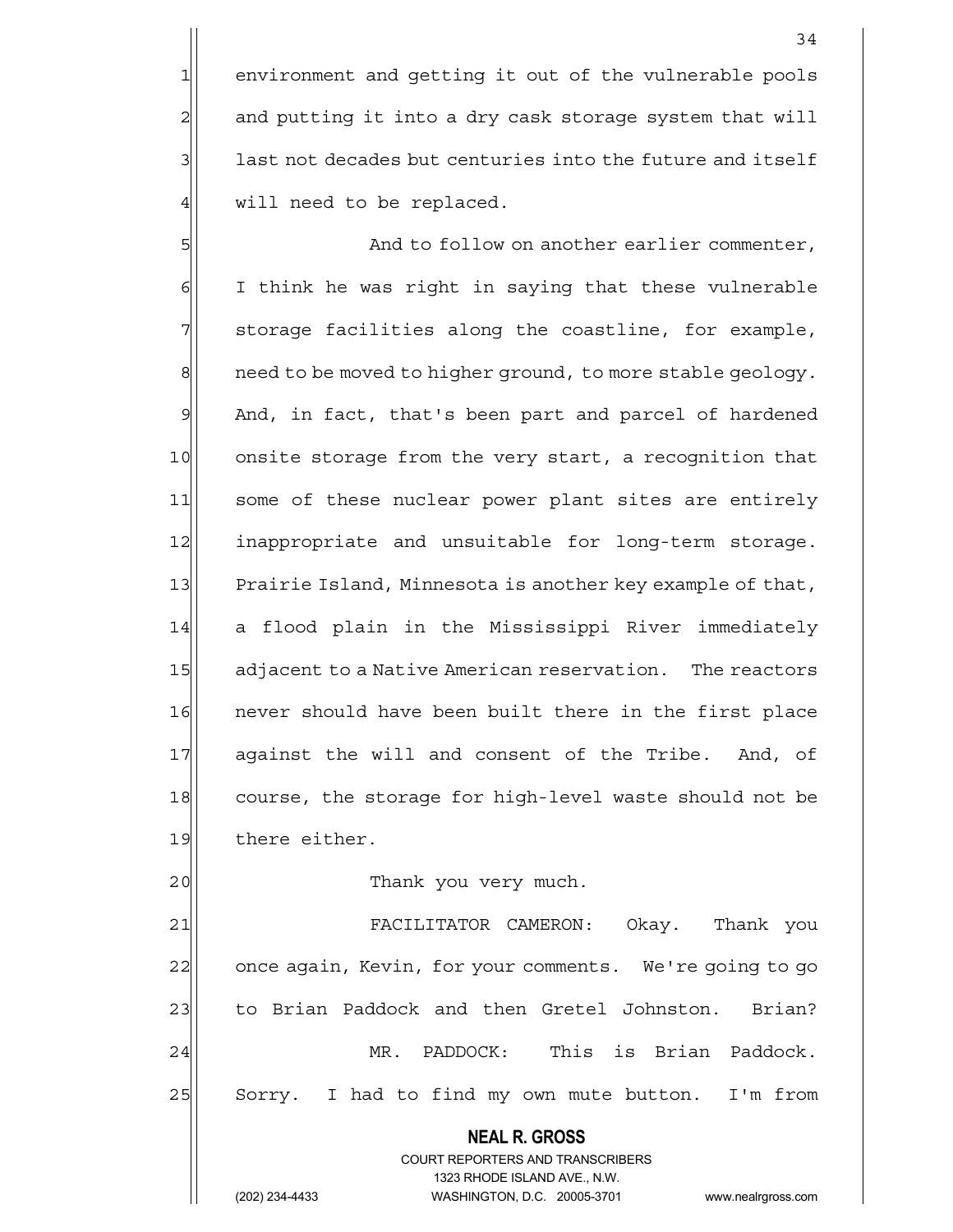1 Tennessee. I have followed the nuclear power production 2 activities and the problems at the TVA reactors for  $3$  several years. I own a housing unit on the river in 4 Chattanooga on the north shore not far from the Sequoyah 5 5 twin reactors, so I have a very real and personal interest 61 in this.

7 Right now, Sequoyah is targeted by TVA for 8 putting some irradiated fuel into dry cask storage, and 9 | they have appropriated somewhere under \$500 million for 10 this activity to go to the lowest bidder, a bidder for 11 these cask construction that actually, until a few months 12 before the award of the TVA contract, had been debarred 13 | from Federal contracting for prior fraudulent 14 activities.

15 But the difficulty with this waste storage 16 and the thought of permanent aboveground storage at 17 reactor sites like Sequoyah is very troubling, and the 18 Sequoyah re-licensing, which is pending, of course, is 19 now suspended in terms of the possible issuance because 20 of the process we're currently going through about 21 whether we could have any confidence about the management 22 and isolation from the environment of high-level 23 radioactive waste resulting from the continued operation 24 of the reactors.

25 One of the difficulties with the proposal

#### **NEAL R. GROSS**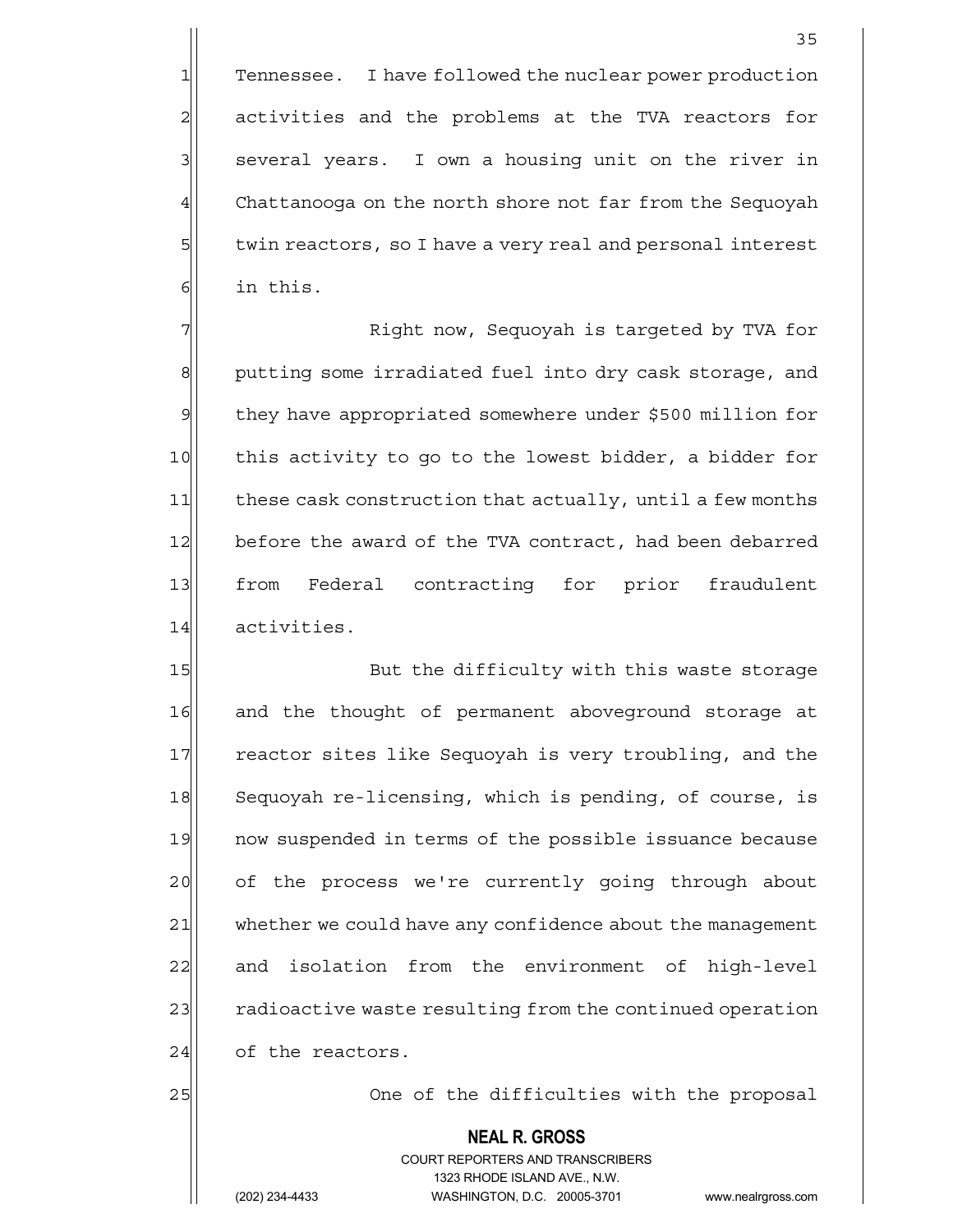$1$  is that the regulation would essentially say that this 2 is good enough to give us confidence for every reactor  $3$  at every site, and it will no longer be an issue with 4 respect to re-licensing of these reactors. That, I  $5$  think, that's an unjustifiable step.

6 | Gillen The Sequoyah site is still under 7 investigation, and TVA is under directions from the NRC 8 to be investigating both the seismic stability and the 9 potential for destruction by flooding of the Sequoyah 10 site. And for anyone to adopt a document that says, 11 without even completion of those, we know that surface 12 storage indefinitely, for hundreds of years perhaps, 13 past the lifetime of the operation of the reactors is 14 simply unsustainable and unjustifiable and contrary to 15 all common sense.

16 There's also the problem that the reactor 17 operations by TVA are troubled elsewhere. For example, 18 Browns Ferry 1 is the only red-tag reactor in the entire 19 United States. And TVA has a severe question as to its 20 financial stability. TVA has sold less energy year 21 after year since 2008, and it is now completely 22 abandoning, almost completely abandoning all plans to 23 either engage in generation of renewable energy or to 24 undertake further energy efficiency, even after it's 25 closed down part of its coal fleet, which it's in the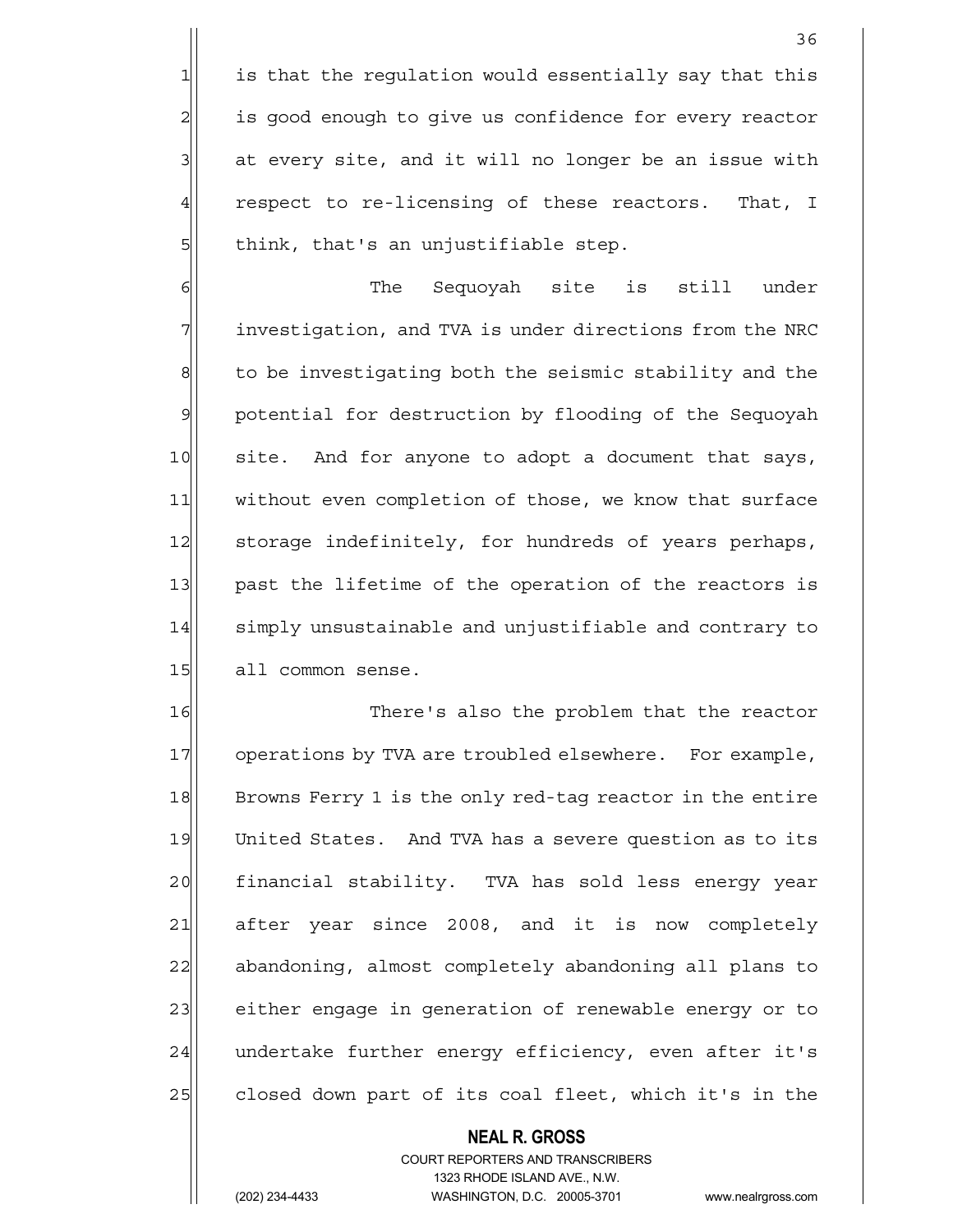1 process of doing.

2 | 2| 3 revenues and annual deficits, it is hard to make a serious 4 decision on a generic basis, and I think the NRC cannot 5 6 5 do so. That, in fact, reactor operators will have the 6 financial stability not only to finance cask storage but  $7$  to refinance it and re-do it every hundred years or  $8$  whatever interval seems to be necessary.

9 9 The TVA has not been around for a hundred 10 years and, quite frankly, there's a pretty good question 11 about whether the Tennessee Valley Authority will look 12 anything like it does or even exist a hundred years from 13 now. So that assumption that this human institution, 14 subject as it is to both economic and political 15 frailties, is going to be here to protect the public from 16 cask storage waste is pretty unrealistic.

17 We have other problems that are not really 18 adequately addressed in anything that's going to talk 19 about waste confidence, one of which is the aboveground 20 wet storage at places like Browns Ferry where the 21 reactors are the Fukushima-style reactors and have these 22 wet storage pools at higher, much higher than design 23 density stored up in the air and were only recently, by  $24$  the grace of God, saved from a direct hit by a tornado  $25$  which did, in fact, cause a station blackout for several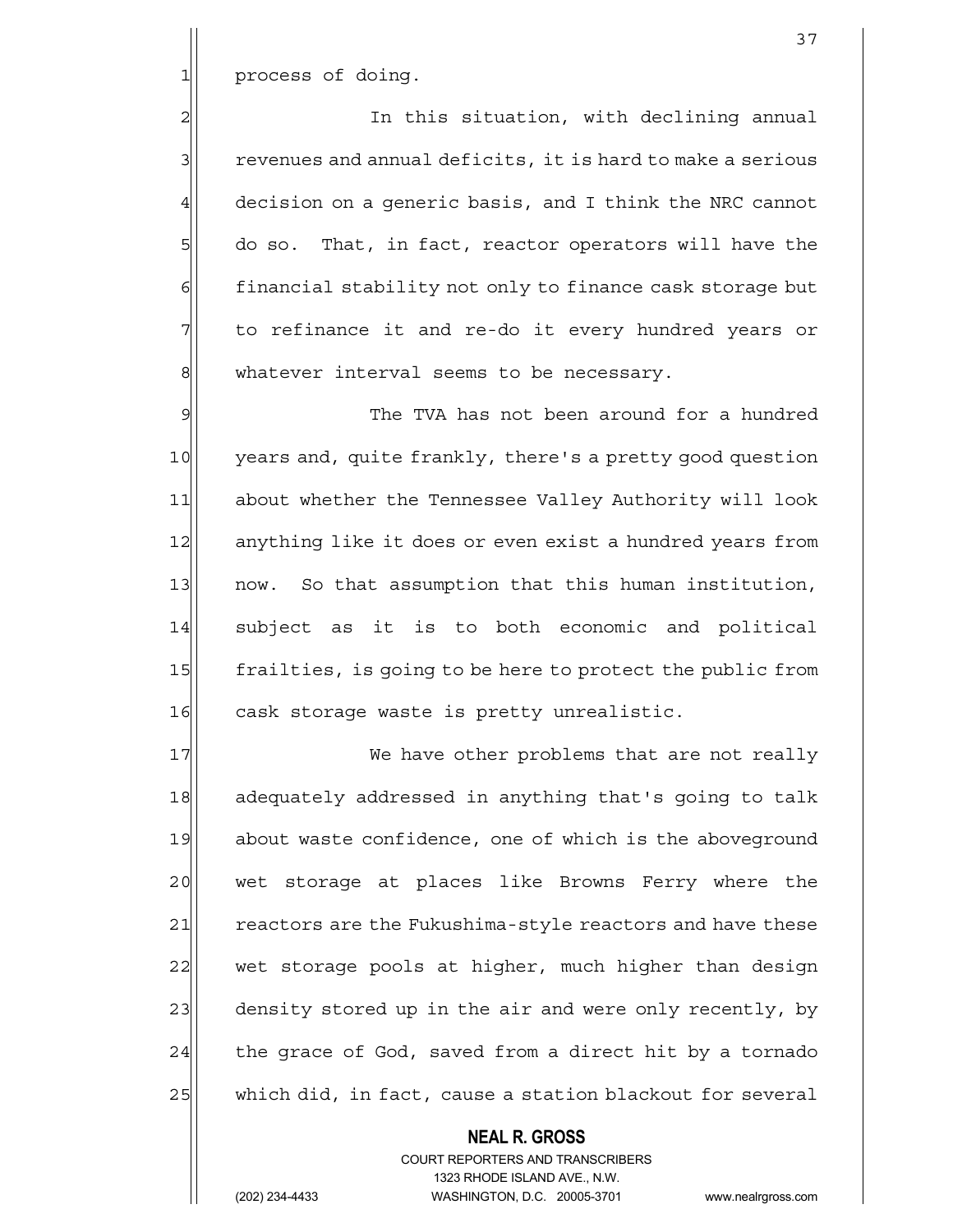$1$  days as the high-tension system went down.

2 2 So this idea that we should ignore the issue 3 3 of this high-density wet storage that exists and what  $4$  it's going to take to reduce the dangers from that alone, 5 | let alone deal with the permanent and ongoing problems  $6$  of the continued generation of additional waste.

7 There's a severe problem with the way the 8| analysis so far has been done on aboveground leak 9 detection, as there are a number of recorded incidences 10 in which existing wet pool leakages have not been 11 detected for many years and whether significant volumes 12 of radioactive waste have been released. And the 13 assumption that decommissioned reactors and reactors 14 that may actually have been disassembled and removed and, 15 yet, the cask storage will be subject to adequate 16 monitoring, inspection, enforcement, and leak detection 17 is contrary to the experience and to the existing 18 regulation concerning what remains at a deactivated 19 site.

20 Finally, I would say a couple of other 21 things. I think the NRC is ignoring the most recent  $D.C.$ 22 Circuit decision which told the NRC to go to Congress and 23 ask permission to stop collecting the radioactive waste  $24$  fee because there seems to be no plan at hand for ever 25 finding permanent geologic storage, which is what the

> **NEAL R. GROSS** COURT REPORTERS AND TRANSCRIBERS

> > 1323 RHODE ISLAND AVE., N.W.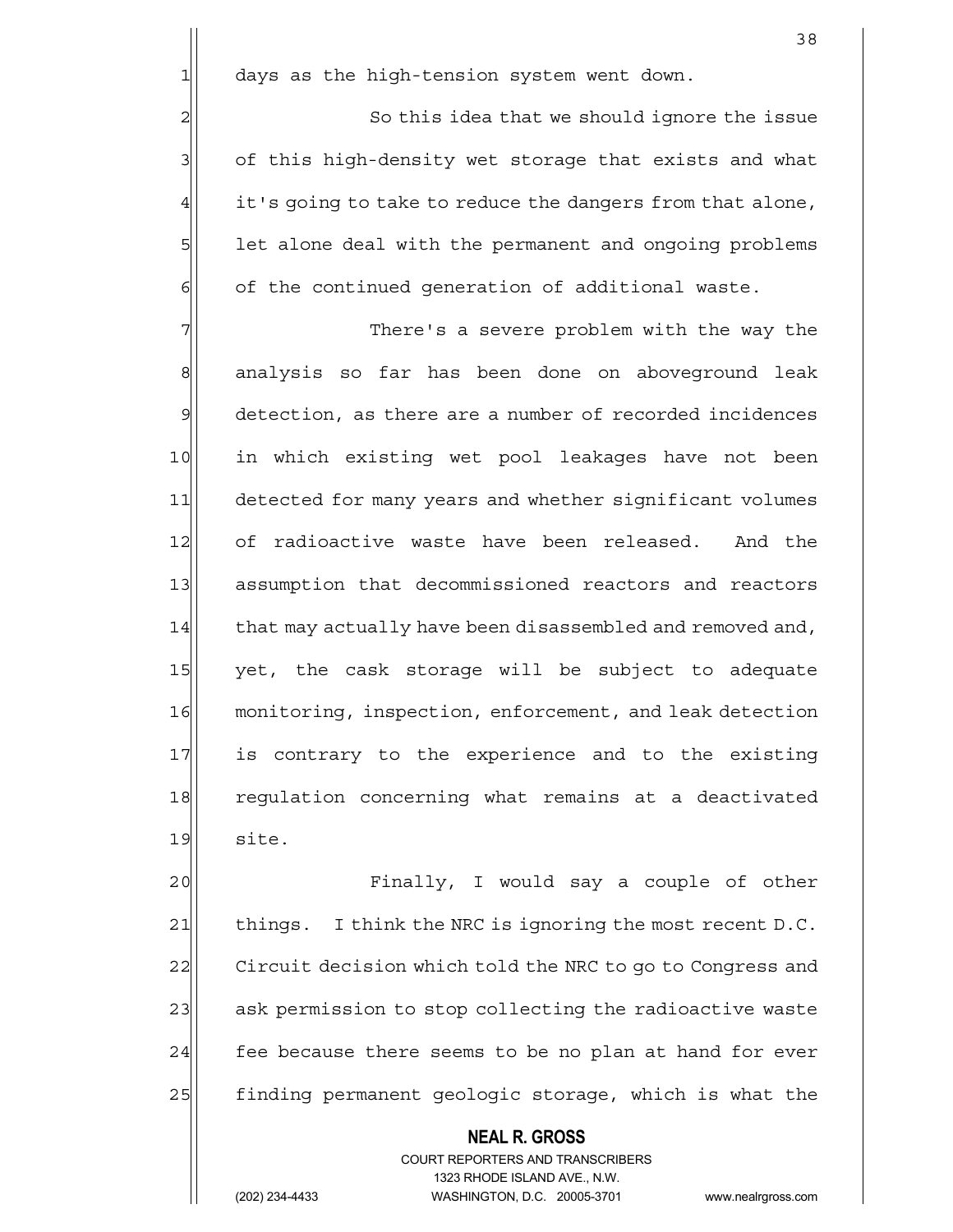$1$  rationale for that fee and statute was.

2 and, additionally, I would add, and, again,  $3$  you can look at TVA's records at the NRC, security is very  $4$  bad at these sites. We have, of course we're a nuclear 5 area in Tennessee and we've had cases where little old 6 6 ladies in tennis shoes literally have cut their way 7 The through fences and gotten into high-security areas  $8$  because the security has been so bad at ORNL. Well, this  $9$  is also true at TVA. TVA has tried contract security, 10 and it's tried staff-based security, and neither one has 11 worked consistently. Every 18 or 24 months they find 12 that their security system is broken, and people are 13 using drugs, people are letting their friends in to look 14 around, and so on. So the idea that you can keep 15 aboveground storage secure has not proven out, in fact, 16 here in the Tennessee Valley.

17 Finally, I would say that, on 18 transportation, if you listen to the news reports every 19 morning, you will find that there are 18-wheeler truck 20 accidents occurring at rush hour, morning and evening, 21 in virtually every major city since we have Interstate  $22 \vert$  75, Interstate 40, Interstate 65, and Interstate 24. 23 And every few days, there is some kind of a collision or  $24$  one of these 18-wheelers goes off a curve or goes off an 25 on- or off-ramp. And the idea that you can transport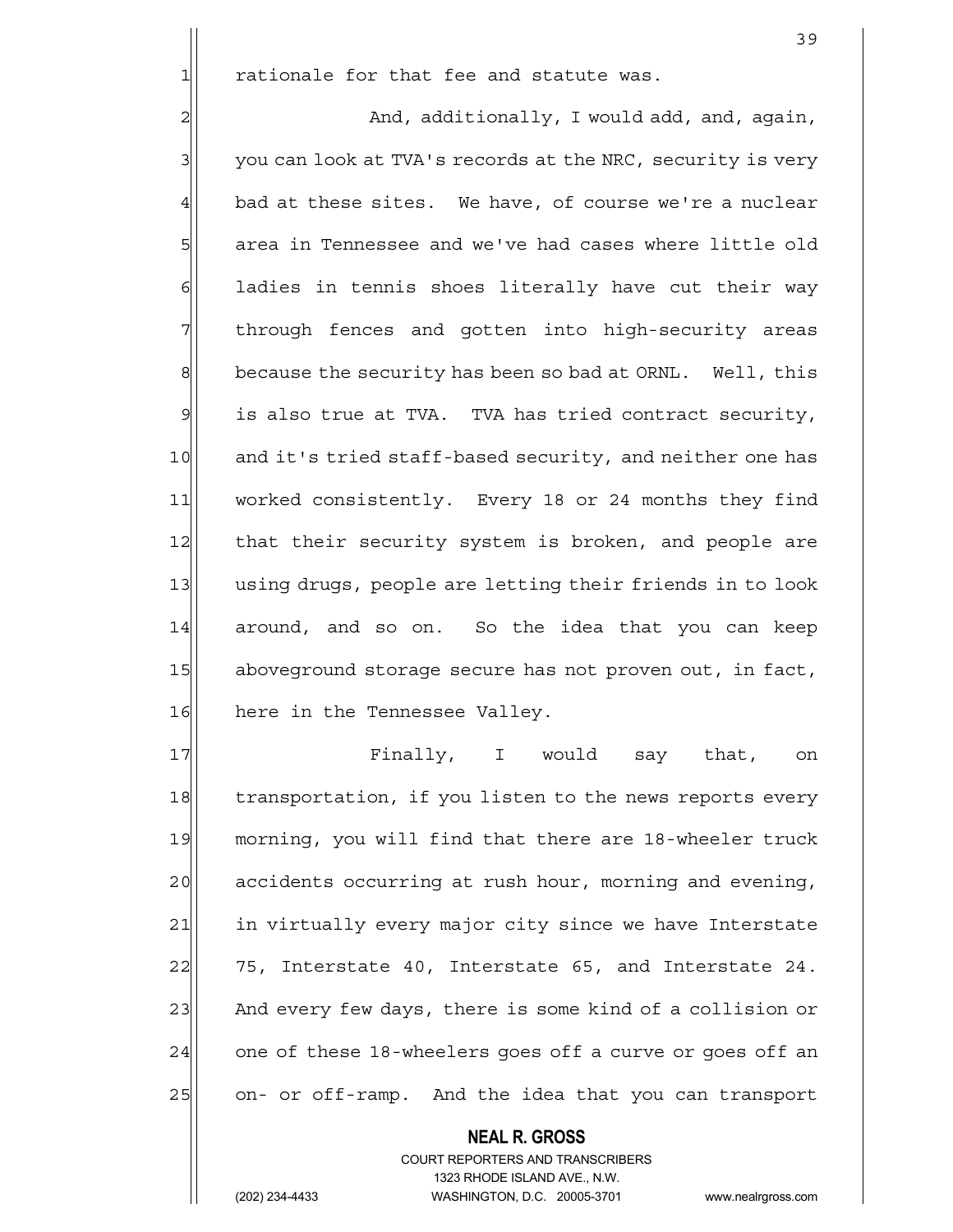**NEAL R. GROSS** COURT REPORTERS AND TRANSCRIBERS 40 1 huge volumes of nuclear waste over years without having 2 deadly accidents and accidents for which our emergency 3 3 management and hazardous waste managers are not 4 prepared. 5 FACILITATOR CAMERON: Okay. 6 | MR. PADDOCK: Thank you. 7 FACILITATOR CAMERON: Thank you very much. 8 Thanks, Brian. We're going to go to Gretel Johnston, 9 | then Steven Sondheim, then Priscilla Star. And, Gretel, 10 are you with us? 11 MS. JOHNSTON: Yes. Can you hear me? 12 FACILITATOR CAMERON: Yes. 13 MS. JOHNSTON: Yes, hello. Yes. I 14 represent BEST/MATRR at matrr.org, M-A-T-R-R. We 15 recently published a study called "Radioactive Emissions 16 and Health Hazards Surrounding Browns Ferry Nuclear 17 Power Plant," which shared our own radiation monitoring 18 results at 50 sites we established around Browns Ferry. 19 And it showed basically background radiation upwind but 20 readings up to 40 times background downwind. 21 The epidemiological data in that study 22 found alarming rises in mortality rates downwind of 23 Browns Ferry to over 20 percent above the average U.S. 24 community. Over 300 million curies of radiation is 25 Stored at Browns Ferry, and, at last reporting, over 85

1323 RHODE ISLAND AVE., N.W.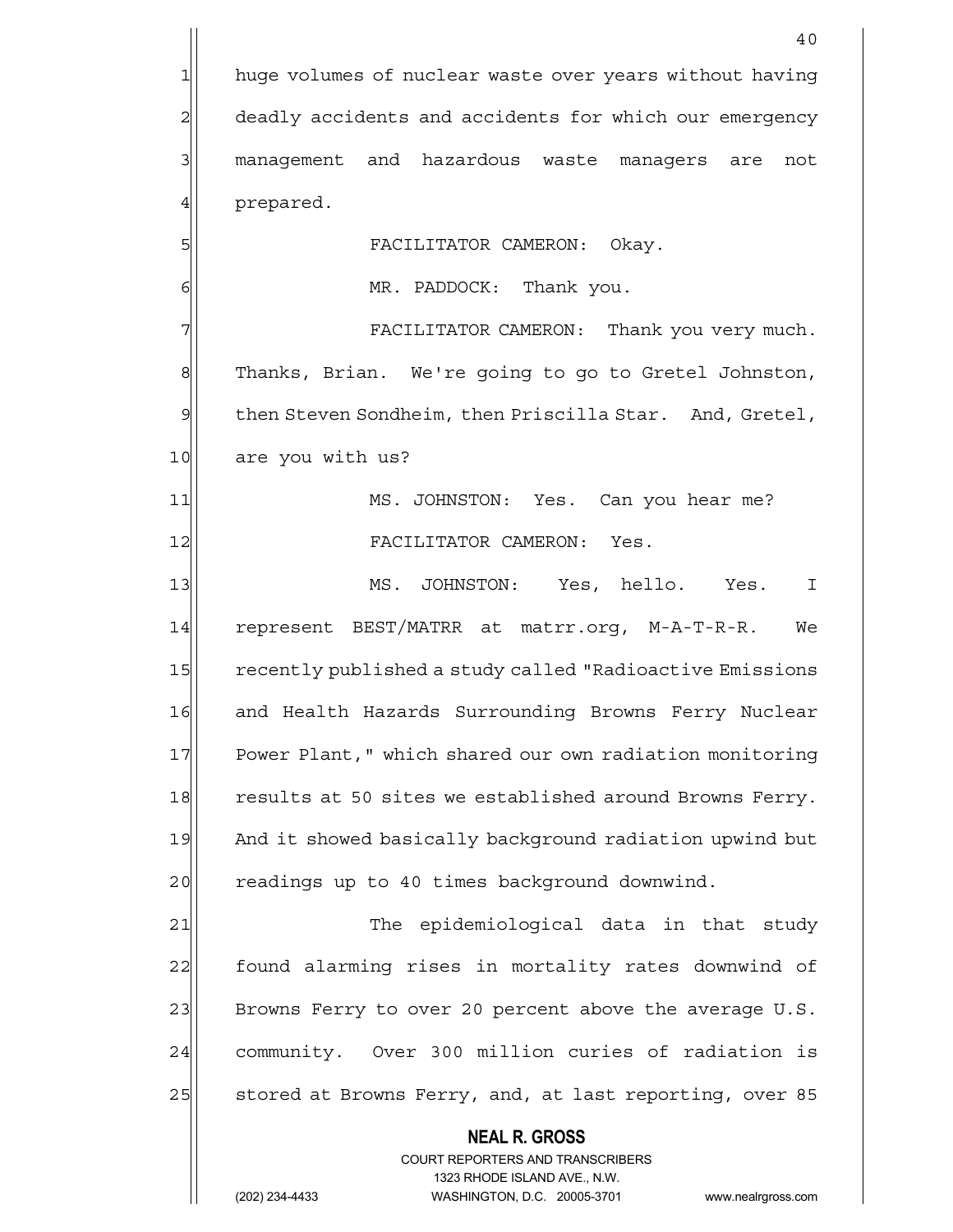1 percent of that is stored in raised fuel pooling pools  $2$  of the same design as Fukushima.

3 BFN, Browns Ferry, is infamous for multiple 4 fire events, a major vulnerability for any plant. But 5 Browns Ferry still has not fulfilled the fire 6 6 6 6 requirements its 1975 fire initiated. We are also now 7 Tecognizing the extreme tornado dangers to these 8 vulnerable raised cooling pools that are covered 9 overhead only by metal roofing, such as we saw blown off 10 in the Fukushima explosion.

11 11 In April of 2011, one of the strongest 12 tornados known to man twisted a row of power towers about 13 500 meters from the Browns Ferry fuel pools. Both Browns 14 Ferry and Sequoyah are in tornado corridors and have seen 15 multiple invasions of severe weather.

16 One thing Fukushima showed us is that 17 hardened onsite storage can withstand extreme weather 18 since the storage casks were not damaged by the tsunami, 19 whereas the cooling pools were severely damaged and are 20 still a major hazard.

21 We want to once again request that the 22 Nuclear Regulatory Commission require a specific 23 accountable schedule for moving fuel rods from the 24 cooling pools into safe hardened onsite storage at Browns 25 Ferry Nuclear Power Plant and other Mark I and Mark II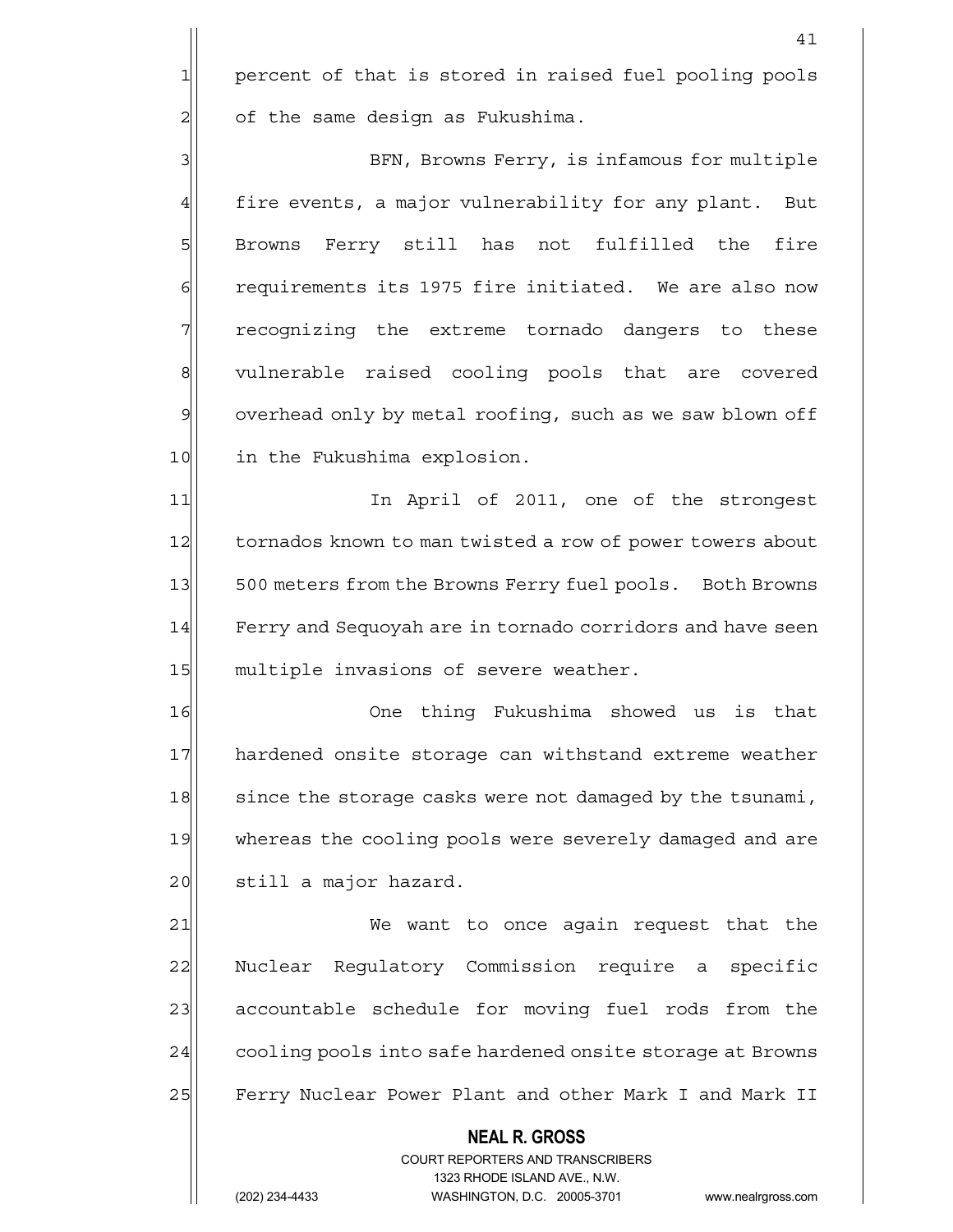**NEAL R. GROSS** COURT REPORTERS AND TRANSCRIBERS 1323 RHODE ISLAND AVE., N.W. 42 1 reactors. And we request that further studies be done 2 at Browns Ferry on the radiation emissions which appear 3 to be illustrating a bathtub effect as Browns Ferry 4 approaches 40 years of age. 5 SM Thank you for listening and for 6 6 investigating these important radiation dangers. 7 FACILITATOR CAMERON: Thank you very much, 8 Gretel. We're going to go to Steve Sondheim and then 9 Priscilla Star. Steven? 10 MR. SONDHEIM: Can you hear me? 11 FACILITATOR CAMERON: Yes. 12 MR. SONDHEIM: Okay. Thank you. My name 13 is Steven Sondheim. I also live in Tennessee, in 14 Memphis, and I'm part of a Sierra Club Nuclear Free team. 15 I want to reiterate some things about this 16 high burn-up fuel problem. It's come to my attention 17 lately that an analysis of the high burn-up fuel and its 18 impacts were not a part of the EIS. And I want to ask 19 were they, and I want to request, if they weren't, that  $20$  there be an analysis based on that. 21 and what I've learned is that they must stay 22 in the pools much longer, up to five years. I've also 23 learned that they put in cask storage. They have to come  $24$  out, and I've seen estimates as quickly as 20 years. And 25 I've also learned that there was a ruling that they are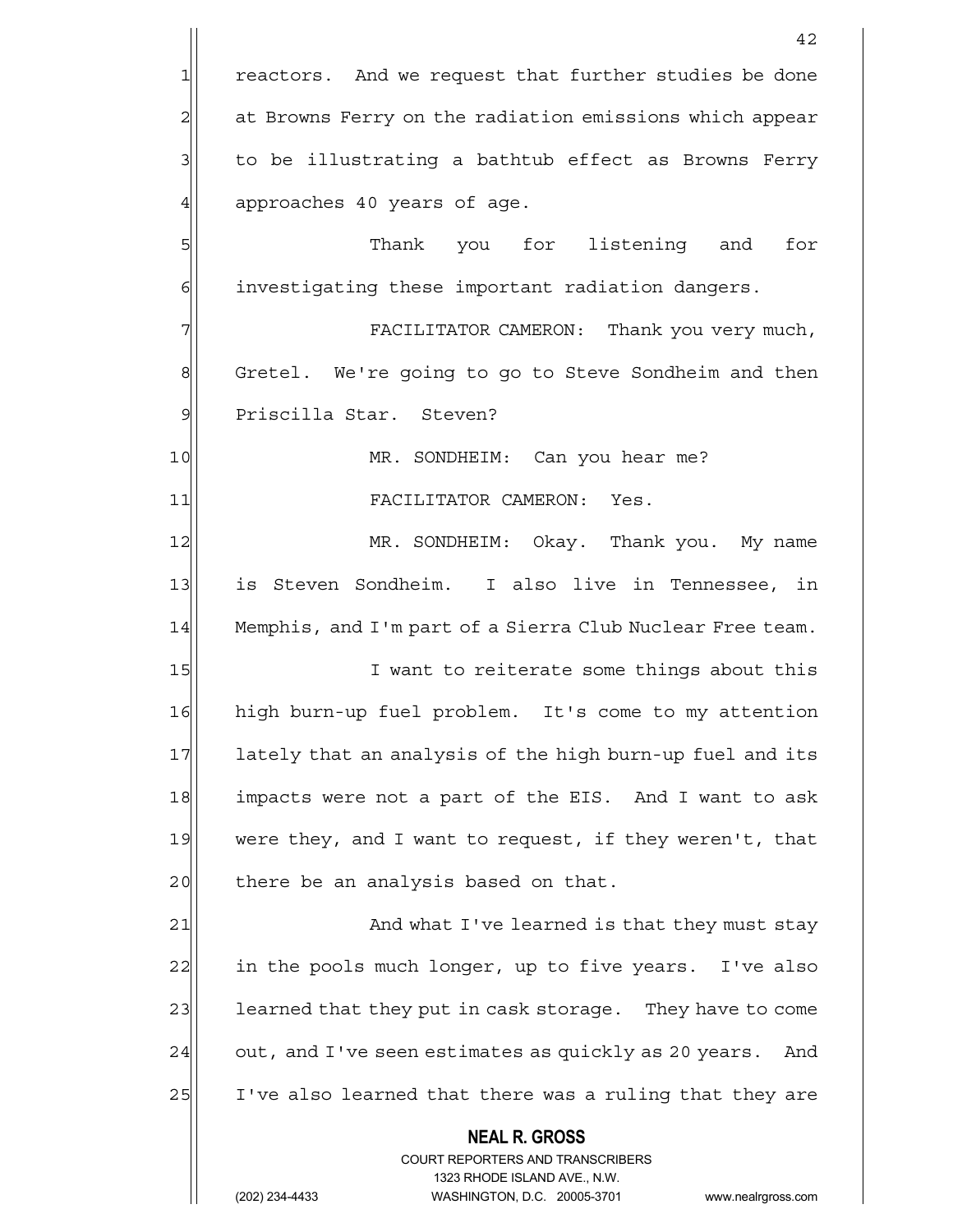1 not transportable. In other words, waste from high 2 burn-up fuel is currently disallowed in terms of  $3$  transport. And so this, in my mind, shakes up the entire  $4$  EIS if it did not take those factors into account, and  $5$  so I ask that be taken into account.

#### 6 FACILITATOR CAMERON: Okay.

7 MR. SONDHEIM: I want to reiterate a couple  $\left| \cdot \right|$  of things. There have been a number of parties that have  $9$  asked for an extension for the comments deadline and, to 10 my knowledge, nobody has received an answer to that. 11 There was a statement made that there would be comments 12 allowed 30 days after the last meeting, at the very least. 13 Well, the last meeting was December 4th, and then there's 14 this meeting. So I ask that there be a decision and that 15 we be informed about that.

16 One second. I'm looking at my notes here. 17 Well, I want to reiterate that a Generic EIS is just not 18 wise or prudent. There are entirely too many 19 idiosyncrasies of situations like some of the past people 20 I've mentioned.

21 And I've said this before, but the industry 22 promised us to provide solutions in the future if we put  $23$  our trust in them, and I think that's great that they're 24 looking for solutions. But there can be no confidence  $25$  until we have a solution and not only a proposed solution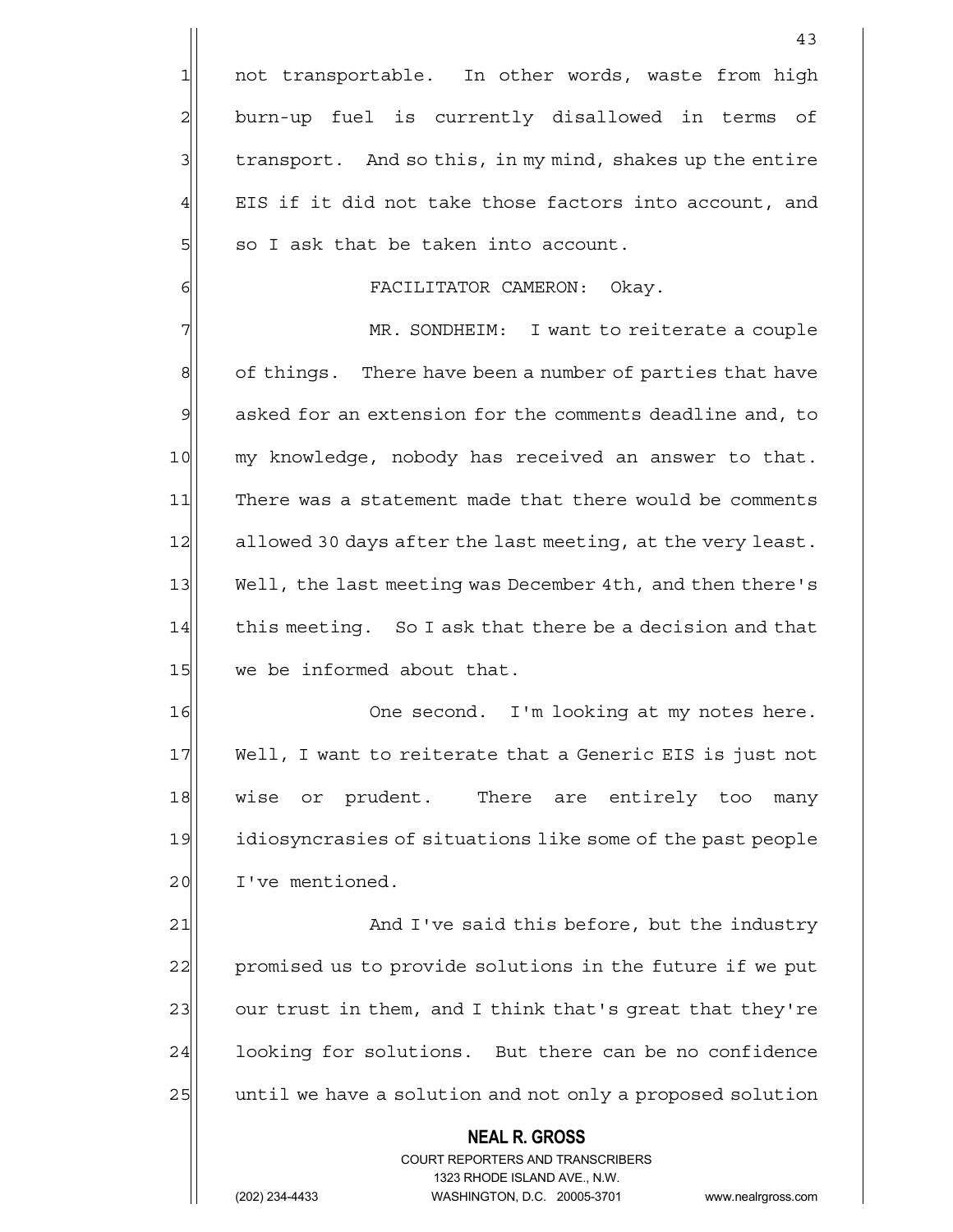|              | 44                                                                                              |
|--------------|-------------------------------------------------------------------------------------------------|
| $\mathbf{1}$ | but an identified and tested solution. On that basis                                            |
| 2            | alone, there could be no waste confidence.                                                      |
| 3            | I think the work that needs to be done is                                                       |
| 4            | to figure out what can be done with our current level of                                        |
| 5            | waste and to begin to transition out of nuclear into                                            |
| 6            | replacement energy, which is beginning to happen. Okay.                                         |
| 7            | Thank you very much.                                                                            |
| 8            | FACILITATOR CAMERON: Thank you, Steven.                                                         |
| 9            | We have Priscilla Star next, and I want to remind people                                        |
| 10           | that if you do want to talk to hit star one on your phone.                                      |
| 11           | And let's go to Priscilla.                                                                      |
| 12           | This<br>MS. STAR: Good afternoon.<br>is                                                         |
| 13           | Priscilla Star. Can you hear me?                                                                |
| 14           | FACILITATOR CAMERON: Yes.                                                                       |
| 15           | MS. STAR: Hi. I'm the executive director                                                        |
| 16           | for Coalition Against Nukes. We had another speaker                                             |
| 17           | earlier, Diane Messer. I want to say thank you to her                                           |
| 18           | for participating today.                                                                        |
| 19           | Basically, I wanted to hit on three or four                                                     |
| 20           | topics.<br>The first one is an agreement with Steven                                            |
| 21           | Sondheim to extend the public commentary period for these                                       |
| 22           | hearings, that the GEIS is highly flawed and I believe                                          |
| 23           | that we should be having these public commentary, this                                          |
| 24           | public commentary period until the NRC has satisfied all                                        |
| 25           | that the public needs to have confidence in the NRC, which                                      |
|              | <b>NEAL R. GROSS</b><br><b>COURT REPORTERS AND TRANSCRIBERS</b><br>1323 RHODE ISLAND AVE., N.W. |
|              | (202) 234-4433<br>WASHINGTON, D.C. 20005-3701<br>www.nealrgross.com                             |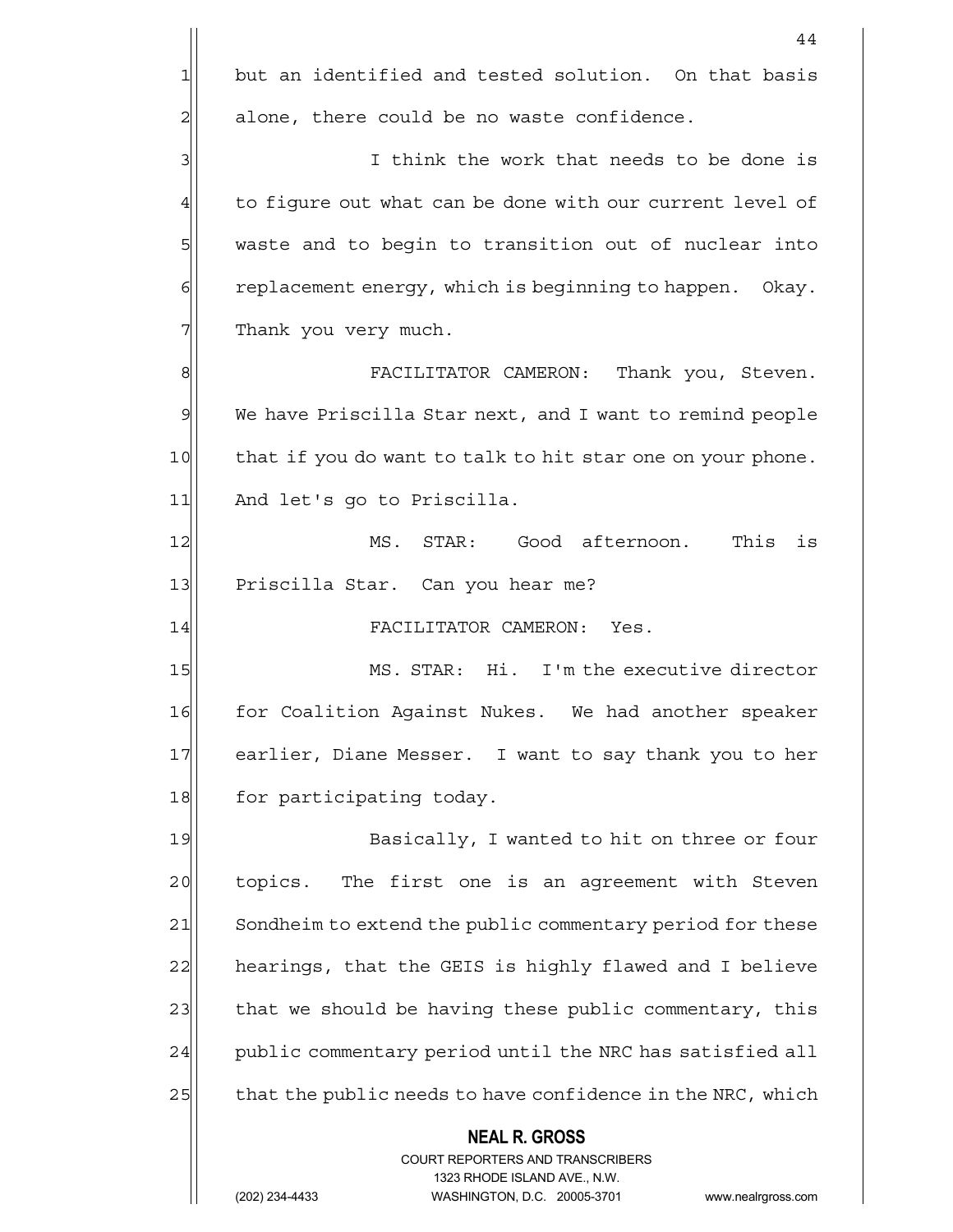$1$  we clearly do not have, to proceed with what to do with  $2$  storing high-level or low-level radioactive waste.

3 3 I feel as if it's being rushed through, and 4 storing waste which is going into infinity is not 5 something you just do lightly or discuss putting it into 6| geological repositories which would encourage mobile 7 Chernobyls in transporting waste on the roads and our 8 | highways. It puts everyone at risk. Every car 9 traveling past an entourage of waste that's being moved 10 is endangered, not to mention if there was an accident 11 from anything that can happen on the road or a terrorist 12 knowing that there was a route of this waste being 13 transported. A terrorist knowing that puts the entire 14 country at risk, so this is just sheer madness, the issue 15 of putting it on the highway. I resent that. I believe 16 most everyone on the call, save for a few that are 17 anesthetized by nuclear propaganda, would agree.

18 Geological repositories for storing the 19 waste, I don't believe we should be discussing this 20 either because we know now that geology is not something 21 | that remains stable. It is unpredictable. Plate 22 tectonics are constantly moving. We may be thinking or 23 you guys may be thinking that you're storing waste into 24 infinity, but things are occurring everyday underground 25 that would make all people understand that putting it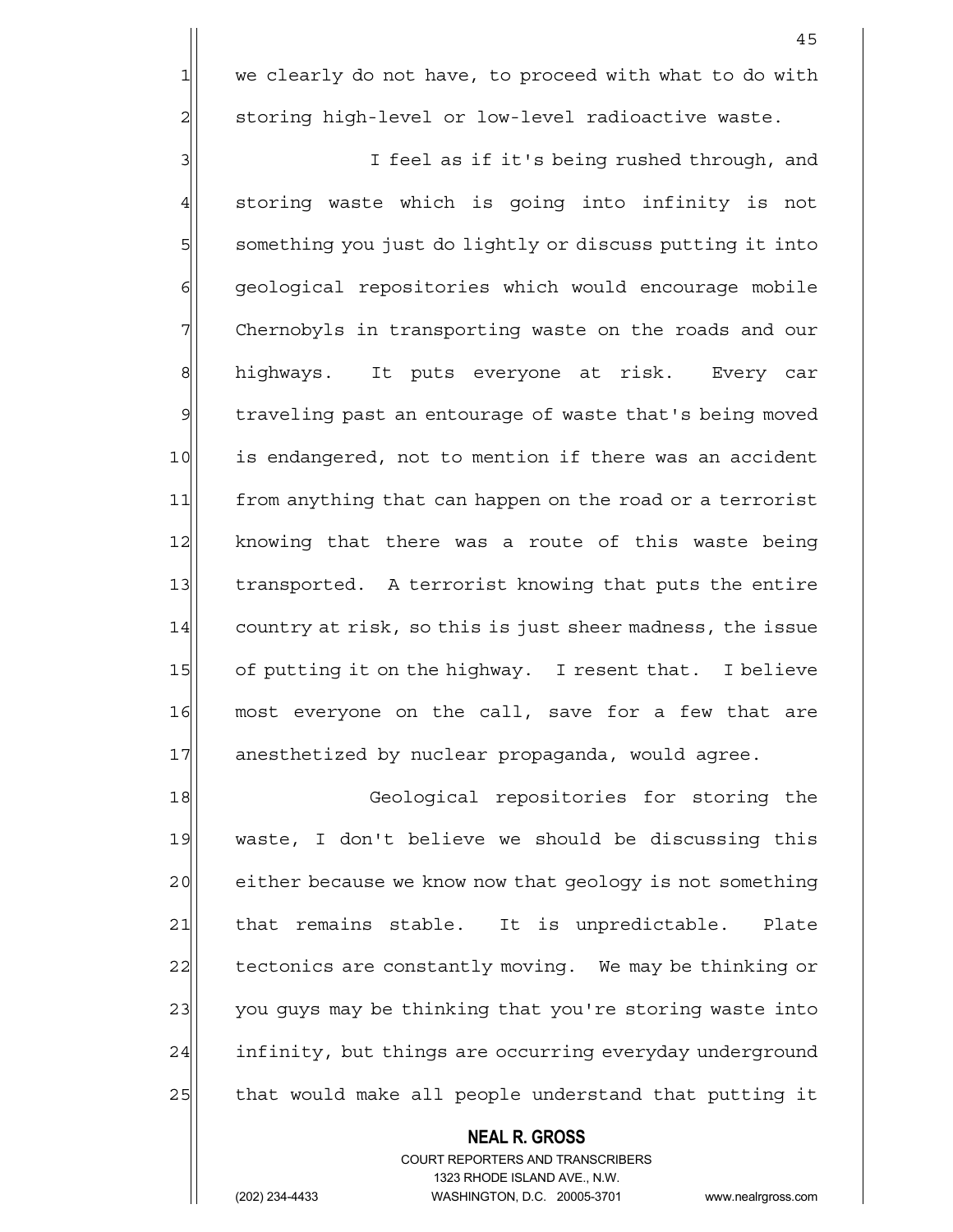1 into a repository, no matter what state you think you  $2$  could dump it in, is putting not just the state at risk 3 but the entire country because there's nothing that we 4 can predict anymore, as we're seeing with the super 5 | storms and climate changes and earthquakes happening  $6$  everywhere. I mean, there's been no end in sight.

46

 $7$   $\vert$  So I think that's the three points that I 8| wanted to make, and I rest my case. Thank you. I'm done 9 with my commentary for now.

10 FACILITATOR CAMERON: Okay. Thank you. 11 Thank you very much, Priscilla. And I should have said 12 this earlier is that we're allowing people the 13 flexibility in terms of how long they talk because we're 14 not going to be going back to people for second comments 15 today. So I just want you to know that. And, again, hit 16 star one if you want to talk. And we have Ace Hoffman. 17 Ace?

18 MR. HOFFMAN: Yes. Hi, Chip.

19 FACILITATOR CAMERON: Hi.

20 MR. HOFFMAN: I guess you can hear me. 21 Okay, good. I've been listening lately, up in Canada 22 they're having hearings on a waste dump that's going to 23 be maybe created just off of the Great Lakes, and these  $24$  have been going on for, literally, months and they go on, 25 you know, I don't attend them every day. They're on the

> **NEAL R. GROSS** COURT REPORTERS AND TRANSCRIBERS 1323 RHODE ISLAND AVE., N.W.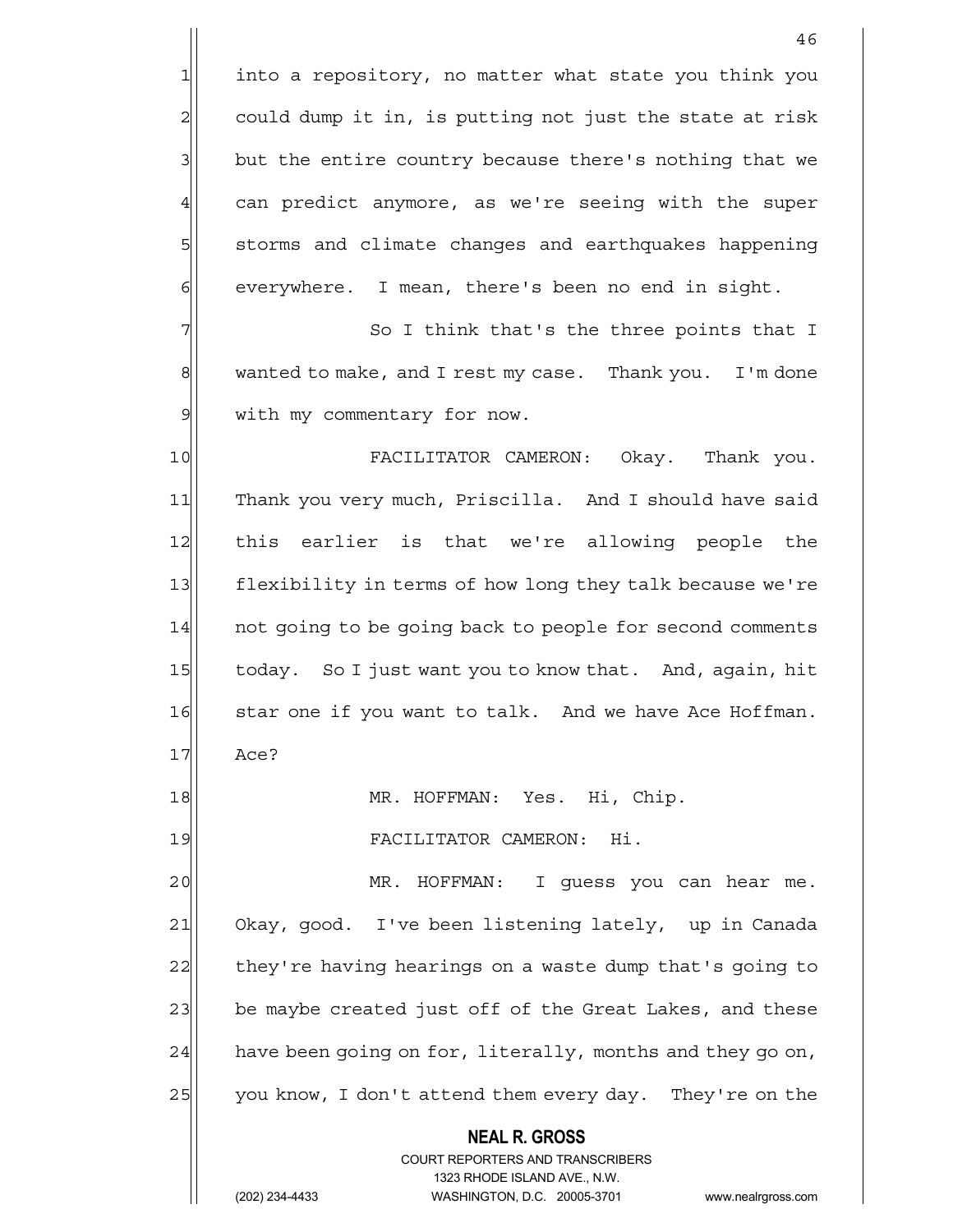$1$  internet. They go on for hours and hours, and the people  $2$  that want to talk, like here we've been given the 3 3 opportunity to talk for more than three minutes. I  $4$  probably won't do that, but they're allowed to talk for  $5$  as much as 30 minutes. And then after that there's 6 6 6 rebuttal, and then there's rebuttal to answer the  $7$  rebuttal. It can go on quite a bit. And then the 8 commissioners ask questions, and everybody talks with 9 everybody.

47

10 It's pretty different from what we're doing 11 here, which is a couple of hours a week for a couple of 12 months, and then it's over. After today, it's over. So 13 I'd like to see more interaction between they and we. I  $14$  think that would be a good thing.

15 And what's really funny, I guess, is that 16 they're discussing a low-level waste dump, which means 17 we're discussing something that's perhaps a million 18 times more important than what they're discussing and, 19 yet, they're putting more time into it than we are. And  $20$  I think that's a shame.

21 and the next thing is that this is a generic, 22 and it boggles the mind that any other state would be 23 | willing to let their requirements be the same as 24 California's, which are bound to be much more strict 25 because of our tsunami dangers and our earthquake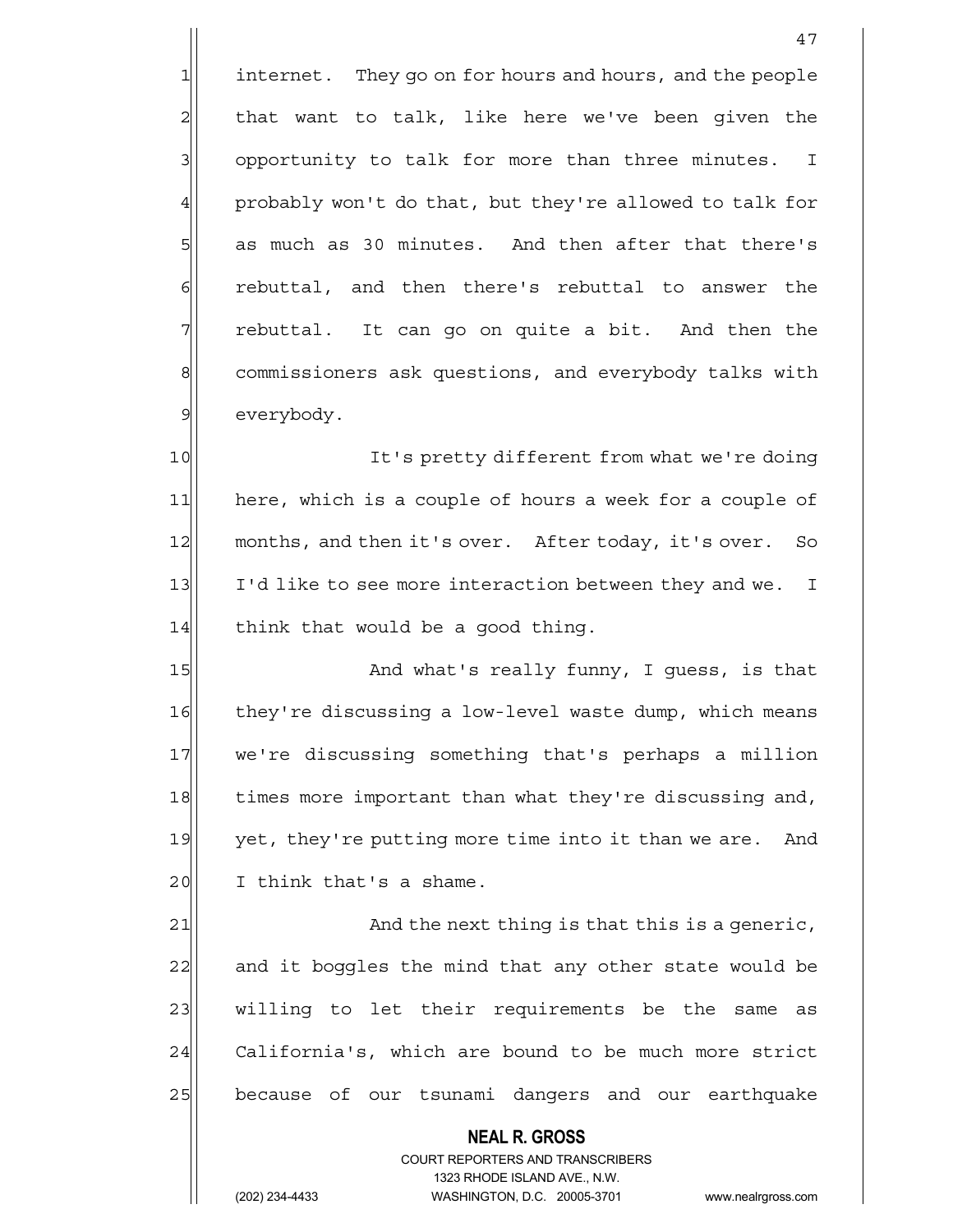1 dangers. Maybe that's a good thing if it really is going  $2$  to be bounded by the worst possible case, but I just have  $3$  a lot of trouble believing that that's going to happen.  $4$  I think California is going to get shorted, that the 5 | protection is not going to be as good as we need.

6 ALARA, lowest reasonably achievable does 7 not refer to keeping costs down. If the nuclear industry 8 cannot find a cost-effective way to resolve the waste  $9$  problem, so be it. Then the nuclear industry is not cost 10 effective, and I think that's an okay thing. I think 11 that would be a good thing. They're not covering the 12 cost of accidents or anything like that. These are 13 barely being discussed here or in any other way, the 14 problem of making the waste. We're only discussing,  $15$  well, what to do now that we've got it.

16 We're part of an organization, the NRC and 17 the public, that can determine that this whole idea is 18 bad, and that's what we need to do. How much are we 19 putting into these waste confidence hearings? A hundred 20 thousand dollars, if that, to go around the country and 21 have a couple of meetings? There could be a trillion 22 dollar accident based on what we decide here, so we're 23 not even spending a million of what it might cost if we  $24$  fail to come to the correct decision here. So I think  $25$  we need to consider that.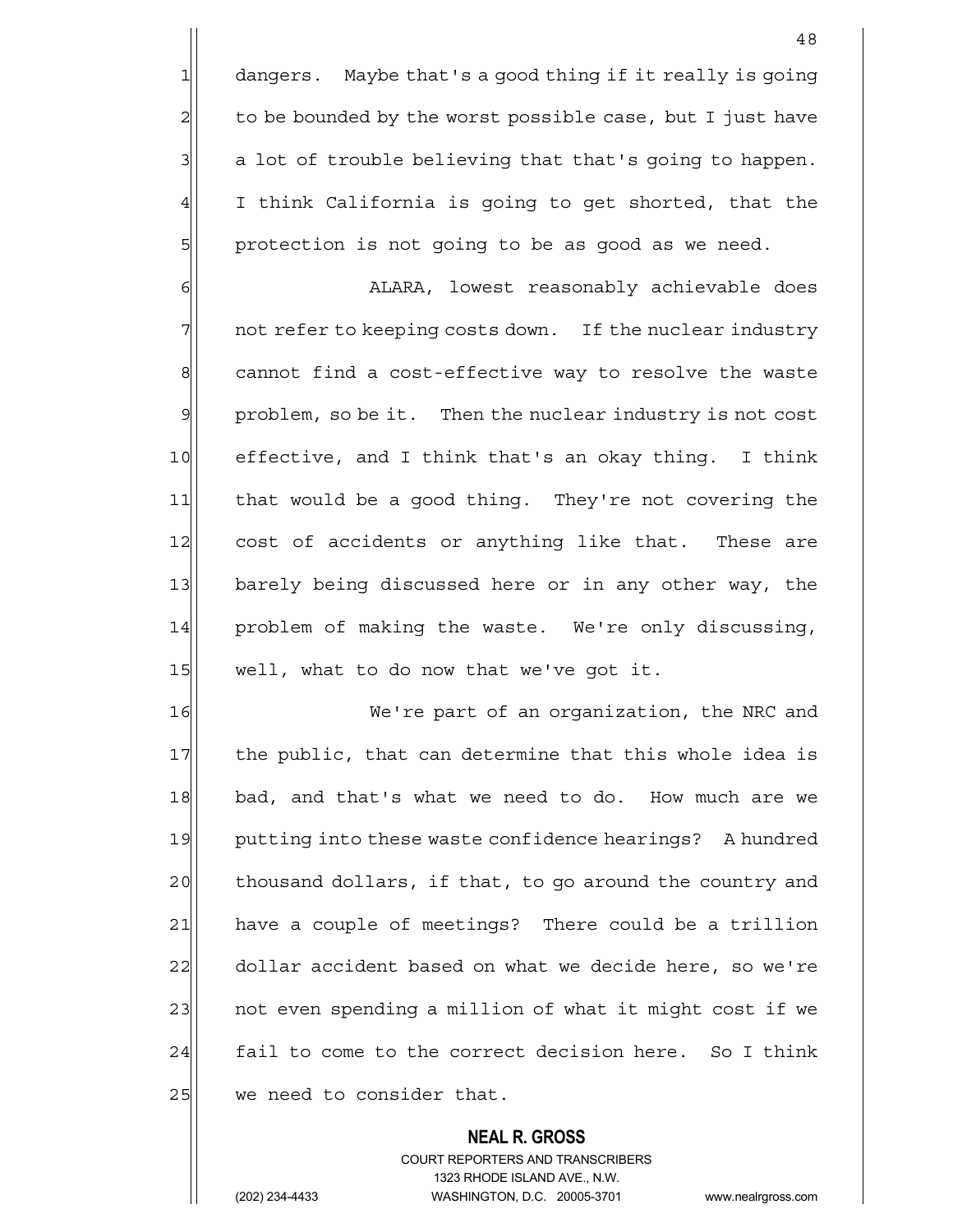|                | 49                                                                                                  |
|----------------|-----------------------------------------------------------------------------------------------------|
| 1              | I think that's about it. We've already                                                              |
| $\overline{c}$ | seen that nuclear accidents happen. Fukushima,                                                      |
| 3              | Chernobyl, Hanford, Three Mile Island. Right now,                                                   |
| $\overline{4}$ | today, the Marine Corps is testing bombing runs on Camp                                             |
| 5              | Pendleton, and we're talking about storing waste at San                                             |
| $\epsilon$     | Onofre essentially permanently. And we've been in wars                                              |
| 7              | almost permanently, which means the Marines are going to                                            |
| $\mathbf{8}$   | be testing bombing runs on the same area where San Onofre                                           |
| $\mathcal{Q}$  | is going to store its waste permanently. Permanently.                                               |
| 10             | And I think this is all wrong.                                                                      |
| 11             | So thank you very much, and I'll turn it back                                                       |
| 12             | over.                                                                                               |
| 13             | FACILITATOR CAMERON: Okay. Thank you,                                                               |
| 14             | Ace, and thank you for your other comments that you gave                                            |
| 15             | us and also for people we heard from today who also have                                            |
| 16             | given the NRC prior comments. And we are going to stay                                              |
| 17             | until the 4:00 adjournment time in case we get people                                               |
| 18             | calling in. If there's anybody on the phone that we                                                 |
| 19             | haven't heard from, I would just remind you to hit star                                             |
| 20             | one. And if there are people that you know who might want                                           |
| 21             | to comment who are not on the line, you can tell them to                                            |
| 22             | give us a call and we'll be here until 4:00.                                                        |
| 23             | And, Jose, are you still there?                                                                     |
| 24             | OPERATOR: This is Catherine standing by.                                                            |
| 25             | Hi, Catherine.<br>FACILITATOR<br>CAMERON:                                                           |
|                | <b>NEAL R. GROSS</b>                                                                                |
|                | <b>COURT REPORTERS AND TRANSCRIBERS</b>                                                             |
|                | 1323 RHODE ISLAND AVE., N.W.<br>(202) 234-4433<br>WASHINGTON, D.C. 20005-3701<br>www.nealrgross.com |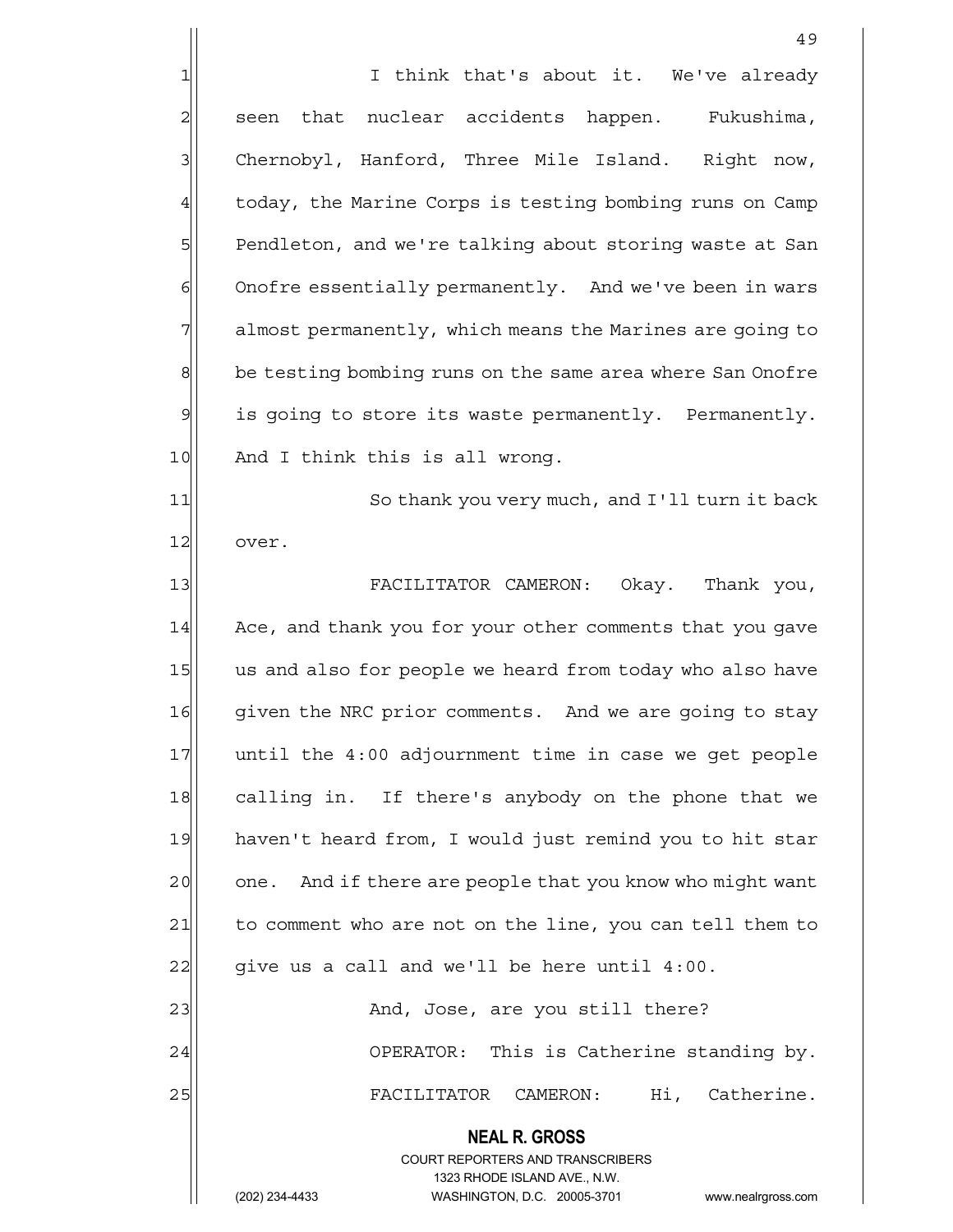**NEAL R. GROSS** COURT REPORTERS AND TRANSCRIBERS 1323 RHODE ISLAND AVE., N.W. (202) 234-4433 WASHINGTON, D.C. 20005-3701 www.nealrgross.com 50 1 We're waiting to see if anybody else wants to sign on.  $2$  And if you put the music on that Jose had on while we're 3 waiting, perhaps that's more pleasant for people who are  $4$  on the phone who have already spoken, will you still, will 5 we still get notification if someone wants to sign up to 6 speak? 7 | OPERATOR: Right. It will show on the 8 screen. 9 FACILITATOR CAMERON: Okay. Well, if you 10 could put some music on, and then we're going to wait and 11 see if anybody comes on. 12 OPERATOR: Okay. 13 || FACILITATOR CAMERON: Thank you. 14 OPERATOR: You're welcome. 15 FACILITATOR CAMERON: Okay, Catherine. I 16 guess we do have another speaker, and it's Erica Gray. 17 And, Erica, are you on with us? 18 MS. GRAY: Hello? 19 FACILITATOR CAMERON: Sometimes there's a 20 time lag. And, Catherine, do you have Erica Gray on the  $21$  line? 22 | MS. GRAY: Hello? 23 | FACILITATOR CAMERON: Hi. Erica? 24 MS. GRAY: Yes. Can you hear me? 25 | FACILITATOR CAMERON: Yes, we can.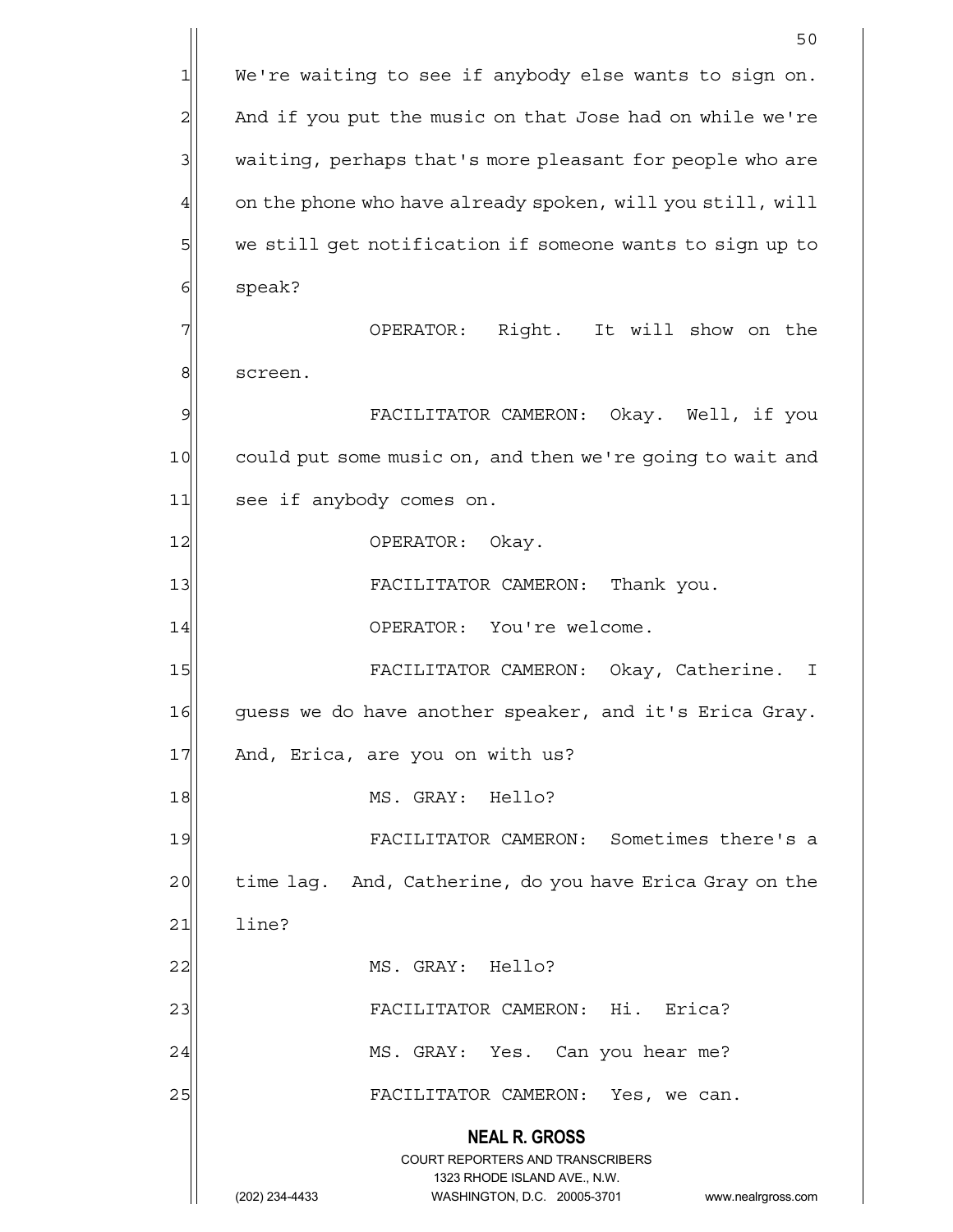$51$ 1 MS. GRAY: I had a hard time getting through  $2$  there. I'm not really sure why. I think I was in the 3 listen mode only there for a little bit, but thank you. 4 FACILITATOR CAMERON: Well, we're glad 5 you're on. 6 MS. GRAY: Yes. I just finished up with a 7 || client, so I felt like I had enough time to jump on. I 8 agree with a lot of the other comments that I heard prior 9 to getting on. 10 First of all, you know, I reject the NRC's 11 Waste Confidence Draft Generic Environmental Impact 12 Statement and ask the NRC to withdraw it for thorough 13 revision. I don't have any confidence in the NRC waste 14 confidence. There needs to be much more discussion. 15 Just the whole idea of a generic format and discussing 16 high-level nuclear waste is ridiculous. 17 And I don't believe that we should allow the 18 industry to continue making more of this highly 19 toxic-forever nuclear waste that obviously, at this 20 | point, we have nowhere to store and no idea what to do 21 with it. I think the only thing that I can agree with  $22$  is the idea of starting to unload these overfull

23 filled-to-the-brim spent fuel pools into hardened onsite 24 Storage, HOSS units, even though I know we have a big 25 problem with this high burn-up fuel. And it seems that

> COURT REPORTERS AND TRANSCRIBERS 1323 RHODE ISLAND AVE., N.W. (202) 234-4433 WASHINGTON, D.C. 20005-3701 www.nealrgross.com

 **NEAL R. GROSS**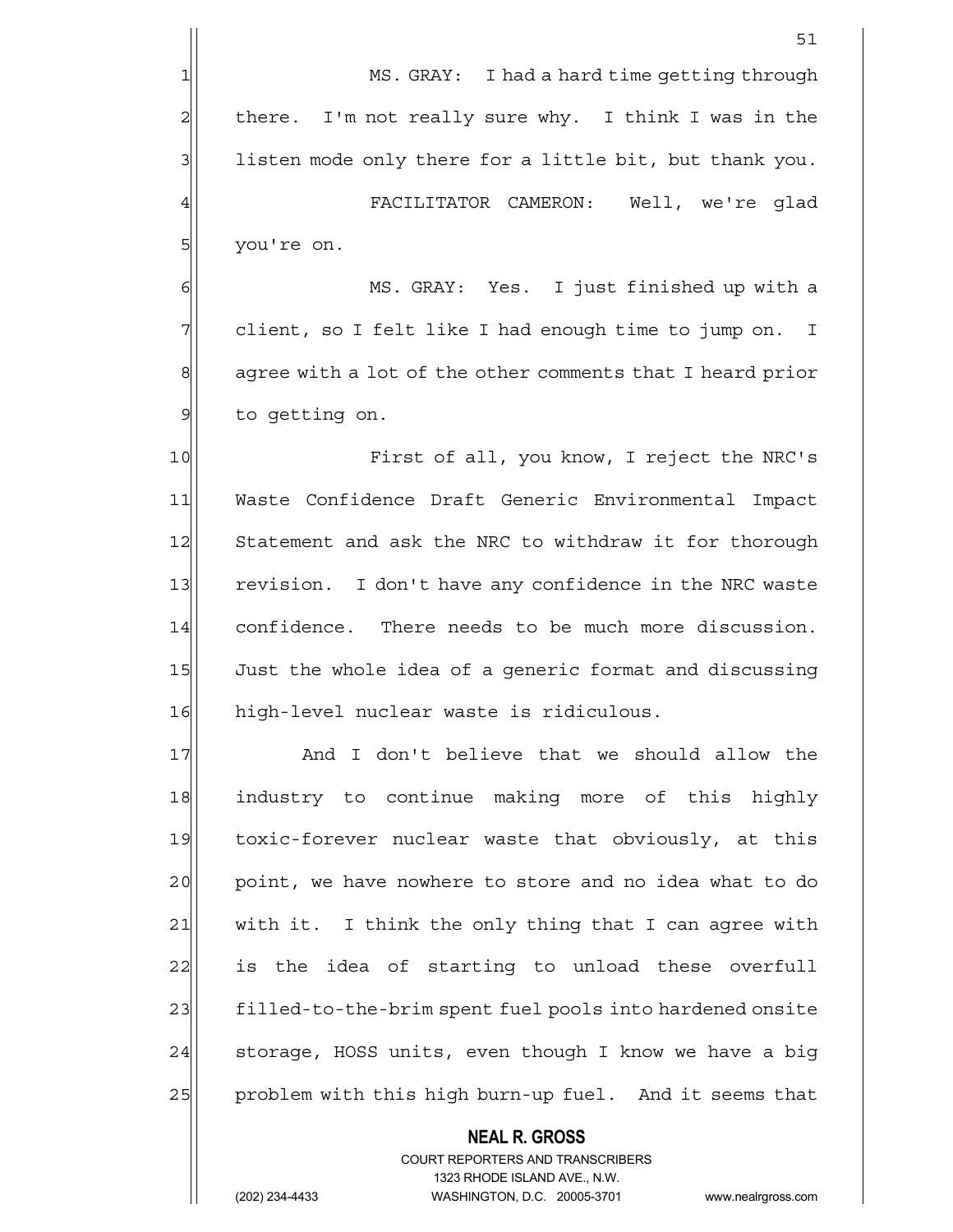1 the industry, that the regulators have allowed the 2 | industry to produce this stuff without really knowing  $3$  what to do with it.

4 So, really, the NRC is complicit in allowing 5 the industry to carry on for many, many years with no  $6$  solutions. So I think it's just wrong.

7 and so I do not believe that the NRC should 8 allow the industry to continue until there's some real 9 solution. And, frankly, I just reject this whole 10 generic ruling. You guys needs to go back to the 11 blackboard, and you all need to really get down to it and 12 look at what we're going to do. But no new licenses, no 13 renewals.

14 I mean, North Anna got a renewal way ahead 15 of time before its renewal was even up. We had a 1.9 16 earthquake a few miles down from the plant the other day. 17 No. We don't need more plans for new reactors when you 18 guys still haven't figured out what to do with 70,000 plus 19 toxic waste that's already been created. Thank you.

20 FACILITATOR CAMERON: Okay. Thank you. 21 Thank you, Erica. And we don't have anybody else on the 22 line yet, but perhaps, if people in the Atlanta area are 23 alerted, we'd certainly like to hear from more of them.  $24$  Thank you.

25 (Whereupon, the foregoing matter went off

 **NEAL R. GROSS** COURT REPORTERS AND TRANSCRIBERS 1323 RHODE ISLAND AVE., N.W.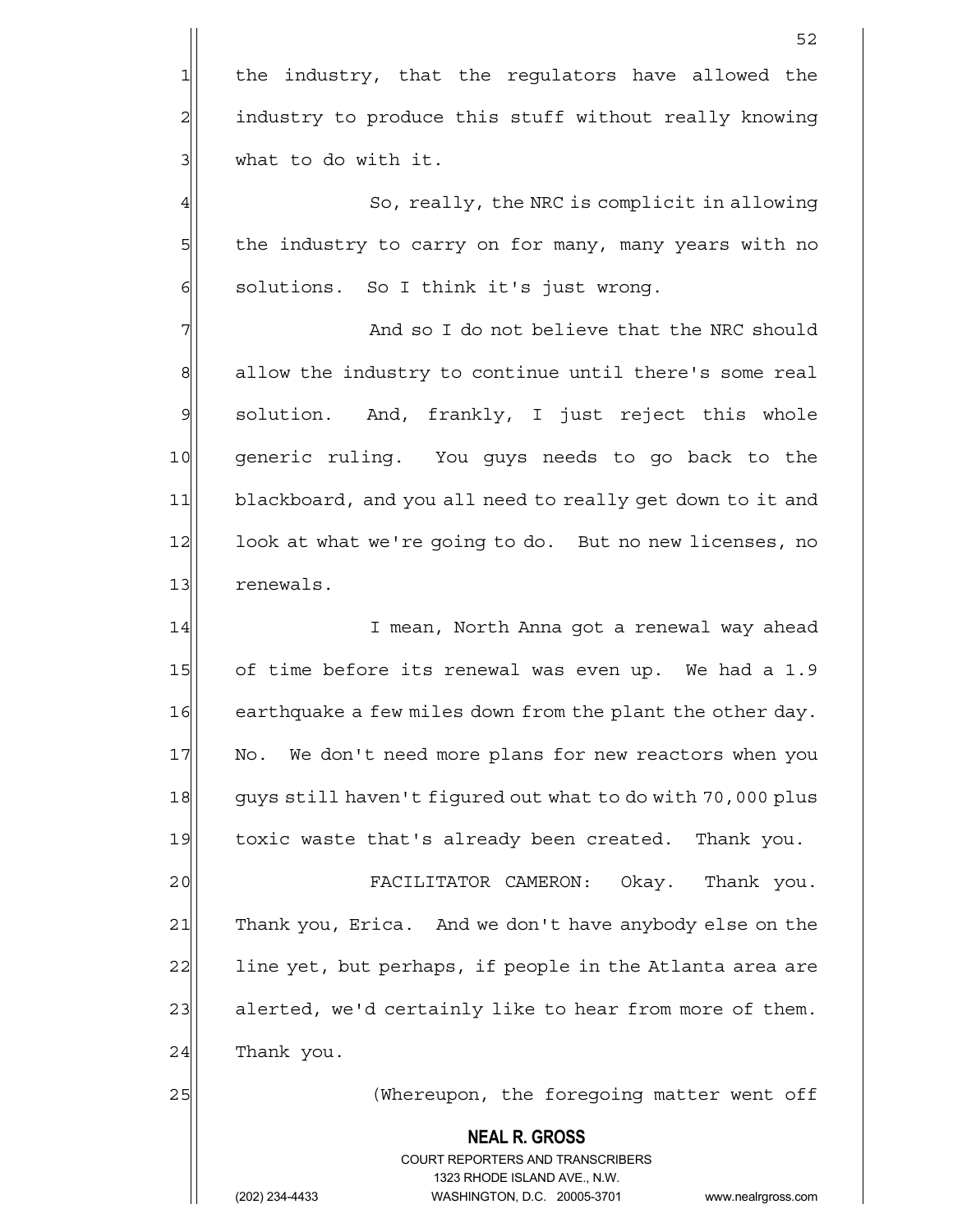**NEAL R. GROSS** COURT REPORTERS AND TRANSCRIBERS 1323 RHODE ISLAND AVE., N.W.  $\sim$  53 1 the record at 2:25 p.m. and went back on the record at  $2$ | 2:32 p.m.) 3 | SI FACILITATOR CAMERON: Do we have Mike 4 Carberry on the phone? 5 MR. CARBERRY: Yes, we do. Can you hear 6 me? 7 FACILITATOR CAMERON: Yes, Mike. Go 8 ahead. 9 MR. CARBERRY: Yes. I'm sorry I am late. 10 I was working, and I wasn't able to get on earlier. It 11 sounds like most of the comments have already been made, 12 but I appreciate you keeping the line open for other  $13$  people to do that. 14 I am with the Nuclear Free Campaign of the 15 Sierra Club. And I have called in before when you had 16 your first call-in meeting. And I tried to make a couple 17 of the other in-person meetings, but work and weather got 18 in the way, especially the snowstorm that they had in the 19 Twin Cities, Minnetonka just last week. 20 And the first thing I would like to talk 21 about is those meetings themselves. I think that the NRC 22 did a disservice to the public by holding those meetings 23 in very inaccessible locations. They were mostly in  $24$  suburbs or away from public transportation. A lot of the 25 people I know that wanted to comment or wanted to show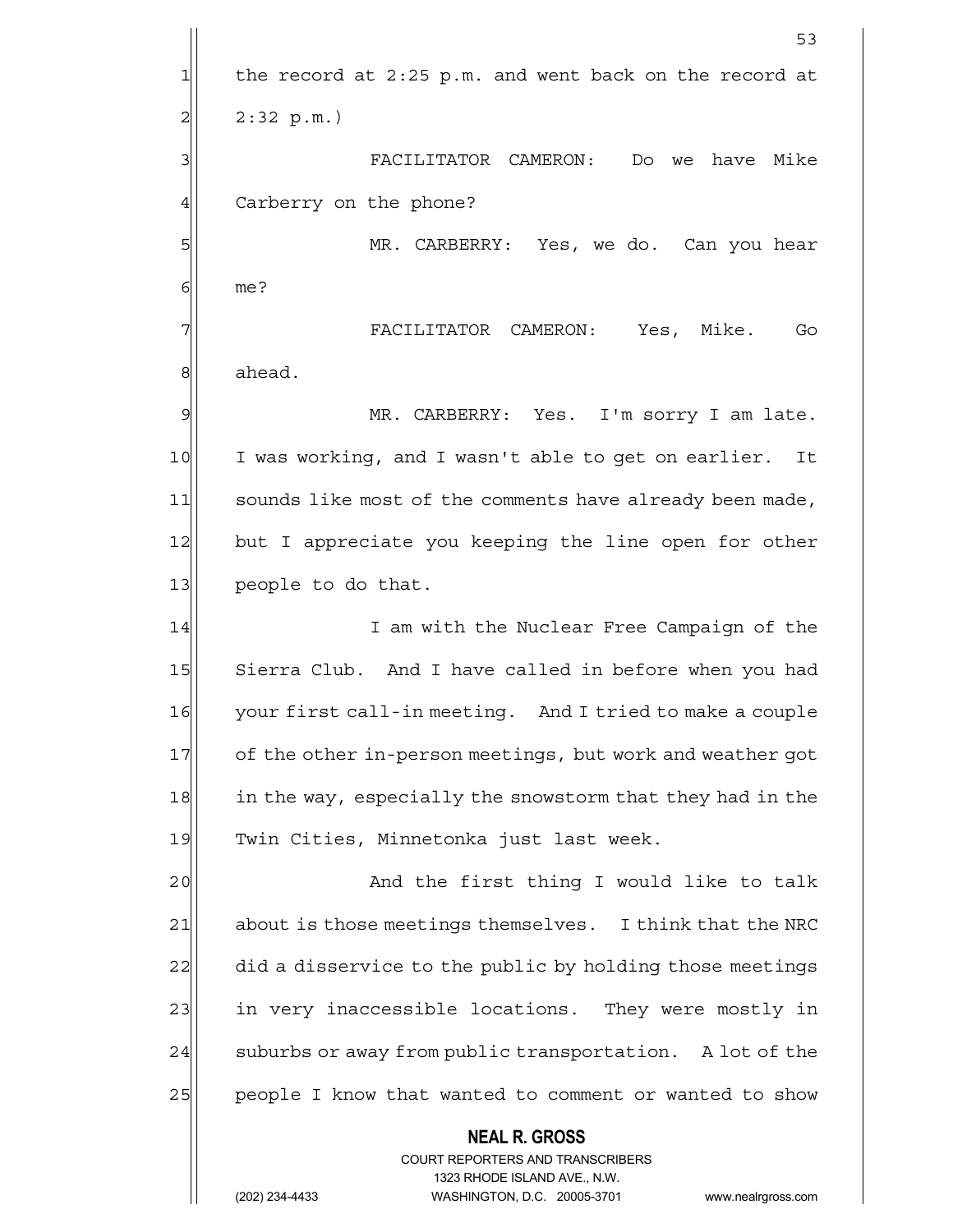1 up in person had to try to arrange carpools. A lot of 2 the people do not have cars or just were very 3 3 inaccessible. They were at very expensive hotels, 4 people that were coming from out of town. They were very 5 5 5 5 inconvenient places to have them.

6 6 Also, I don't believe all of the locations 7 Selected were opportune places. I think they should  $8$  have had some meetings in Georgia or a meeting in Georgia,  $9$  also in the TVA area. So that's my comment on those.

10 I just really wanted to briefly talk about 11 generic EIS. Generic is just -- when you are talking 12 with nuclear power, generic is a really dangerous thing. 13 We all live in different areas of the country. All of 14 these nuclear power plants with all their spent fuel, 15 they all have different challenges, some of them 16 weather-related, some of them -- just to name a few, we 17 have flooding disasters, tornadoes, earthquakes, 18 tsunamis, hurricanes, super storms, heatwave, drought. 19 All of this spent fuel is really tied to water. And as 20 we move into a climate change world, generic just isn't  $21$  going to cut it.

22 I happen to live in Iowa. I live downstream 23 from, 33 miles from, Duane Arnold Energy Center Nuclear 24 Power Plant. They have had issues of flooding. We have 25 had three 100-year floods in the last 20 years. Fort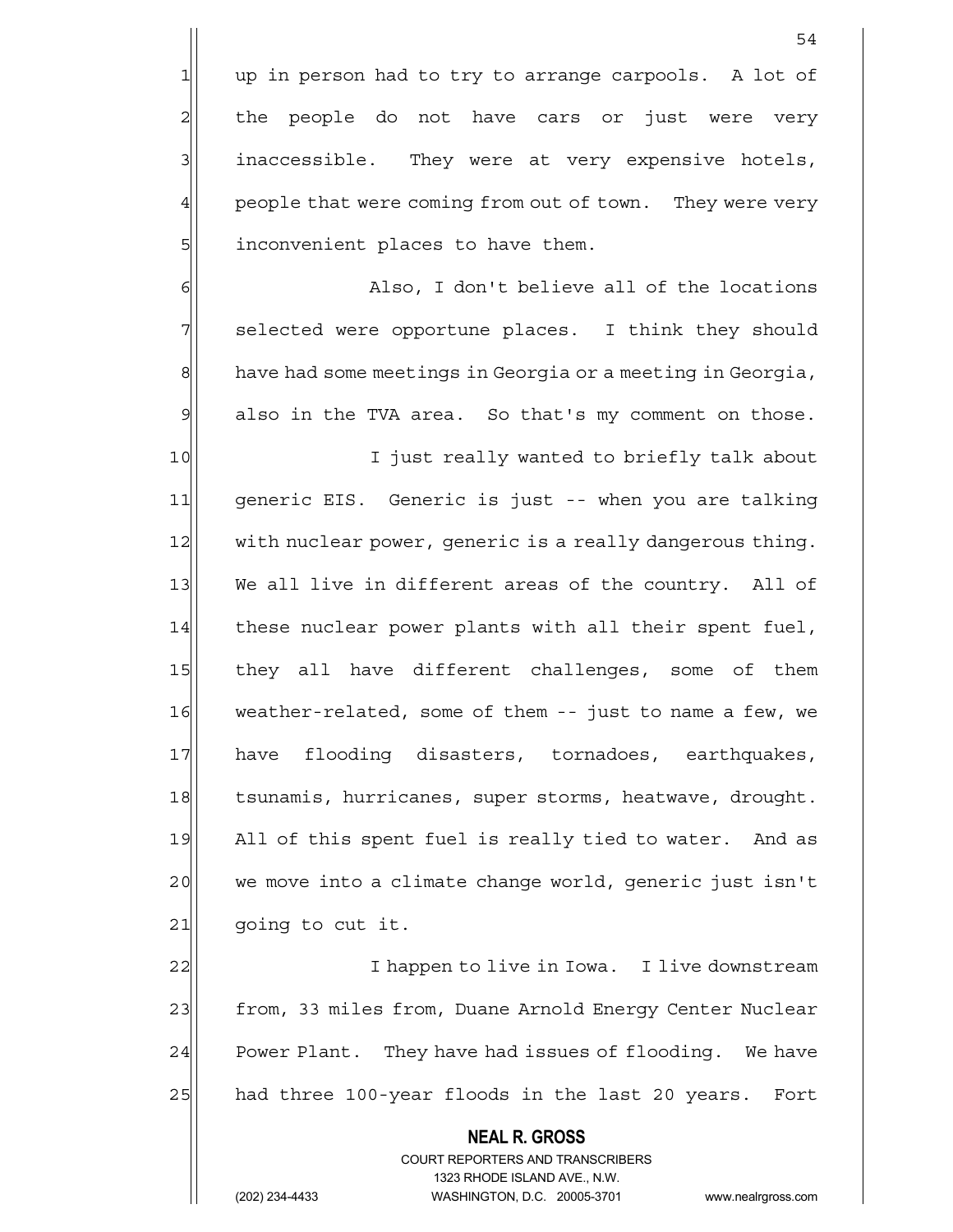1 Calhoun borders Iowa. We still have Fort Calhoun shut 2 down. It was almost a major disaster there, almost a 3 3 station blackout because of the Flood of 2011 on the 4 Missouri River, which if you look into that, there are 5| 7 dams on the Missouri River upstream of Fort Calhoun and 6 also Cooper Station.

7 A disaster like we had in Colorado this past  $\sigma$ 8 year, where there was so much rain that deluged the 9 Colorado Rockies and just basically tore away a few 10 towns. If that were to happen on the upper Missouri 11 River Basin, we could see a cascading dam failure that 12 would send a wave of water down the Missouri River that 13 would be unprecedented. And Fort Calhoun, some 14 estimates say, would be 30 feet underwater, which would 15 create a station blackout and a disaster of unimaginable 16 proportions with spent fuel.

17 So generic EIS does not cut it. I think we 18 need environmental impact statements of all 100 existing 19 reactors and all the reactors that have been recently 20 closed or were scheduled to close.

21 I think there was a couple of other things  $22$  I wanted to talk about, but I am just kind of at a loss. 23 I just also think that we should not be making any more  $24$  spent fuel until we find out what we should do with the 25 existing.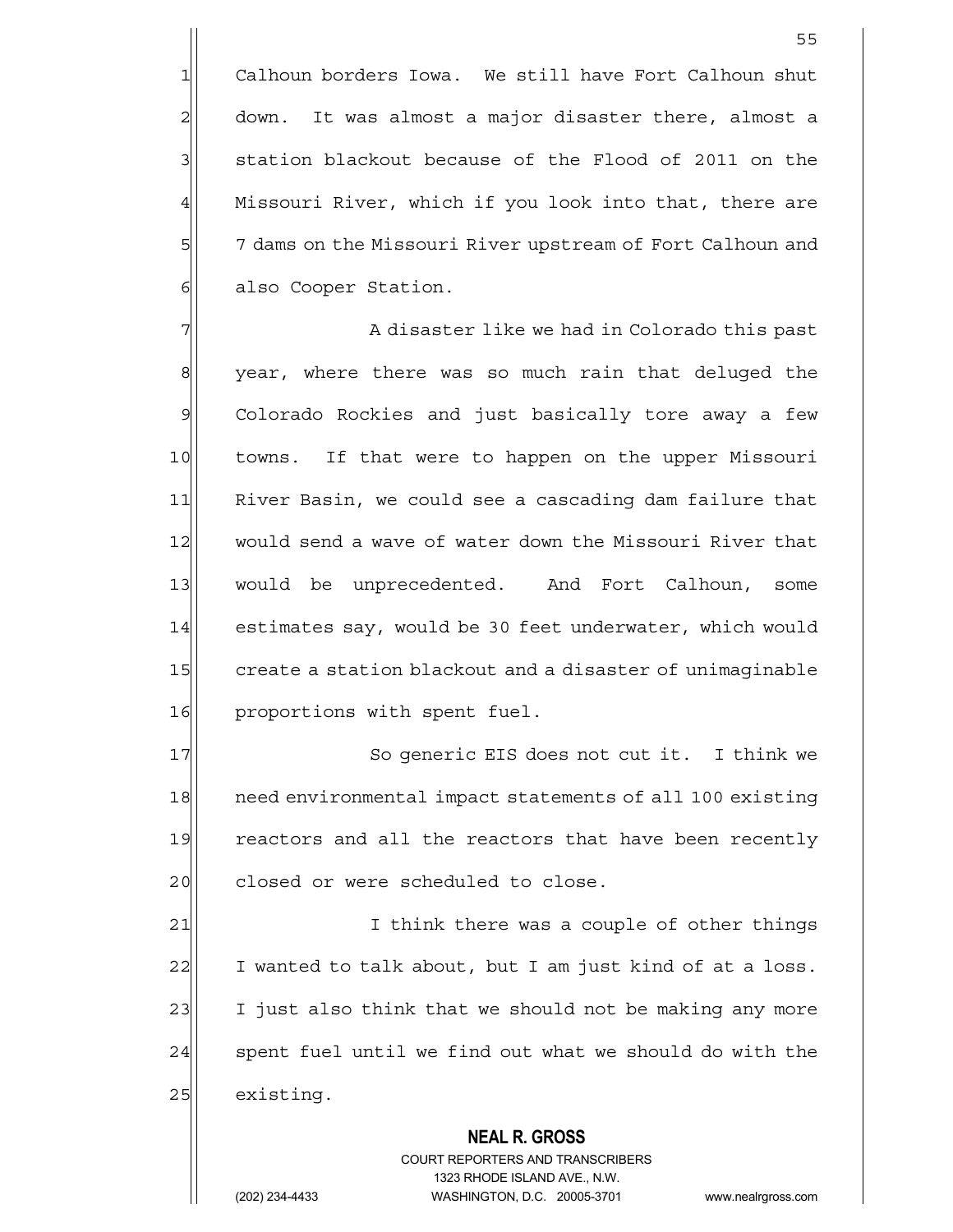1 all the pools are completely full. They are rack systems of maybe four times as much fuel, sometimes more than that, than they were designed for. We need to get everybody out of the pool, as the lifequard 5 says. There's danger. There's danger. We need to get all of the spent fuel out of the pools as soon as we can into dry hardened onsite storage, or HOSS.

8 8 So I thank you for keeping the line open for 9 | people that were late. And thanks again. And next time 10 you do this, please be a little bit more accessible to 11 the public. Thank you.

12 FACILITATOR CAMERON: Okay. Thanks. 13 Thanks very much, Mike. We're glad that we got you when 14 you finally got out of work. And we are going to keep 15 the line open.

16 But we have been talking about it here in 17 Rockville. And since we do have some time left, we 18 thought that we would go back for a round of second 19 comments from anybody that we have heard from already 20 because we do want to maximize how much we hear from you.  $21$  So if anybody has already talked and wants to talk again,  $22$  we're going to do that.

23 and I know that David Martin a little while 24 ago had requested to speak again. And, David, if you are 25 Still with us, we would go to you to hear what else you

> **NEAL R. GROSS** COURT REPORTERS AND TRANSCRIBERS 1323 RHODE ISLAND AVE., N.W.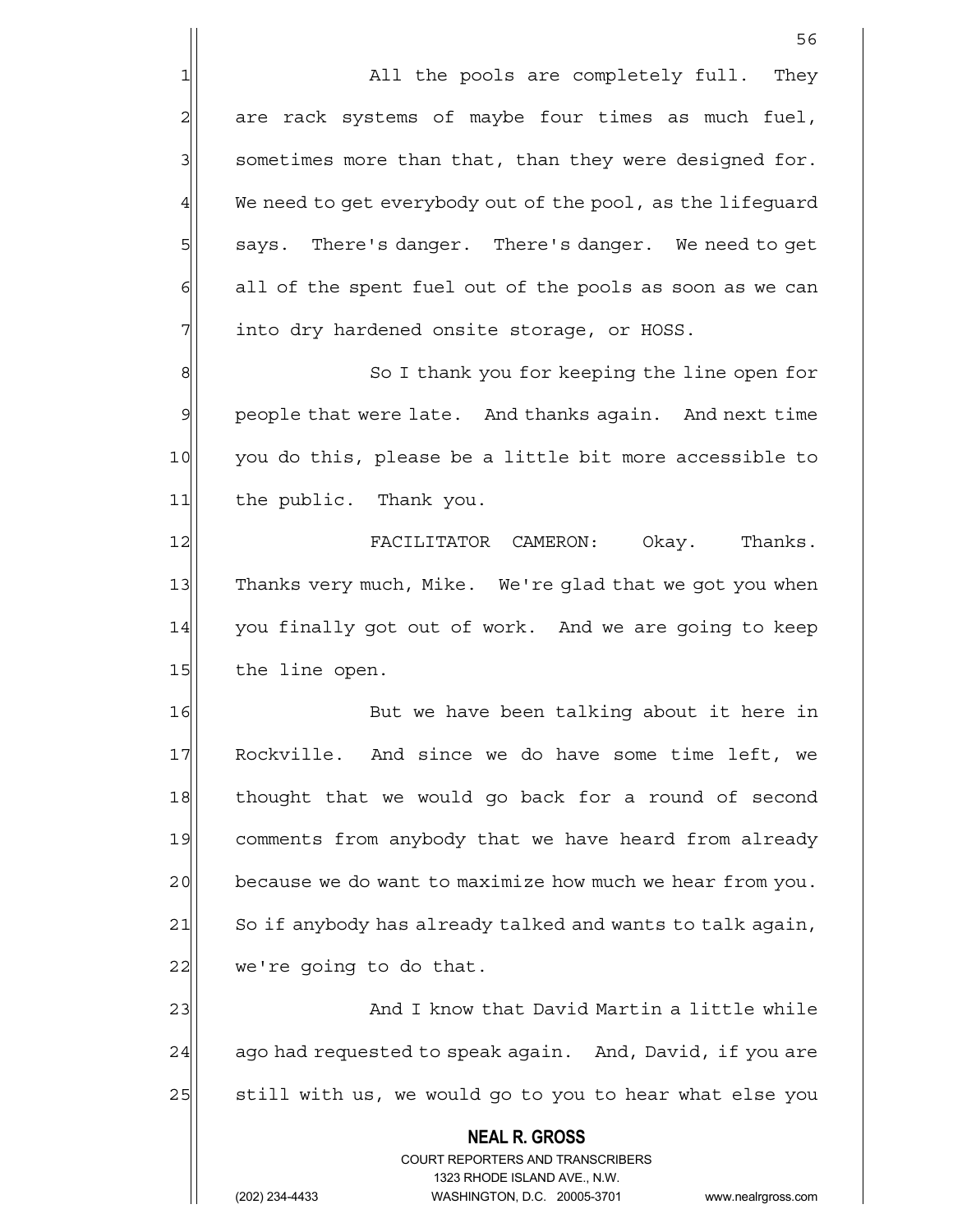|                | 57                                                                  |
|----------------|---------------------------------------------------------------------|
| 1              | have to offer.                                                      |
| $\overline{c}$ | And we are going to try to keep the second                          |
| 3              | -- we will keep the second round down to the usual                  |
| $\overline{4}$ | three-minute time frame.                                            |
| 5              | THE OPERATOR: David, your line is open.                             |
| 6              | MR. MARTIN: I'm not on.                                             |
| 7              | FACILITATOR CAMERON: David, are you on?                             |
| 8              | (No response.)                                                      |
| 9              | FACILITATOR CAMERON: Okay. And we'll                                |
| 10             | wait and see if David comes back on, but right now we're            |
| 11             | going to go to Nikki. And it is Nikki, isn't it, that               |
| 12             | we met the other night in I think Toledo.                           |
| 13             | MS. VANDEL: San Luis Obispo, California.                            |
| 14             | FACILITATOR CAMERON: San Luis Obispo.                               |
| 15             | I'm sorry about that, but I remember it was Nikki,                  |
| 16             | correct?                                                            |
| 17             | MS. VANDEL: Yes, it's Nikki. How are you?                           |
| 18             | FACILITATOR CAMERON: Oh, good. We're                                |
| 19             | good. Oh, you were in the back of the room on the                   |
| 20             | right-hand side.                                                    |
| 21             | MS. VANDEL: Yes. It was Crystal Baker                               |
| 22             | from the Chumash.                                                   |
| 23             | FACILITATOR CAMERON: That's right.<br>You                           |
| 24             | were with Crystal. Well, good.                                      |
| 25             | MS. VANDEL: Yes.                                                    |
|                | <b>NEAL R. GROSS</b><br><b>COURT REPORTERS AND TRANSCRIBERS</b>     |
|                | 1323 RHODE ISLAND AVE., N.W.                                        |
|                | (202) 234-4433<br>WASHINGTON, D.C. 20005-3701<br>www.nealrgross.com |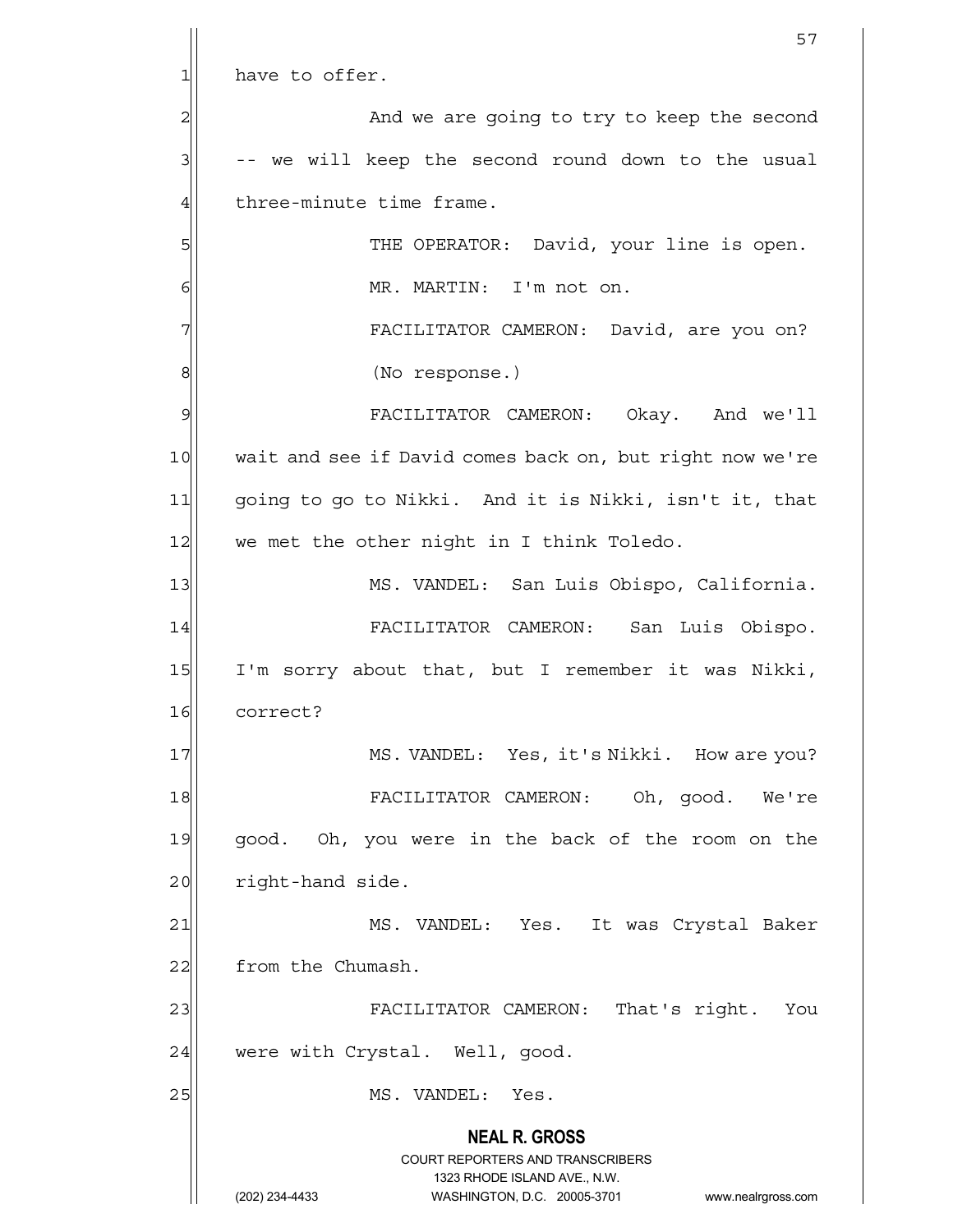58

3 MS. VANDEL: I guess, you know, what I boil  $4$  this all down to, me being the actual human being mother 5 that I am in my real life, you know, Elaine Claremont,  $6$  but I go and play Nikki, I get down to the poetry of the  $7$  story that is being told right now as it would be told 8 8 10 sto my grandchildren. And in telling this story, what we  $9$  have is we have some of the most amazing minds in the world 10 working on this problem.

11 But the problem is we're not working on it 12 together. And we're not starting from the roots. And 13 the roots come from the Mother Earth. And it comes from 14 the power that we extracted from her. And only the 15 original people that know her well as a citizen to take 16 the time to put everything aside because this is the only 17 thing that is important to the survival of my daughter 18 and myself on this planet right now. And I think we all 19 know that in this room or wherever we are on this planet. 20 We all know that.

21| Anyway, so a poem. Yellow caution strips 22 remind us that as pedestrians on this planet, we are 23 guests. And each choice we make, each step we take 24 brings us one step closer, together or apart, based on 25 the choices we make. And the leadership and the lack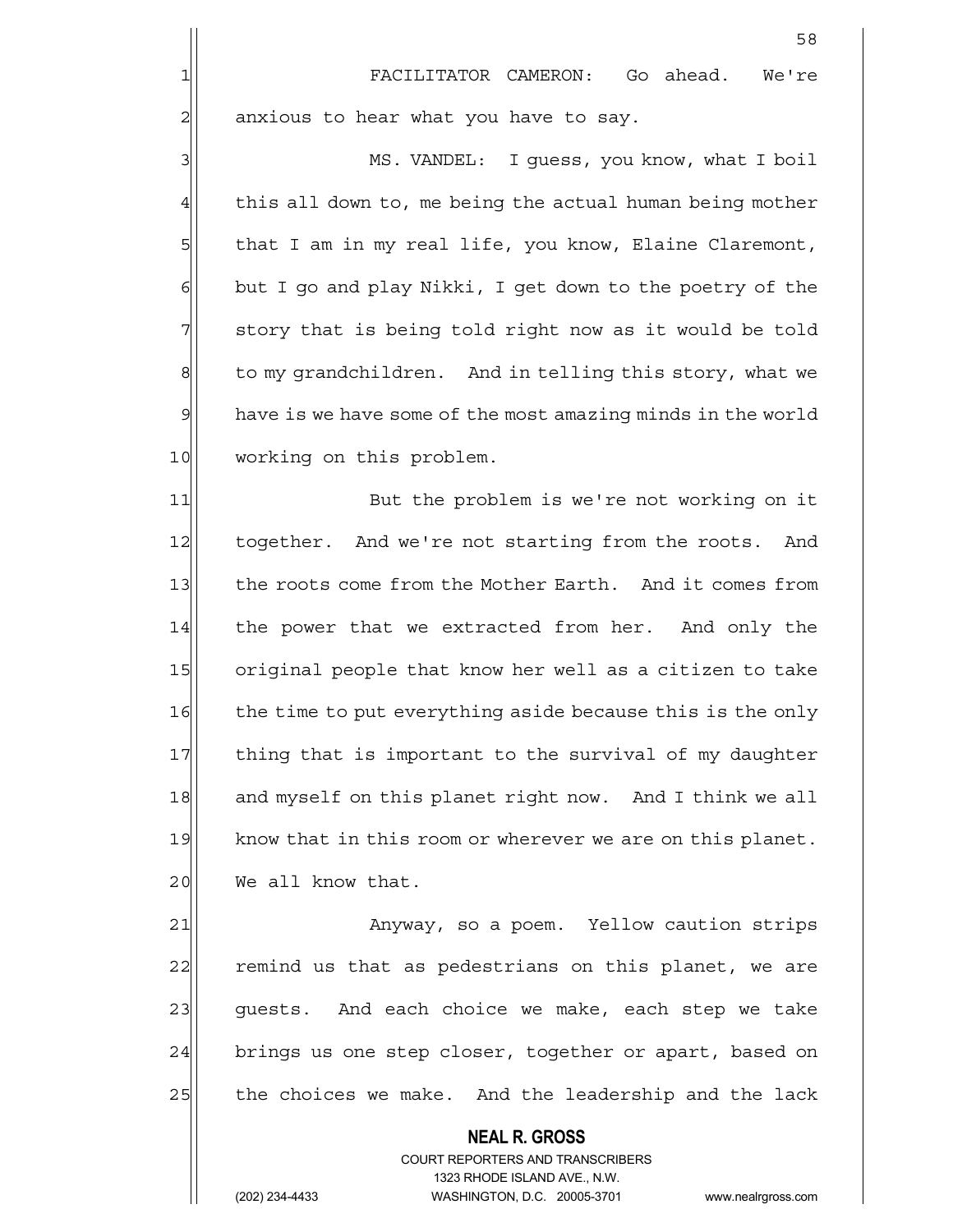1 thereof at making just simple decisions, like how did we 2 come up with this NUREG, where we have half-priced human 3 being value?

59

4 I was mortified to learn that while I was 5 5 5 5 on mother leave and focusing on that, that nobody paid  $6$  attention to that well enough to bring it to at least the 7 Bill Moyers' level. And the lack of the voice of the 8 intelligencia on this issue in the mainstream is really 9 disturbing. The lack of industry people that really 10 | need to know how to bring the waste that we have -- we 11 have to do something with it. And putting it in the 12 middle of Yucca Mountain, which is going to go -- they 13 ruled. We go Yucca. Go put it in Yucca. We're going 14 to transport it there. Good luck with that. Those 15 roads, he's not joking about that. And there will be 16 protests all along the way because we need to protect our 17 Earth. And only those who know the Earth well know this 18 connection.

19 I don't know. That's just where I am. And 20 I am in gratitude. I have my friend Captain John is going  $21$  to call. He is an atomic veteran.

22 FACILITATOR CAMERON: Okay. 23 MS. VANDEL: And he might go all over the

 $24$  place with his comments, but please listen to him.

25 FACILITATOR CAMERON: We will. We will,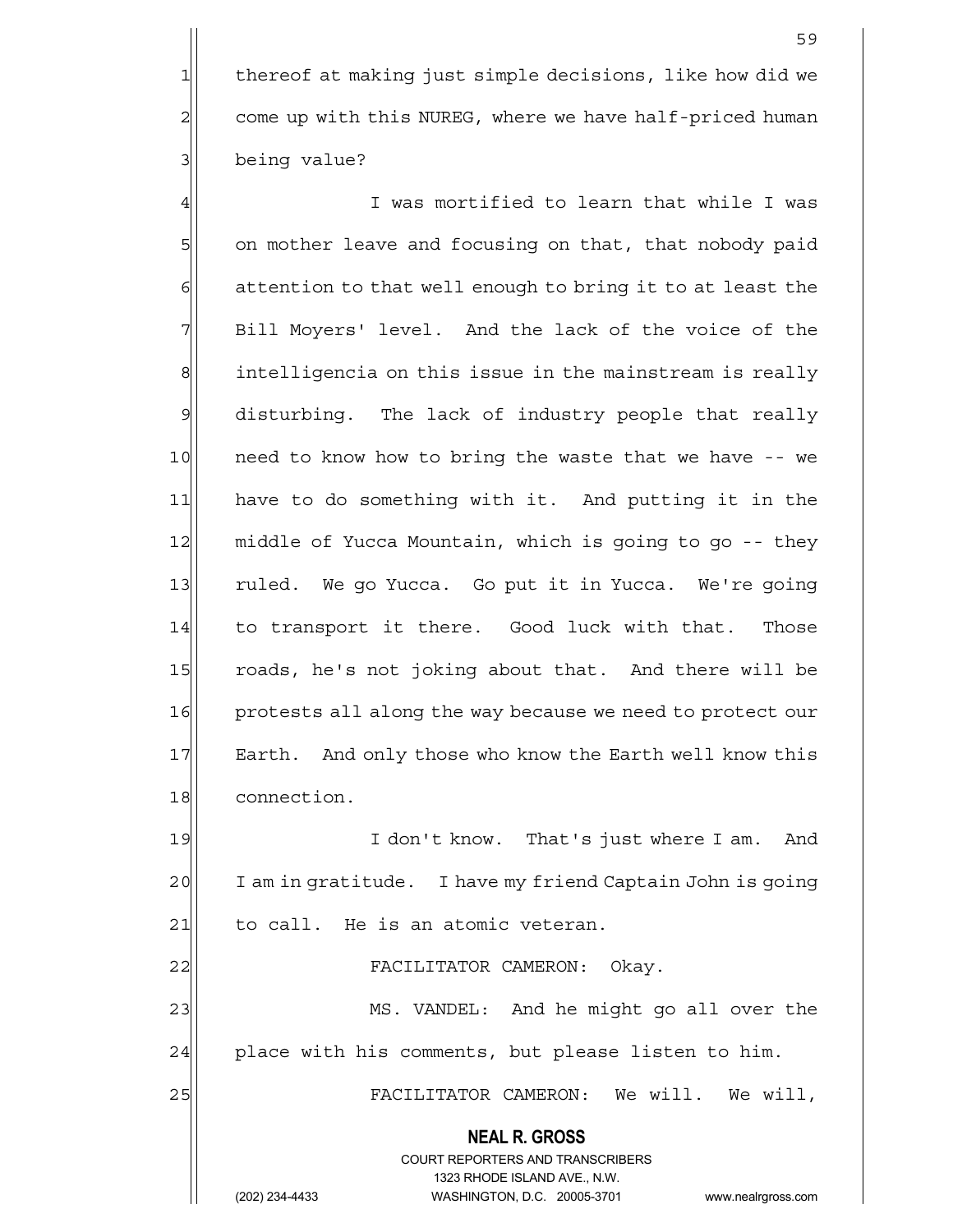|                | 60                                                                      |
|----------------|-------------------------------------------------------------------------|
| $\mathbf{1}$   | Nikki. And thank you for the poetry, too.                               |
| $\overline{c}$ | So we do have Kevin Kamps on the line.                                  |
| 3              | Kevin, please go ahead.                                                 |
| $\overline{4}$ | MR. KAMPS: Hello. Can you hear me?                                      |
| 5              | FACILITATOR CAMERON:<br>Yes.                                            |
| 6              | MR. KAMPS: Okay. Thanks, Chip. Thanks                                   |
| 7              | to the NRC for this round of second comments. I think                   |
| 8              | that is a good use of this time.                                        |
| $\mathfrak{S}$ | So I did want to provide some more detail                               |
| 10             | on what I had said before. It's about the absurdity of                  |
| 11             | assuming dry cask storage be maintained forever into the                |
| 12             | future with once-per-century replacement of the entire                  |
| 13             | kit and caboodle. And what I would like to focus on in                  |
| 14             | these three minutes is the important service done to our                |
| 15             | country by nuclear whistleblowers, in both industry and                 |
| 16             | the NRC, that have brought problems to light that show                  |
| 17             | that that false confidence, that technological arrogance                |
| 18             | is just that.                                                           |
| 19             | So the first person I would like to mention                             |
| 20             | is Oscar Shirani, who worked for Commonwealth Edison,                   |
| 21             | later Exelon. He was a lead quality assurance inspector                 |
| 22             | for Commonwealth Edison. And he led a nationwide                        |
| 23             | quality assurance inspection on the Holtec casks.                       |
| 24             | I recently learned at the U.S. Nuclear Waste                            |
| 25             | Technical Review Board meeting a few weeks ago in                       |
|                | <b>NEAL R. GROSS</b>                                                    |
|                | <b>COURT REPORTERS AND TRANSCRIBERS</b><br>1323 RHODE ISLAND AVE., N.W. |
|                | (202) 234-4433<br>WASHINGTON, D.C. 20005-3701<br>www.nealrgross.com     |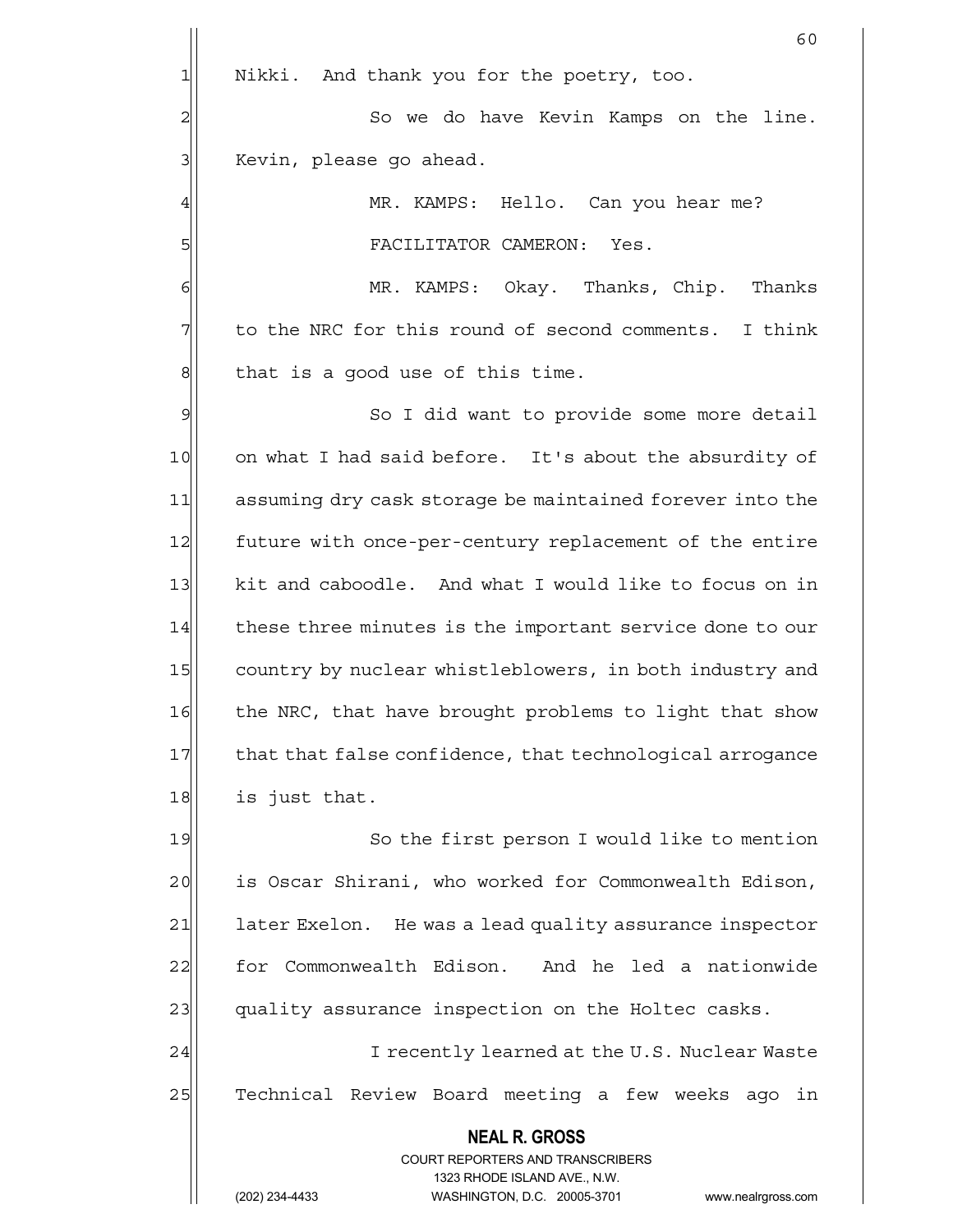1 Washington, D.C. that Holtec has 46 percent of the dry 2| cask storage market in this country, which I hadn't known  $3$  before that it was such a high percentage, which is truly 4 frightening because in the year 2000, Oscar and a dozen 5 5 5 other quality assurance inspectors from a dozen 6 6 6 different nuclear industry utility companies that use

9 | So Oscar Shirani questioned the structural 10 integrity of the Holtecs sitting still in onsite storage, 11 let alone, as has been mentioned by several commenters 12 today, traveling at 60 miles per hour or greater speeds 13 on the rails in this country as the Holtecs are a 14 rail-sized container.

7 Holtec casks identified 9 major categories of quality

 $8$  assurance violations having to do with these containers.

15 So that's a real problem. And, 16 unfortunately, the Nuclear Regulatory Commission was not 17 there for Oscar as a nuclear industry whistleblower. He 18 did get a few days at the Office of Inspector General to 19 tell his story. The Office of Inspector General at NRC 20 said they did not dispute his insights or observations, 21 but they did not see that NRC had done anything wrong. 22 So this nuclear industry whistleblower was left out to 23 dry, a personal tragedy of great proportions for him, 24 blacklisted from the U.S. nuclear industry for the rest 25 of his life, but perhaps even greater societally is the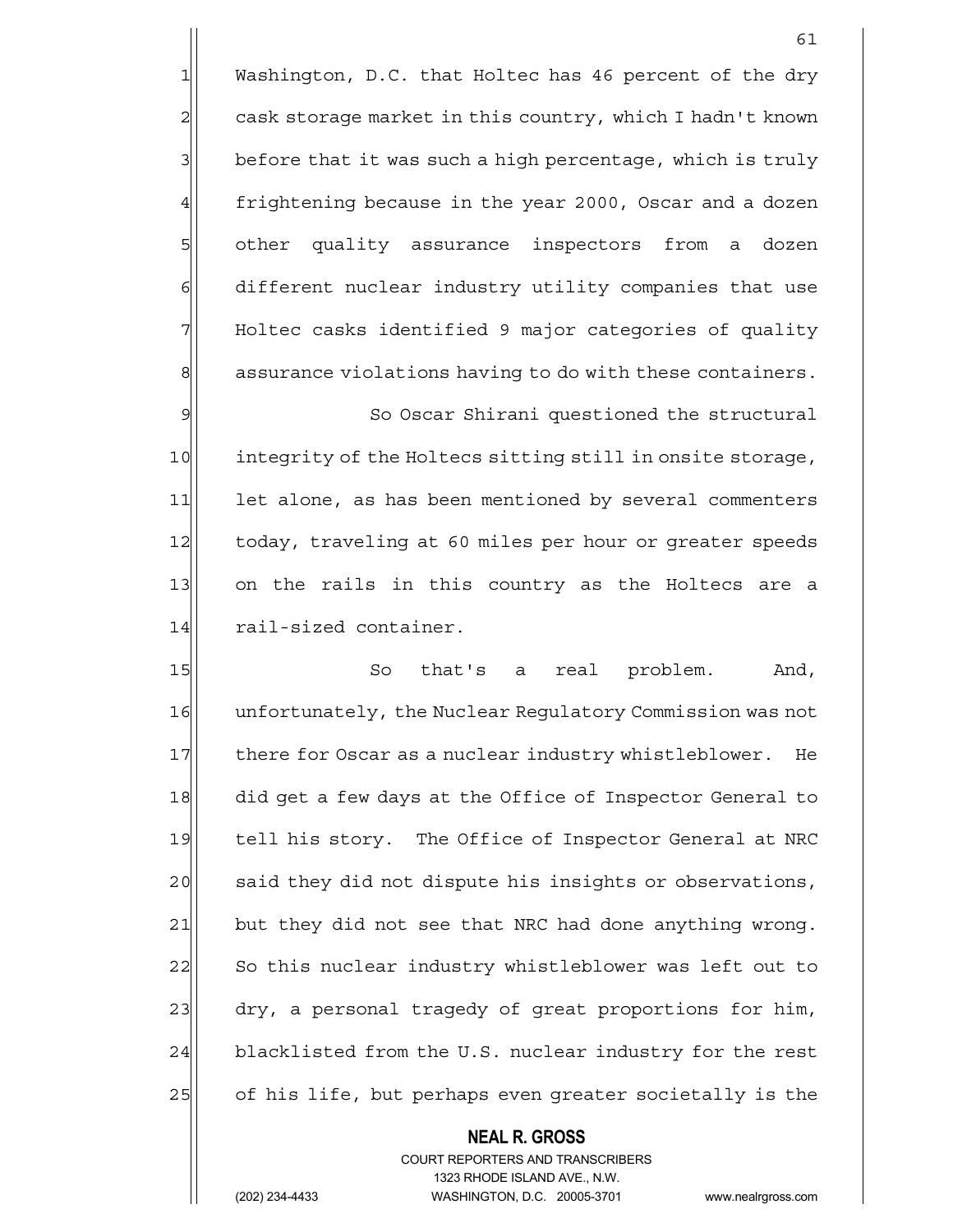1 fact that we have hundreds and at some point thousands 2 of Holtec containers deployed across this country loaded 3| with high-level radioactive waste in all kinds of  $4$  terrible situations in the onsite storage, let alone 5 5 5 5 discussing the transportation risks that would be 6 6 involved.

7 The same with my remaining time, I wanted to talk 8 about Dr. Ross Landsman, an NRC whistleblower from Region 9 III, dry cask storage inspector, who in February of 1994 10 identified the fact that the dry cask storage at 11 Palisades Nuclear Power Plant in Southwest Michigan on 12 the Lake Michigan shoreline is in violation of NRC 13 earthquake safety regulations. That's just 150 yards 14 from the water of the drinking water supply for tens of 15 millions of people downstream.

16 And since that time, Palisades has put in 17 another dry cask storage pad, which, again, Dr. Landsman 18 in full disclosure -- he served as our expert witness when 19 we took this issue back to the NRC in an emergency 20 enforcement petition, when we took it to the Federal 21 courts. And he warns that the newer of the dry cask 22| storage pads, in addition to the older one, is also in 23 violation of NRC earthquake safety regulations.

24 FACILITATOR CAMERON: Okay. Okay. 25 Thanks, Kevin, for the information about the two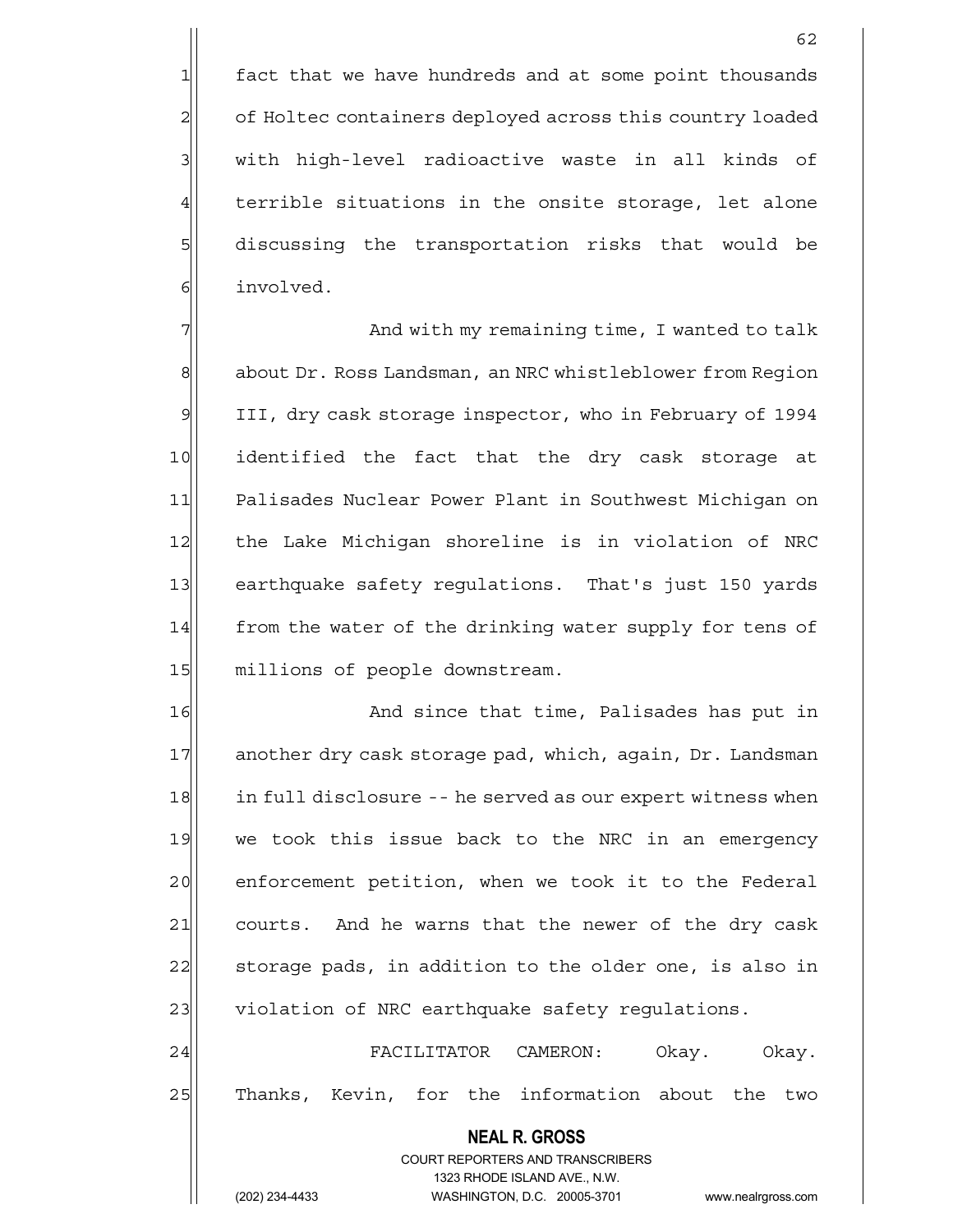1 whistleblowers. And we're going to go on and see who  $2$  else wants to talk. I think Priscilla does. And I think 3 you've got a good three minutes there. So thank you  $4$  again.

5| MS. STAR: Am I on?

6 FACILITATOR CAMERON: Priscilla? 7 MS. STAR: Yes? Can you hear me? 8 | SI FACILITATOR CAMERON: And then Steve 9 Sondheim. Priscilla, then Steve.

10 MS. STAR: Okay. Hi. This is Priscilla 11 again. I am new on these calls, but what I have seen, 12 as just any general observer would, from watching the 13 live stream events for these public comments, hearings, 14 and listening in, is that there is a general sense of 15 | noblesse oblige by the Nuclear Regulatory Commission to 16 listen and basically just pass on the comments without 17 doing much more than that.

18 I'm concerned that the times that you have 19 had these meetings, listening and acting wholly 20 transparent in some way that you believe that you are, 21 is the opposite and a very opaque method being used to 22 move on and do what you want to do without really fully 23 canvassing the public as to what the public would like  $24$  to see you do. And it's the process that seems to stink 25 like the hole in the head process, like we're kind of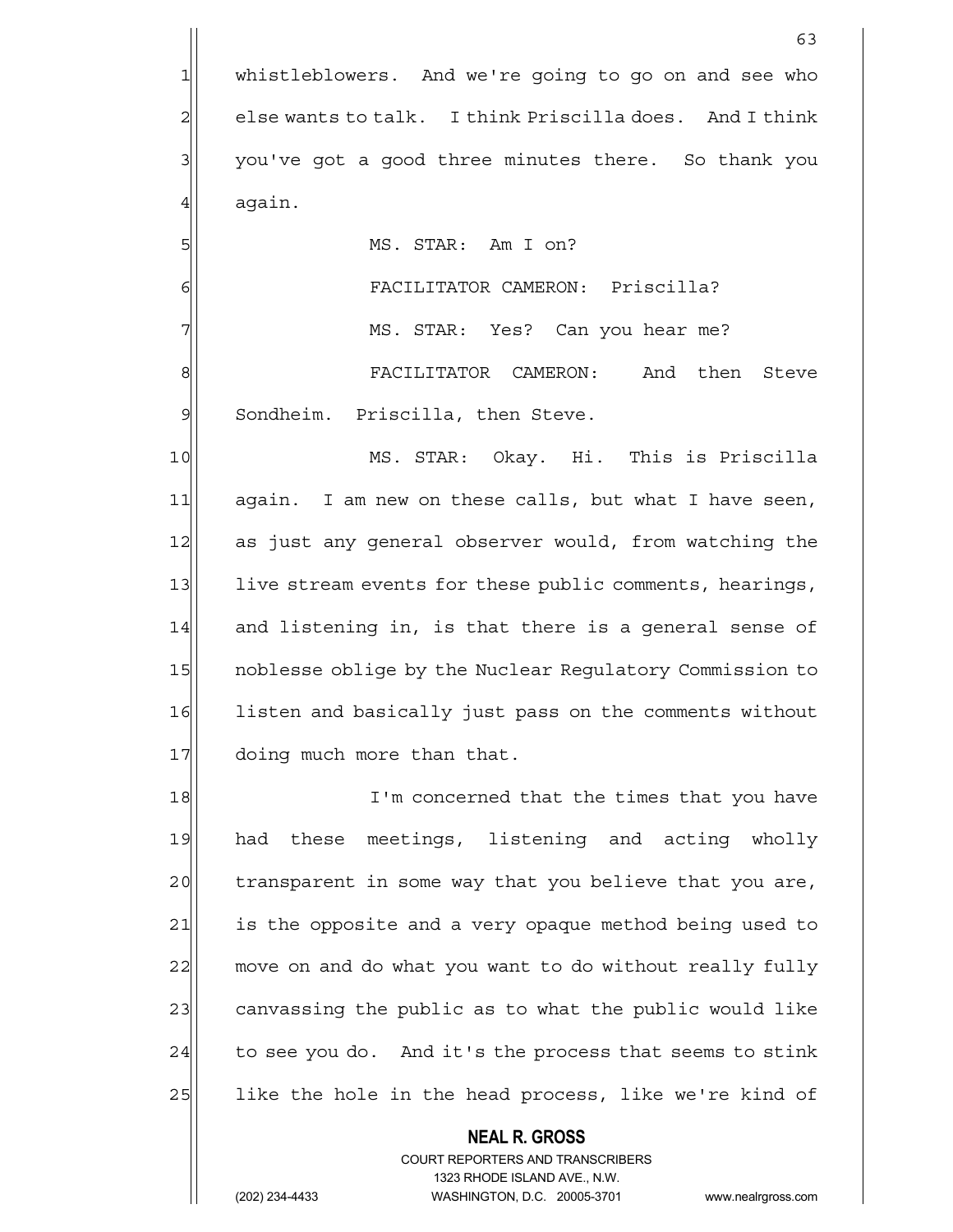1 absorbing all that you're doing in rapid speed, but we  $2$  don't accept it.

3 3 3 If you had town hall meetings, which I'm  $4$  sure would be highly improbable, I think everybody in the 5 5 5 5 country would be understanding these issues better.  $6$  Most of the people don't have the time to pay attention  $7$  to them, just get their paychecks.

8 8 And I would wholly recommend that the NRC 9 in its sense of feeling obligated now to be more 10 transparent takes this more to the level in the street 11 and asking people how do they feel if there were trucks 12 moving through their town moving radioactive waste and 13 what will those trucks be made of and how can we feel safe 14 when, say, we're taking our children home from school or 15 we're going home from work or we're traveling these 16 highways where these situations are going to occur.

17 You know, the situation, as they say, you 18 have blood on your hands. Is it not the same if there 19 was an accident and the NRC had made that decision without 20 fully canvassing whether or not these trucks should be 21 on the road? This is just insanity. I don't think 22 anyone would agree that it's smart. But I felt compelled 23 to come back on and talk about that because I feel very 24 strongly threatened, threatened by the concept that that 25 may ever happen.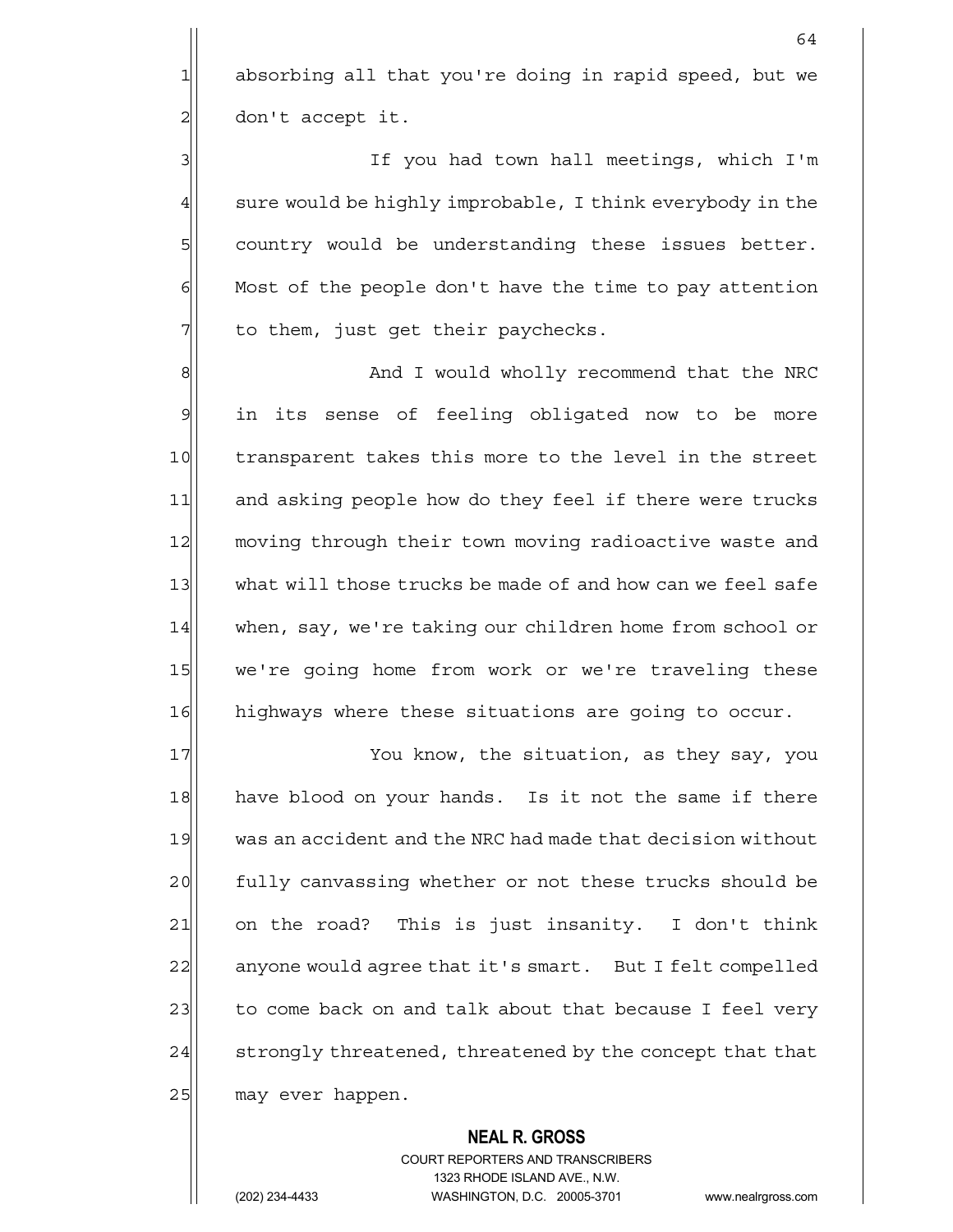|                | 65                                                                                                  |
|----------------|-----------------------------------------------------------------------------------------------------|
| 1              | The fact that that is being discussed and                                                           |
| $\overline{c}$ | how to move waste from point A to point B, of course, we                                            |
| 3              | have to transport, right? That's what we're talking                                                 |
| 4              | about. But that to me is insanity. You can't just take                                              |
| 5              | it from A to B without bringing on the worst risks known.                                           |
| 6              | And there was someone on earlier, the second                                                        |
| 7              | speaker, who was a nuclear physicist, I believe. I don't                                            |
| 8              | remember his name. He was a doctor perhaps, who said you                                            |
| 9              | take more risks getting in your car than the NRC takes                                              |
| 10             | with the public.                                                                                    |
| 11             | So I rest my case on the second chance.                                                             |
| 12             | FACILITATOR CAMERON: Okay. Thank you.                                                               |
| 13             | Thank you, Priscilla.                                                                               |
| 14             | MS. STAR: You're welcome.                                                                           |
| 15             | FACILITATOR CAMERON: And we're going to go                                                          |
| 16             | I called Steve Sondheim's name. We're going to<br>back.                                             |
| 17             | go back to Steve, but then we do have a new commenter:                                              |
| 18             | Linda Lewison. So, Steve, go ahead. Then we'll go to                                                |
| 19             | Linda.                                                                                              |
| 20             | MR. SONDHEIM: Okay. Steve Sondheim here.                                                            |
| 21             | I'll make this quick. I was asking about high-burnup                                                |
| 22             | fuel. And I want to ask you if you can answer me or if                                              |
| 23             | there's a way we can get an answer, if you can answer me                                            |
| 24             | now or if there's a way. All the possible risks of the                                              |
| 25             | high-burnup fuel, which has different, different                                                    |
|                | <b>NEAL R. GROSS</b>                                                                                |
|                | COURT REPORTERS AND TRANSCRIBERS                                                                    |
|                | 1323 RHODE ISLAND AVE., N.W.<br>(202) 234-4433<br>WASHINGTON, D.C. 20005-3701<br>www.nealrgross.com |
|                |                                                                                                     |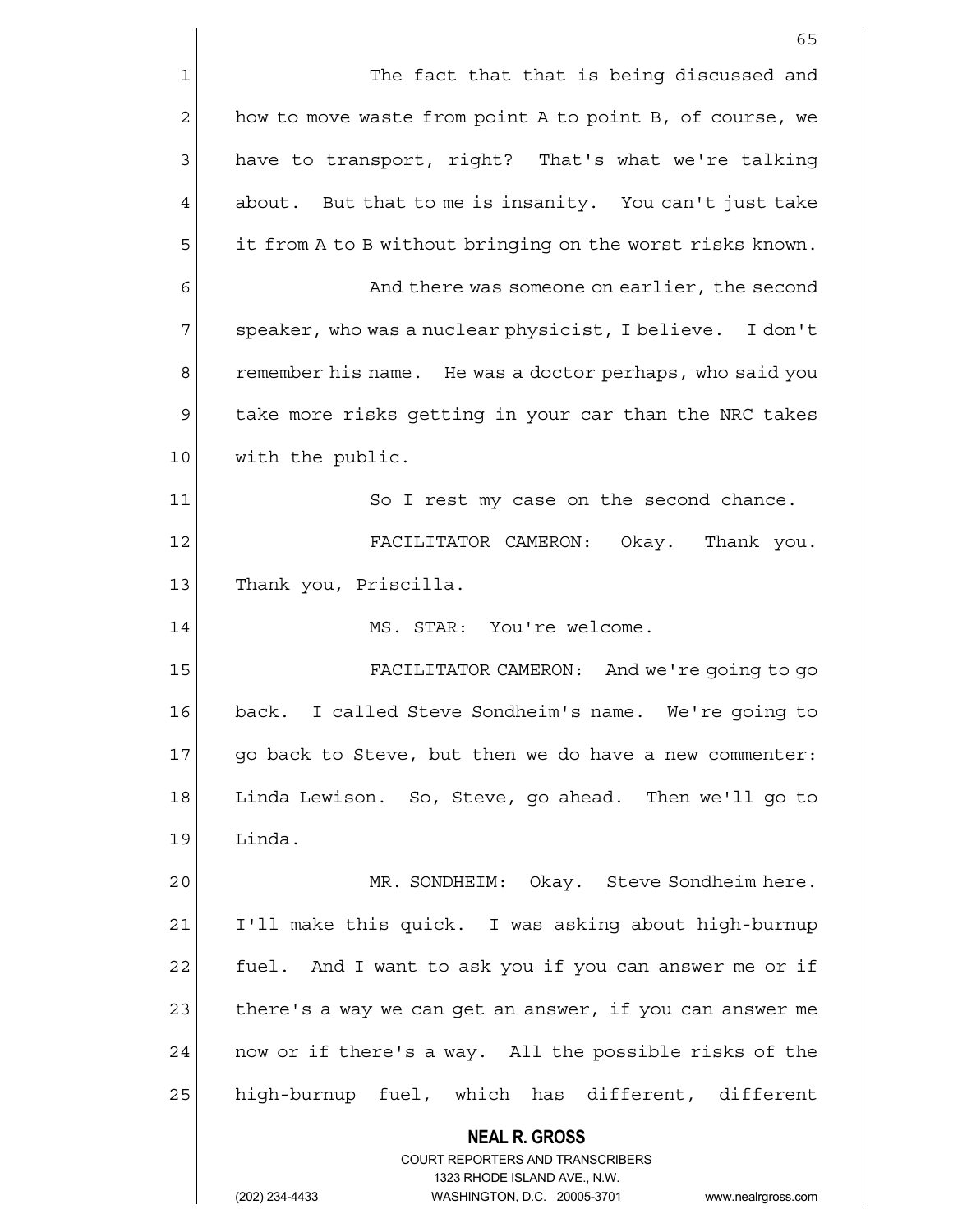**NEAL R. GROSS** COURT REPORTERS AND TRANSCRIBERS 1323 RHODE ISLAND AVE., N.W. (202) 234-4433 WASHINGTON, D.C. 20005-3701 www.nealrgross.com  $66$ 1 criteria, were those taken into account in the EIS? Do 2 you know? 3 FACILITATOR CAMERON: Well, Steve, like  $4$  the public meetings that we have been doing  $-$ -5 MR. SONDHEIM: Okay. 6 FACILITATOR CAMERON: -- we have been 7 The referring -- hold on. We've been referring questions  $8$  like that to the group of experts that we have with us  $-$ -9 MR. SONDHEIM: Okay. Well, I understand. 10 I understand. 11 FACILITATOR CAMERON: -- on the meeting,  $12$  but we do have someone --13 | MR. SONDHEIM: But I would --14 FACILITATOR CAMERON: -- that you could  $15$   $cal 1$ . 16 MR. SONDHEIM: like to be able to get an 17 answer quicker than when the final decision comes out. 18 FACILITATOR CAMERON: Yes. Sure. Sure. 19 If you call Sarah Lopas at (301) 287-0675, if you call 20 Sarah, she'll arrange for someone to give you an answer  $21$  to that question in pretty real time. It won't be today, 22 but it probably will be this week. So please do that. 23 MR. SONDHEIM: Okay. Well, thank you.  $24$  And I want to reiterate that it's looking to us like the 25 plans for both onsite cask storage and transportation do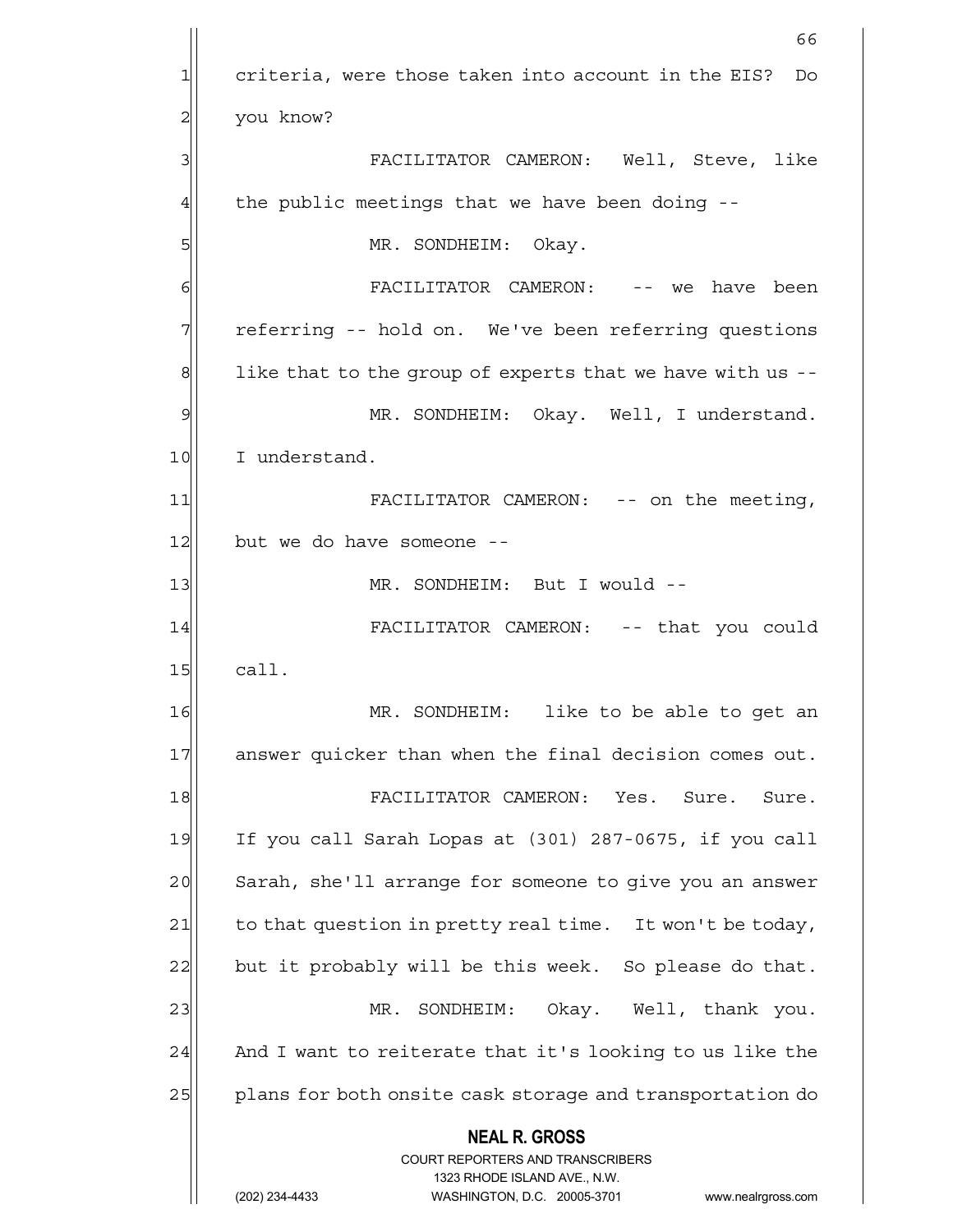|                | 67                                                                      |
|----------------|-------------------------------------------------------------------------|
| 1              | not cover the intensity of the heat and the problems that               |
| $\overline{c}$ | may come from the high-burnup waste. So we've got a                     |
| 3              | situation that needs attention.                                         |
| 4              | Okay. Thank you. We'll follow that up.                                  |
| 5              | Thank you.                                                              |
| 6              | FACILITATOR CAMERON: Okay. Thank you,                                   |
| 7              | Steve.                                                                  |
| 8              | And, Linda, would you like to talk to us now?                           |
| 9              | Linda Lewison?                                                          |
| 10             | MS. LEWISON: Hello?                                                     |
| 11             | FACILITATOR CAMERON: Hi, Linda.                                         |
| 12             | MS. LEWISON: Hi. How are you?                                           |
| 13             | FACILITATOR CAMERON: Good.                                              |
| 14             | MS. LEWISON: Okay. This is Linda Lewison                                |
| 15             | in Chicago. I am with the Sierra Club Nuclear-Free                      |
| 16             | Campaign and with Nuclear Energy Information Service.<br>I.             |
| 17             | am also a Con Ed ratepayer and concerned citizen of                     |
| 18             | Illinois.                                                               |
| 19             | I just want to say before I start that I                                |
| 20             | agree with Priscilla and with Mike Carberry that this                   |
| 21             | process, although you may mean well, is essentially                     |
| 22             | demeaning to the public. Giving us three-minute limits                  |
| 23             | for such remarks is in itself demeaning. And all of the                 |
| 24             | other points that Mike and Priscilla made about the                     |
| 25             | process I would certainly concur with.                                  |
|                | <b>NEAL R. GROSS</b>                                                    |
|                | <b>COURT REPORTERS AND TRANSCRIBERS</b><br>1323 RHODE ISLAND AVE., N.W. |
|                | (202) 234-4433<br>WASHINGTON, D.C. 20005-3701<br>www.nealrgross.com     |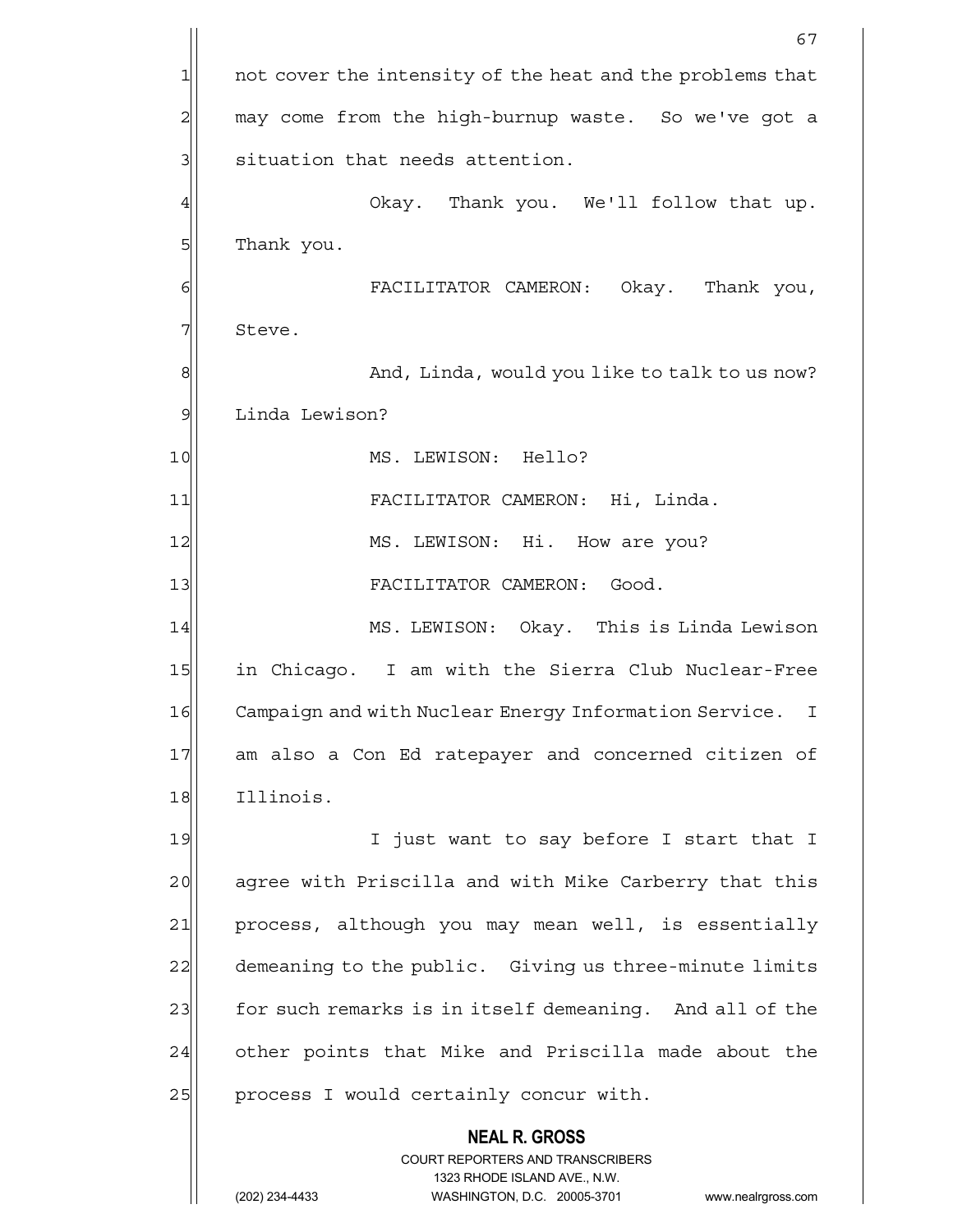1 Having said that, in my three minutes, I 2 will make a couple of points about the decommissioning 3 | process itself.

4 FACILITATOR CAMERON: And, Linda, just I'm 5 interrupting you only to say that since this is your first  $6$  time, we won't limit you to three minutes. We've giving  $7$  everybody a reasonable amount of time to talk. It's only 8 the people who come back on for the second time that we're 9 9 limiting to three minutes. So you can relax a little bit 10 on that. And I'm sorry to interrupt you, but I just 11 wanted you to know that.

12 MS. LEWISON: No. That's very helpful. 13 That's a really welcomed improvement. Thank you.

14 Many nuclear reactors have closed down 15 their operations or have made the decision to close down 16 in the near future, Vermont Yankee, Zion, Kewaunee, San 17 Onofre to name a few. Several more are in the pipeline 18 to close also: Clinton and Palisades. Given the 19 high-risk levels there, it can't happen fast enough, as 20 | Kevin mentioned some of the problems just now.

21 | However, as we are seeing with the 22 decommissioning or dismantling of the nuclear reactor at 23 Zion -- and we have been following it very closely -- our  $24$  problems are just beginning.

25 25 Zion, site of the largest dismantling of a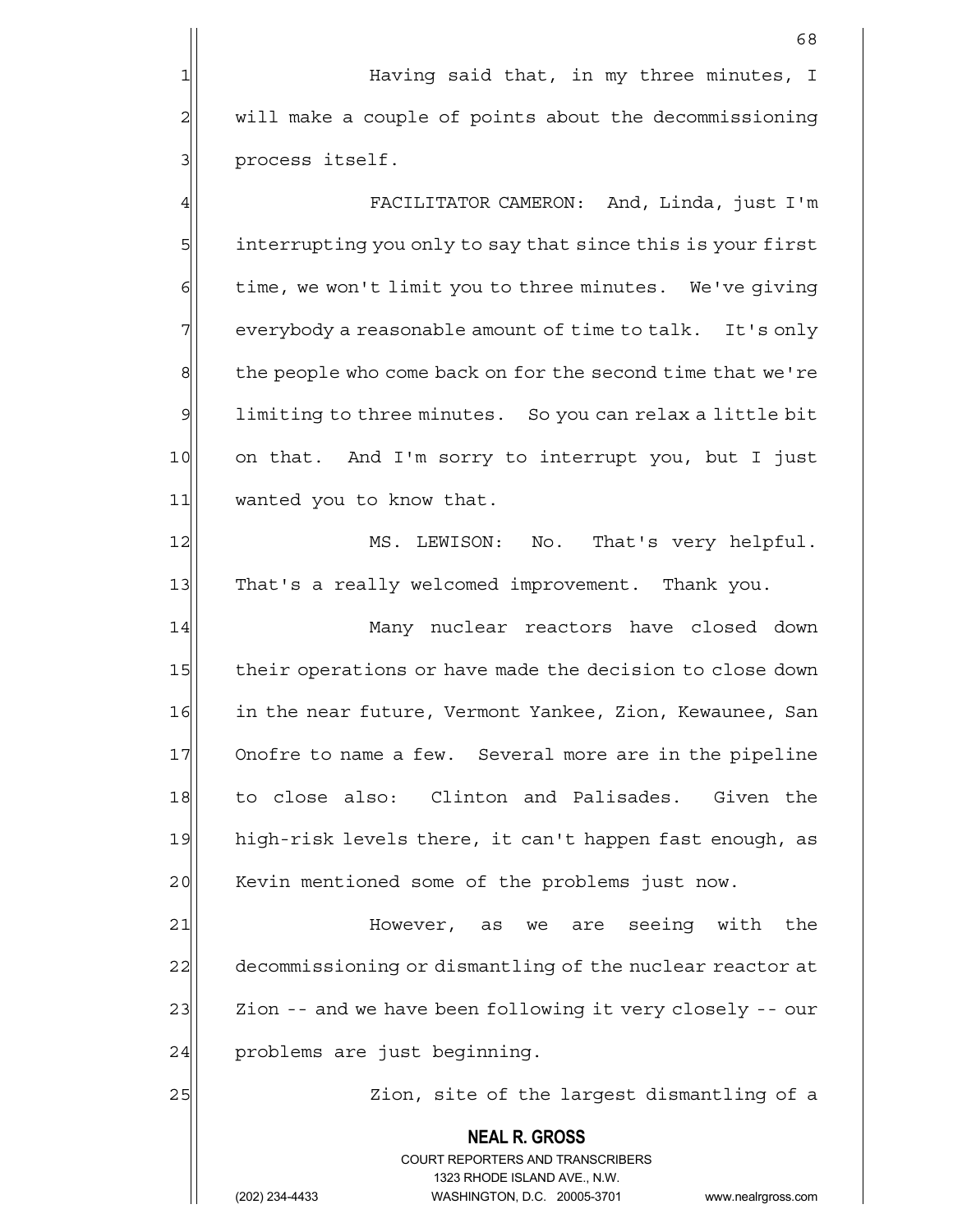reactor in history with almost a billion-dollar budget, is scheduled to start the irradiated waste fuel transfer 3 3 in the next few months. One thousand metric tons of 4 irradiated fuel will be transferred into dry casks over the course of the next 12 months. HOSS hasn't even been on the table, hardened onsite storage. This is over twice the 400 metric tons being transferred at unit 3 at 8 | Fukushima currently.

9 Since the Zion decommissioning began, there 10 have been two license transfers through the NRC. Now 11 Zion Solutions, LLC, a privately held company, has been 12 granted authority by the NRC to manage the 13 decommissioning. As a privately held company, they are  $14$  legally entitled to take a profit.

15 | When I, along with others as Con Ed 16 ratepayers, contributed to the public funding of this 17 project with a charge on our monthly electric bills, we 18 expected that if there were any funds left over, they 19 would be rebated back to the public. There are 20 precedents for this in the last 20 years in the millions 21 in Illinois with Con Ed.

22 According to the NRC, their only 23 responsibility; that is, Zion Solutions', Energy 24 Solutions', only responsibility -- excuse me. 25 According to the NRC, the NRC's only responsibility is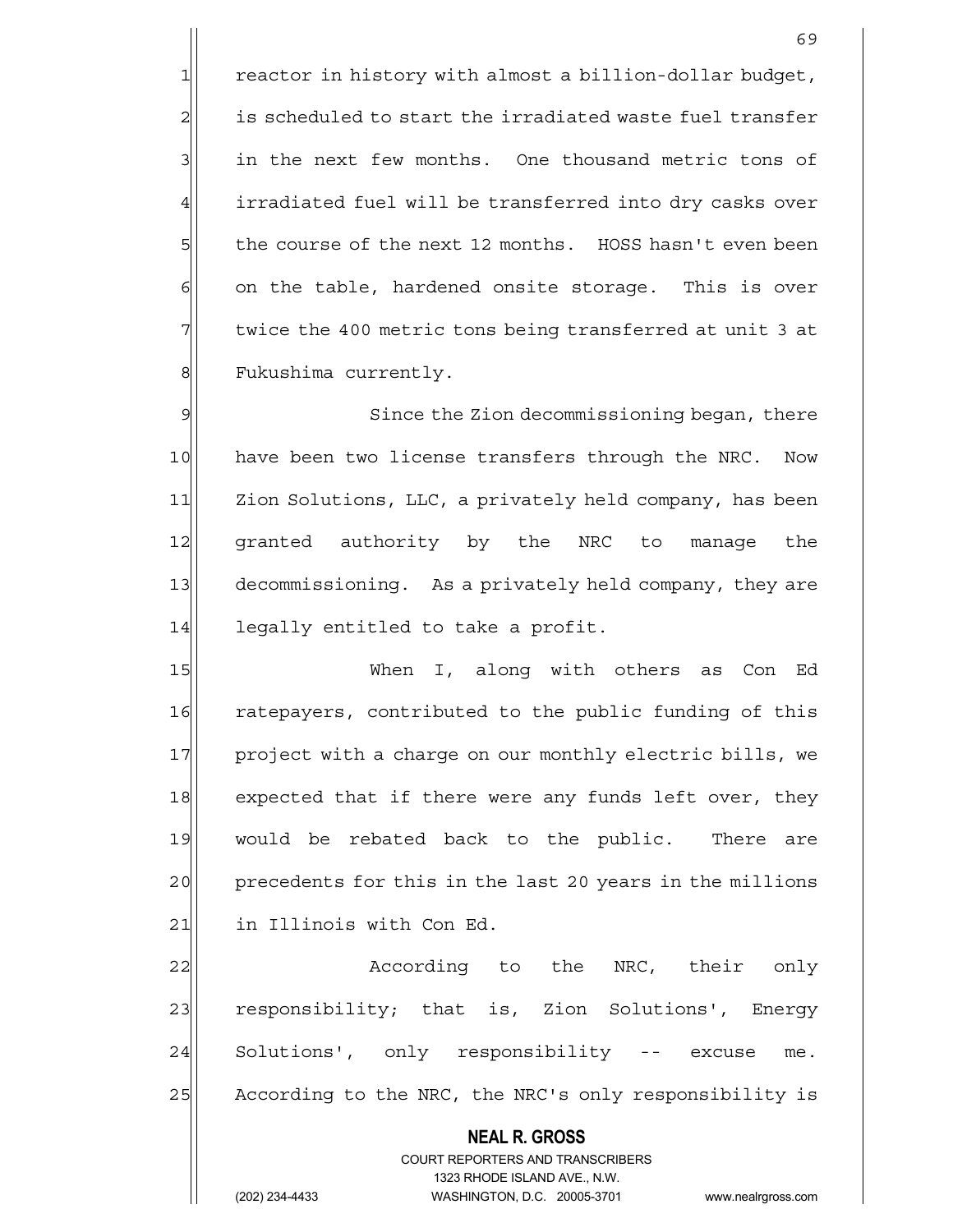1 to see that there is enough money to cover the cost of  $2$  the project. At this point, those costs include a profit 3 margin. Even if it turns out there is no profit to be  $4$  made from the Zion decommissioning, the precedent is set 5 for a privately held company to manage public funds and  $6$  build in a profit into the budget.

7 As a Con Ed ratepayer, I did not agree to 8 this "public-private ownership" model. As a Con Ed 9 ratepayer, I did not agree that the public could legally 10 be prohibited from access to the records of a privately 11 held entity. There is already one lawsuit in the courts 12 challenging the Zion project. There may be more in the 13 future.

14 at the last sham of a public meeting of the 15 Zion Community Action Panel, which is a group of local 16 people appointed by Zion Solutions who were not elected 17 in a public process and whose backgrounds do not 18 encompass the oversight of a billion-dollar 19 decommissioning project, Pat Daly, who has been managing 20 this decommissioning up until now from Zion Solutions, 21 announced that he was leaving the post and going back to 22 Tennessee. And he introduced the new executive, who 23 will be starting now. He is leaving us at the most 24 vulnerable time, when the fuel transfers are due to start  $25$  and when we, the public, will be at the most risk.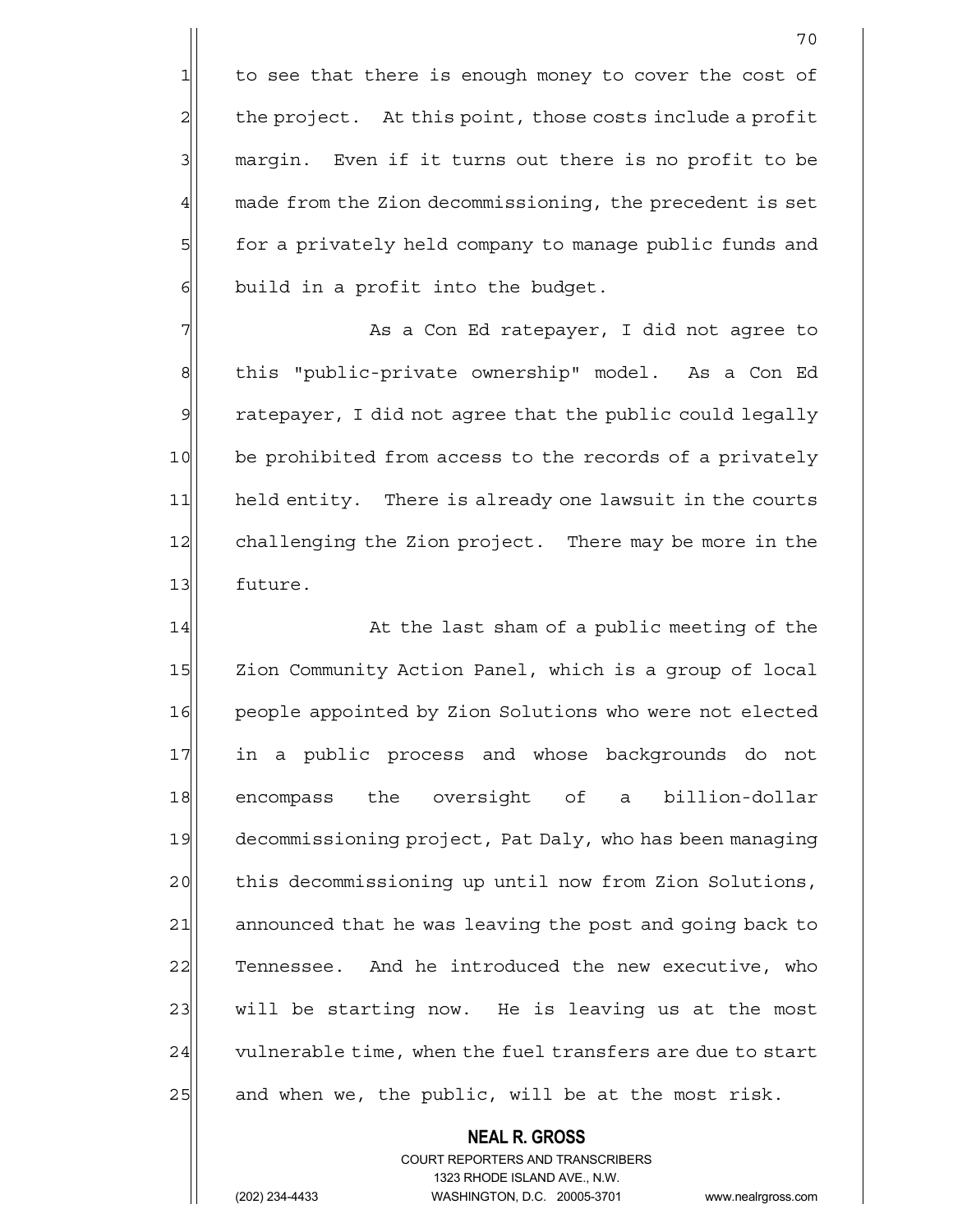1 How can we possibly have confidence in the 2 NRC that is allowing this to happen? Whatever the next 3 executive's fine credentials may be, this is not the way  $4$  for this to unfold and to put the public at this risk.

71

5 We do not oppose the fuel transfers. We oppose the process that is going on at Zion. And we are very concerned about the role or the lack of role of the NRC, where we feel we are all in clear and present danger.

9 I also want to support Steve Sondheim's 10 concerns about high-burnup fuel, Kevin's comments and 11 Steve's comments about the fracking issues. And there 12 is no way that a generic environmental impact statement 13 can cover this in one statement for each separate 14 reactor.

15 The point I want to leave you with is that 16 in this new universe that we are entering of 17 decommissioning, each site is different. And each 18 arrangement to do the decommissioning in each site is 19 different. And there is no way that that can be covered 20 through one generic environmental impact statement.

21 Thank you.

22 FACILITATOR CAMERON: Okay. Thank you.  $23$  Thank you, Linda.

24 | We're going to go to Greg Wilson, then Brian 25 Paddock, and then to Dr. Cuthbert again, and maybe hook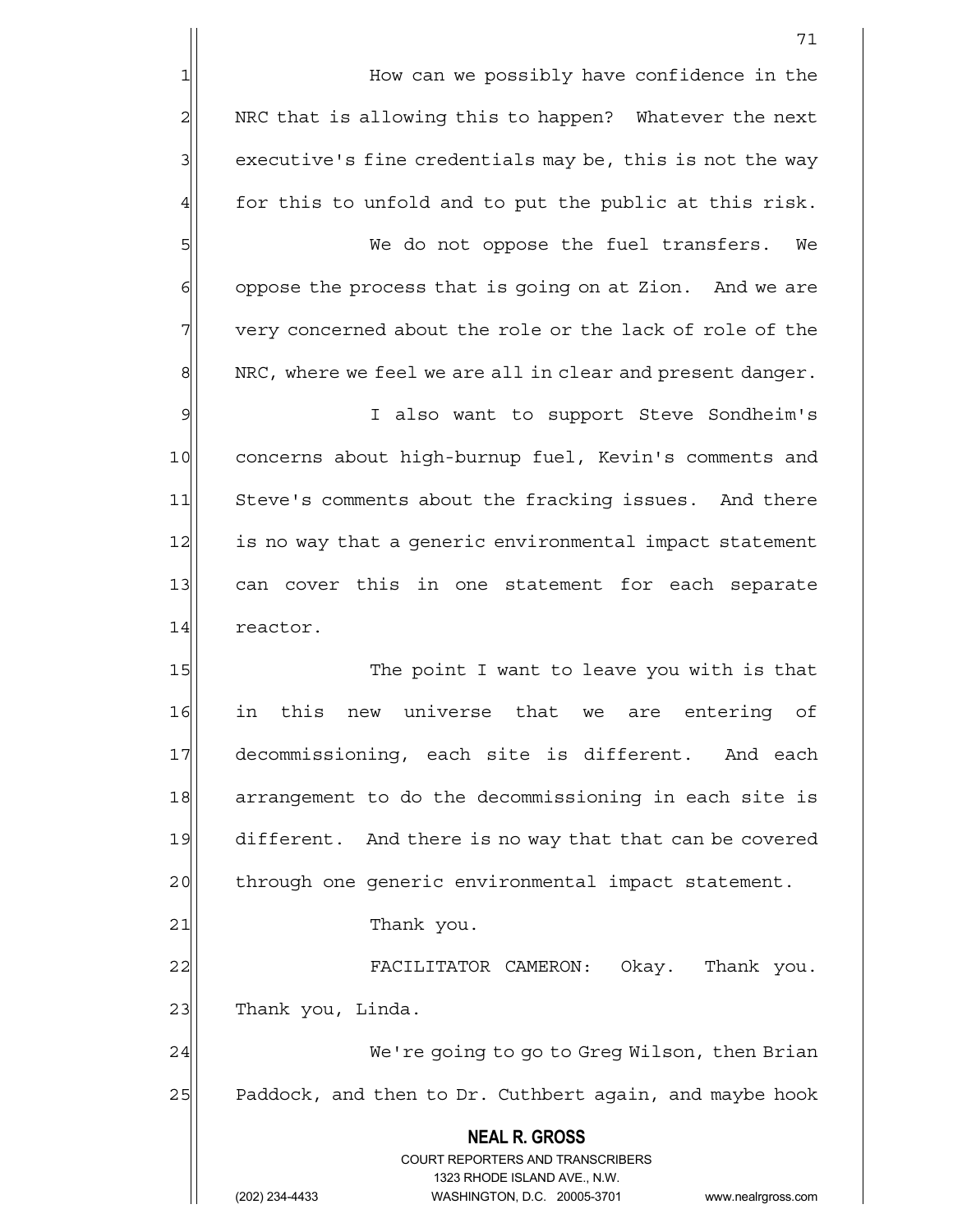$1$  up with David Martin if he's still on the phone and wants 2 | to speak. But, Greg, go ahead.

3|| MR. WILSON: Oh, okay. Thank you.

4 All Market Music Step. I am also with a Coalition Against 5 | Nukes. I just wanted to point out that to transport  $6$  nuclear fuel to a safe place in south Florida, the trouble  $7$  with south Florida is that due to global warming and 8 climate change, the reactors will be underwater in 9 | probably less than 50 years. The ones at Turkey Point 10 probably won't take as long. The entire southern part 11 of Florida is only like eight to ten feet high. So it 12 won't take very many years before we're looking at that 13 whole area to be starting to go underwater. And that's 14 seawater, which will pretty much rust out everything that 15 comes in contact with it.

16 So to transport, as I mentioned before, it 17 would be the shortest possible distance from Miami or the 18 East Coast, whether that's St. Lucie or Crystal River, 19 to high ground, which would be in the middle of the state,  $20$  to be able to store it.

21 And there is one reporter in Fukushima that 22 is posting videos all the time. And Fukushima has lost 23 three reactors three-quarters down into the ground, 24 which is spewing out radiation. And I saw one video that 25 has some kind of algae or mold or something growing in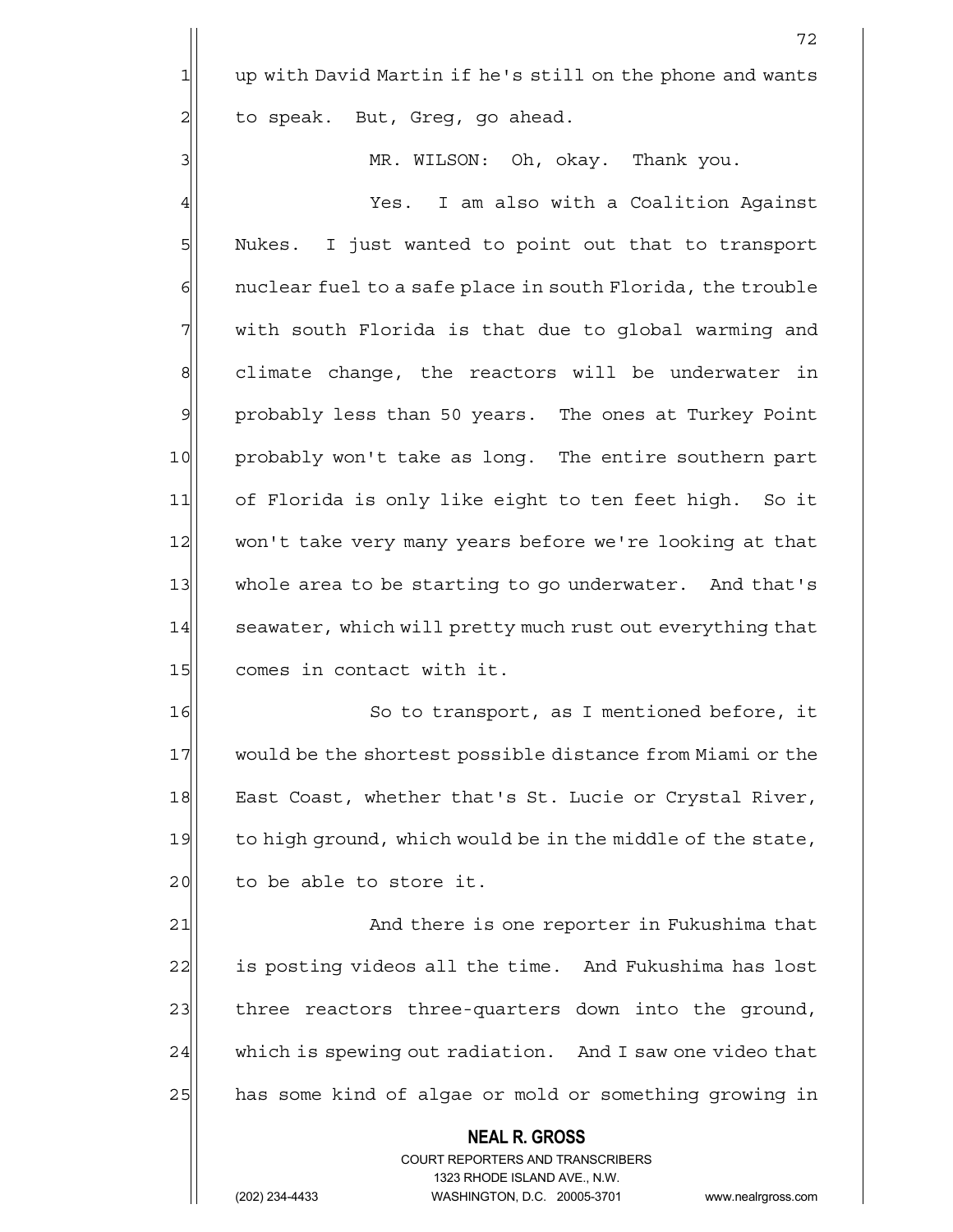$1$  the area in this high-radioactive zone. And that could  $2$  be possibly used to reduce the radioactivity in the spent 3 | fuel rods.

4 I'm not real sure. You know, that is 5 something that someone will have to investigate and see 6 6 if it could be used to basically render spent fuel rods  $7$  back to a safe level.

8 8 But other than that, I just wanted to throw  $9$  that in there, that I wouldn't recommend anybody 10 transporting nuclear waste an inch further than what they 11 have to, such as like on the West Coast, just to move the 12 spent fuel away from the San Andreas Fault up into the 13 mountains, you know, just a few miles away from San Diego 14 or wherever else they're at, to some safe underground 15 place or sand pit or something where they could be stored 16 away from people a little bit and away from an active 17 possible tsunami or earthquake zone. I just wanted to 18 throw that in there, that I just really don't want to have 19 anybody transferring spent fuel rods, you know, 1,000 20 miles or 2,000 miles across the country. 21 | Thank you for your time.

22 FACILITATOR CAMERON: Thank you. Thank 23 you, Greg.

24 | Brian, Brian Paddock?

25 MR. PADDOCK: This is Brian Paddock.

 **NEAL R. GROSS** COURT REPORTERS AND TRANSCRIBERS 1323 RHODE ISLAND AVE., N.W.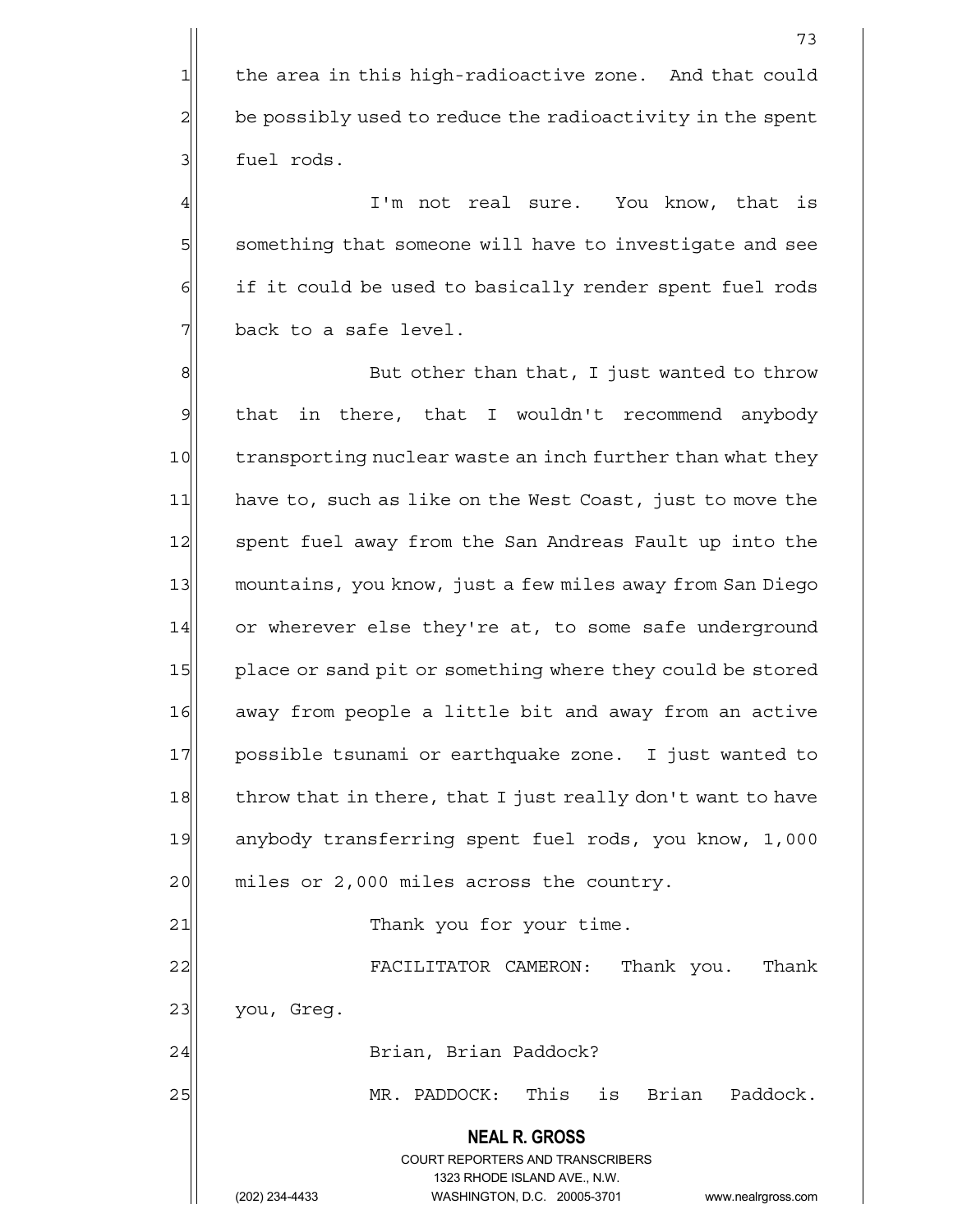$1$  Thank you for the additional time.

2 all interved on TVA's stakeholder group for its 3 first integrated resource plan. And what I saw there as  $4$  TVA as part of the nuclear industry and highly invested, 5 s 6 even at that point, was that nuclear power and the  $6$  departments in TVA that benefitted from that activity had 7 | control of the policy.

8 8 And, for example, the first IRP that TVA  $9$  did, which it is now in the process of starting over again 10 because the facts on the ground have changed so much, but 11 the nuclear people said, "Oh, you've got to put in 12 starting and finishing Bellefonte in your integrated 13 resource plan because if we don't start by a certain time, 14 we can't finish the reactors within the license period 15 for construction."

16 Of course, since then, TVA has essentially 17 walked away and said, "We have no need for the power. And 18 we are not going to build Bellefonte," although they 19 haven't turned back in the licenses.

20  $\vert$  The Draft Generic Impact Statement has been 21 challenged several times here. I don't see -- as an 22 attorney who has read many EISs and litigated with others  $23$  in the area of NEPA -- can't understand how you could 24 possibly have a finding of no significant impact on the 25 human environment.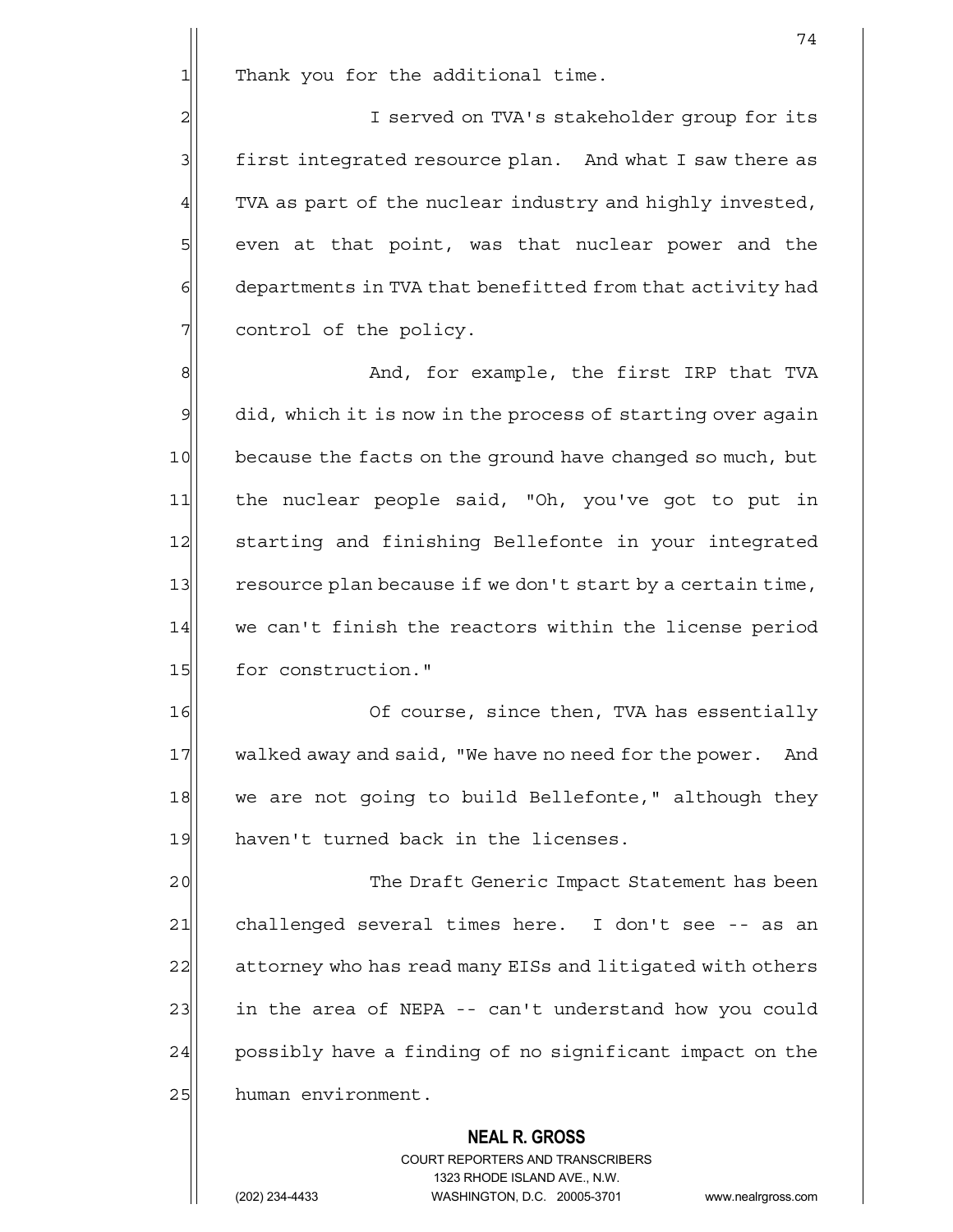1 1 If nothing else, the pattern and history of 2 leaks from existing aboveground storage, which 3 | supposedly had leak monitoring in compliance with NRC  $4$  requlations, shows that one cannot say that there will 5| not be significant releases of radioactivity to the human 6 6 environment from aboveground storage.

7 The second thing that is wrong with the 8 GEIS, a second thing, is also in the alternatives. And 9 clearly the fact that the NRC is proposing indefinite 10 aboveground storage shows that it has essentially 11 abandoned the fantasy of geologic storage. And 12 engineered geologic storage has always been the 13 preference of probably everyone who has looked at this, 14 but, for whatever political, economic, geologic, 15 engineering reasons, this has been abandoned, it seems 16 to me. And the failure to treat it as an alternative to 17 be fully and carefully analyzed really shows that we have 18 an industry that is making a highly dangerous waste 19 product, which cannot be managed and which there really  $20$  is no way to manage.

21 Secondly, on that point of alternatives, 22 one of the reasons I think this process is being rushed 23 is because the Watts Bar 2 operating license for the new  $24$  reactor may be the first one that is effective by any 25 delay in having a waste confidence regulation, which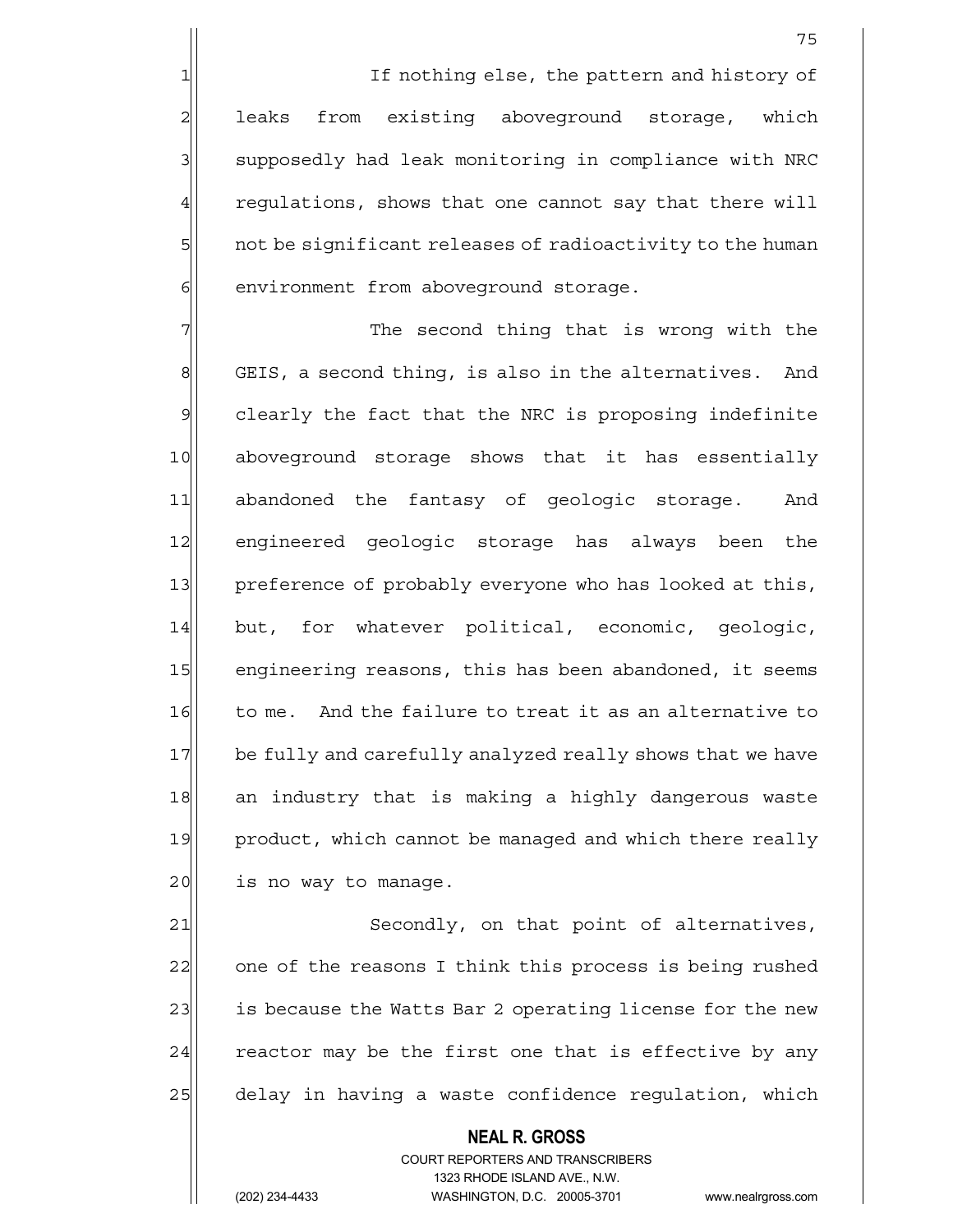$1$  would allow that license to be issued.

2 2 If I were the NRC, I wouldn't worry about 3 TVA and Watts Bar 2. TVA already finally admitted that  $4$  it was going to take more than two more years and another 5 billion dollars, more than a billion dollars, to build 6 6 that. So, like every reactor ever built in the United 7 States, it did not come in on time and on budget. And 8 a delay to get the issue of licensing right is perfectly 9 appropriate.

10 FACILITATOR CAMERON: Okay. And, Brian, I 11 am going to have to ask you to just finish up right now. 12 MR. PADDOCK: Right. And my final point is 13 that one of the issues in TVA is that the transportation 14 of radioactive waste could be considered to be done, 15 instead of by truck, on the rivers. TVA controls the 16 | navigable waters within its area. And it has previously 17 let highly toxic and dangerous cargos use our rivers. 18 And that's a problem. And we think that the problem and 19 a prohibition on river transport of radioactive waste is 20 in order. 21 Thank you. 22 FACILITATOR CAMERON: Okay. Thank you. 23 Thank you, Brian. 24 Dr. Cuthbert? And then we're going to go

25 to Sara Barczak, but we have Dr. Cuthbert on the line,

 **NEAL R. GROSS** COURT REPORTERS AND TRANSCRIBERS 1323 RHODE ISLAND AVE., N.W. (202) 234-4433 WASHINGTON, D.C. 20005-3701 www.nealrgross.com

ли последници представите по последници представите по последници представите по селото на 176<br>В 1762 године по последници по селото на 1762 године по селото на 1762 године по селото на 1763 године по село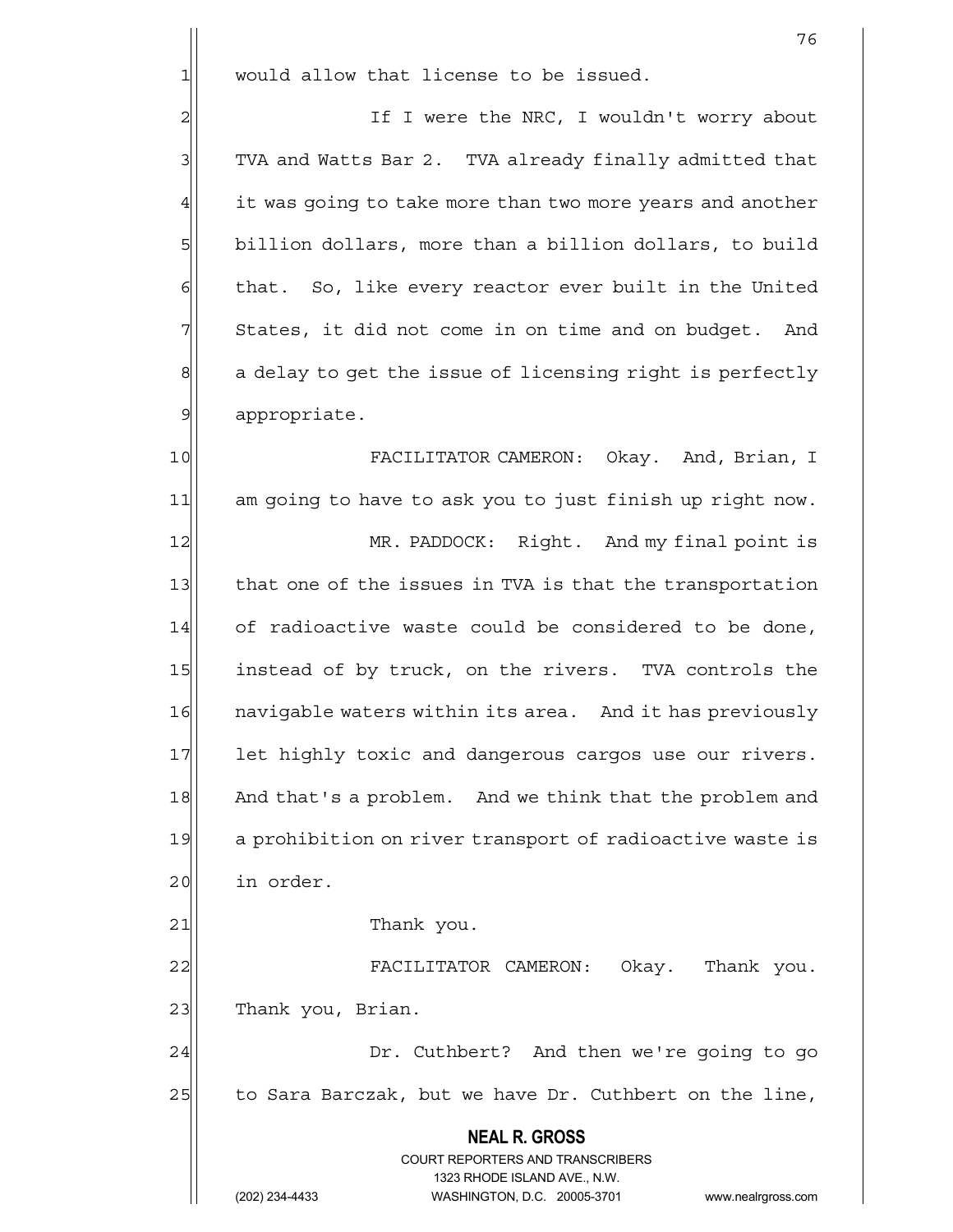$1$  I think.

2 MS. CUTHBERT: Actually, this is Donna 3 Cuthbert from the Alliance for a Clean Environment in 4 Pottstown, Pennsylvania.

5 | SINGLES FACILITATOR CAMERON: Oh. So this is 6 Donna. Okay. Donna Cuthbert. Go ahead, Donna.

7 MS. CUTHBERT: Okay. Thank you.

8 8 8 I actually would like to provide a couple 9 of specifics to support the speakers who request a 10 separate environmental impact statement at each nuclear 11 plant.

12 For some reason, I actually consider it 13 regulatory malpractice for NRC to have done this, but 14 they have excluded Limerick Nuclear Plant from the 15 outcome of NRC's nuclear waste study and new rules.

16 Now, here are two reasons that we put on the 17 record that that is really, really terrible. NRC's own, 18 you know, documents for Limerick relicensing confirm 19 that Limerick's fuel pool liners are corroding at up to 20 ten times faster than what were anticipated. NRC told 21 Exelon to recoat them immediately and then caved into 22 Exelon in allowing them to wait for a decade to do that. 23 also, the actual storage, aboveground  $24$  storage, there are also corrosion concerns about that.

25 For example, in these documents for Limerick relicensing

# **NEAL R. GROSS**

 COURT REPORTERS AND TRANSCRIBERS 1323 RHODE ISLAND AVE., N.W. (202) 234-4433 WASHINGTON, D.C. 20005-3701 www.nealrgross.com

77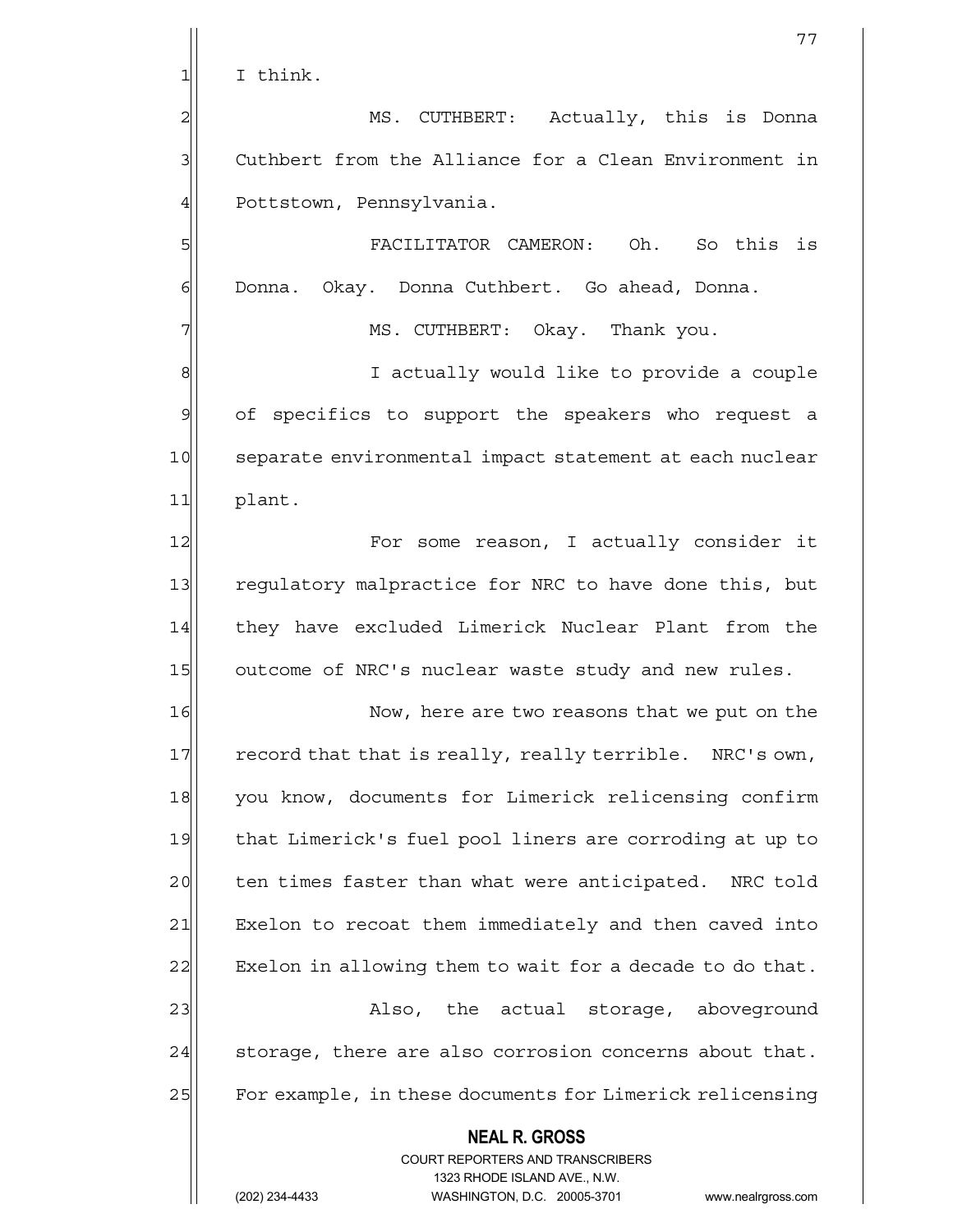for nuclear plants that have cooling towers, they confirm that the steel onsite can corrode in 4 to 52 weeks. 3 That's in NRC's own documents. They're overlooking all of these things. There could be times that we would have to pull some of those, some of the waste out of the cask. That might be impossible to do that because of the 7 corrosion issues.

8 8 Me have been raising this with NRC since  $9$  2006. They have ignored, you have ignored, all of it. 10 It's really frightening to us from the standpoint of what 11 could happen here. And we certainly encourage NRC to do 12 these separate environmental impact statements at each 13 | nuclear plant and have every nuclear plant benefit from 14 any protective decisions that are made after this study 15 is completed.

16 That would be the end of what I would have  $17$  to say.

18 FACILITATOR CAMERON: So you're finished

19 now, right, Donna?

20 | MS. CUTHBERT: Yes.

21 FACILITATOR CAMERON: Okay. Thank you for  $22$  that comment. 23 and we're going to go to Sara, Sara Barczak. 24 MS. BARCZAK: Hi, Chip. Hi. This is Sara 25 Barczak again with Southern Alliance for Clean Energy.

|                | <b>NEAL R. GROSS</b>                    |                    |
|----------------|-----------------------------------------|--------------------|
|                | <b>COURT REPORTERS AND TRANSCRIBERS</b> |                    |
|                | 1323 RHODE ISLAND AVE., N.W.            |                    |
| (202) 234-4433 | WASHINGTON D.C. 20005-3701              | www.nealrgross.com |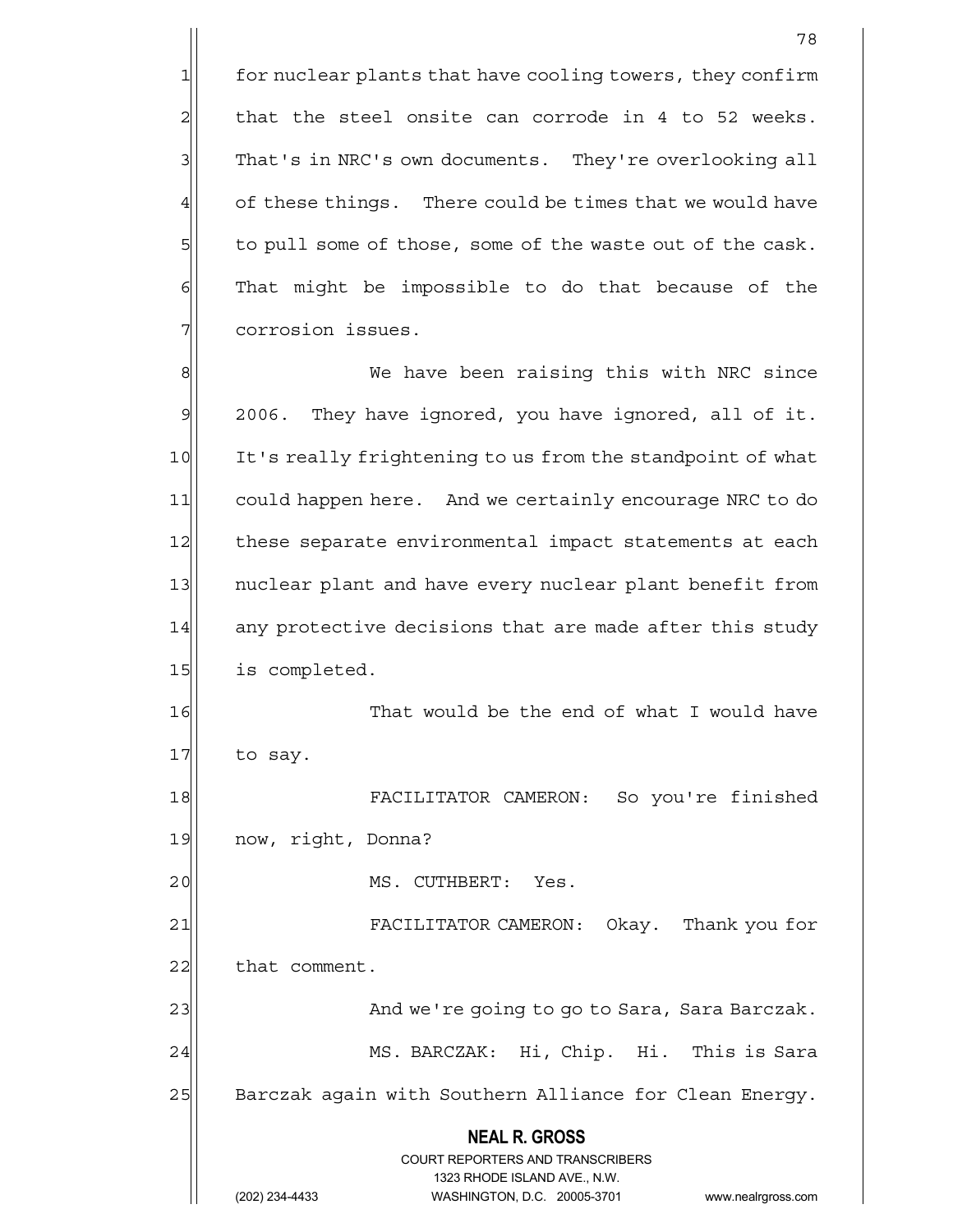1 I'll make this really quick.

2 2 I had prepared my comments earlier to try  $3$  to fit the three-minute window. So if I had had a couple 4 of more minutes, I would have added this part on the 5 5 5 5 climate change, the level of concern we have. So if I  $6$  can just be specific and point to page 4-75? That's in 7 | section 4.18. And it's in addressing spent fuel pools  $8$  and the climate change analysis.

9 I think a speaker earlier, Greq Wilson in 10 the Tampa area, had talked about some of the sea level 11 rise concerns, among other things. And there's a line 12 on that page in the draft GEIS that says specifically "The 13 lowest rate above the sea level of concern for an 14 NRC-licensed facility is currently about 4.3 meters, or 15 14 feet. In the event of climate change and sea level 16 rise, the NRC requires licensees to implement corrective 17 actions to identify and correct or mitigate conditions 18 adverse to safety."

19 In my comments and with our concerns is that 20 I think this section needs further development and 21 analysis because it's looking at the facilities 22 themselves and we would argue first that we don't 23 actually agree with those numbers and the sea level rise 24 projections there.

25 But there are infrastructures that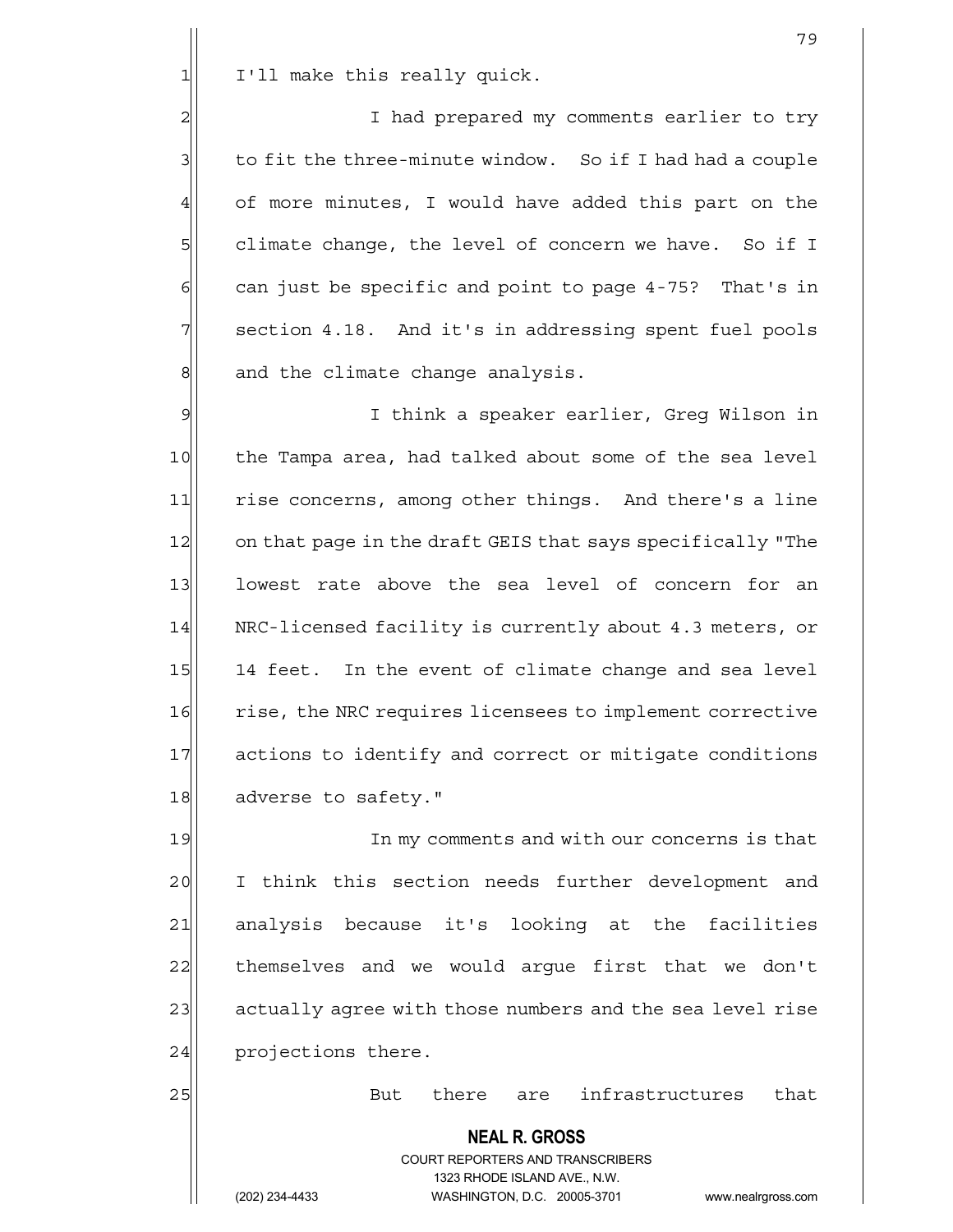**NEAL R. GROSS** COURT REPORTERS AND TRANSCRIBERS 1323 RHODE ISLAND AVE., N.W. (202) 234-4433 WASHINGTON, D.C. 20005-3701 www.nealrgross.com <u>80</u> 1 facilities rely on: roadways, power lines, a number of 2 | things. So it's not just, for instance, Turkey Point 3 | Nuclear Plant in south Florida being able to solely  $4$  operate and deal with dry casks or whatever is done with  $5$  the spent fuel pool onsite for the indefinite future. 6 6 Roadways are very likely to be underwater, a number of  $7$  things that a facility would rely on, whether it's a 8 8 nuclear plant or a hospital or something along those 9 | lines. And, therefore, that is somewhat of the nugget 10 we were trying to get at with raising our sea level rise 11 concerns if you have to look at the broader area, not the 12 facility itself and where the onsite spent fuel pool 13 Storage or dry cask storage occurs. 14 So I hope that clarifies our comments from 15 earlier. And thanks for the opportunity to add those 16 couple little bits more of information. Thank you. 17 FACILITATOR CAMERON: Okay. Thank you, 18 Sara, for that clarification. 19 We have a new speaker, Laura Wilansky, on 20 | the phone. And, Laura, could you speak to us? 21 MS. WILANSKY: Great. Thank you very  $22$  much. 23 and I was born in 1952. And I have been living  $24$  with the threat of nuclear energy for my whole life, as 25 | long as I can remember. Although the dropping of the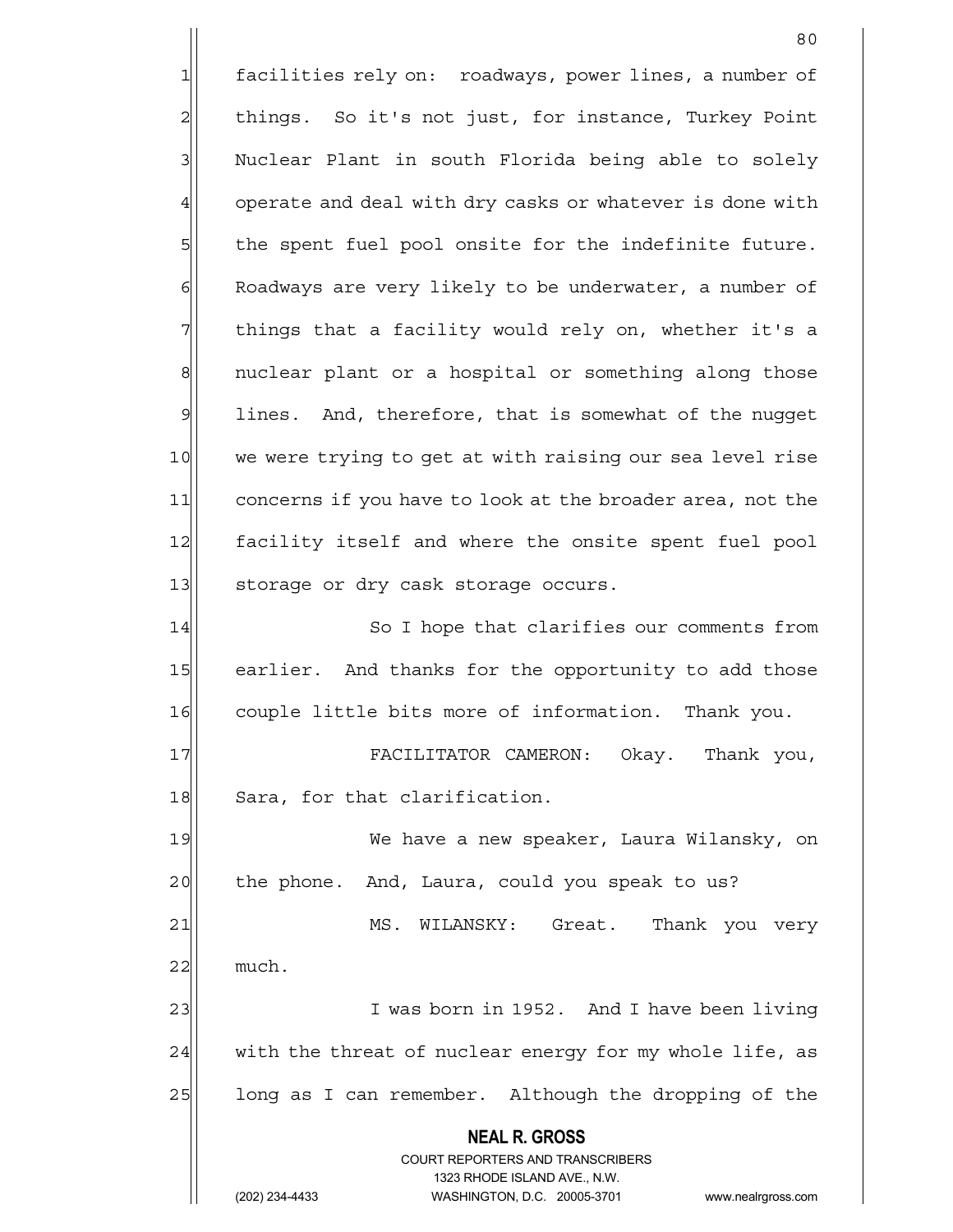1 atomic bombs on Hiroshima and Nagasaki were unspeakable, 2 I personally believe the ongoing nuclear catastrophe at 3 Fukushima poses the greatest threat to the future of life 4 on Earth that we have ever seen.

5 | Solution Sulter Fukushima, it is clear that nuclear 6 6 6 energy is just way too dangerous. And it's impossible  $7$  to prevent or to clean up nuclear accidents. The very 8 future of life on Earth is threatened by use of this form 9 of energy. And accident and equipment malfunction, 10 operator error, or terrorist attack at a nuclear plant 11 literally could mean the end of life on Earth.

12 and if you're not convinced by Fukushima and 13 you still think that that can't happen, think about the 14 O-ring on the Challenger. You know, I live in Florida. 15 And these things loom very big here, as they do with 16 everyone. There is no way to guarantee 100 percent 17 safety using this technology. And when you're talking 18 about materials that remain deadly dangerous for tens of 19 thousands of years, longer than all of human history, 20 anything less than 100 percent safety is not safe.

21 and we are not infallible. Humans cannot 22 produce something that is infallible. That means that 23 nuclear plants cannot, cannot, cannot be quaranteed to 24 be safe. And anything less than 100 percent safety in 25 taking care of nuclear materials is not good enough.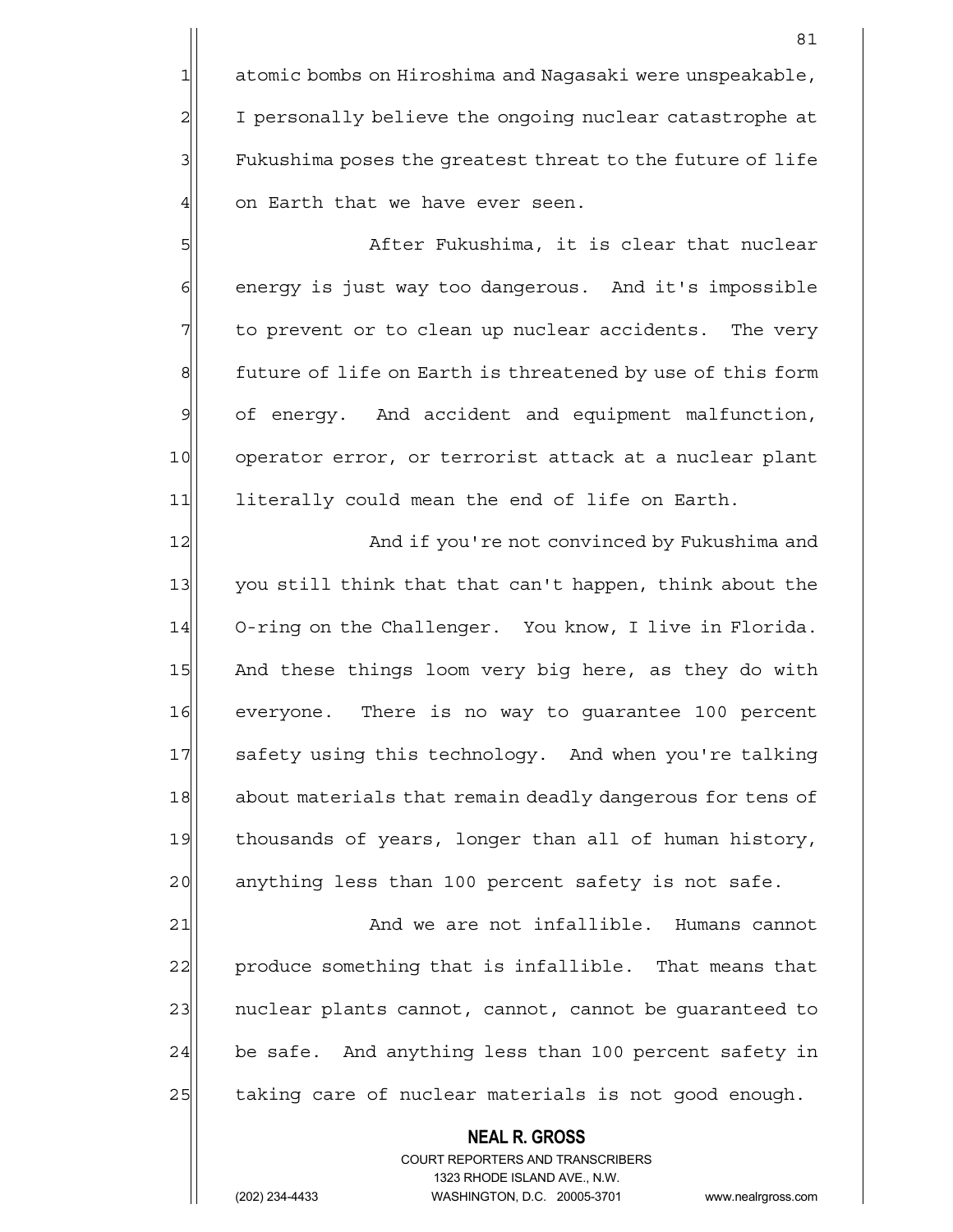1 This technology is so dangerous that even 2 Wall Street won't invest in it, and Wall Street will  $3$  invest in anything. So all of this leads me to the 4 conclusion that the halt on licensing new plants should 5| be made permanent.

6 There are so many truly clean, safe, 7 Tenewable, and sustainable technologies that are 8 available and in development. We don't need more 9 | nuclear plants. They'll just drain resources from the 10 full development of other technologies, like solar, 11 | wind, geothermal, and maybe something that is in 12 development that we don't know about yet that needs 13 funding.

14 So I encourage you in the strongest possible 15 terms to please go back to the drawing board and create 16 a new environmental impact statement. Instead of 17 assuming that spent fuel can be stored safely forever, 18 the NRC should examine the probability that a repository 19 will be successfully sited, the probability that a 20 successfully sited repository will actually contain 21 radiation, the degree to which a repository may leak 22 radiation, and the public health and environmental 23 consequences that may occur if a repository is not sited 24 or if it effectively contains radioactivity. You know,  $25$  these things are very likely.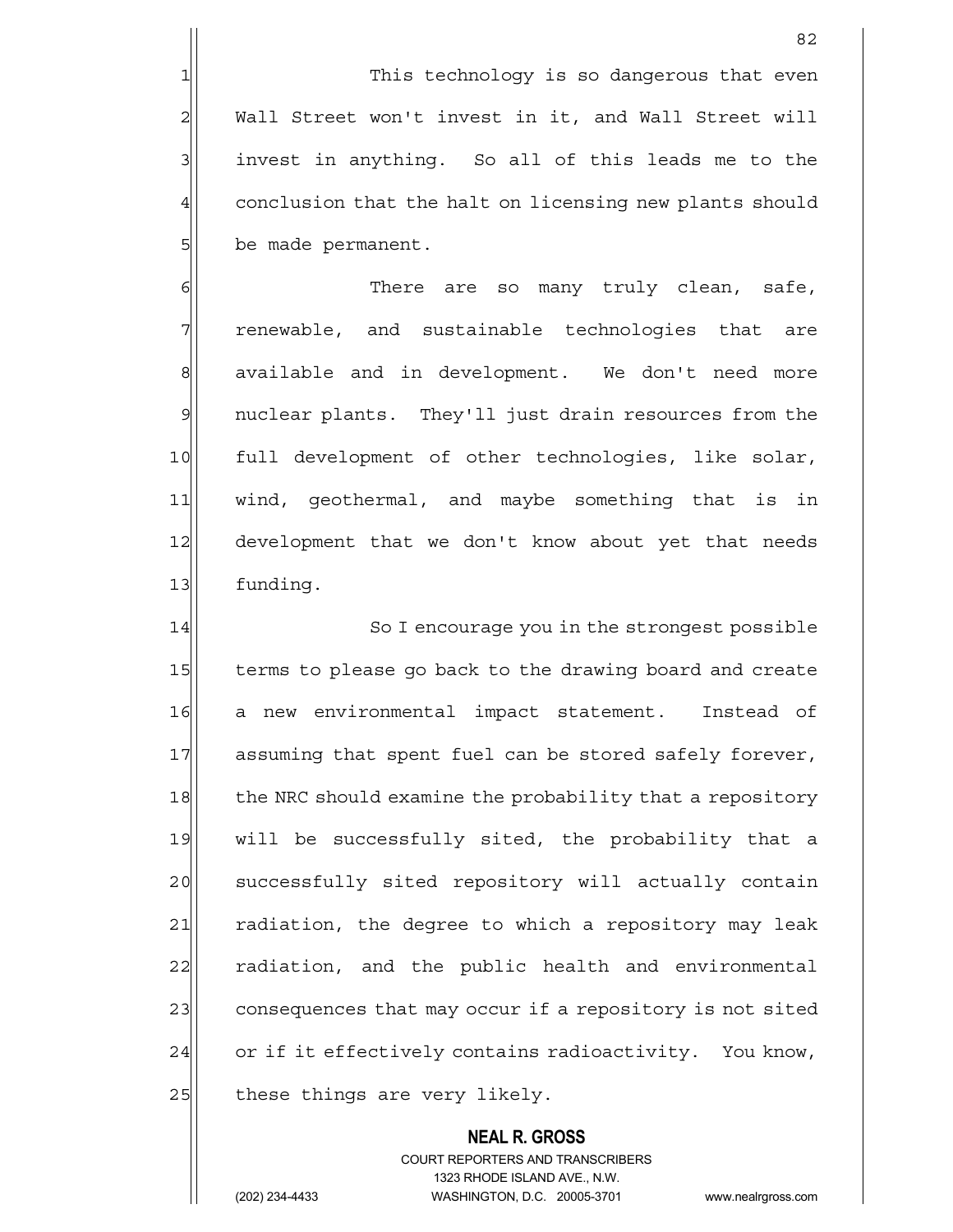$1$  The fact that we have not been able to come 2 2 up with anything so far makes me really question our  $3$  ability to do so. But, you know, we have to keep trying.

 $4$  But I have no confidence that the current 5 Draft Environmental Impact Statement, the current plans 6 6 6 for disposal of the nuclear waste we already have are  $7$  adequate, safe, or sufficient.

8 8 And we should not be making more nuclear 9 waste. I urge you to end the licensing and relicensing 10 of all nuclear plants, end it now, and shut down all 11| currently licensed nuclear plants. I believe that the 12 future of life on Earth depends on this.

13 You know, as I said, I live in Florida. And 14 people have already addressed Turkey Point, the dangers 15 of Turkey Point. That's my local nuclear plant. And 16 those plants and the new plants that are proposed and the 17 nuclear waste are going to be underwater in the time that 18 we can foresee. We should not be making new nuclear 19 waste. And we need to do everything we can to assure the 20 safety as best we can as fallible humans of the nuclear  $21$  waste that we already have.

22 and 1 I thank you very much for listening to my 23 comments.

24 FACILITATOR CAMERON: Thank you, Laura.

25 And we do have another person who has

## **NEAL R. GROSS**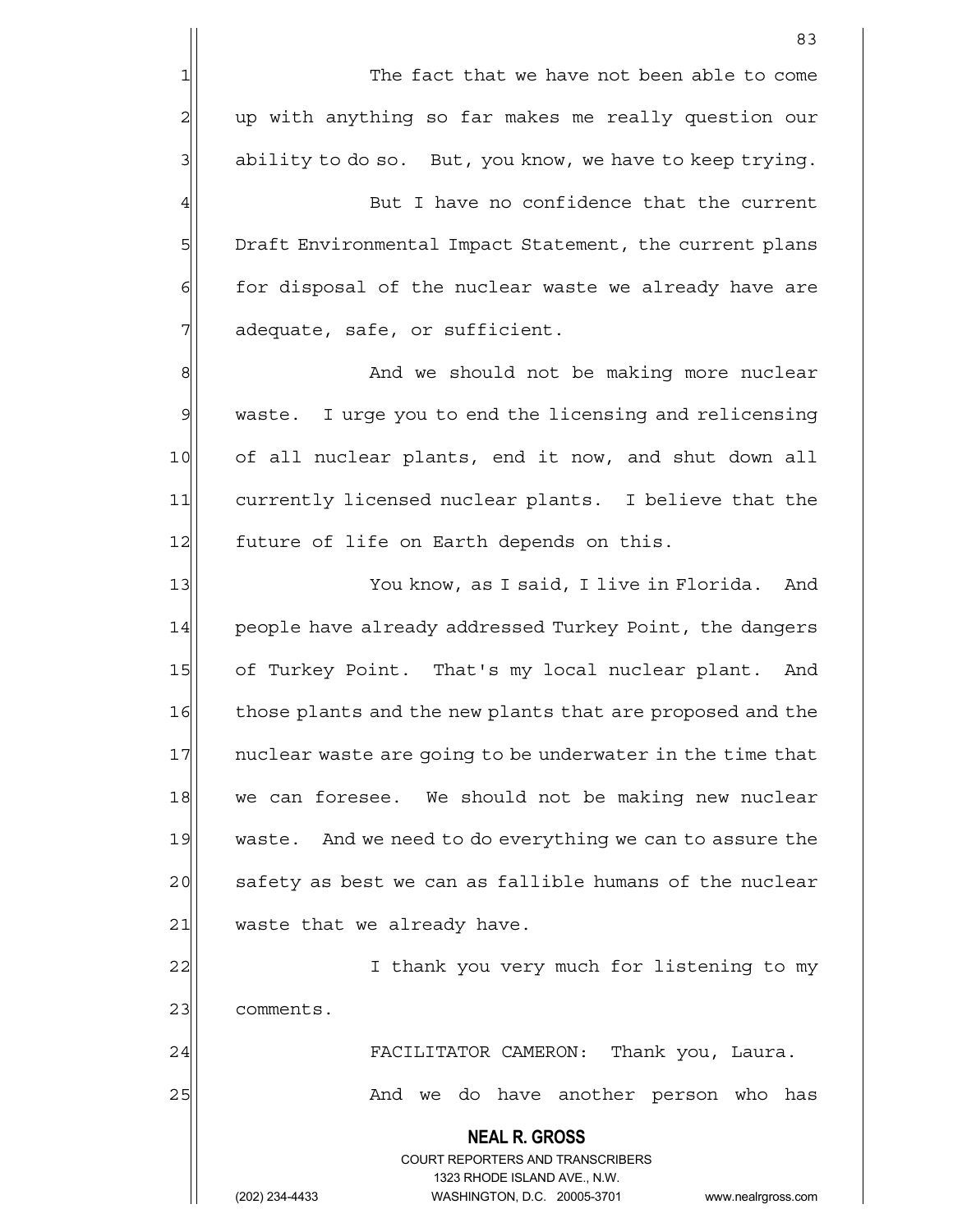1 already commented whom we're going to have on for another 2 | comment. And that is Diane Messer. Diane?

3 MS. MESSER: Yes. Thank you very much. I 4 appreciate the opportunity. And I hope more people will 5| dial in. We've got about 45 minutes left, I guess. I  $6$  wanted to echo a lot of what people have been saying.  $7$  Especially the last speaker before me just took my breath 8 away.

9| Sandal Marker is not to make a point, stress that we 10 are wasting valuable time and resources in fiddling 11 around with how are we going to make safe something that 12 isn't safe and cannot be safe when we should be putting 13 our best minds and efforts into getting us off of nuclear 14 energy? There is no future for it.

15 I could see -- did we ever manage to contain, 16 long-term, these casks that we're talking about, dry 17 Storage, or whatever? Future generations, way in the 18 future, if we are ever even around still then, are going 19 to come upon this and could recontaminate because they 20 won't understand. But I don't want to get too far down  $21$  that pathway.

22 What I did want to make the point of in the  $23$  limited time is that this is not a border issue. To say  $24$  that we are dealing with this for the United States is 25 very wrong. This spills over borders. We have got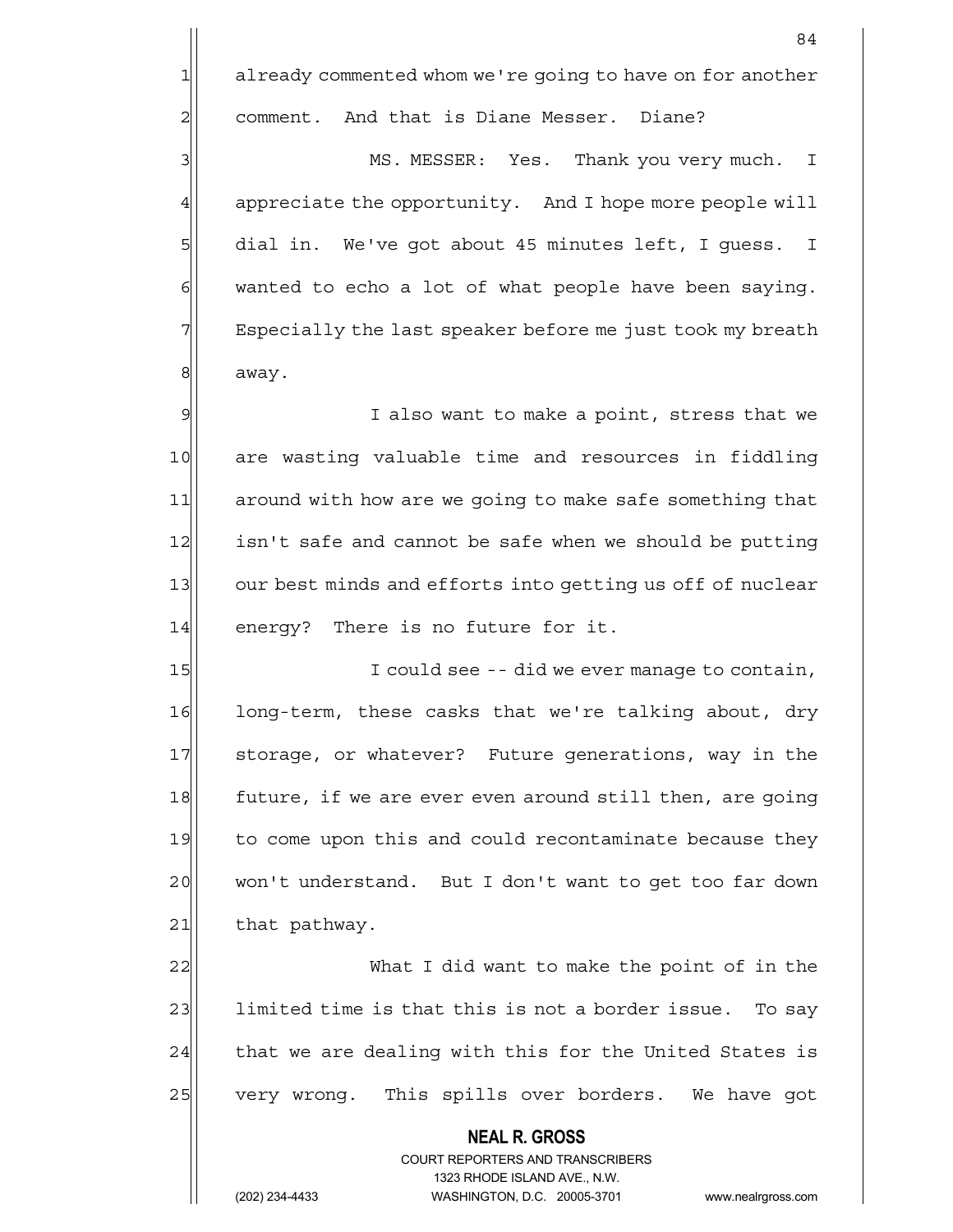1 blatant examples: the hearings that were held in Great 2 Lakes for the Great Lakes repository and the risk to Lake 31 Huron.

4 And also I am here in Maine. And just over 5 5 the border into New Brunswick is the Point Lepreau Plant,  $6$  which is, oh, less than 50 miles away from populated area, 7 | native population that has been very concerned. And we 8 have reservation land there, Satiaq, along the border 9 between Maine and New Brunswick. And people have spoken 10 to me that live there that are very concerned about the 11 impacts of that Point Lepreau, which has had severe 12 safety issues and been shut down for long periods of time. 13 And they're pushing them to get back up, even though the 14 problems, the faults have not been corrected, because 15 it's costing them money to keep it idle.

16 We can't keep doing this. We have to get 17 Smart. We have to work for long-term future. We have 18 to get ourselves onto clean energy and reduce demand. 19 That's the hugest issue. We are gluttons for energy. 20 It's affluenza. Bigger and more is not better. We can  $21$  do with less. We have to be much more efficient.

22 There are superb building methods, are new 23 inventions coming down all the time that allow us for 24 transportation, for industry. All of this should have 25 | the best minds working on accomplishing this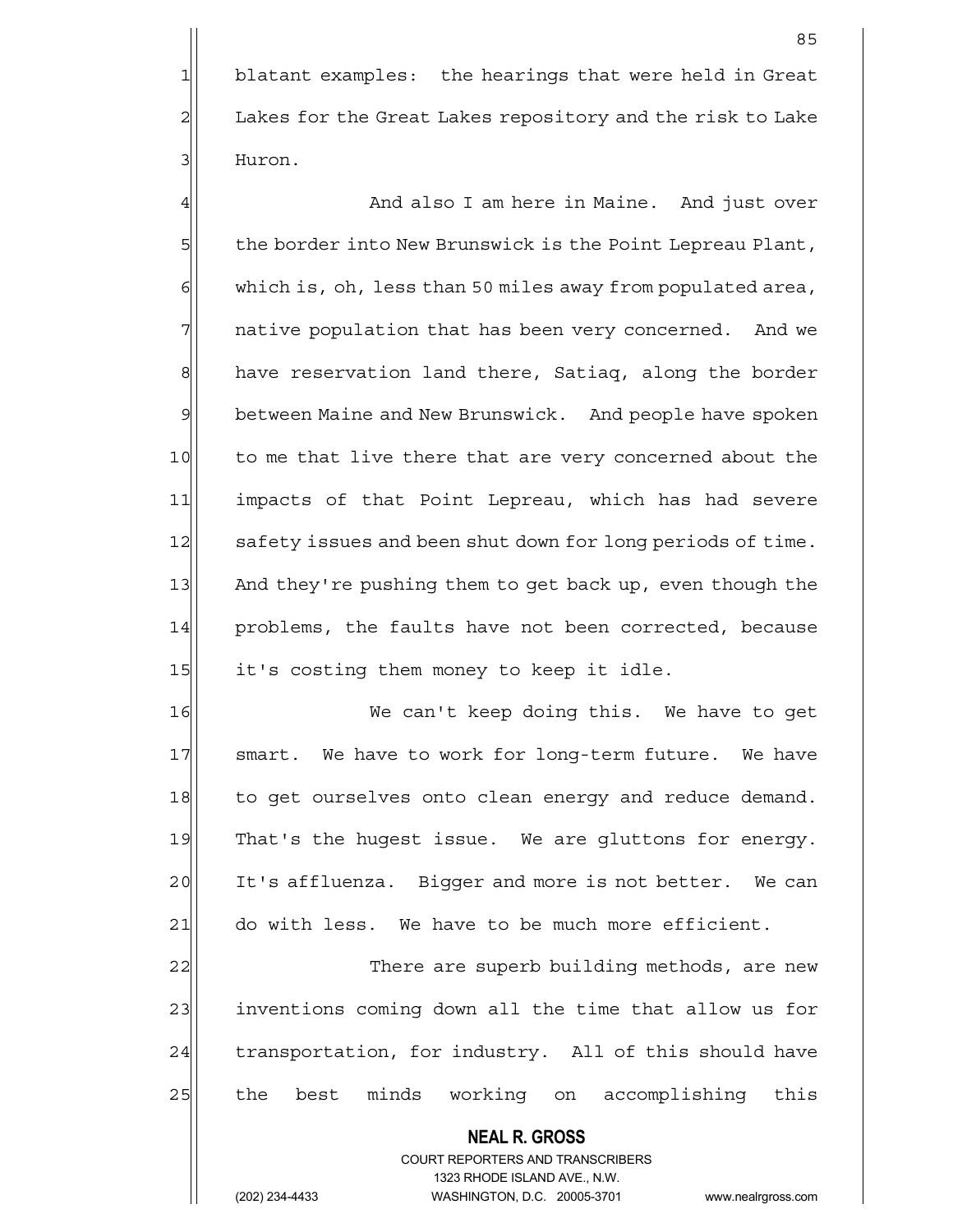**NEAL R. GROSS** COURT REPORTERS AND TRANSCRIBERS 1323 RHODE ISLAND AVE., N.W. (202) 234-4433 WASHINGTON, D.C. 20005-3701 www.nealrgross.com <u>86 and 2001 and 2002 and 2003 and 2003 and 2003 and 2003 and 2003 and 2003 and 2003 and 2003 and 2003 and 200</u> 1 transformation and not wasting our, pardon me the pun 2 with waste that we're dealing with now, but not wasting  $3$  our valuable assets and time in trying to deal with  $4$  something that is undoable. 5 5 5 And thank you very much for letting me have  $6$  my second chance. 7 FACILITATOR CAMERON: Okay. Thank you. 8 | Thank you for those comments, Diane. 9 If there is anybody on who wants to speak, 10 either first time or for a second time, that we haven't 11 heard from, if you'd press \*1, you'll be put in, placed 12 in, the queue. And while I'm waiting for that, David 13 Martin? David, are you with us? 14 (No response.) 15 | FACILITATOR CAMERON: Yes. David, if you  $16$  are with us, press  $*1$ , and you'll go into the queue. 17 THE OPERATOR: David is not with us at this  $18$  time. 19 FACILITATOR CAMERON: Thanks, Jose.  $20$  Okay. 21 Well, we're going to be waiting to see if 22 anybody else joins us. And perhaps we do have someone. 23 And this is a new speaker. This is Scott Price. And go  $24$  ahead, Scott. 25| MR. PRICE: Hi. I'm Scott Price. I'm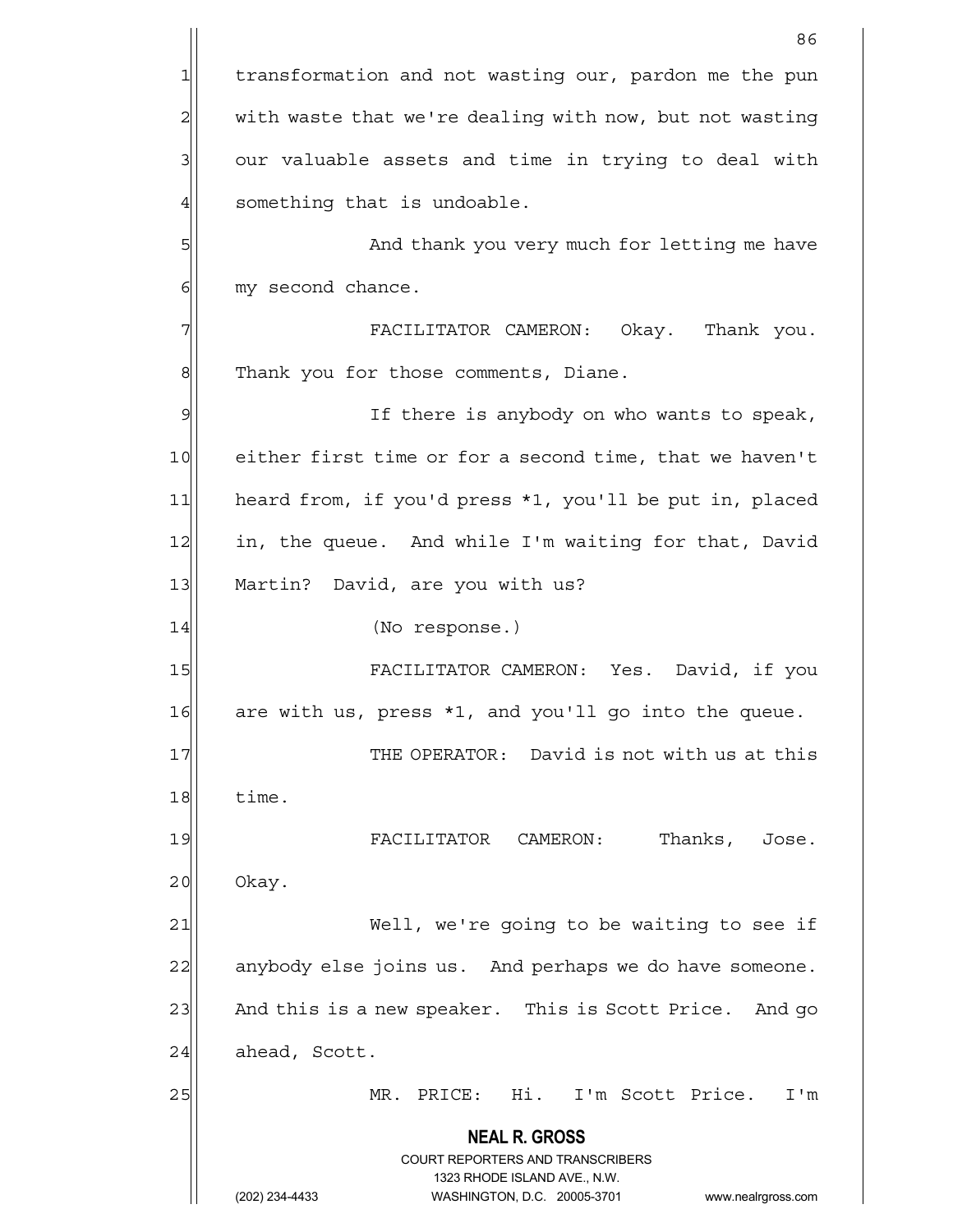1 with the Alliance for Progressive Values. And I've heard a lot of great stuff said already, and I'm not going to repeat all of it again. I actually have to go to a meeting in a few minutes.

5 I do want to say that APV is based in 6 Richmond, Virginia. We're about 40 miles from the North 7 | Anna site. North Anna was built on a fault line. We had  $8$  a fairly large earthquake in  $-$  it's an active fault line  $9$  -- in 2011, we had a large earthquake. It damaged the 10 plant. And it moved the dry cask storage containers that 11 were onsite.

12 We were told that couldn't happen. So I 13 have to say that, frankly, we don't trust industry as far 14 as we can throw them. And we are extremely dubious about 15 the level of government oversight on this.

16 Since I am basically filling in for someone 17 else, I am not an expert on this issue, but I will say 18 that we think that nuclear energy is now constituted. It 19 is a dead end. And it is a very dangerous dead end. And 20 we think we would be much better served as a nation and 21 as a community and throughout the world to turn away from 22 nuclear energy as a power source and, instead, invest our 23 time and our effort into clean and renewable energy. 24 | I am occasionally told by people in the

> **NEAL R. GROSS** COURT REPORTERS AND TRANSCRIBERS 1323 RHODE ISLAND AVE., N.W.

25 | industry that nuclear energy is clean, is safe, is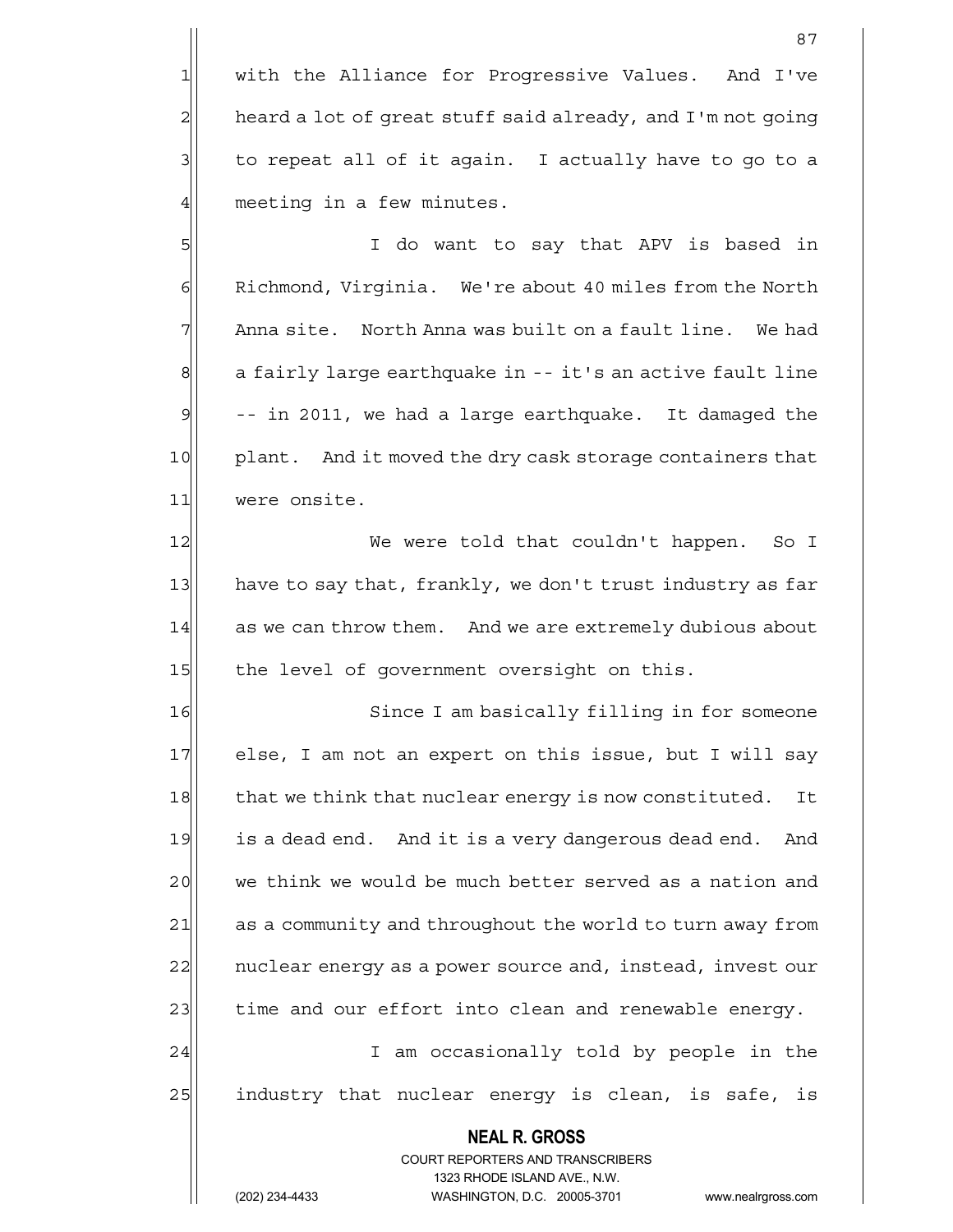**NEAL R. GROSS** COURT REPORTERS AND TRANSCRIBERS 1323 RHODE ISLAND AVE., N.W. (202) 234-4433 WASHINGTON, D.C. 20005-3701 www.nealrgross.com 88  $1$  renewable. And I have to say it is none of those things.  $2 \parallel$  So we think that this is a boondoggle and deeply 3 **b** troubling. 4 Again, I have to go to a meeting, but I 5 | appreciate you taking my statement. 6 FACILITATOR CAMERON: Okay. Thanks, 7| Scott. 8 8 And we're going to go back to Mike Carberry 9 | for a second comment. 10 MR. CARBERRY: Yes. Can you hear me? 11 FACILITATOR CAMERON: Yes. 12 MR. CARBERRY: Yes. Thank you for 13 allowing people a second bite at the apple, if you will. 14 I I would like to address a few comments, 15 really, about confidence and what confidence means. I'm 16 looking at a dictionary definition. And one of them 17 | says, "trust or faith in a person or thing." And then 18 a second definition is "a trusting relationship." 19 Well, I have faith in that nuclear power is 20 dirty, dangerous, and expensive and that the waste is a 21 serious, serious issue that is not being adequately dealt  $22$  with. 23 | Let's go to Fukushima, for instance. What  $24$  I have faith in and confidence is that we get to the bottom 25 of what the true causes of the disaster in Fukushima were.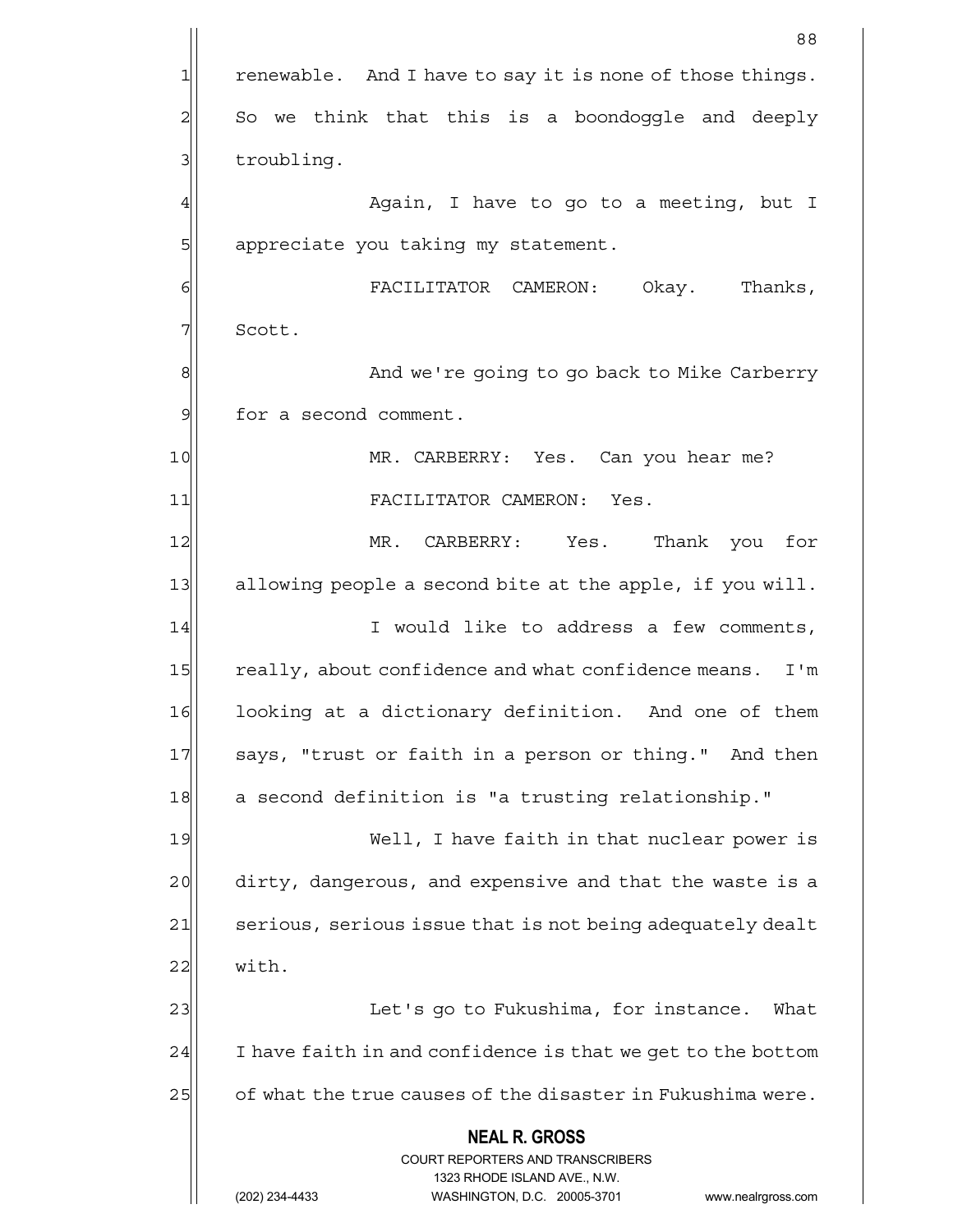1 The Japanese Diet, which is their legislative body,  $2$  similar to our Congress, a few months after the Fukushima  $3\vert$  disaster of  $3/11/11$  took a look at the causes of 4 Fukushima. And they determined that it was not the 5 | show earthquake that caused the disaster, it was not the 6 6 tsunami, but that it was a manmade disaster and that it  $7$  was created by the collusion of industry, the nuclear 8 8 industry; nuclear regulators; and government and that 9 was the problem. And, obviously, we know that the main 10 issue, ongoing issue, at Fukushima is the spent fuel 11 pools.

12 So I and many others relate the situation 13 in Japan to be very, very similar to the situation in the 14 United States. Having industry capture regulation of 15 the nuclear power industry is very dangerous. And I'm 16 confident that we have that.

17 And so another definition of confidence is 18 actually when it's talking about a scam. And that is "or 19 relating or involving a swindle or a fraud, a confidence 20 scheme, a confidence trickster." I believe this whole 21 waste confidence issue in these hearings has been kind 22 of a waste confidence con and a swindle. And the people 23 are really tired of it.

24 and I really think that things need to 25 change. I think the Congress needs to step up. The

> **NEAL R. GROSS** COURT REPORTERS AND TRANSCRIBERS 1323 RHODE ISLAND AVE., N.W.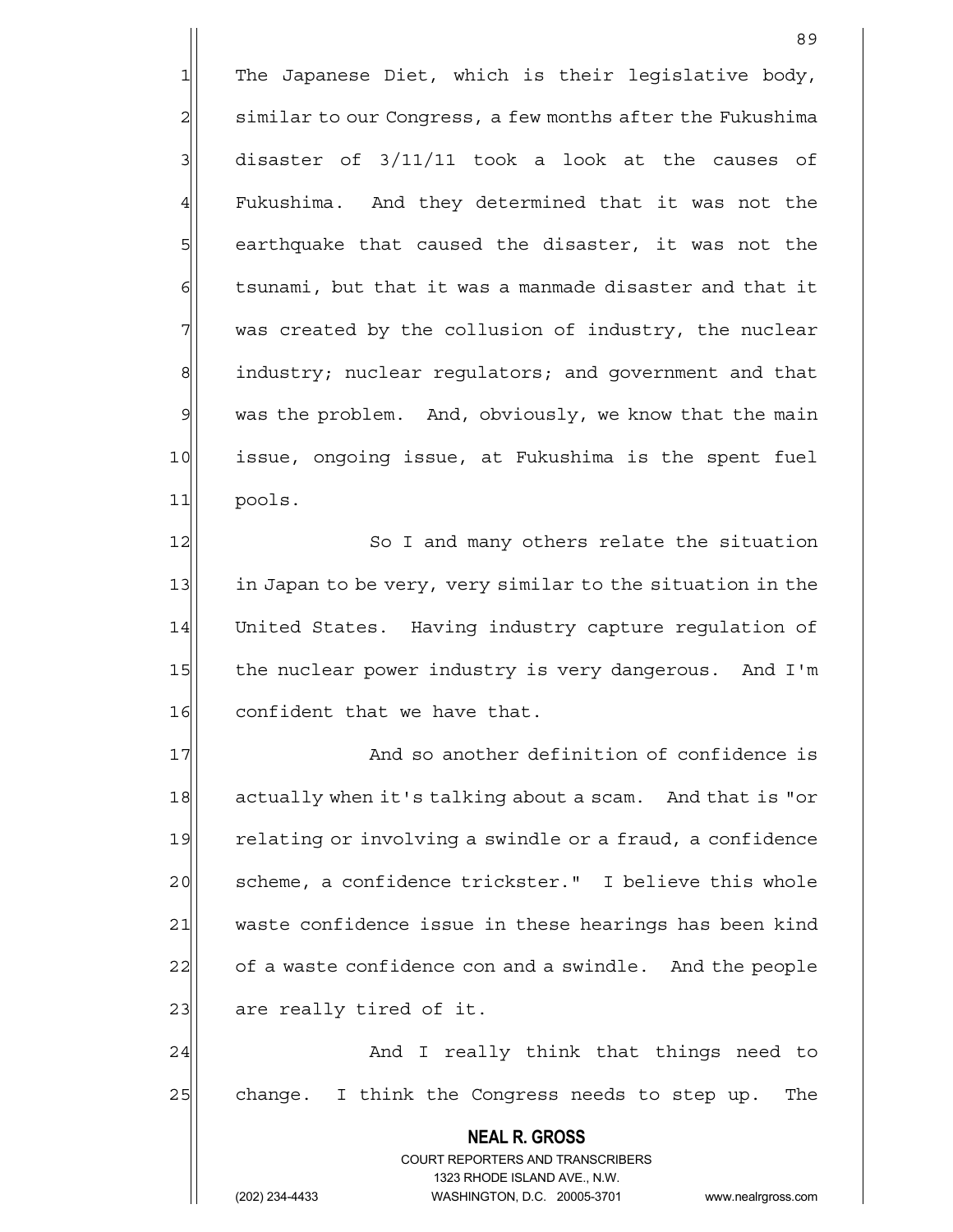|                | 90                                                                                                  |  |  |  |
|----------------|-----------------------------------------------------------------------------------------------------|--|--|--|
| 1              | people need to step up. We are trying to speak up.<br>$\mathbf{I}$                                  |  |  |  |
| $\overline{2}$ | don't think we've had a very good opportunity.                                                      |  |  |  |
| 3              | I mean, I get three more minutes, but, you                                                          |  |  |  |
| $\overline{4}$ | know, we should have been allowed a lot more time.<br>The                                           |  |  |  |
| 5              | time of the written should be extended. We had a month                                              |  |  |  |
| 6              | of government shutdown. We had just a lot of, you know,                                             |  |  |  |
| 7              | bait and switch, shell game-type tactics that have made                                             |  |  |  |
| 8              | this whole process just very unpalatable.                                                           |  |  |  |
| $\mathcal{G}$  | So, again, I thank you for my additional                                                            |  |  |  |
| 10             | three minutes, but it's really not enough. So thank you                                             |  |  |  |
| 11             | very much.                                                                                          |  |  |  |
| 12             | FACILITATOR CAMERON: Okay. Well, thank                                                              |  |  |  |
| 13             | you, Mike.                                                                                          |  |  |  |
| 14             | And, again, hit *1 if you want to talk to                                                           |  |  |  |
| 15             | us. We're in a lull right now. We have no one signed                                                |  |  |  |
| 16             | But we are going to stay until 4:00 o'clock in case<br>up.                                          |  |  |  |
| 17             | someone does want to talk to us.                                                                    |  |  |  |
| 18             | (Whereupon, the foregoing matter went off the record at                                             |  |  |  |
| 19             | 3:28 p.m. and went back on the record at 3:34 p.m.)                                                 |  |  |  |
| 20             | FACILITATOR CAMERON: We're ready, Jose.                                                             |  |  |  |
| 21             | THE OPERATOR: Linda, your line is open.                                                             |  |  |  |
| 22             | MS. SEELEY: Hello. This is Linda Seeley                                                             |  |  |  |
| 23             | from San Luis Obispo Mothers for Peace.                                                             |  |  |  |
| 24             | FACILITATOR CAMERON: Hi, Linda.                                                                     |  |  |  |
| 25             | MS. SEELEY: Hello. I would like to first                                                            |  |  |  |
|                | <b>NEAL R. GROSS</b>                                                                                |  |  |  |
|                | COURT REPORTERS AND TRANSCRIBERS                                                                    |  |  |  |
|                | 1323 RHODE ISLAND AVE., N.W.<br>(202) 234-4433<br>WASHINGTON, D.C. 20005-3701<br>www.nealrgross.com |  |  |  |
|                |                                                                                                     |  |  |  |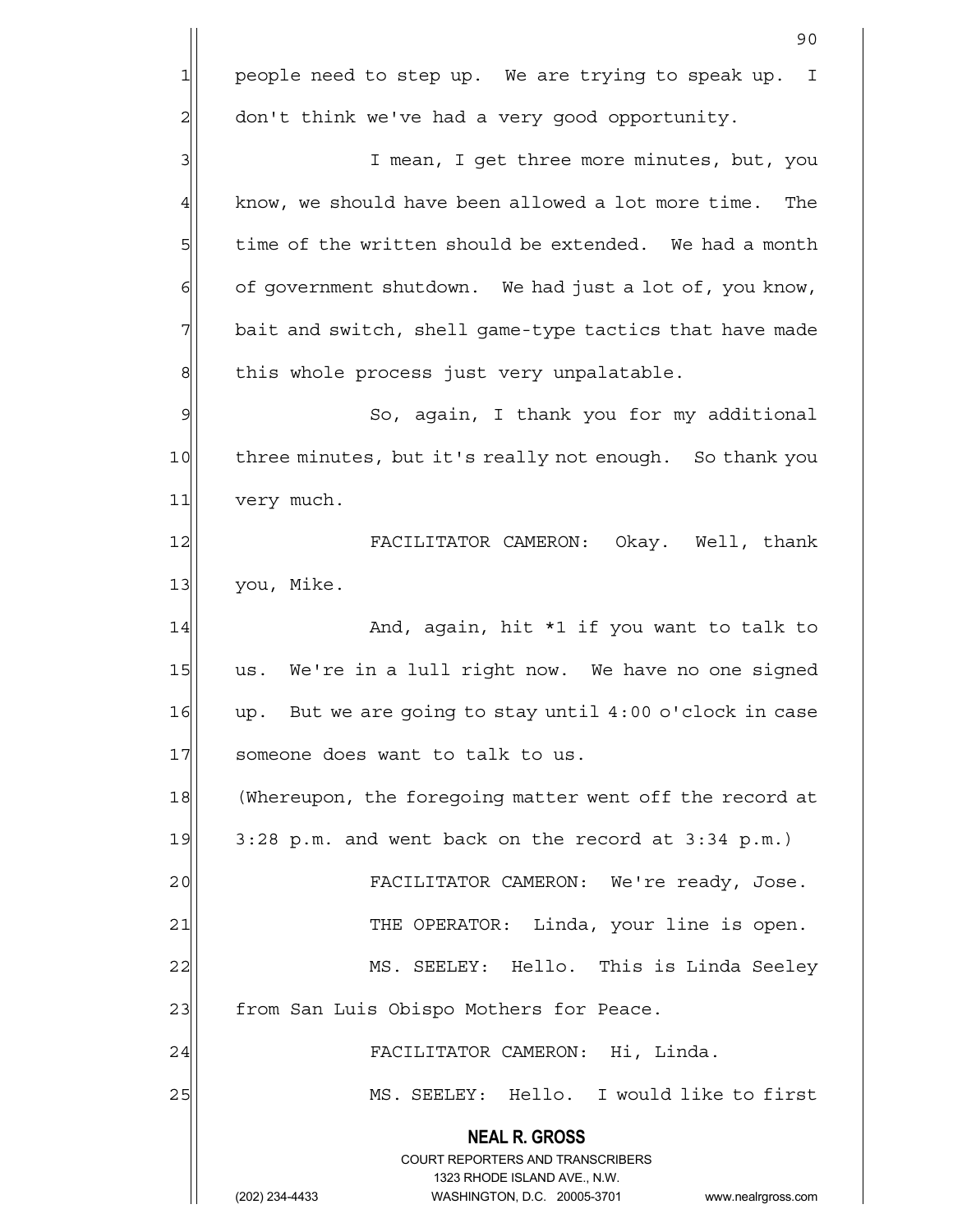1 comment that I have been trying to get on the line for  $2$  about 25 minutes. And I pressed \*1 probably a dozen 3 times. And I hung up and called back. So your system  $4$  is not perfect is what I am saying. And there may be 5 5 5 other people who have experienced the same problem 6 because it's not going through for some reason. So that 7 | is my first comment.

8 My second comment is thank you for giving 9 me this opportunity to speak to you once again. I spoke 10 to you when you were in San Luis Obispo.

11 and I feel that this is pretty much an 12 exercise in futility. However, because I am persistent 13 and dogged, like many of my allies in this work, to shut 14 down nuclear energy, I will keep at it.

15 The draft GEIS is really kind of ludicrous. 16 I have been reading it since you were here. I picked up 17 a copy, and I have been reading it. And, you know, the 18 whole idea of a generic environmental impact study for 19 over 100 nuclear plants is absurd, to say the least. And 20 cther people have told you why. You have heard it from 21 us. There seems to be just an unbelievable amount of 22 collusion between the agency that is supposed to be 23 regulating nuclear power and protecting the public and 24 those people who are producing nuclear power for profit 25 and have -- and nobody has any idea what we are going to

#### **NEAL R. GROSS**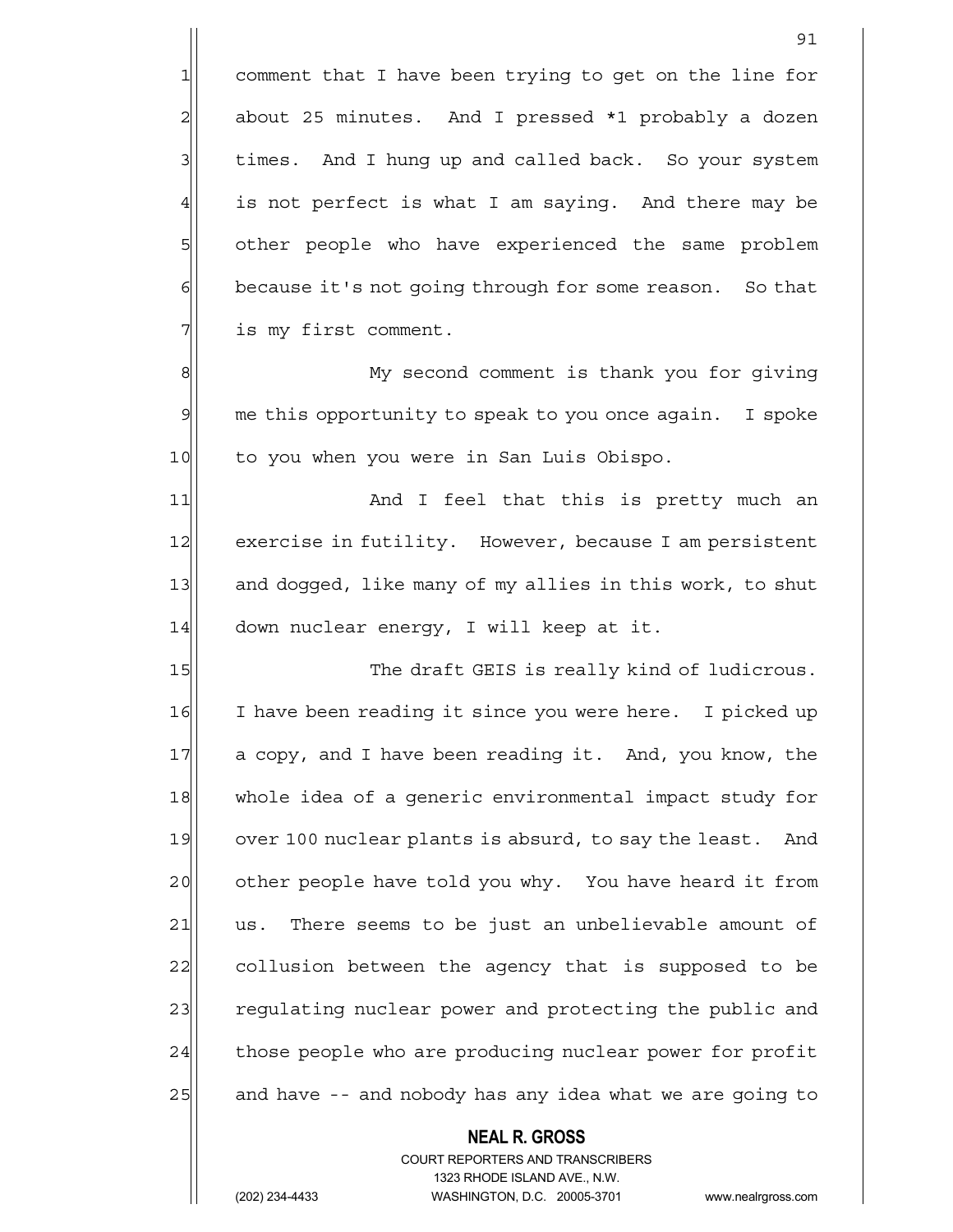$1$  do with the waste. And the draft GEIS does not address  $2$  that. It is only sensible and logical and practical.

3 3 From the eyes of anyone who just looks at  $4$  the world in practicable ways that the only logical thing 5| you can do is stop making the waste. There is nowhere  $6$  to put it. Saying that we can safely store it onsite for  $7$  the next 300 to 10 million years is the most, one of the  $8$  most, absurd things that I have ever heard in my life. 9 Saying that there is a risk of a terrorist

10 attack, although the consequences would be high that the 11 probability is so low that the consequence or the 12 environmental consequence or whatever you call it would 13 be small, risk is small, well, that's crazy. That's 14 absurd. We have already had two planes that went into 15 the twin towers. And that was only like what, 2001, 12 16 years ago. And apparently they thought that they were 17 going to or, they were planning on going to Indian Point, 18 but they thought it would be too well protected against  $19$  them. So that in itself, this is insane.

20 and then you have no absolutely -- you do 21 | not address the fact that no civilization and no human 22 institution has lasted for thousands of years. And so 23 you don't have a credible plan for mitigating the risks 24 of environmental contamination in the event of the 25 government's failure. Our government has been here for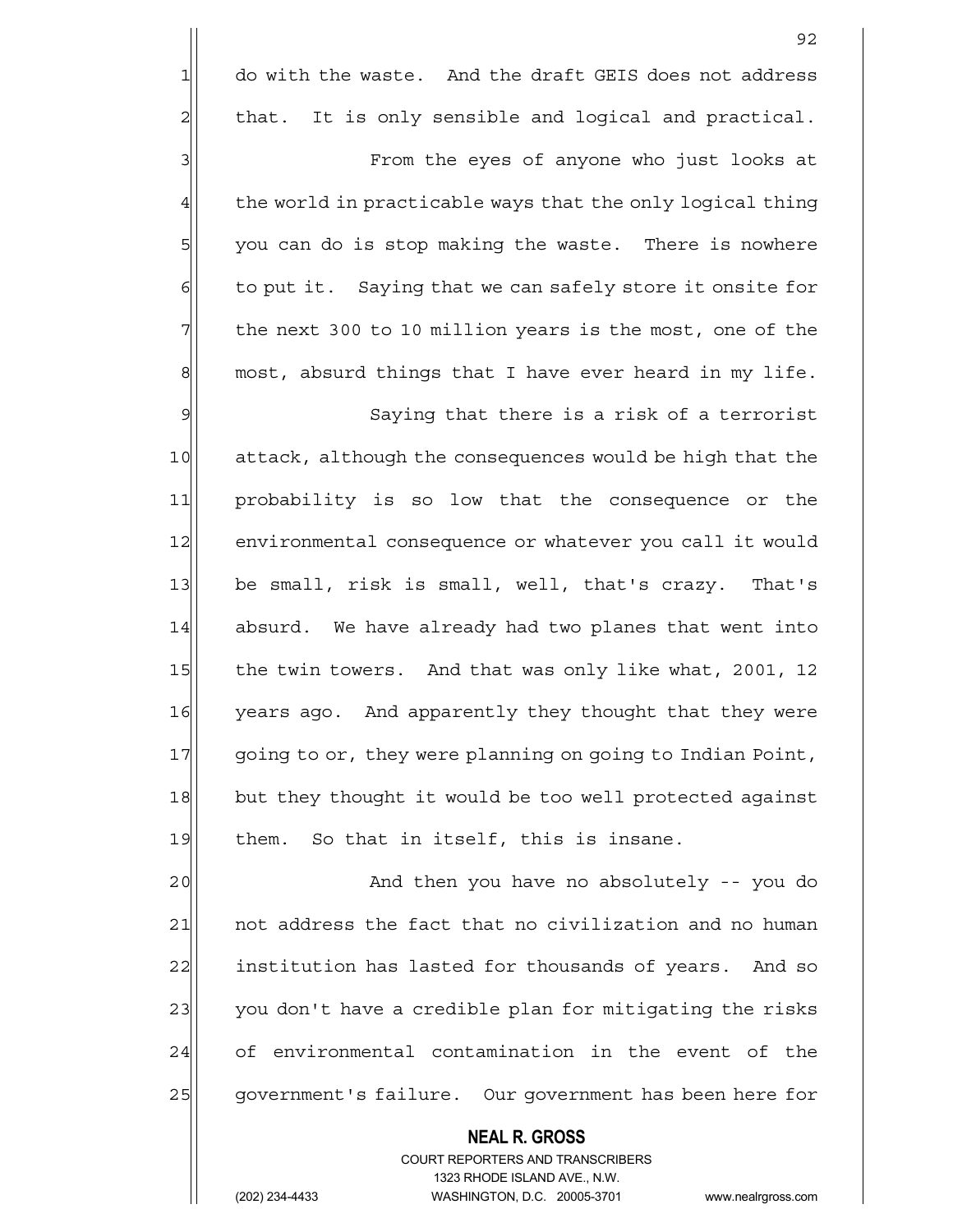$1$  what, 250, 80, 75 -- I don't know -- years. I don't know 2 how many governments have lasted for thousands of years. 3 I think zero. I think zero is the number. So your  $4$  foresight is very inadequate.

5 | Singlet in the sound snarky, to be -- I know I sound snarky,  $6$  but I don't mean to be snarky. I mean to be outraged, 7 concerned, feeling helpless against an institution that 8 8 is deaf to the logical and sensible and practical and 9 hard-fought lessons that we have been trying to tell you 10 all over this country in your 12 public meetings.

11 As I said before, I am hopeless that it will 12 do any good. But there is nothing else that we can do 13 as citizens. And so that is why we're doing this because 14 this is our venue. And if I could fall on the ground in 15 front of you and beg you and think that that would make 16 a difference, I would do that. I would do whatever I 17 could do and will do whatever I can do in my life as long 18 as I live to try to help you understand what you are doing 19 to this Earth that we are all inhabiting together. And 20 you are the only ones who have the power to do anything 21 about it. And so that is why. That is why we spend our 22 | nights and our days not getting paid, not getting 23 rewarded, but for the sake of our world is why we're doing  $24$  this.

25 | And so, you know, I wish I had a magic word

#### **NEAL R. GROSS**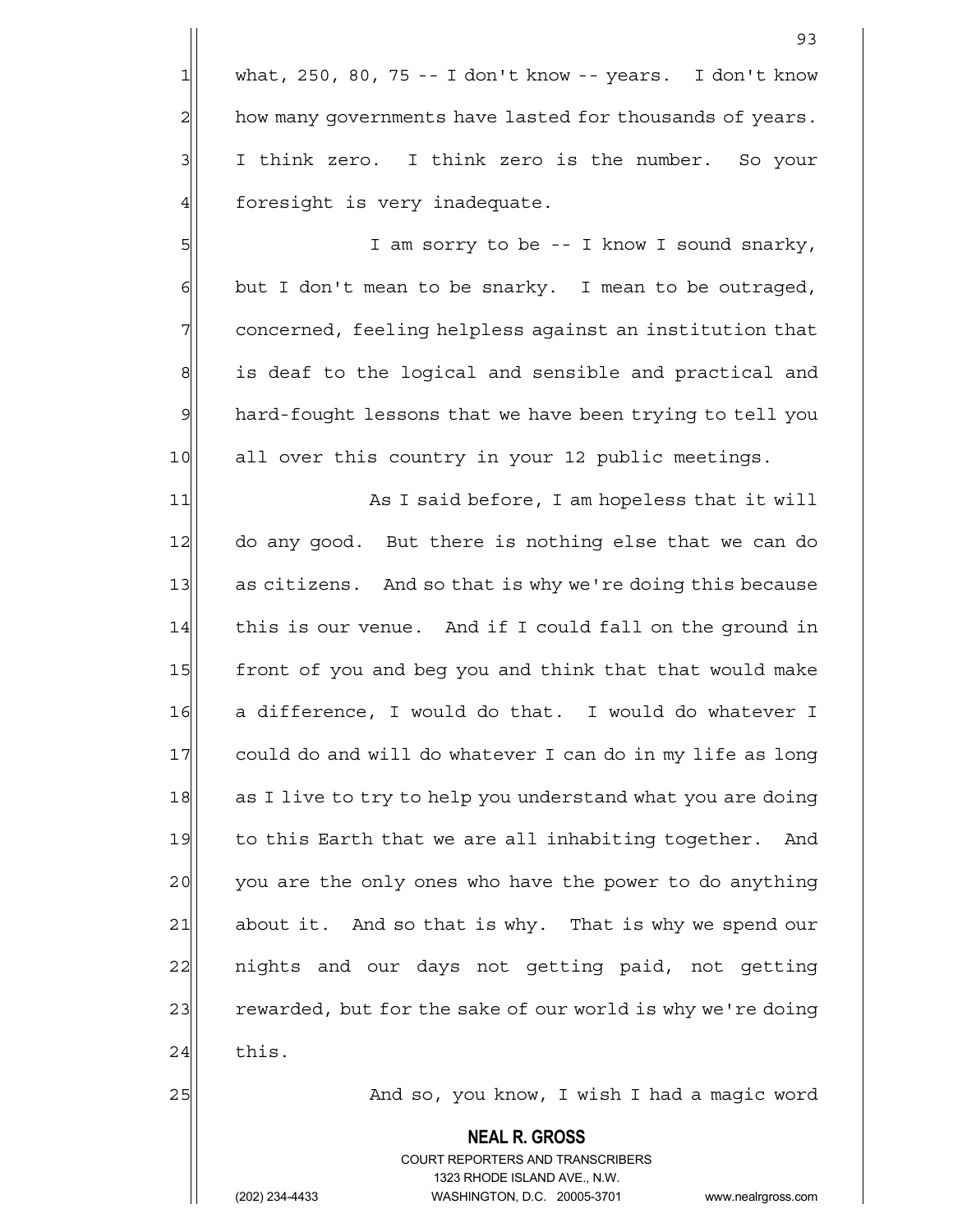**NEAL R. GROSS** 94 1 that would go into your brain that would go ping and you 2 would suddenly wake up and look at it through our eyes.  $3$  I know that won't happen, but I want you to hear the words.  $4$   $\parallel$  So that's all I have to say. Thank you. 5 FACILITATOR CAMERON: Okay. Thank you, 6 Linda. Thanks for persevering. 7 and we're going to go to Jane Feldman from 8 | the Sierra Club. Jane? 9 MS. FELDMAN: Hi. Thank you for giving us 10 this opportunity. I live in Las Vegas. And I am the 11 Energy Chair for the Toiyabe Chapter of the Sierra Club. 12 I got involved with nuclear waste issues in 13 the past 20 years with Yucca Mountain being 30 miles up 14 the highway from my home. One of the things that I would 15 ask you to add to the EIS is the alternative that 175 16 environmental groups have been advocating for over the 17 last couple of years. It's called the hardened onsite 18 storage principles. And I think that probably most 19 people are familiar with this document already. It was 20 signed off in March of 2011. 21 And 175 environmental groups who put public 22 health and safety and environmental protection as number 23 one have looked at the situation of waste management and  $24$  have decided that the only thing that we can do that is 25 possibly safe for people and for the environment is to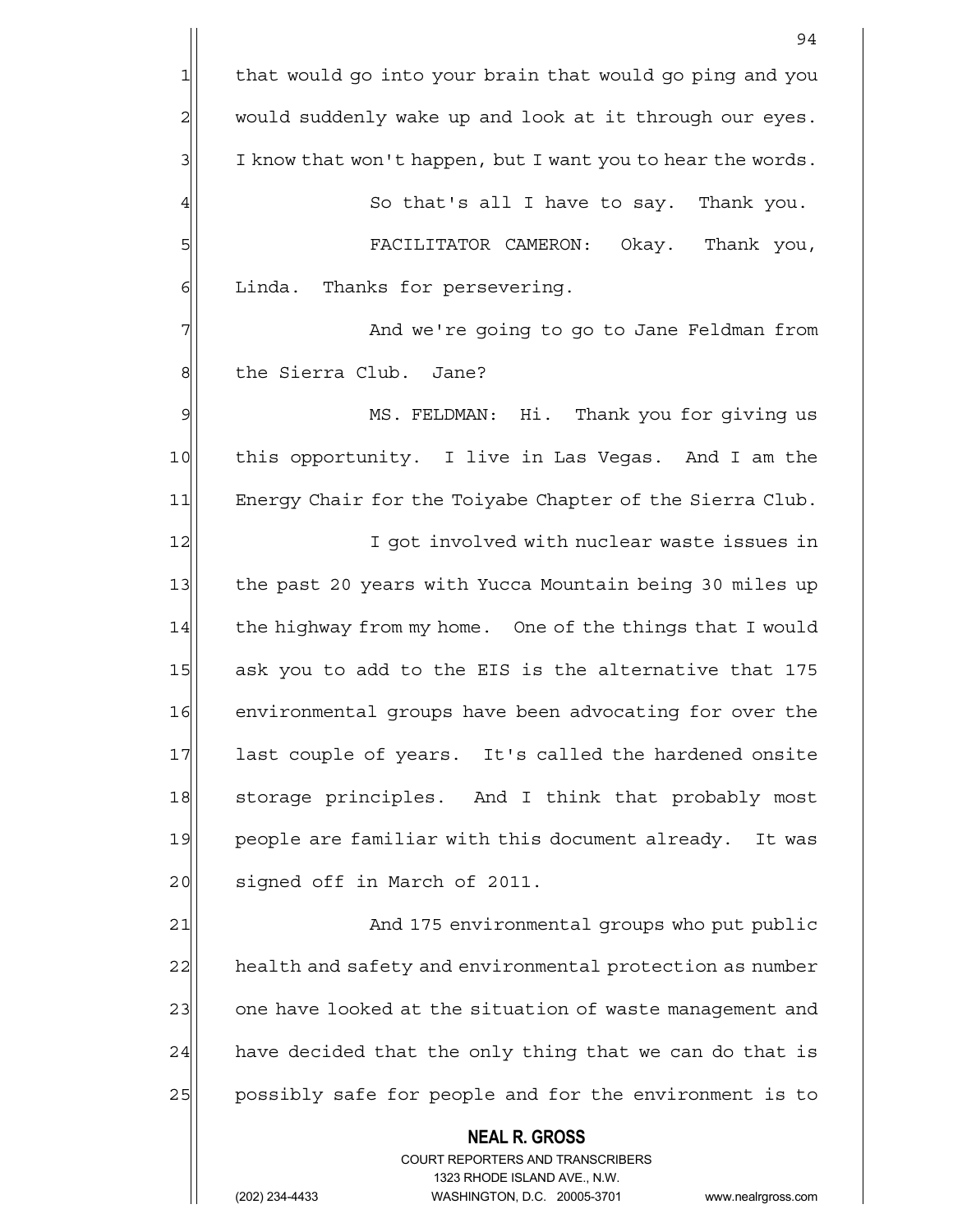4 all interim storage doesn't do that for us. It 5 just doesn't. It has too many risks involved in it. And 6 6 the hardened onsite storage plan is missing from your 7| EIS.

8 8 8 I have emphasized a couple of times 135 9 environmental groups have signed onto these hardened 10 onsite storage principles because they are independent 11 of industrial concerns. They are independent of 12 steam-making concerns. They are looking at public 13 health and safety and environmental protection. And as  $14$  an EIS, it should look at that as an alternative so that 15 we can go into that alternative or whatever alternative 16 we want to pursue with open eyes as to the pluses and 17 minuses of every single alternative that is open to us.

18 Interim storage is a dangerous proposition. 19 It's not good for Nevada. It's not good for any of the 20 interim storage sites. And it's going to put people and 21 the environment at risk.

22 and 1 If you would like to have more information 23 about the hardened onsite storage principles that these 24 135 organizations have signed onto, it's readily 25 available on Sierra Club's website and from other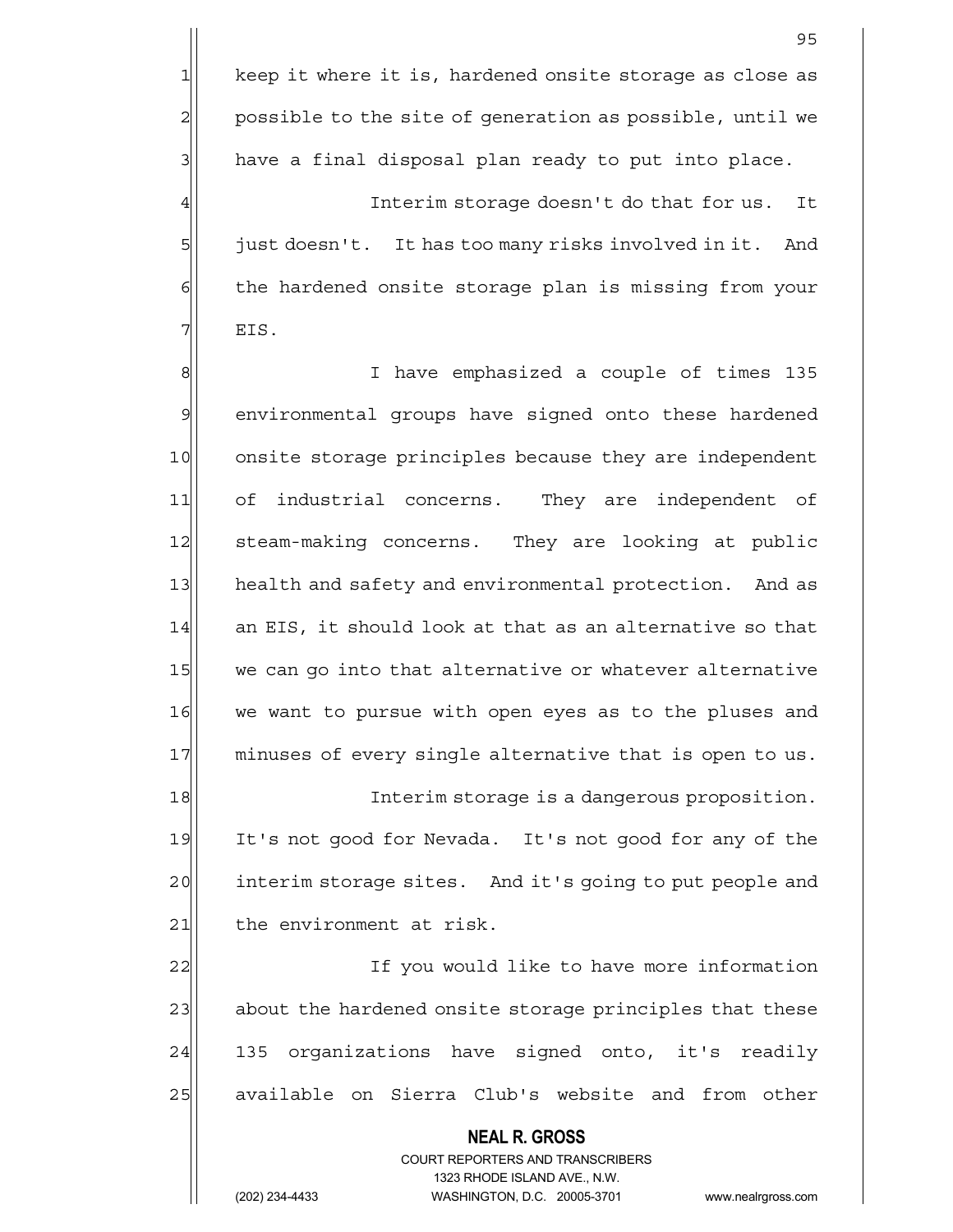**NEAL R. GROSS** COURT REPORTERS AND TRANSCRIBERS 1323 RHODE ISLAND AVE., N.W. <u>96 and 2001 and 2001 and 2001 and 2001 and 2001 and 2001 and 2001 and 2001 and 2001 and 2001 and 2001 and 200</u> 1 websites of some of our partnering organizations, such 2 as Beyond Nuclear and the Nuclear Information and 3 Research Service. 4 and thank you so very much. 5 FACILITATOR CAMERON: Okay. Thank you, 6 Jane. 7 And I think that Kevin Kamps from Beyond 8 Nuclear probably has provided that website to us. 9 MS. FELDMAN: Right. 10 FACILITATOR CAMERON: We're going to go to 11 Susan Myers. Susan? And hit \*1 if you are having 12 trouble getting through. 13 THE OPERATOR: Go ahead, Susan. Your line 14 is open. And, Susan, just verify that your line is not 15 muted on your end, please. 16 MS. MYERS: Okay. How about now? 17 FACILITATOR CAMERON: Yes, we hear you. 18 MS. MYERS: Technology is wonderful. 19 My name is Susan Myers. My first degree is 20 in geology from New Mexico State University way back in 21 the Dark Ages, where I had an opportunity to work for the 22 BLM in Roswell, New Mexico, just north of the WIPP pilot 23 project, which is now actually running. I had a chance  $24$  to review a lot of that documentation as a geology intern 25 and found it very interesting that the parameters for how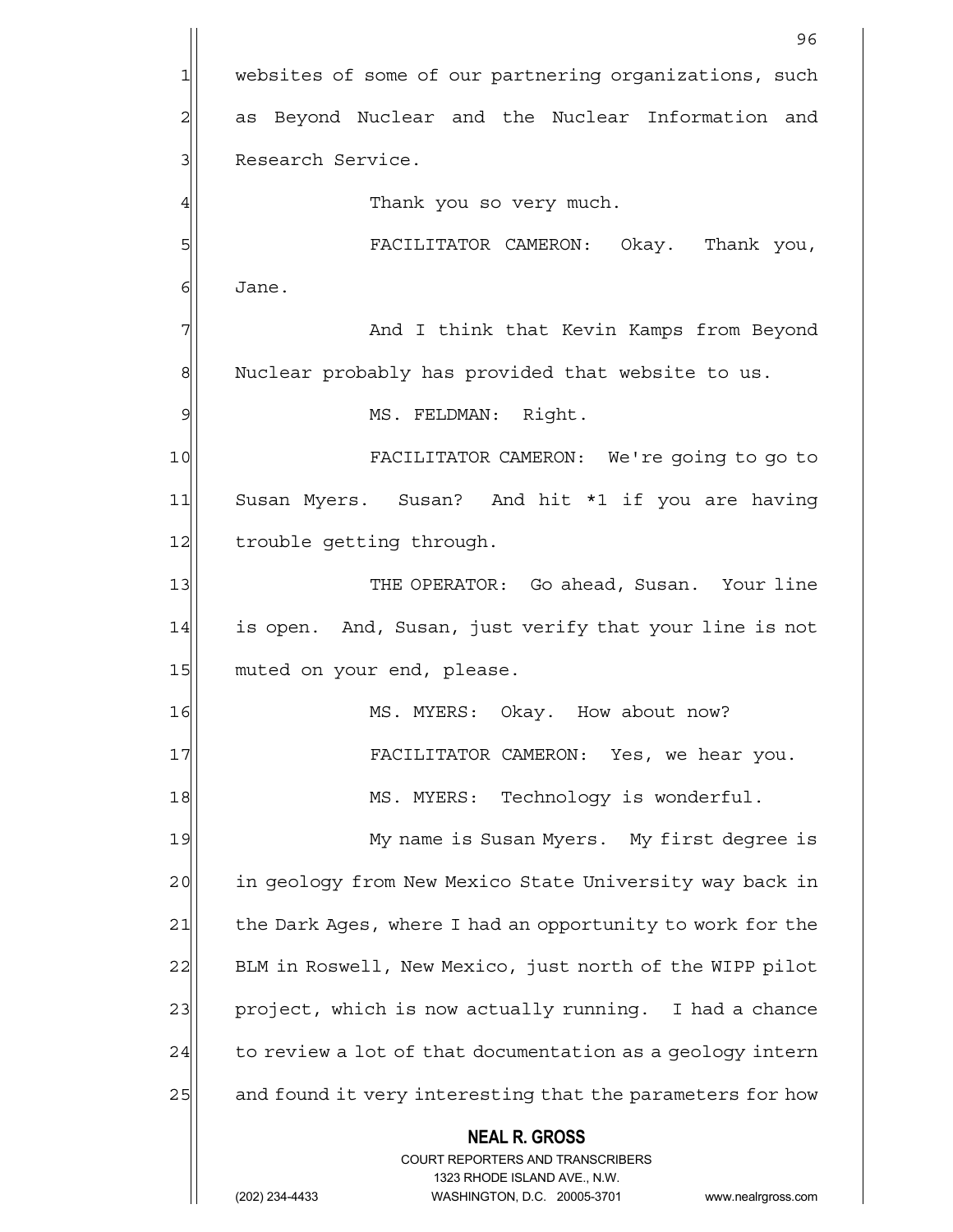1 close the closest well would change every time they found  $2$  a well closer than they wanted, big concerns with that, 3 3 still have those big concerns, not to mention the area  $4$  has a lot of issues with hydrogeology and salt zones, et  $5$  cetera.

6 | I have also lived in Santa Fe, New Mexico  $7$  and have been on the bypass and had one of the waste trucks  $8$  overtake me in the middle of the night in an unsafe 9 manner, scared the bejeezus out of me, not really 10 comfortable with that whole process either, and got a 11 degree in nursing a few years after all of that was 12 happening and have seen the effects of long-term 13 radiation, slow radiation poisoning on veterans, worked 14 at the VA for a long time. So I have a lot of concerns 15 about transporting waste, storing waste safely, and the 16 long-term effects on humans.

17 Is there a good solution? No. But I think 18 steering away from any kind of nuclear power, nuclear 19 waste would be advantageous for us. The solar is -- oh, 20 and I used to work at New Mexico Solar Energy Institute. 21 Now, that was really a long time ago, back in the late 22 | '70s. But investigating solar energy options, 23 everywhere from passive gain to actually photovoltaics,  $24$  which was merely a dream in the late '70s. There's a lot 25 of other options that we can do before we go further with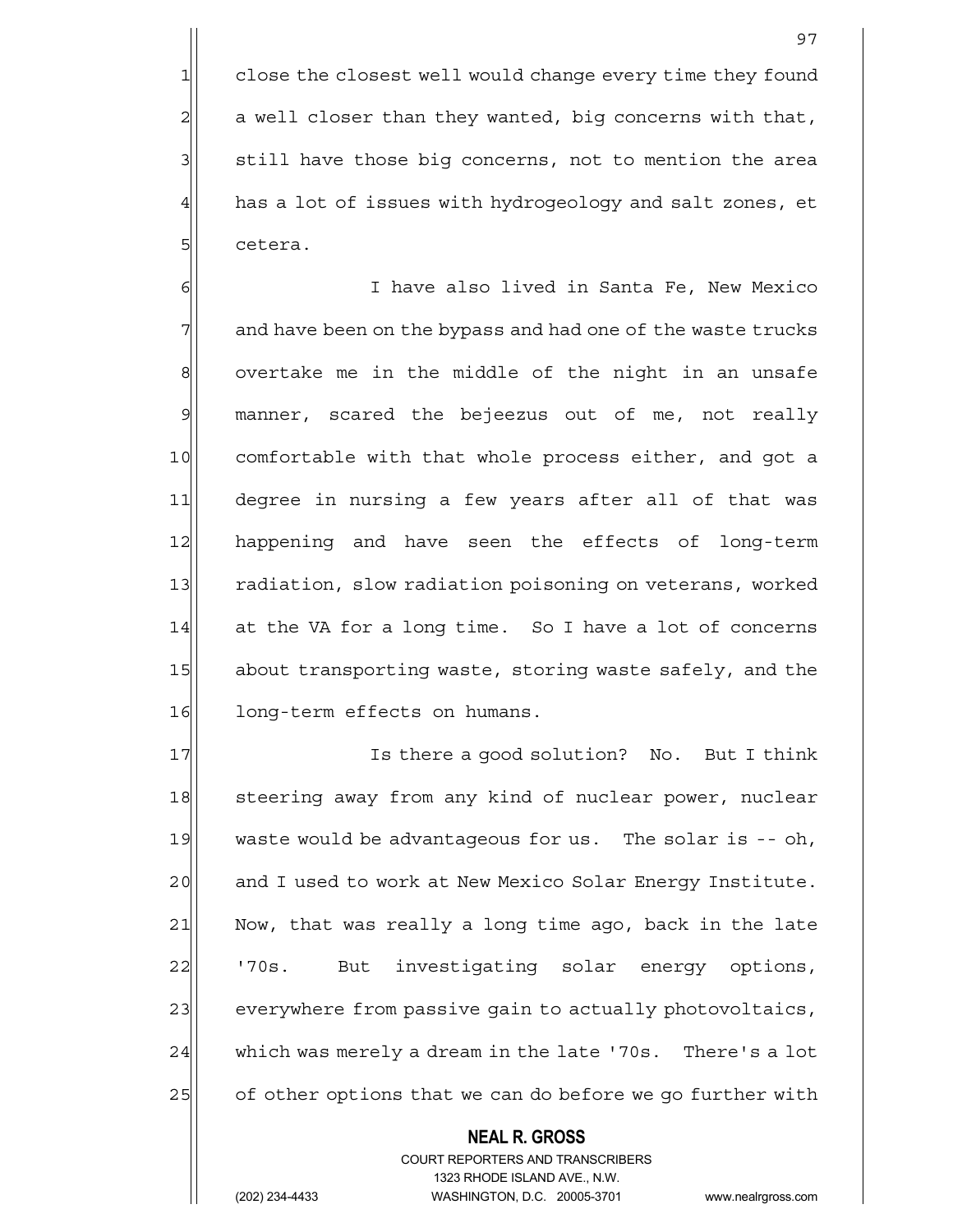|                | 98                                                                                                  |  |  |  |
|----------------|-----------------------------------------------------------------------------------------------------|--|--|--|
| $\mathbf{1}$   | the nukes and start permitting more and more.                                                       |  |  |  |
| $\overline{c}$ | I just wanted to give you guys a little bit                                                         |  |  |  |
| 3              | of feedback that I am still here, I am still fighting the                                           |  |  |  |
| 4              | fight, and I know there are solutions out there that don't                                          |  |  |  |
| 5              | involve nuclear power and nuclear waste.                                                            |  |  |  |
| 6              | Thanks for listening.                                                                               |  |  |  |
| 7              | FACILITATOR CAMERON: Thank you, Susan.                                                              |  |  |  |
| 8              | And press *1 if you want to talk. Okay. We                                                          |  |  |  |
| $\mathcal{Q}$  | have Erica Gray back for a second comment. And, Erica,                                              |  |  |  |
| 10             | go ahead if you are on the line.                                                                    |  |  |  |
| 11             | MS. GRAY: Hello. Can you hear me?                                                                   |  |  |  |
| 12             | FACILITATOR CAMERON: Yes.                                                                           |  |  |  |
| 13             | MS. GRAY: Yes. I had a chance to come back                                                          |  |  |  |
| 14             | to the phone again at work. So I did have a couple of                                               |  |  |  |
| 15             | comments. One of them, I guess, in particular, is I have                                            |  |  |  |
| 16             | been reading through the GEIS book. Of course, it's 500                                             |  |  |  |
| 17             | whatever pages. So, so far I haven't been able to find                                              |  |  |  |
| 18             | anything, in particular, dealing with the temperature of                                            |  |  |  |
| 19             | water. I think there should be a concern.                                                           |  |  |  |
| 20             | I noticed at Dominion's North Anna site,                                                            |  |  |  |
| 21             | they said that like the lake that they used to cool the                                             |  |  |  |
| 22             | reactors, the other day, it was at 50 degrees when it goes                                          |  |  |  |
| 23             | in and when it comes out. They said it's typically 14                                               |  |  |  |
| 24             | degrees, but it was coming out at 76.1 degrees. So that                                             |  |  |  |
| 25             | was actually 26.1 degrees hotter and, obviously, dealing                                            |  |  |  |
|                | <b>NEAL R. GROSS</b>                                                                                |  |  |  |
|                | <b>COURT REPORTERS AND TRANSCRIBERS</b>                                                             |  |  |  |
|                | 1323 RHODE ISLAND AVE., N.W.<br>(202) 234-4433<br>WASHINGTON, D.C. 20005-3701<br>www.nealrgross.com |  |  |  |
|                |                                                                                                     |  |  |  |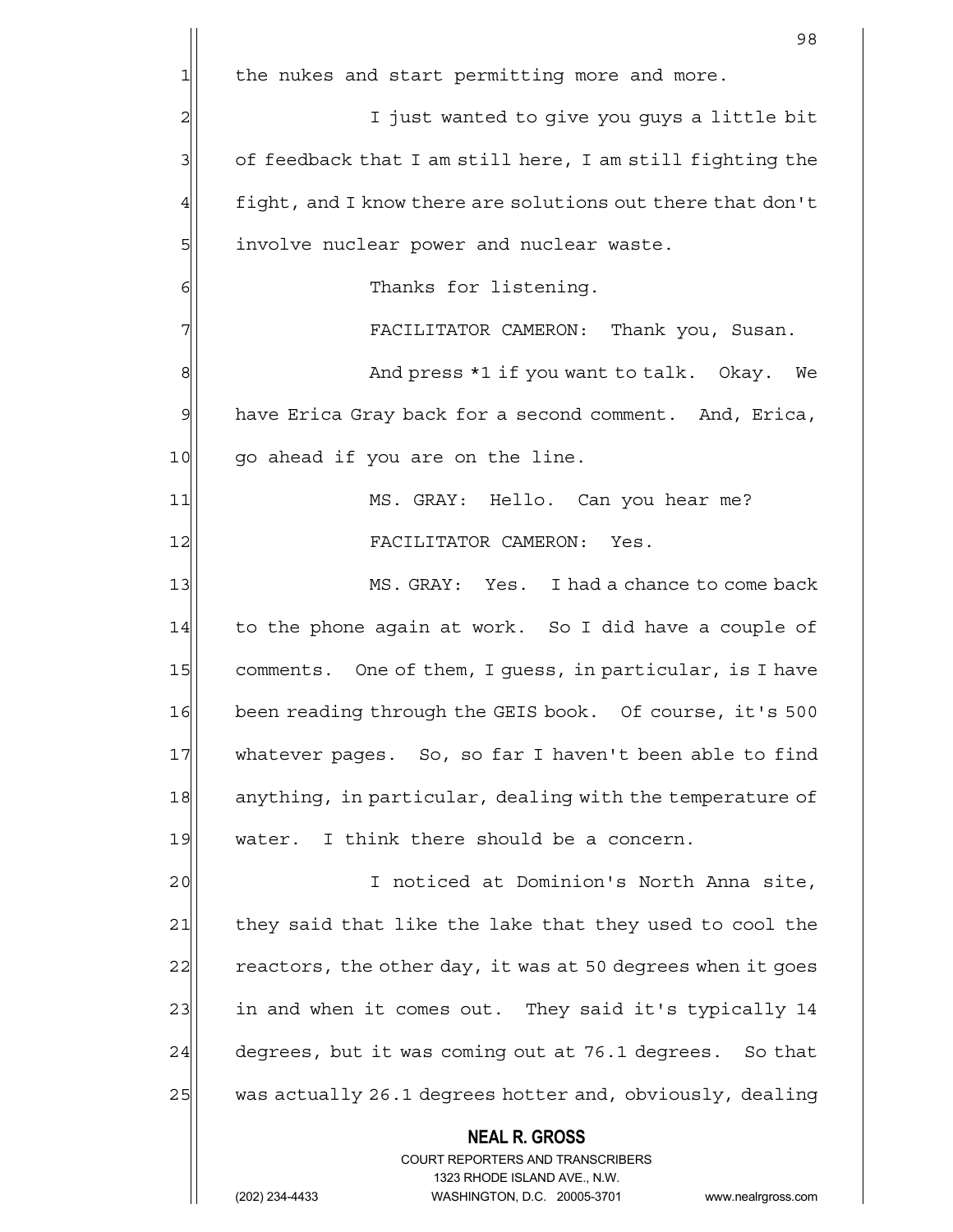1 with climate change. I'm just wondering how or maybe I  $2$  haven't gotten to it yet, but I haven't been able to find  $3$  anything yet talking about the issues of water, in 4 particular, cooling the reactors and as well as water 5 5 5 b usage, how, you know, how the impacts are from all the  $6$  water that is used because, obviously, I quess, in the  $7$  cooling process, a lot of it is turned to vapor.

8 8 So the water issues -- and I haven't been  $9$  able to find anything dealing with that. I realize that 10 in parts, it was talking about, you know, in particular, 11 with the spent fuel pools and the dangers of a drain-down 12 or leak, but is it addressed?

13 Maybe I haven't seen it, but what if we lose 14 Lake North Anna and we lose the dam and we lose the water? 15 I don't think we have water that is being piped in in the 16 quantities that we need it if there was a diversion of 17 the water. That is a manmade lake. So I have concerns 18 with the water as well.

19 And so I don't know if anyone there or maybe 20 you all aren't answering any questions today, but I can't 21 seem to find anything on the water issues other than the 22 spent fuel pools themselves. So I don't know if there 23 is something there or not.

24 FACILITATOR CAMERON: Okay. Erica, we 25 want to make sure that you are guided to that information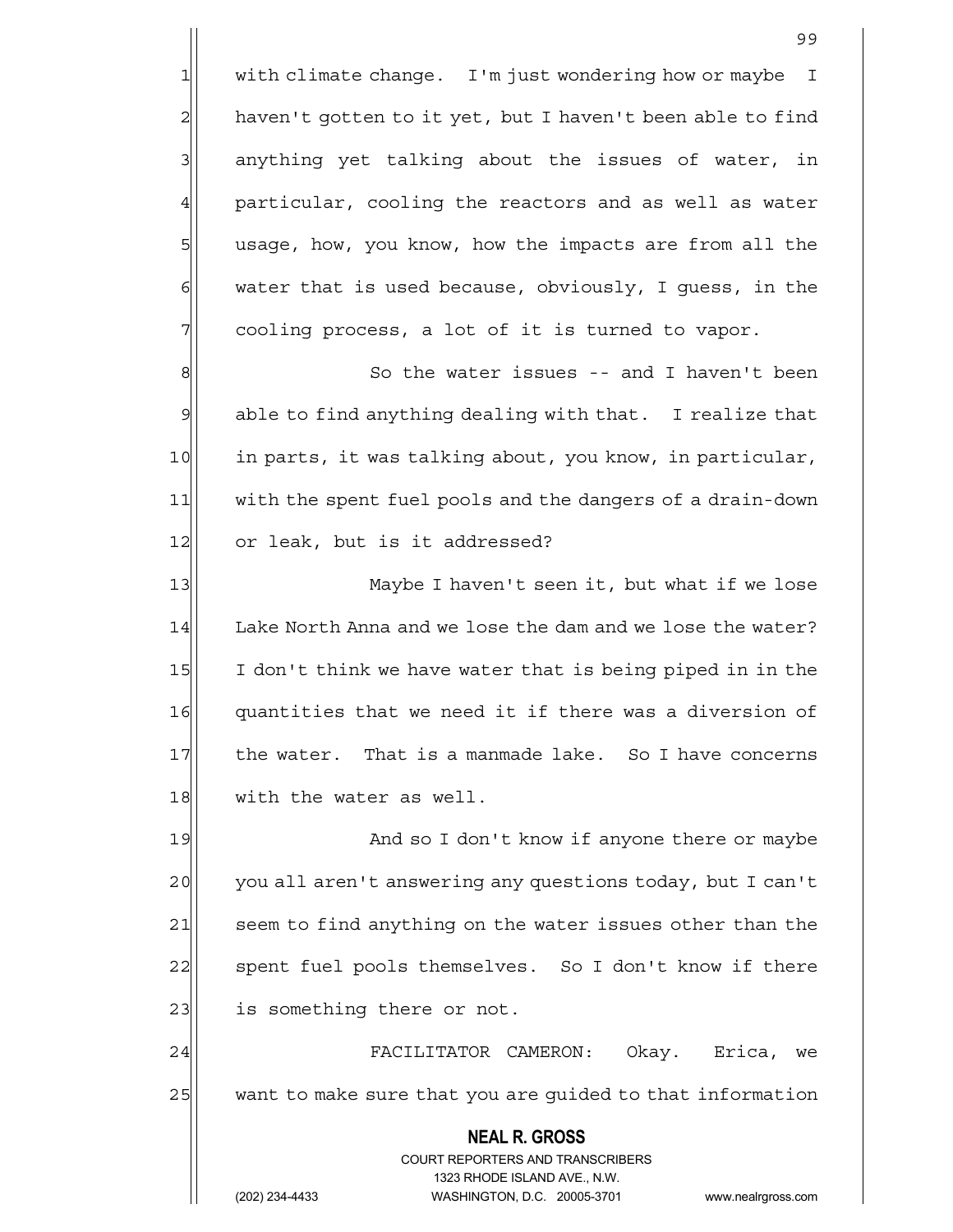**NEAL R. GROSS** COURT REPORTERS AND TRANSCRIBERS 1323 RHODE ISLAND AVE., N.W. (202) 234-4433 WASHINGTON, D.C. 20005-3701 www.nealrgross.com 100  $1$  if it is there. And what we have been asking people to  $2$  do is to call one of the staff of the Waste Confidence 3 | Directorate. And that's Sarah Lopas. 4 | MS. GRAY: Okay. 5 FACILITATOR CAMERON: And she can be  $6$  reached at (301) 287-0675. And I think she can provide  $7$  you some leads on where there is information on water 8 | temperature. Okay? 9 MS. GRAY: And then I just had one other 10 comment or question, rather, is who is going to review 11 all of our, you know, citizens' comments and the input 12 and et cetera? Who is going to be reviewing or what 13 agency or who in particular is going to reviewing all of 14 this information? 15 FACILITATOR CAMERON: Well, the staff. 16 The answer to that is the staff of the Waste Confidence 17 Directorate. And also the attorneys from the NRC's 18 Office of General Counsel will be involved in that 19 review. And there will be a final environmental impact 20 statement with a separate part of that environmental 21 impact statement will have a comment disposition 22 document. And after the staff is done with their work,  $23$  then it has to go to the Commission. 24 MS. GRAY: To the Commission, as in the NRC? 25 FACILITATOR CAMERON: Yes, yes. So it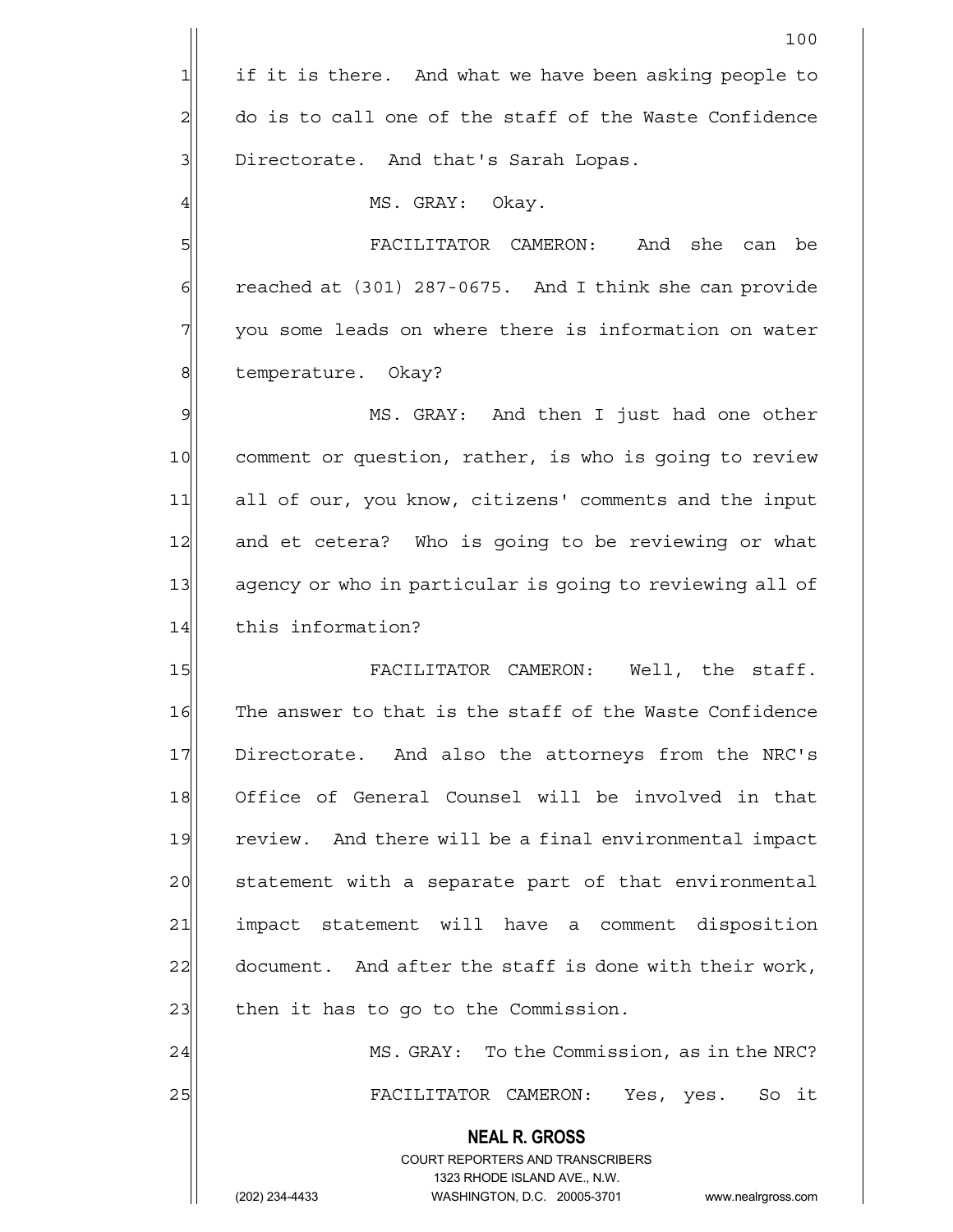1 will be a thorough staff review. And then the 2 five-person Commission will review that staff work 3 before it is finalized as a final environmental impact 4 statement.

5 MS. GRAY: So no EPA, no third party, no  $6$  anything, and this is all in-house?

7 7 FACILITATOR CAMERON: Well, there is an EPA 8 review of all environmental impact statements that any 9 agency in the government prepares under section 306 of 10 the Clean Air Act. That is where the authority comes 11 from. So that is where the review is. And sometimes 12 even the Council of Environmental Quality acts as sort 13 of a conflict resolution.

14 MS. GRAY: So you're saying the EPA will 15 review this document or what other agency or government 16 FACILITATOR CAMERON: The Environmental 17 Protection Agency. They have a specific branch within 18 the Environmental Protection Agency that reviews the 19 environmental impact statements.

20 MS. GRAY: Okay. So the EPA will be 21 reviewing it as well? 22 | FACILITATOR CAMERON: Absolutely. 23 | MS. GRAY: Okay. Well

24 FACILITATOR CAMERON: But thank you for 25 bringing that up. I'm sure that other people are

#### **NEAL R. GROSS** COURT REPORTERS AND TRANSCRIBERS

1323 RHODE ISLAND AVE., N.W.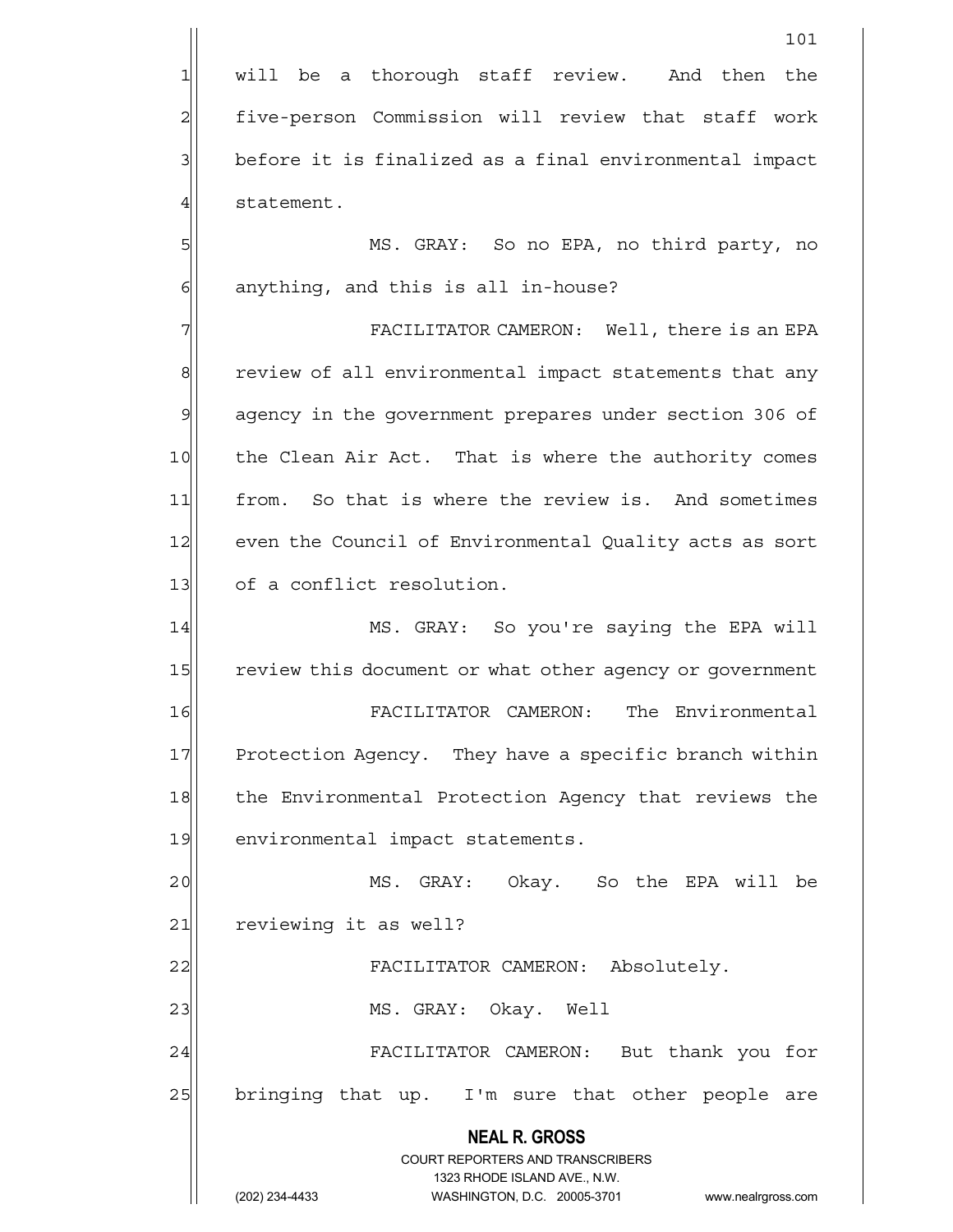|                 | 102                                                                     |  |  |  |  |
|-----------------|-------------------------------------------------------------------------|--|--|--|--|
| 1               | wondering about what the review process is like.                        |  |  |  |  |
| $\overline{c}$  | MS. GRAY: Okay. Well, then also just in                                 |  |  |  |  |
| 3               | finishing, I really would like to see this industry focus               |  |  |  |  |
| 4               | on waste, securing the waste, and stop making more of it.               |  |  |  |  |
| 5               | Thank you.                                                              |  |  |  |  |
| 6               | FACILITATOR CAMERON: Okay. Thank you,                                   |  |  |  |  |
| 7               | Erica.                                                                  |  |  |  |  |
| 8               | Now, we do have one speaker. And I think                                |  |  |  |  |
| 9               | that's probably going to be our final speaker. And this                 |  |  |  |  |
| 10              | is someone who is back for a second comment. And it's                   |  |  |  |  |
| 11              | David Schonberg.                                                        |  |  |  |  |
| 12              | MR. SCHONBERGER: Hi. Am I on?                                           |  |  |  |  |
| 13              | FACILITATOR CAMERON: Yes.                                               |  |  |  |  |
| 14              | MR. SCHONBERGER: Hi. Thank you. This is                                 |  |  |  |  |
| 15              | David Schonberger, D-a-v-i-d Schonberger.                               |  |  |  |  |
| 16              | FACILITATOR CAMERON:<br>I'm sorry, David.<br>I                          |  |  |  |  |
| 17              | think I said Schonberg. It's Schonberger.                               |  |  |  |  |
| 18              | MR. SCHONBERGER: Yes, sir.                                              |  |  |  |  |
| 19              | FACILITATOR CAMERON:<br>Thank you<br>for                                |  |  |  |  |
| 20              | spelling that for us, too.                                              |  |  |  |  |
| $\overline{21}$ | MR. SCHONBERGER: So I'm from Ann Arbor,                                 |  |  |  |  |
| 22              | Michigan. This is a continuation of my personal oral                    |  |  |  |  |
| 23              | comments on this NRC public telephone conference call in                |  |  |  |  |
| 24              | December 9th, 2013. I have no affiliations today.                       |  |  |  |  |
| 25              | I would like to expand my comments regarding                            |  |  |  |  |
|                 | <b>NEAL R. GROSS</b>                                                    |  |  |  |  |
|                 | <b>COURT REPORTERS AND TRANSCRIBERS</b><br>1323 RHODE ISLAND AVE., N.W. |  |  |  |  |
|                 | (202) 234-4433<br>WASHINGTON, D.C. 20005-3701<br>www.nealrgross.com     |  |  |  |  |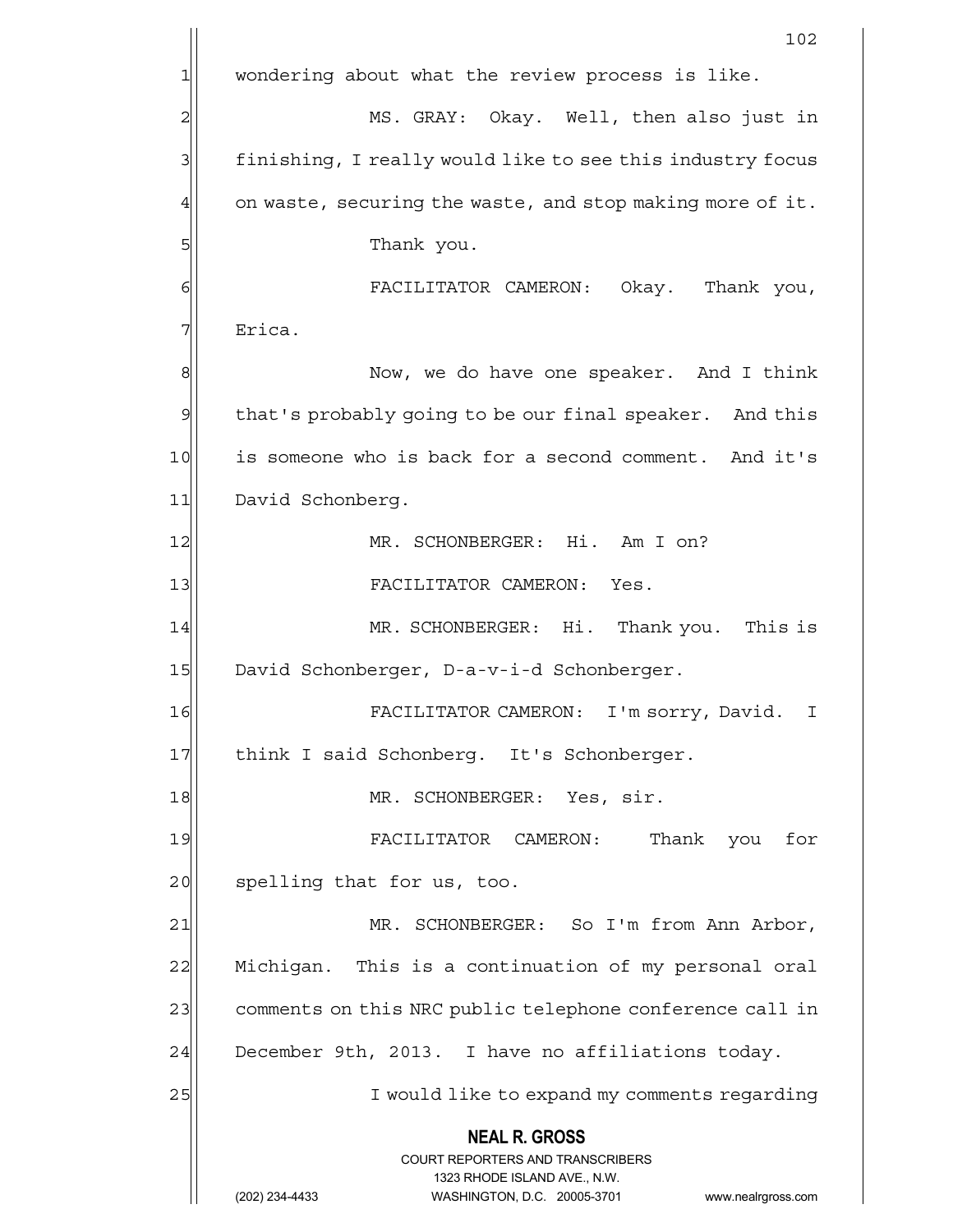1 the generic structure of the proposed rule as being 2 perhaps the most insidious and alarming aspect of the 3 | policy. Apparently taking the lead from the NRC, the  $4$  State of Michigan is demonstrating how establishing 5 | generic rules can be a game changer for the corporate 6 stakeholders.

7 I would like to read a few passages from a 8 regulatory impact statement and cost-benefit analysis 9 published in October 2013 by the State of Michigan 10 Department of Environmental Quality pertaining to 11 proposed generic rules governing environmental 12 contamination response activity and cleanup criteria 13 requirements for response activity, also known as 14 remediation and redevelopment of brownfields, 15 contaminated sites, and facilities.

16 FACILITATOR CAMERON: And, David, it's 17 fine to read us some of those passages, but we will have 18 to ask you to stop within three minutes so that we can 19 see if there are any final people on the line before we 20 adjourn. So, with that, go ahead.

21 MR. SCHONBERGER: Thank you.

22 My comments are very applicable today, 23 regardless of whether we are discussing the Rocky Flats 24 facility in Colorado or the Waste Confidence Rule for 25 continued storage of spent fuel. On page 4, part 3,

# **NEAL R. GROSS**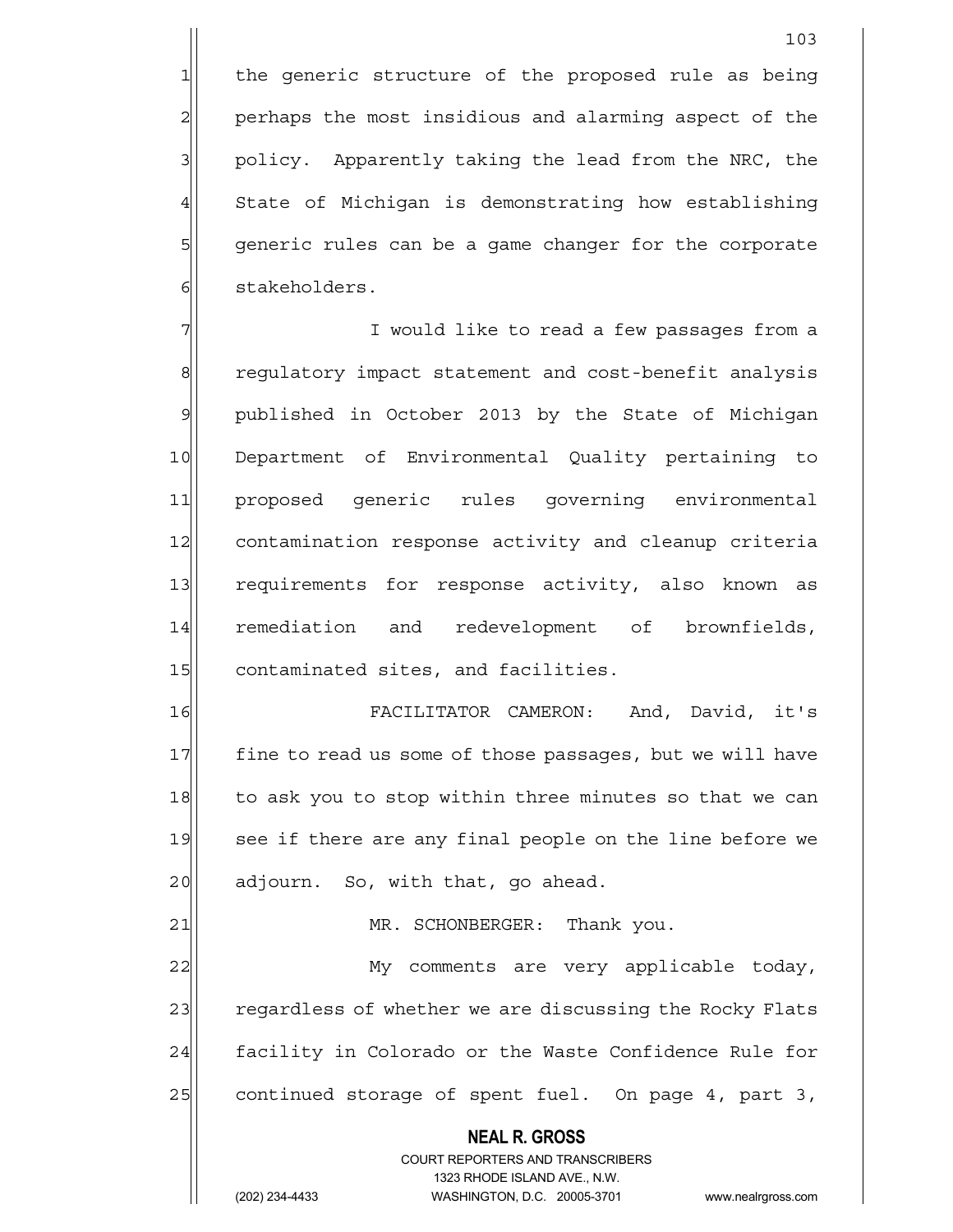1 number 2, it says, "Other states do not have generic 2 cleanup criteria. A site-specific risk assessment must 3 be conducted to determine environmental conditions and 4 develop cleanup standards for each site. Generic 5| criteria in Michigan provide a mechanism to quickly 6 determine environmental concerns and provide 7 | information to parties involved in property transfers. 8 Generic criteria facilitate property transactions, 9 allowing financial institutions to make loan decisions 10 regarding contaminated properties, allowing liability 11 protection for a party not liable for the contamination."

104

12 Now, on page 6, part 3, number 5, it says, 13 | "Purchasers of properties would not be able to limit 14 their liability for cleanup of past environmental 15 concerns if criteria are not available to assess the risk 16 posed at a property and, therefore, would be less likely 17 to purchase the property."

18 Now, on page 9, part 3, number 18, it says, 19 TAn environmental assessment report to provide the 20 information necessary to utilize the generic cleanup 21 criteria is estimated to cost  $5,000$  to 20,000 dollars. 22 If generic criteria were not an option, the cost of an 23 | environmental assessment report to provide the 24 information necessary to develop site-specific cleanup 25 criteria would be 50 to 100 thousand dollars or more

> **NEAL R. GROSS** COURT REPORTERS AND TRANSCRIBERS 1323 RHODE ISLAND AVE., N.W.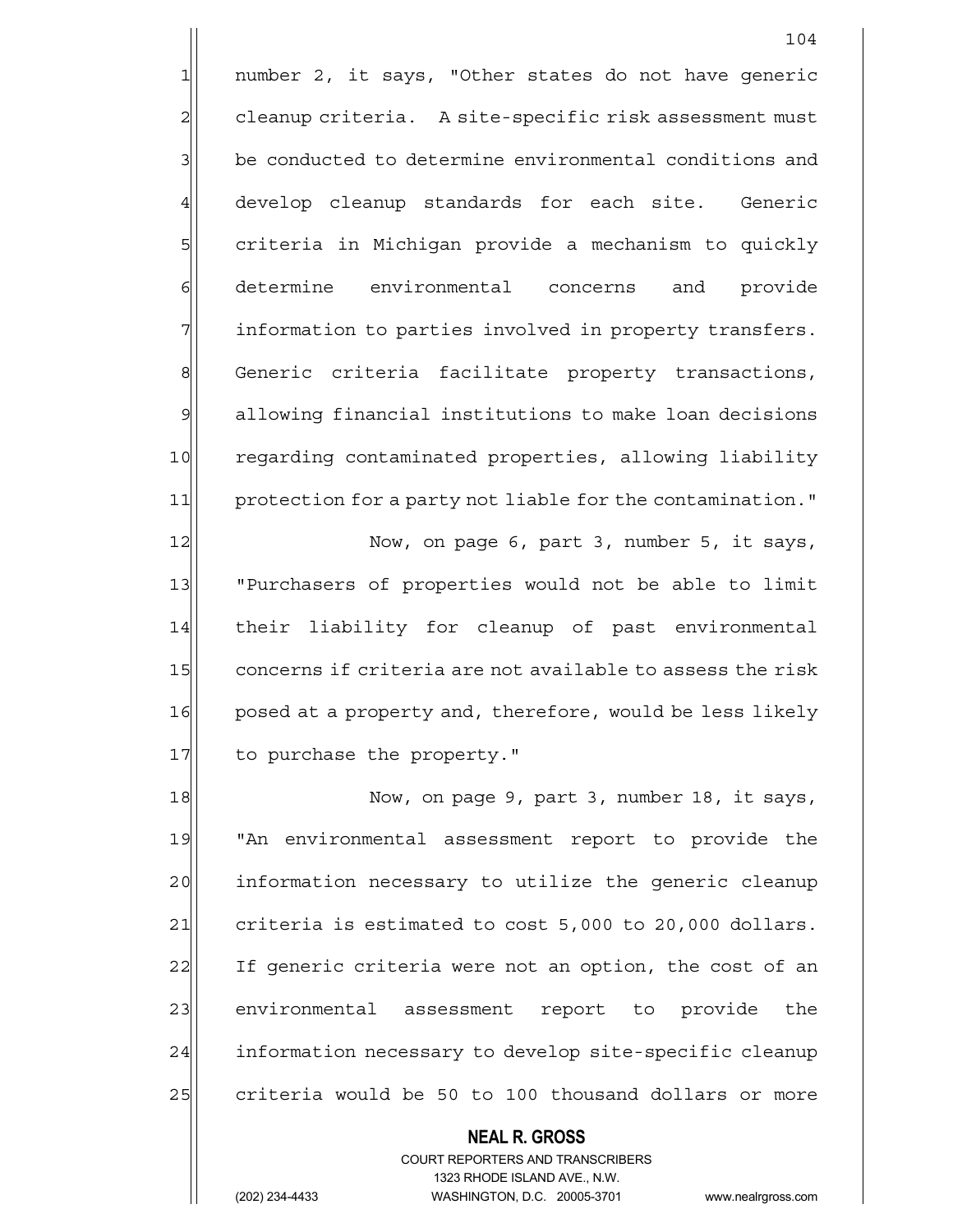1 depending on the circumstances and nature of the site."

2 and, finally, on page 9, part 3, number 21, 3 The proposed rules are designed to be less burdensome  $4$  then the effort and costs to evaluate the Environmental 5 5 5 5 concerns . . . in the absence of generic cleanup 61 criteria."

7 Thank you very much.

8 FACILITATOR CAMERON: Okay. Thank you, 9 David, for being brief. And I know you are going to 10 submit written comments. And if that Michigan report is 11 relevant to the NRC's work, I hope that you submit the 12 citation to the document.

13 13 So I think we're at the time for 14 adjournment. And I was going to ask Carrie Safford, 15 Deputy Director of the Waste Confidence Directorate, to 16 close out this meeting.

17 MS. SAFFORD: Thanks, Chip. And thank 18 you, everyone, who participated today in our final public 19 meeting. I wanted to let you all know that we will review 20 and consider today's comments as well as all of the other 21 comments that we have received throughout all of the 22 public meetings that have been held as well as those that  $23$  will be submitted to us in writing.

24 and, finally, as a quick reminder, the 25 public comment period closes on Friday, December 20th.